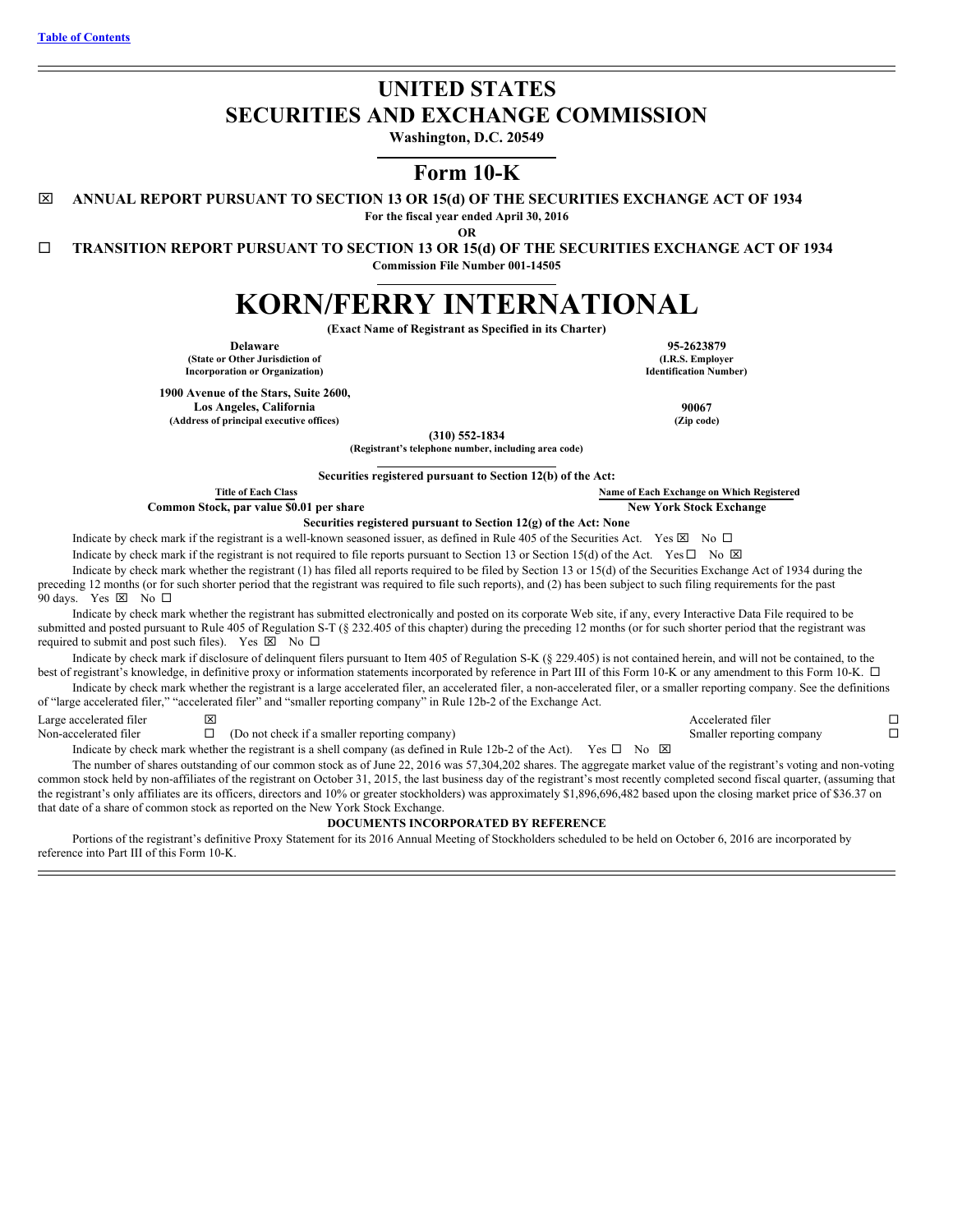## **KORN/FERRY INTERNATIONAL**

## <span id="page-1-0"></span>**Index to Annual Report on Form 10-K for the Fiscal Year Ended April 30, 2016**

| Item #  | Description                                                                                                  | Page  |
|---------|--------------------------------------------------------------------------------------------------------------|-------|
|         | Part I.                                                                                                      |       |
| Item 1  | <b>Business</b>                                                                                              |       |
| Item 1A | <b>Risk Factors</b>                                                                                          | 12    |
| Item 1B | <b>Unresolved Staff Comments</b>                                                                             | 24    |
| Item 2  | <b>Properties</b>                                                                                            | 24    |
| Item 3  | <b>Legal Proceedings</b>                                                                                     | 24    |
| Item 4  | <b>Mine Safety Disclosures</b>                                                                               | 24    |
|         | <b>Executive Officers</b>                                                                                    | 25    |
|         | Part II.                                                                                                     |       |
| Item 5  | Market for Registrant's Common Equity, Related Stockholder Matters and Issuer Purchases of Equity Securities | 26    |
| Item 6  | <b>Selected Financial Data</b>                                                                               | 29    |
| Item 7  | Management's Discussion and Analysis of Financial Condition and Results of Operations                        | 31    |
| Item 7A | <b>Ouantitative and Oualitative Disclosures About Market Risk</b>                                            | 57    |
| Item 8  | <b>Financial Statements and Supplementary Data</b>                                                           | 58    |
| Item 9  | Changes in and Disagreements with Accountants on Accounting and Financial Disclosure                         | 58    |
| Item 9A | <b>Controls and Procedures</b>                                                                               | 58    |
| Item 9B | <b>Other Information</b>                                                                                     | 59    |
|         | Part III.                                                                                                    |       |
| Item 10 | Directors, Executive Officers and Corporate Governance                                                       | 60    |
| Item 11 | <b>Executive Compensation</b>                                                                                | 60    |
| Item 12 | Security Ownership of Certain Beneficial Owners and Management and Related Stockholder Matters               | 60    |
| Item 13 | Certain Relationships and Related Transactions, and Director Independence                                    | 60    |
| Item 14 | <b>Principal Accountant Fees and Services</b>                                                                | 60    |
|         | Part IV.                                                                                                     |       |
| Item 15 | <b>Exhibit and Financial Statement Schedules</b>                                                             | 61    |
|         | <b>Signatures</b>                                                                                            | 65    |
|         | <b>Financial Statements and Financial Statement Schedules</b>                                                | $F-1$ |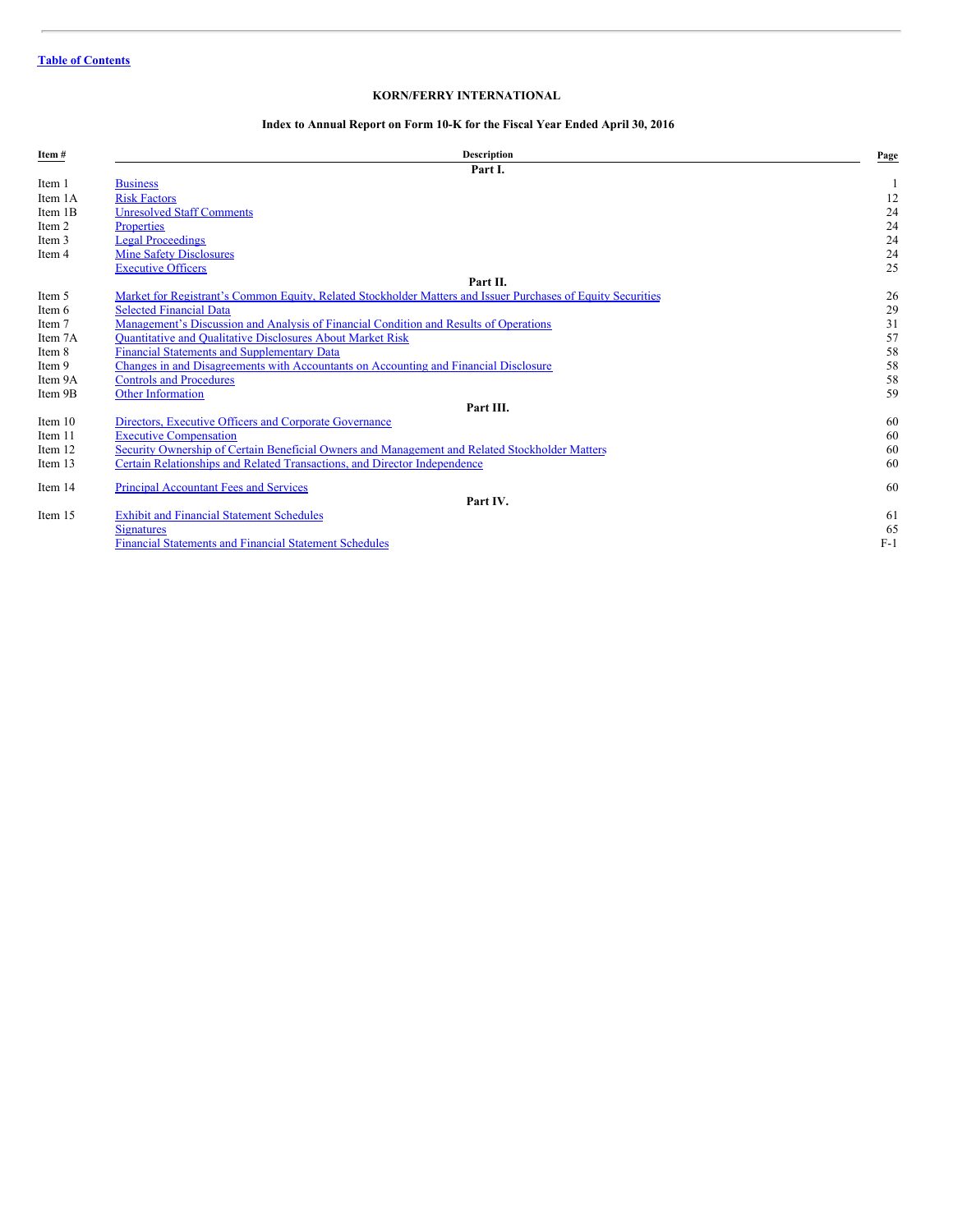## **PART I.**

## <span id="page-2-0"></span>**Item 1.** *Business*

#### **About Korn Ferry**

Korn/Ferry International (referred to herein as the "Company," "Korn Ferry," or in the first person notations "we," "our," and "us") is the preeminent global people and organizational advisory firm. We opened our first office in Los Angeles in 1969 and currently operate in 150 offices in 52 countries. We have the ability to deliver our solutions on a global basis, wherever our clients do business. As of April 30, 2016, we had 6,947 full-time employees, including 488 Executive Search, 562 Hay Group (formerly known as Leadership & Talent Consulting ("Legacy LTC") which was combined with HG (Luxembourg) S.à.r.l ("Legacy Hay Group") in December 2015), and 114 Futurestep consultants who are primarily responsible for client services. Our clients include many of the world's largest and most prestigious public and private companies, middle market and emerging growth companies, as well as government and nonprofit organizations. We have built strong client loyalty with 84% of our assignments performed during fiscal 2016 on behalf of clients for whom we had conducted assignments in the previous three fiscal years (without giving effect to Legacy Hay Group assignments). We have made significant investments in Korn Ferry Hay Group with the acquisitions PDI Ninth House and Global Novations in fiscal 2013, Pivot Leadership in fiscal 2015, and Legacy Hay Group in fiscal 2016. These acquisitions have strengthened our intellectual property, enhanced our geographical presence, added complimentary capabilities to further leverage search relationships and broadened the capabilities for assessment and development. They also improved our ability to support the global business community not only in attracting top talent and designing compensation and reward incentives, but also with an integrated approach to the entire leadership and people continuum.

We were originally formed as a California corporation in November 1969 and reincorporated as a Delaware corporation in fiscal 2000.

## **The Korn Ferry Opportunity**

Historically, the HR industry has offered piecemeal views of people based on inconsistent processes, technologies and measurement. Korn Ferry is disrupting the traditional approach and has assembled intellectual property which we bring to market through a holistic framework that sits at the intersection of an organization's strategy and its people.

Superior performance happens when an organization establishes the conditions for success and when the right people are enabled and engaged, sitting in the right seats and are developed and rewarded. We can help operationalize a client's complete strategy or address any combination of six broad categories:

| <b>Organization Design</b>             | We establish the conditions for success by clarifying strategy; designing an operating model and organization<br>structure that aligns to it; and defining a high performance culture. We enable strategic change by engaging and<br>motivating people to perform. |
|----------------------------------------|--------------------------------------------------------------------------------------------------------------------------------------------------------------------------------------------------------------------------------------------------------------------|
| <b>Talent Strategy and Work Design</b> | We map talent strategy to business strategy and help organizations put their plan into action. We make sure they<br>have the right people, in the right roles, engaged and enabled to do the right things.                                                         |
| <b>Rewards and Benefits</b>            | We help organizations align reward with strategy. We help them pay their people fairly for doing the right things —<br>with rewards they value $-$ at a cost the organization can afford.                                                                          |
| <b>Assessment and Succession</b>       | We provide actionable, research-backed insights that allow organizations to understand the talent they have,<br>benchmarked against the talent they need to deliver on the business strategy.                                                                      |
|                                        | Our assessments allow leaders to make the right decisions about their people for today, and to prepare the right<br>leaders to be ready — when and where they are needed — in the future.                                                                          |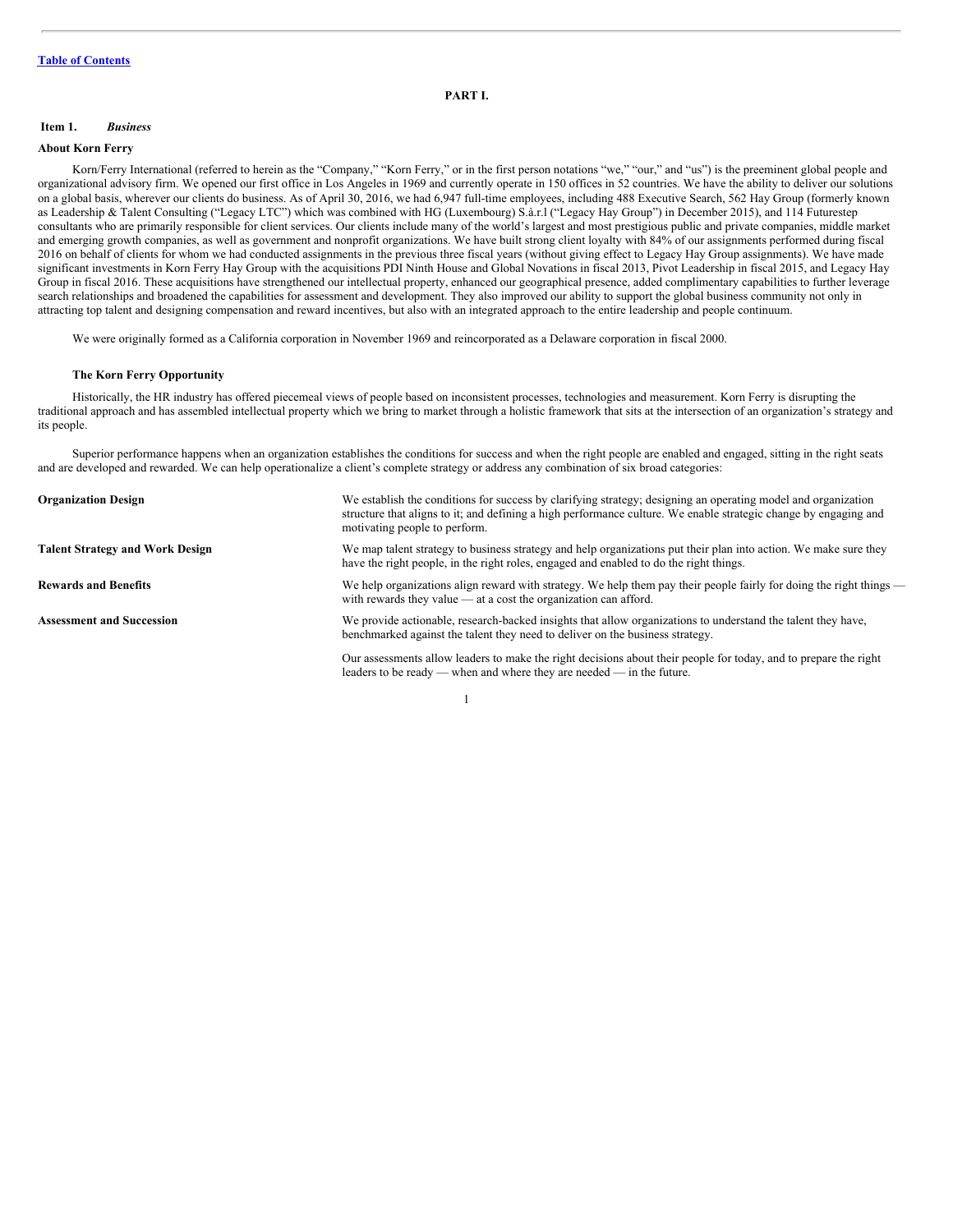| <b>Executive Search and Recruitment</b> | We integrate scientific research with our practical experience<br>and industry-specific expertise to recruit professionals of all levels and functions at organizations across every<br>sector.         |
|-----------------------------------------|---------------------------------------------------------------------------------------------------------------------------------------------------------------------------------------------------------|
| <b>Leadership Development</b>           | We combine expertise, science, and proven techniques with forward thinking and creativity to build leadership<br>experiences that help entry to senior-level leaders grow and deliver superior results. |

#### **About Our Intellectual Property and Technology**

Korn Ferry is increasingly a knowledge-based company with deep intellectual property ("IP") and research that allow us to deliver meaningful outcomes for our clients. We understand what makes a great leader, the competencies they possess that distinguish them from others, as well as the potential shortcomings that can damage their careers as well as their organization's performance. Today, our talent data includes over 4.4 million assessments and profiles of seven million candidates. This database provides the insight and intelligence for Korn Ferry's team of social scientists to determine the true drivers of leadership and performance and how any individual or organization measures up. With the addition of Legacy Hay Group, we can now expand our solutions which incorporates IP about people with data about organizations and rewards. These solutions help to deliver on Korn Ferry's holistic framework that sits at the intersection of an organization's strategy and its people.

Our vast library of proprietary tools and techniques has been developed through research by our scientists, statisticians and IP development specialists. It underpins all of our services, giving us unique insight into how strategic talent decisions help contribute to competitive advantage and success. We continue to add more discipline and scientific research into the recruitment and talent management process, with emphasis shifting from candidate identification to candidate assessment, fit and attraction and now adding the Legacy Hay Group focus on organizations and rewards. Driving this focus is our enhanced technology, as the power of the Internet, databases and online talent communities make it possible to efficiently identify greater numbers of qualified candidates. Innovative technology, when combined with world-class intellectual property and thought leadership, creates a compelling set of tools to manage the process of identifying, assessing and recruiting the most desirable candidates.

In the fiscal year ahead, we will continue to place a strong focus on our talent intelligence engine introduced in 2015 — Korn Ferry's Four Dimensions of Leadership & Talent, which harnesses all of our IP and provides organizations with robust diagnostics at both the individual and enterprise levels. We will focus on integrating the assessment and leadership development IP from Legacy Hay Group into the KF4D talent intelligence engine. We have identified four crucial areas that matter most for individual and organizational success. The analytics we collect enable us to help organizations accentuate strengths and identify areas to develop, as well as understand how they stack up against their competition:

- **Competencies —** the skills and behaviors required for success that can be observed.
- **Experiences** assignments or roles that prepare a person for future opportunities.
- **Traits** inclinations, aptitudes and natural tendencies a person leans toward, including personality and intellectual capacity.
- **Drivers** values and interests that influence a person's career path, motivation, and engagement.

Korn Ferry's Four Dimensions of Leadership & Talent will serve as the assessment engine for the Company's executive search and professional recruiting processes, leadership development and consulting, and recruitment process outsourcing engagements, as well as internal hiring and leadership development efforts.

We will also begin to integrate rewards and measurement data from Legacy Hay Group into our recruiting solutions and offer to provide a unique and differentiating perspective on organizations, reward and leaders to Korn Ferry clients.

 $\overline{2}$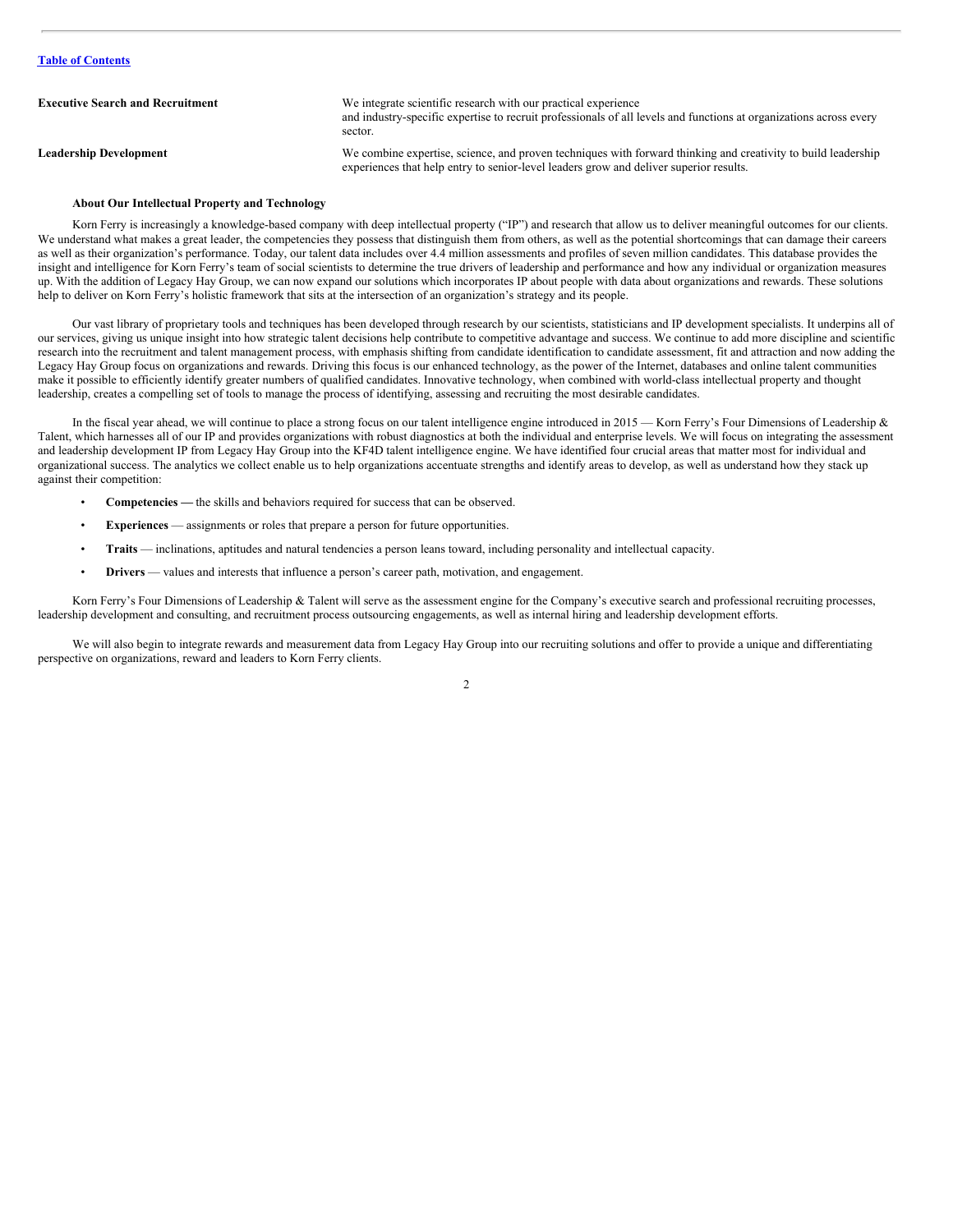## **About Our Business Segments**

Korn Ferry solutions and intellectual property are delivered through the following business segments:

*Executive Search:* Korn Ferry Executive Search helps clients attract the best executive talent for moving their companies in the right direction. The business is managed by geographical region leaders who focus on recruiting board-level, chief executive and other senior executive positions for clients predominantly in the consumer, financial services, industrial, life sciences/healthcare provider, technology and educational/not-for-profit industries. The relationships that we develop through this business allow us to add incremental value to our clients through the delivery of our other people and organizational advisory solutions.

Our executive search services concentrate on searches for positions with annual compensation of \$300,000 or more, or comparable in foreign locations, which may involve board-level, chief executive and other senior executive positions. The industry is comprised of retained and contingency recruitment firms. Retained firms, such as Korn Ferry, typically charge a fee for their services equal to approximately one-third of the first year annual compensation for the position being filled regardless of whether the position is filled. Contingency firms generally work on a non-exclusive basis and are compensated only upon successfully placing a recommended candidate.

*Hay Group:* Korn Ferry Hay Group helps an organization to align its people to their strategy – developing, engaging, and rewarding them to reach new heights. The business segment is divided into two areas – Advisory and Productized Services. Our Advisory business addresses how people work, and how to reward, develop, engage and motivate them so that strategies succeed. We deliver solutions that capitalize on the breadth of our intellectual property, service offerings and expertise to do what is right for the client. Our Productized Services business combines our proven methodology and decades of insight and packages them into a range of new tools, supporting recurring HR processes in the domains of Pay, Talent, and Engagement. Our Hay Group services are delivered by an experienced team of consultants and the richest and most comprehensive people data and insights in the world.

*Futurestep:* Korn Ferry Futurestep draws from Korn Ferry's four decades of recruitment experience to offer fully scalable, flexible services that help organizations attract top people while reducing expenses and time to hire. Our portfolio of services includes Recruitment Process Outsourcing ("RPO"), Project Recruitment, Professional Search, Talent Consulting and Talent Communications.

We file annual, quarterly and current reports, proxy statements and other documents with the Securities and Exchange Commission (the "SEC"), pursuant to the Securities Exchange Act of 1934 (the "Exchange Act"). You may read and copy any materials that we file with the SEC at the SEC's Public Reference Room at 100 F Street N.E., Washington, D.C. 20549. You may obtain information on the operation of the Public Reference Room by calling the SEC at 1-800-732-0330. Our reports, proxy statements and other documents filed electronically with the SEC are available at the website maintained by the SEC at *www.sec.gov*.

We also make available, free of charge on the Investor Relations portion of our website at*www.kornferry.com*, our annual, quarterly, and current reports, and, if applicable, amendments to those reports, filed or furnished pursuant to Section 13(a) or 15(d) of the Exchange Act as soon as reasonably practicable after we electronically file such reports with, or furnish them to, the SEC.

We also make available on the Investor Relations portion of our website at*www.kornferry.com* earnings presentation and other important information, which we encourage you to review.

Our Corporate Governance Guidelines, Code of Business Conduct and Ethics and the charters of the Audit Committee, Compensation and Personnel Committee, and Nominating and Corporate Governance Committee of our Board of Directors are also posted on our website at *http://ir.kornferry.com*. Stockholders may request copies of these documents by writing to our Corporate Secretary at 1900 Avenue of the Stars, Suite 2600, Los Angeles, California 90067.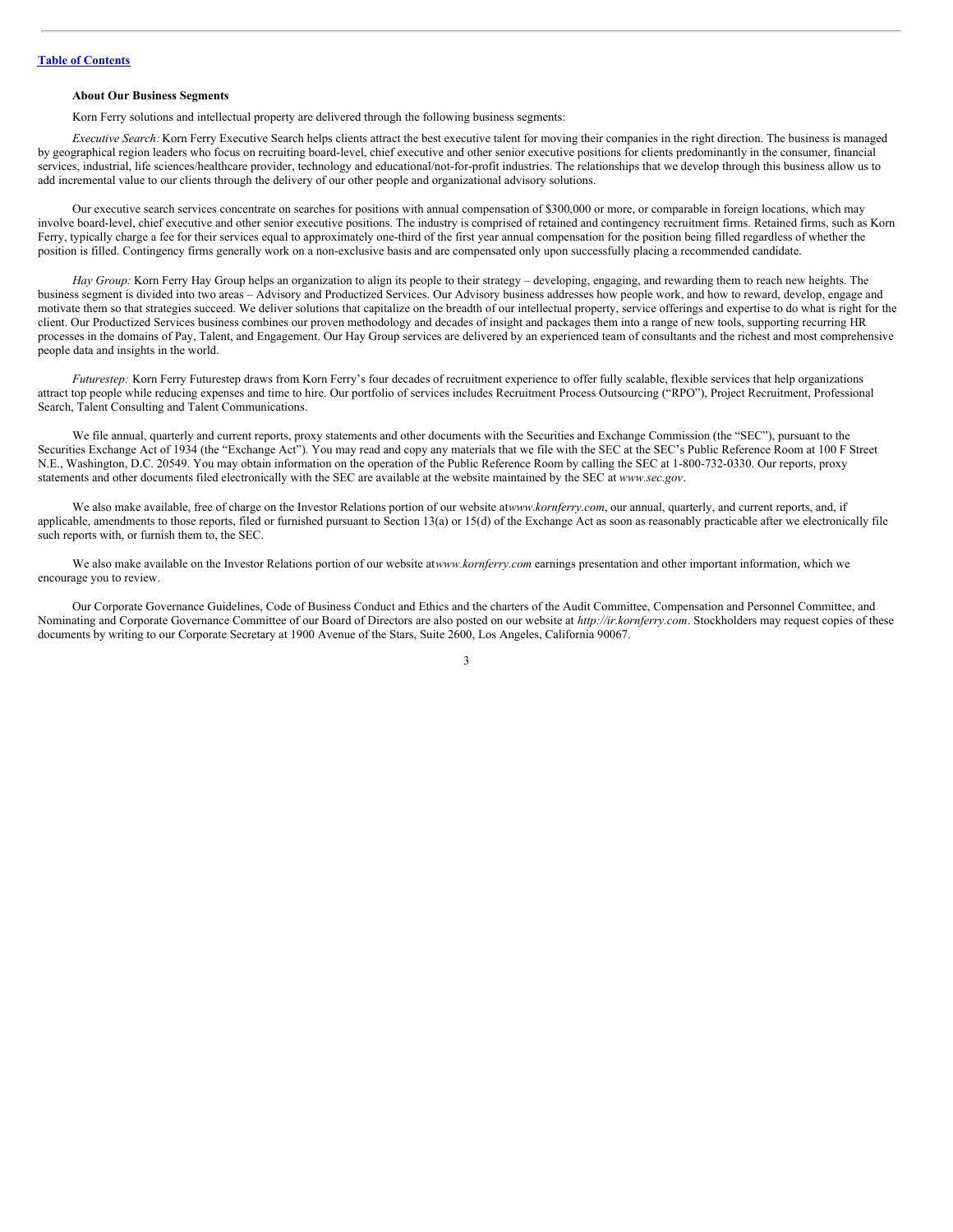#### **Industry Trends**

In this competitive global economic environment, our clients are seeking new pathways to drive sustainable profitable growth. CEOs are increasingly demanding an agile workforce that can innovate and drive growth across borders. We believe Korn Ferry is uniquely positioned to help leaders and organizations succeed by releasing the full power and potential of people.

*Consolidation of Talent Management Solution Providers* – In choosing recruitment and human resource service providers, we believe:

- Companies are actively in search of preferred providers in order to create efficiencies and consolidate vendor relationships;
- Companies that can offer a full suite of talent management solutions are becoming increasingly attractive; and
- Clients seek trusted advisors who understand their business and unique organizational culture in order to manage the multiple needs of their business on a global scale.

*Skills Gaps* — There are not enough highly "skilled" people coming into the labor market to fill open jobs. Particularly at the senior management levels, the available talent pool is inadequate. New leaders must step into bigger, more complex, and more global roles faster — and with less experience — than their predecessors. Given this, learning agility — one's ability to solve complex problems, easily adapt in a constantly changing world and drive change — is more important than ever. We believe employers will increasingly seek service providers who can help them find, develop and retain highly qualified, learning agile talent that secures a competitive advantage.

Human Capital Is One of the Top CEO Challenges —The people, the minds, the alliances and the culture that can create and then nurture innovative ideas — are seen as central to CEOs. In fact, according to the Conference Board, human capital — how best to develop, engage, manage and retain talent — is the single biggest challenge facing CEOs in 2016.

*Talent Analytics —* Companies are increasingly leveraging big data and predictive analytics to measure the influence of activities across all aspects of their business, including HR. They expect their service providers to deliver superior metrics and better ways of communicating results. Korn Ferry's go-to-market approach is increasingly focused on talent analytics. Leveraging a large set of data on talent accumulated over decades of research, we have cataloged the elements of talent and isolated the most potent facets. The result, Korn Ferry's Four Dimensions of Leadership & Talent, is the talent intelligence engine that powers many of our solutions and products. Through our combination with Legacy Hay Group, we now also possess several of the richest HR databases in the world, so our clients can benchmark salaries, performance, leadership and other HR data by industry at a global and country level.

*Increased Outsourcing of Recruitment Functions*— More companies are focusing on core competencies and outsourcing non-core, back-office functions to providers who can provide efficient, high-quality services. Third-party providers can apply immediate and long-term approaches for improving all aspects of talent acquisition. Advantages to outsourcing part or all of the recruitment function include:

- Access to a diverse and highly qualified pool of candidates, which is refreshed on a regular basis;
- Reduction or elimination of the costs required to maintain and train an in-house recruiting department in a rapidly changing industry;
- Ability to use the workflow methodologies we have developed over tens of thousands of assignments, which allows clients to fulfill positions on a streamlined basis;

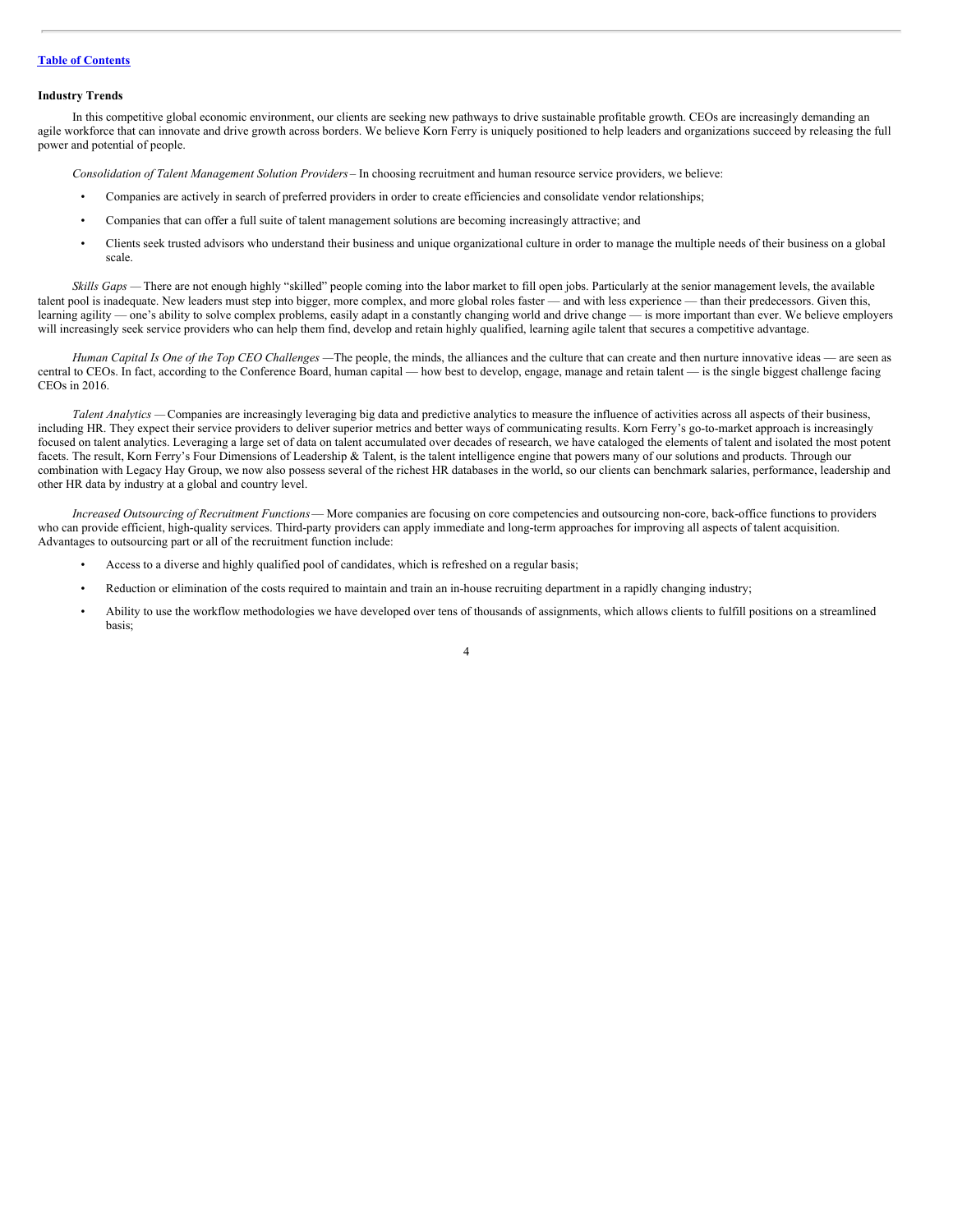- Ability to quickly review millions of resumes and provide the right fit for the client;
- Access to the most updated industry and geographic market information;
- Access to cutting-edge search technology software and proprietary intellectual property; and
- Ability to maintain management focus on core strategic business issues.

*Other Industry Trends*— In addition to the industry trends mentioned above, we believe the following factors will have a long-term positive impact on the talent management industry:

- Increasing demand for professionals with not just the right technical skills, but also the right leadership style, values and motivation to meet the specific requirements of the position and organizational culture;
- Decreasing executive management tenure and more frequent job changes;
- Retiring baby boomers, creating a skills gap in the workforce;
- Shifting balance of power towards the employee as more people take charge of their own careers, and the new norm of employee-driven development;
- Increasing importance of talent mobility in engaging and developing people within an organization;
- Increased attention on succession planning due to heightened scrutiny on CEOs, pressure to generate growth, shorter CEO tenures and the emphasis being placed on making succession planning a systemic governance process within global organizations; and
- Executive pay and governance practices under more scrutiny than ever.

#### **Growth Strategy**

Our objective is to expand our position as the preeminent global people and organizational advisory firm. In order to meet this objective, we will continue to pursue five strategic initiatives:

#### *1. Drive an Integrated, Solutions-Based Go-to-Market Strategy*

*Dif erentiating Client Value Proposition*— Korn Ferry offers its clients a total approach to talent. Historically, the HR industry has offered piecemeal views of people based on inconsistent processes, technologies and measurement. Korn Ferry seeks to disrupt the traditional approach and has assembled intellectual property that we bring to market through a holistic framework that sits at the intersection of an organization's strategy and its people.

In analyzing talent management across the entire value chain, Korn Ferry has developed a robust suite of offerings and leverages our market-leading position in executive search to extend the value we bring our clients through our diversified capabilities along the rest of the talent lifecycle through our Hay Group and Futurestep businesses.

Our synergistic go-to-market strategy, utilizing all three of our business segments, is driving more integrated, scalable client relationships, while accelerating our evolution to a consultative solutions-based organization. This is evidenced by the fact that approximately 62% of our revenues come from clients that utilize multiple lines of business.

We are an increasingly diversified enterprise in the world of human capital services and products, an industry that represents an estimated \$600 billion global market opportunity.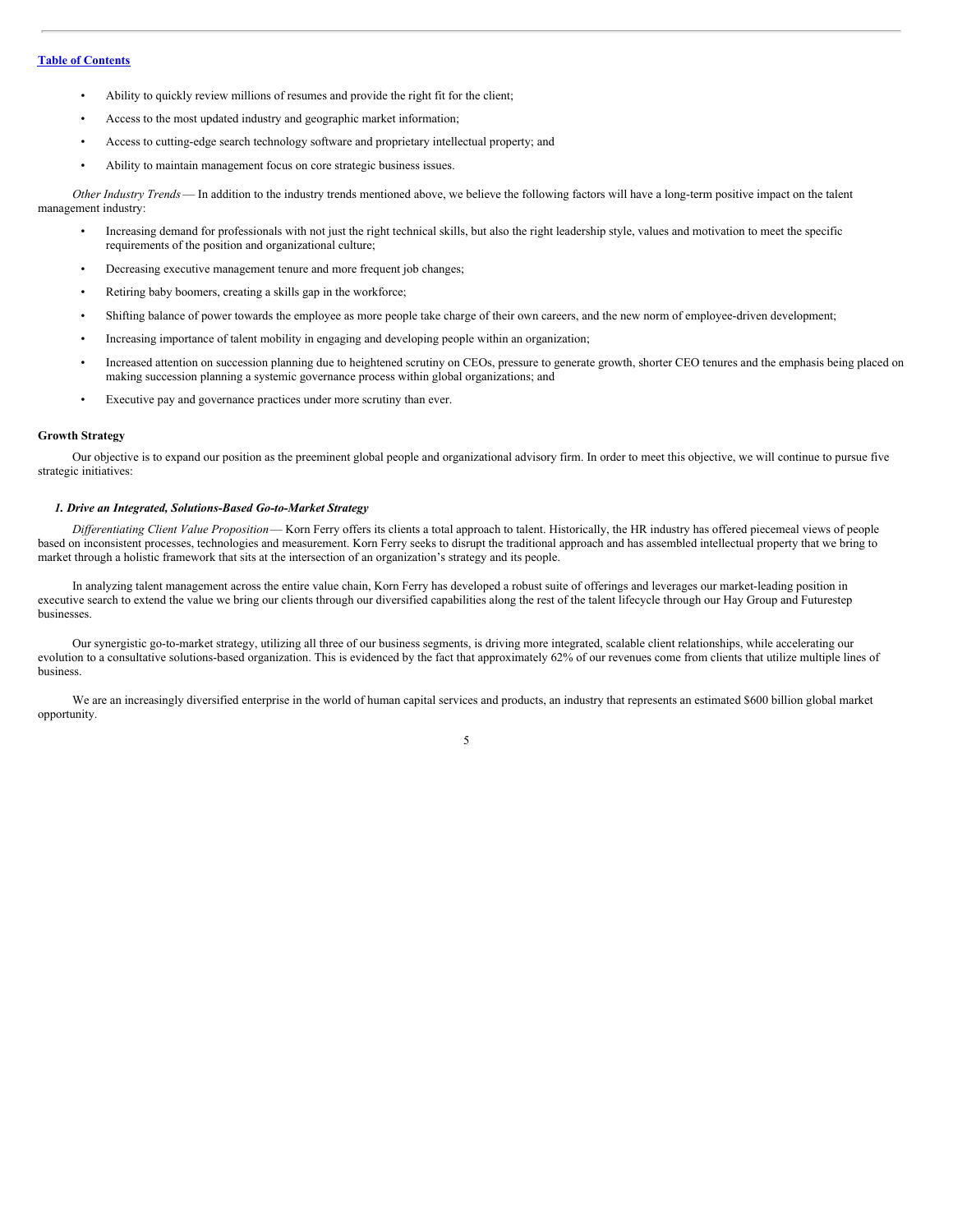In an effort to gain operational efficiencies and drive superior performance, we expect that multinational clients increasingly will turn to strategic partners who can manage their people and organizational advisory needs on a centralized basis. This will require vendors with a global network of offices and technological support systems to manage engagements across geographical regions. We established our Marquee Accounts program to act as a catalyst for change as we transform our Company from individual operators to an integrated talent solutions provider, in an effort to drive major global and regional strategic account development as well as to provide a framework for all of our client development activities. Today, the program consists of global colleagues from every line of business and geography. We are cascading this methodology throughout every market, country and office.

#### *2. Deliver Unparalleled Client Excellence*

*World-class Intellectual Property —* Korn Ferry continues to scale and more deeply embed our industry-leading intellectual property within the talent management processes of our global clients.

Our IP-driven tools and services are being utilized by our clients for everything from organizational development and job profiling to selection, training, individual and team development, succession planning and more. Our subscription services that are delivered on-line are products that help us generate long-term relationships with our clients through large scale and technology-based HR programs on an annuity basis. We continue to seek ways to scale our product offering to our global clients.

Global organizations utilizing our Company's validated assessment capability are realizing the power and benefits of Korn Ferry IP in their people processes. Our assessment capability is currently utilized by more than 70% of our Executive Search clients. We have observed that candidates who utilize our on-line assessment tools stay longer with an organization and are promoted more frequently.

Our IP orientation is further expanded by our acquisitions of Legacy Hay Group, Pivot Leadership, PDI Ninth House and Global Novations. By acquiring these firms, we now offer a variety of pay, leadership development, coaching and assessment solutions for different organizational levels, as well as technology-driven talent management solutions. We possess several of the richest HR databases in the world, spanning 114 countries — including reward data on 20 million professionals, engagement data on 6.0 million professionals and assessment data on 4.4 million professionals.

*Technology* — Information technology is a critical element of all of our businesses. In fiscal 2016, we continued to invest in enhanced tools and knowledge management to gain a competitive advantage. We enhanced our technology platform to support delivery of *Korn Ferry's Four Dimensions of Leadership*("*KF4D"*), our newest and most robust assessment for Executive Search, Hay Group and Futurestep. We enhanced our global SAP and Salesforce enterprise systems to support the integration of Legacy Hay Group into Korn Ferry, providing globally consistent finance, HR, business development and operations processes. We continued to invest in our IT security infrastructure in an effort to protect the Company's assets against today's cyber-security threats.

In fiscal 2016, we further enhanced our scalable intellectual property content repository, which we are leveraging across all products and services. This enables us to continue to integrate services provided across the entire Hay Group portfolio, as well as Executive Search and Futurestep, and we have continued work on a unified talent analytics layer to support Korn Ferry's strategy to address this key industry trend.

Information technology is a key driver of Futurestep's growth in RPO, project recruitment and search. Database technology and the Internet have greatly improved capabilities in identifying, targeting and reaching potential candidates. In fiscal 2016, we continued the integration of advanced, Internet-based sourcing, assessment and selection technologies into the engagement workflow. We expanded the use of *Foresight*, our data aggregation warehouse for analytical reporting of Futurestep recruiting activities across internal systems and clients' external applicant tracking systems.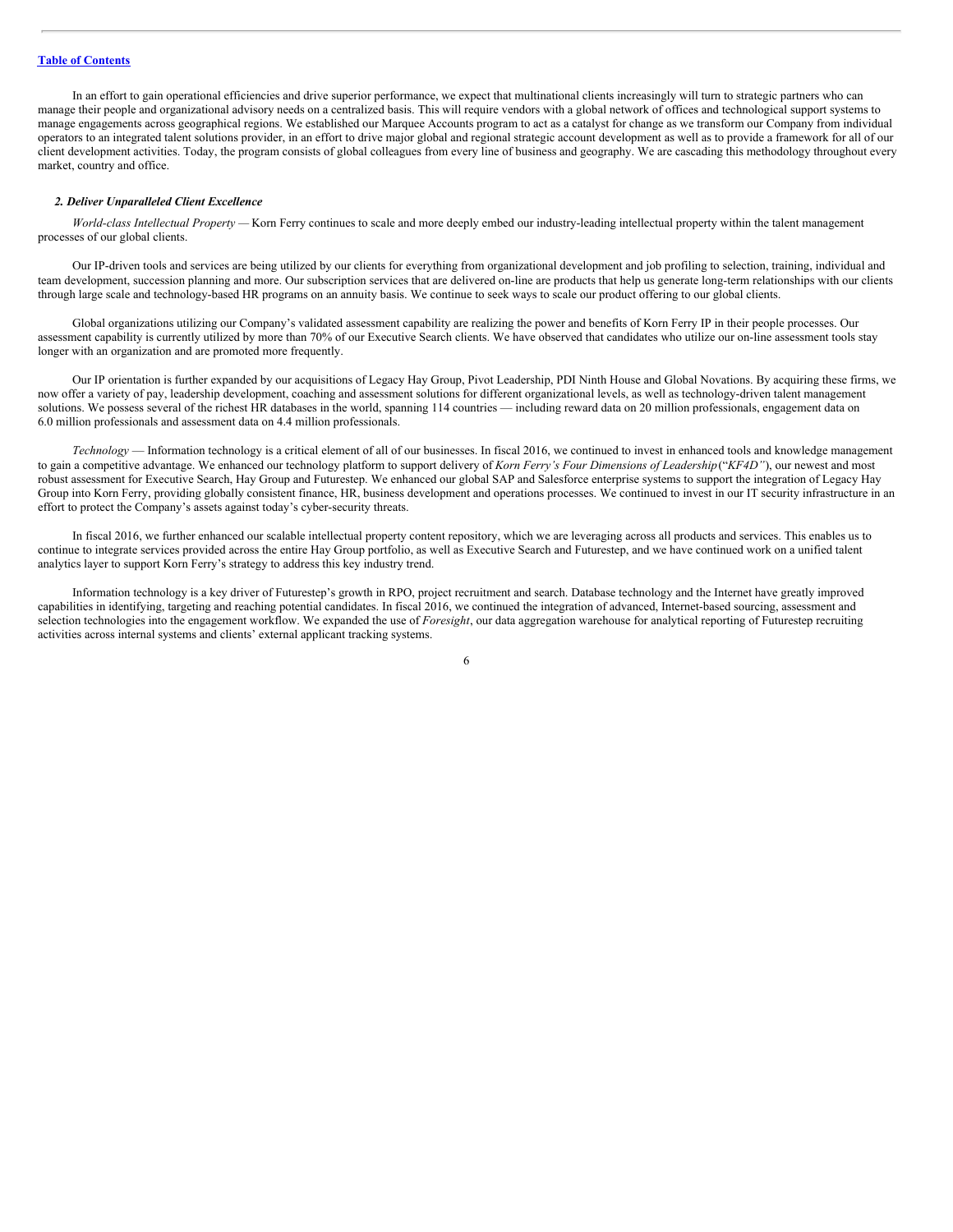We will continue to enhance our technology in order to strengthen our relationships with clients, expand our markets through new delivery channels and maintain a competitive advantage in offering the full range of executive talent management services.

## *3. Extend and Elevate the Korn Ferry Brand*

Next to our people, the Korn Ferry brand is the strongest asset of the Company. Since inception, Korn Ferry has always maintained an aggressive stance in building our global presence and supporting our vision and ongoing growth through a comprehensive marketing approach. At the highest level, we will continue to extend and elevate the Korn Ferry brand to raise awareness and drive higher market share within each of our lines of business.

Our leadership in executive search enables us to grow our business by increasing the number of recruitment assignments we handle for existing clients. We also believe that our strong relationships and well-recognized brand name will enable us to bring a broader base of solutions and services to our existing client base and to potential new clients, while allowing us to build communities of candidates to whom we can directly market our services.

For example, we will leverage the work our Board & CEO Services practice — recently enhanced by the addition of Legacy Hay Group's Executive Pay and Governance capabilities — performs at the top of our clients' organizations to promote awareness of our various solutions. We believe these engagements will create "trickle-down" revenue opportunities across all of our lines of business and lead to the expansion of other high-level, consultative relationships within the board and CEO community.

We drive additional awareness and brand equity through a global marketing program that leverages Korn Ferry Institute-generated thought leadership (whitepapers, bylined articles, and our award-winning *Briefings* periodical), aggressive media relations, social media, a sophisticated demand generation platform and other vehicles that include sponsorships, speaking opportunities, advertising and events.

#### *4. Advance Korn Ferry as a Premier Career Destination*

As our business strategy evolves, so should our talent strategy in order to drive the growth we need and the culture we want, at a pace we can absorb. Our talent strategy is what allows us to build and attract the best talent for ourselves (and, by extension, for our clients) to achieve our business potential.

Our goal is to become the premier career destination for top talent through offering a client-focused culture, promotional/developmental opportunities and compensation that aligns employee behavior to corporate strategy.

In fiscal 2017, we will launch a new professional development program called*Reimagine* for our consultants and client-facing practitioners to train them on our strategy, our various solutions and a systematic approach for broadening the conversations, and subsequently, the relationships with our clients. Additional initiatives include aligning workforce and leadership competencies to our strategy, enhancing performance practices, continuing to develop succession slates across the Company, and evolving our rewards system.

## *5. Pursue Transformational Opportunities Along the Broad Human Resources Spectrum*

We have an unrivaled ability to address the entire talent continuum, delivering solutions and products in the following areas:

- Strategy Execution and Organization Design
- Talent Strategy and Work Design
- Rewards and Benefits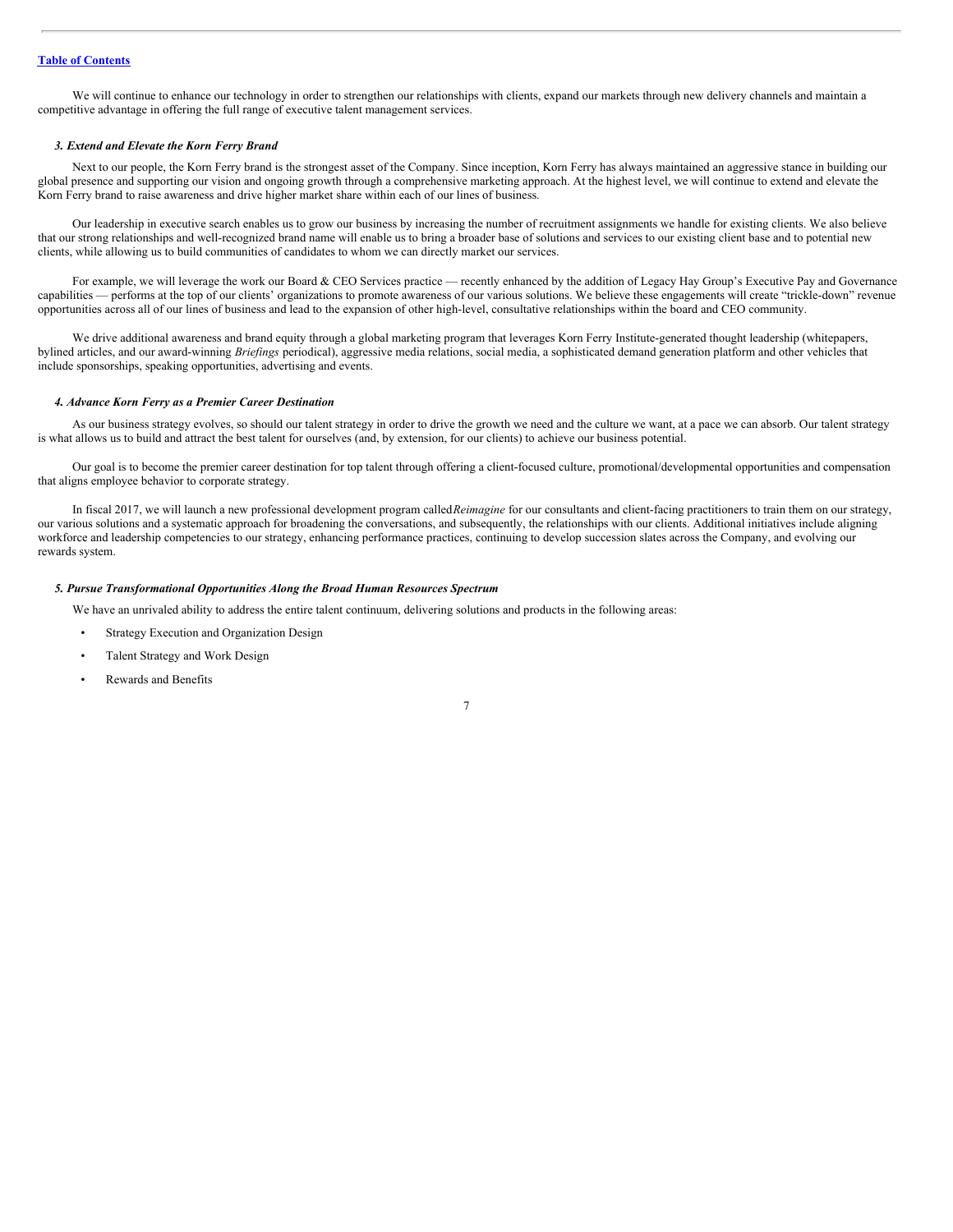- Assessment and Succession
- **Executive Search and Recruitment**
- Leadership Development

We will continue to internally develop and add new products and services that our clients demand while pursuing a disciplined acquisition strategy. We have developed a core competency in the identification, acquisition and integration of M&A targets that play a significant role in the attainment of our strategic objectives. As we look forward, we will continue building Korn Ferry as the leading authority on driving business performance through people. Our disciplined approach to M&A will continue to play a vital role in this journey.

#### **Our Services and Organization**

## **Organization**

The Company operates in three global business segments: Executive Search, Hay Group, and Futurestep. Our executive search business is managed on a geographic basis throughout our four regions: North America, Europe, the Middle East and Africa ("EMEA"), Asia Pacific and Latin America. Hay Group and Futurestep are managed on a global basis with operations in North America, Europe, Asia Pacific and Latin America.

We address the people and organizational advisory needs of our clients through our three business segments:

#### *Executive Search*

*Overview* — Korn Ferry Executive Search helps clients attract the best executive talent for moving their companies in the right direction. Our services are typically used to fill executive-level positions, such as board directors, chief executive officers, chief financial officers, chief operating officers, chief information officers and other senior executive officers. As part of being retained by a client to conduct a search, we assemble a team comprised of consultants with appropriate geographic, industry and functional expertise. Our search consultants serve as management advisors who work closely with the client in identifying, assessing and placing qualified candidates. In fiscal 2016, we executed 8,375 executive search assignments.

We utilize a standardized approach to placing talent that integrates research based IP with our practical experience. Providing a more complete view of the candidate than is otherwise possible, we believe our proprietary tools generate better results in attracting the right person for the position.

We emphasize a close working relationship with the client and a comprehensive understanding of the client's business issues, strategy and culture. The search team consults with its established network of resources and searches our databases containing profiles of approximately five million executives to assist in identifying individuals with the right background, cultural fit and abilities. Through this process, an original list of candidates is carefully screened through phone interviews, video conferences and inperson meetings. Client and candidates complete *Korn Ferry's Four Dimensional Executive Assessment*. Launched in fiscal 2015 and powered by Korn Ferry's Four Dimensions of Leadership & Talent, this tool gives clients insights about each candidate's competencies, personality traits, drivers, and past experiences that are aligned to the role. We conduct due diligence and background verification of the candidates throughout this process, at times with the assistance of an independent third party. Beginning in fiscal 2017, we will offer Hay Group's industry standard job grading, job description and salary benchmark methodologies in the executive search process.

*Industry Specialization* — Consultants in our five global markets and one regional specialty practice groups bring an in-depth understanding of the market conditions and strategic management issues faced by clients within their specific industry and geography. We are continually looking to expand our specialized expertise through internal development and strategic hiring in targeted growth areas.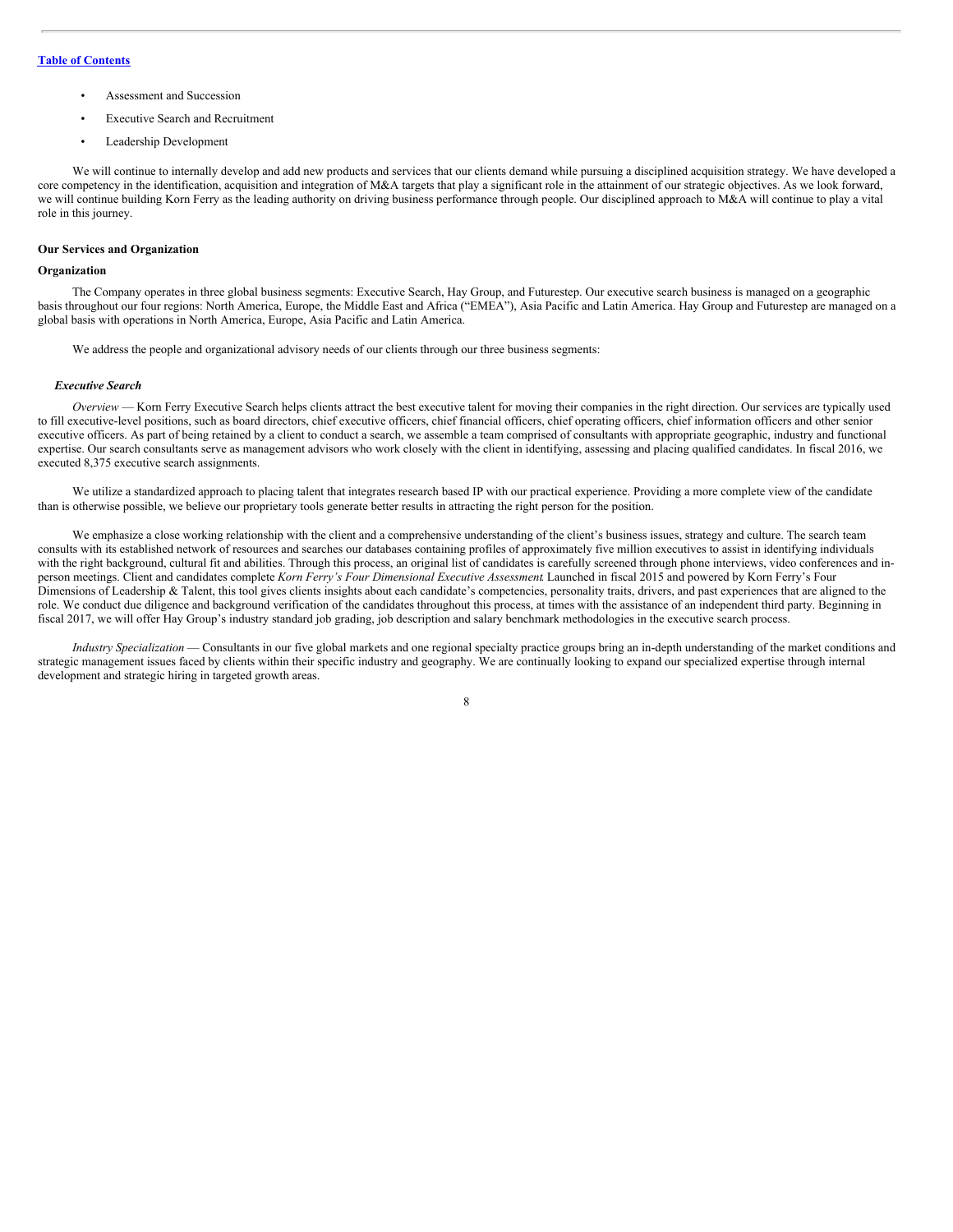## **Percentage of Fiscal 2016 Assignments Opened by Industry Specialization**

| <b>Global Markets:</b>                       |        |
|----------------------------------------------|--------|
| Industrial                                   | 26%    |
| Life Sciences/Healthcare Provider            | 20%    |
| <b>Financial Services</b>                    | 19%    |
| Consumer                                     | 17%    |
| Technology                                   | $12\%$ |
| <b>Regional Specialties (United States):</b> |        |
| Education/Not-for-Profit                     | 6%     |

*Functional Expertise* — We have organized executive search centers of functional expertise, composed of consultants who have extensive backgrounds in placing executives in certain functions, such as board directors, CEOs and other senior executive officers. Our Board & CEO Services group, for example, focuses exclusively on placing CEOs and board directors in organizations around the world. This is a dedicated team from the most senior ranks of the Company. Their work is with CEOs and in the board room, and their expertise is organizational leadership and governance. They conduct hundreds of engagements every year, tapping talent from every corner of the globe. This work spans all ranges of organizational scale and purpose. Members of functional groups are located throughout our regions and across our industry groups.

## **Percentage of Fiscal 2016 Assignments Opened by Functional Expertise**

| Board Level/CEO/CFO/Senior Executive and General Management   | 73%   |
|---------------------------------------------------------------|-------|
| Finance and Control                                           | $9\%$ |
| Marketing and Sales                                           | $5\%$ |
| Human Resources and Administration                            | $5\%$ |
| Manufacturing/Engineering/Research and Development/Technology | $4\%$ |
| <b>Information Systems</b>                                    | $4\%$ |

#### *Regions*

*North America* — We currently have 23 offices throughout the United States and Canada. In fiscal 2016, the region generated fee revenue of \$371.4 million and opened 2,508 new engagements with an average of 222 consultants.

*EMEA* — We currently have 18 offices in 16 countries throughout the region. In fiscal 2016, the region generated fee revenue of \$144.3 million and opened 1,569 new engagements with an average of 130 consultants.

*Asia Pacific* — We currently have 19 offices in 10 countries throughout the region. In fiscal 2016, the region generated fee revenue of \$80.5 million and opened 983 new engagements with an average of 90 consultants.

*Latin America* — We currently operate a network of 11 offices in 8 countries covering the entire Latin American region. The region generated fee revenue of \$26.7 million in fiscal 2016 and opened 457 new engagements with an average of 28 consultants. In the fourth quarter of fiscal 2016, we obtained control of our Mexico subsidiary and began to consolidate the operations.

*Client Base* — Our 5,575 clients include many of the world's largest and most prestigious public and private companies, and 54% of FORTUNE 500 companies were clients in fiscal 2016. In fiscal 2016, only two clients represented more than 1% of fee revenue, with those clients representing a combined 2.6% of fee revenue.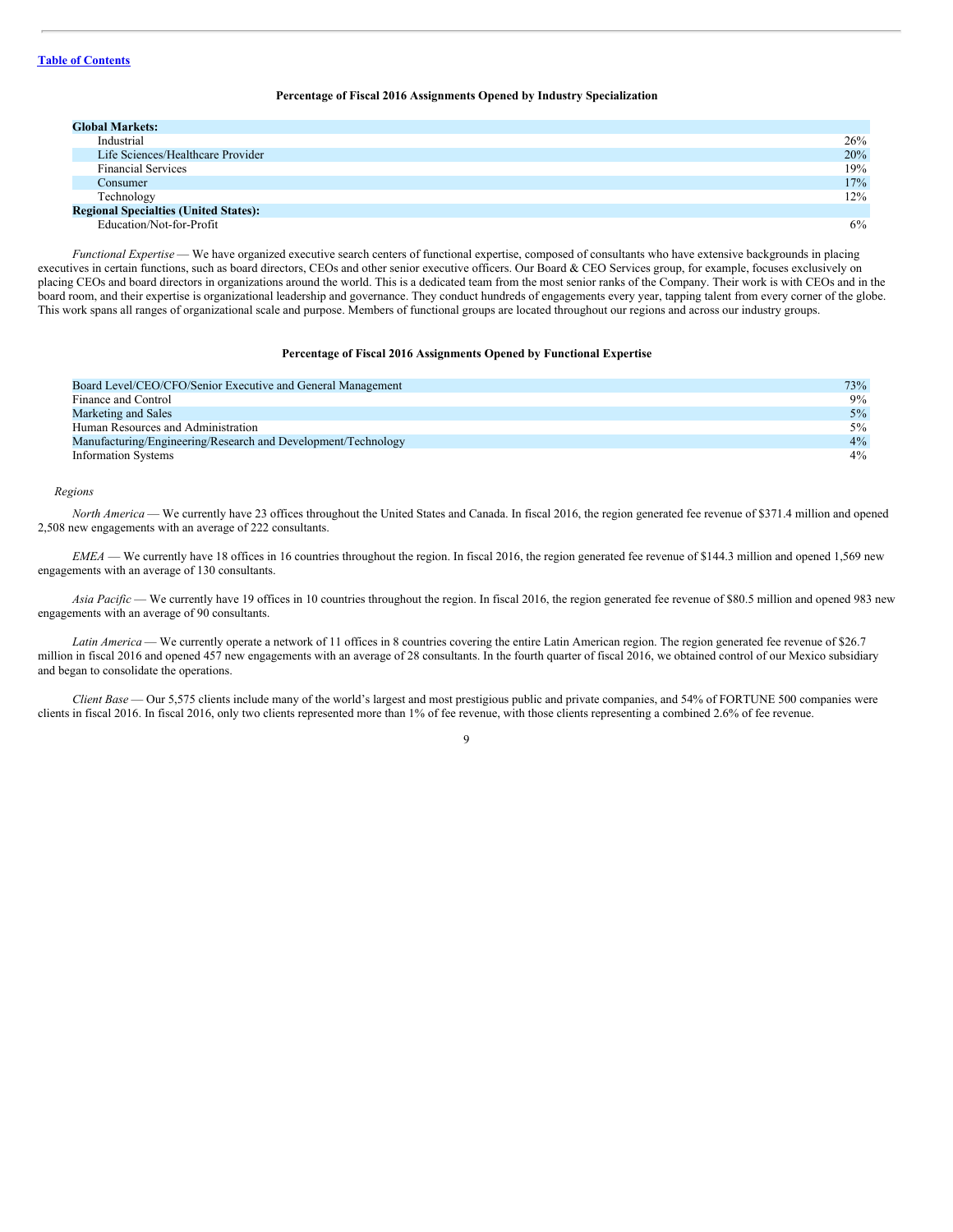*Competition* — Other multinational executive search firms include Egon Zehnder International, Heidrick & Struggles International, Inc., Russell Reynolds Associates and Spencer Stuart. Although these firms are our largest competitors in executive search, we also compete with smaller boutique firms that specialize in specific regional, industry or functional searches. We believe our brand name, differentiated business model, systematic approach to client service, cutting-edge technology, global network, prestigious clientele, strong specialty practices and high-caliber colleagues are recognized worldwide. We also believe our long-term incentive compensation arrangements, as well as other executive benefits, distinguish us from most of our competitors and are important in attracting and retaining our key consultants.

#### *Hay Group*

*Overview* — Korn Ferry Hay Group helps align an organization to its people – developing, engaging, and rewarding them to reach new heights.

Hay Group is divided into two areas – Advisory and Productized Services. Our Advisory business addresses how people work, and how to reward, develop, engage and motivate them so that strategies succeed. We deliver solutions that capitalize on the breadth of our intellectual property, service offerings and expertise to do what is right for the client. Our Productized Services business combines our proven methodology and decades of insight and packages them into a range of new tools, supporting recurring HR processes in the domains of Pay, Talent, and Engagement.

We have made significant investments in these service areas with the acquisitions of Lominger Limited, Inc., Lominger Consulting ("Lominger") and LeaderSource in fiscal 2007, Lore International in fiscal 2009, SENSA Solutions in fiscal 2010, PDI and Global Novations in fiscal 2013, Pivot Leadership in fiscal 2015, and Legacy Hay Group in fiscal 2016.

*Regions* — Hay Group solutions are delivered by an experienced team of consultants and the richest and most comprehensive people data and insights in the world. As of April 30, 2016, we had Hay Group operations in 21 cities in North America, 35 in Europe, 19 in Asia Pacific, and 10 in Latin America.

*Client Base* — During fiscal 2016, Hay Group partnered with 9,903 clients across the globe, including 60% of the FORTUNE 500.

*Competition* — Our main competitors include firms like Aon Hewitt, Willis Towers Watson, Deloitte, McKinsey, RHR International, Development Dimensions International, Center for Creative Leadership, Right Management, Mercer and SHL, a subsidiary of Corporate Executive Board. Although these firms are our largest competitors, we also compete with smaller boutique firms that specialize in specific regional, industry or functional aspects of leadership and organizational advisory services.

#### *Futurestep*

*Overview* — Korn Ferry Futurestep offers clients a portfolio of talent acquisition solutions, including RPO, Project Recruitment, Professional Search, Talent Consulting and Employee Communications. Each Futurestep engagement leverages a global recruitment process and best-in-class technology to maximize and measure quality.

Futurestep combines traditional recruitment expertise with a multi-tiered portfolio of talent acquisition solutions. Futurestep consultants, based in 18 countries, have access to our databases of pre-screened, mid-level professionals. Our global candidate pool complements our international presence and multi-channel sourcing strategy to aid speed, efficiency and quality service for clients worldwide.

Futurestep's customizable end-to-end RPO solution combines our recruiting expertise with state-of-the-art technologies to help companies streamline recruitment processes, enhance candidate experience, and improve quality of hire.

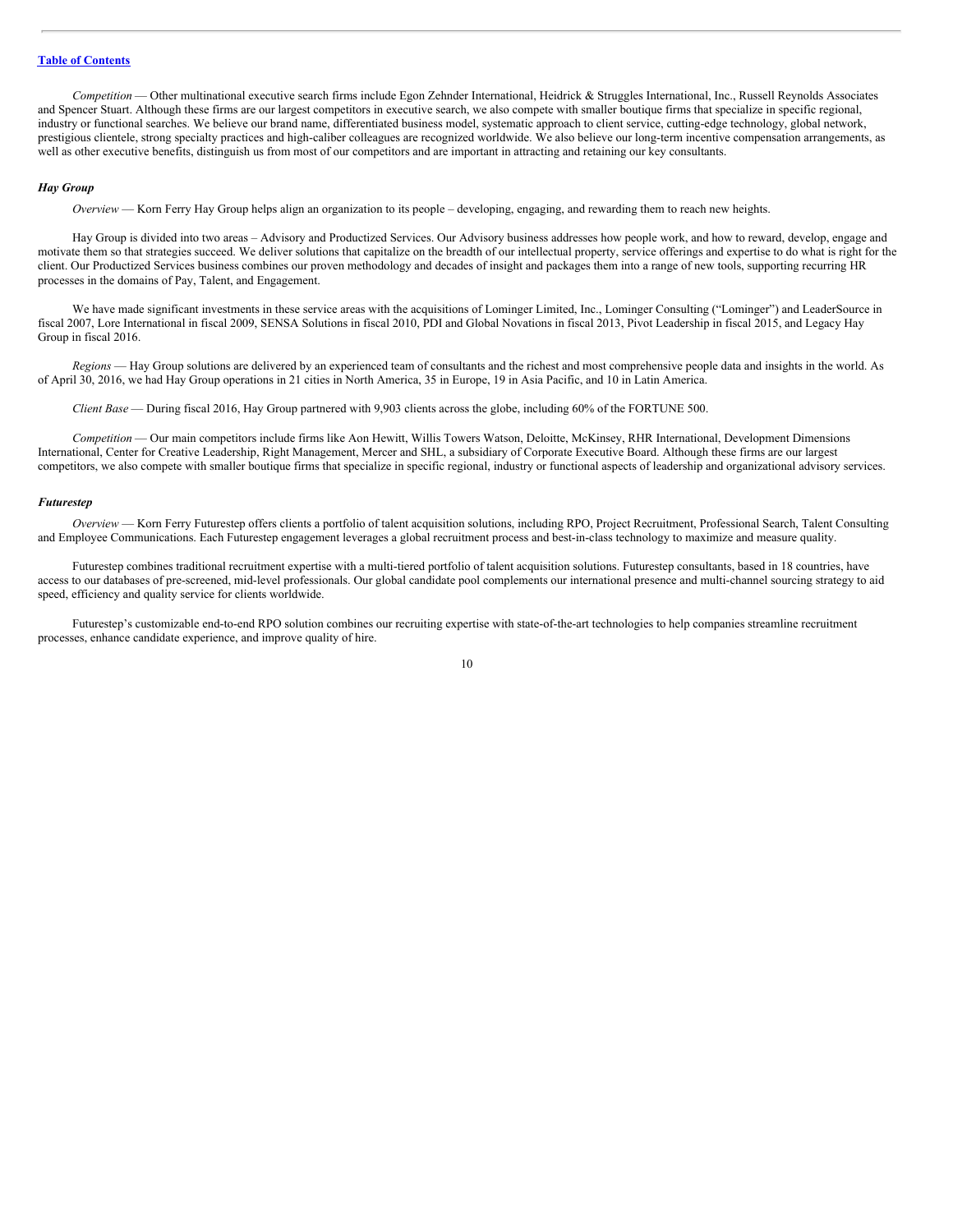Project Recruitment services offer a proven, outsourced approach for delivering the right talent in the right numbers and in the right location — within a specific timeframe.

In terms of Search, Futurestep's brand association with Korn Ferry has helped us become regarded by today's industry leaders as a trusted resource for securing professional and specialized talent.

Talent Consulting services support clients with the wider aspects of the talent lifecycle including talent acquisition advisory, and candidate assessment and selection.

Talent Communications services help clients create a compelling employer brand experience. We use the latest research techniques to identify each client's unique Employer Value Proposition and then bring it to life across the full range of traditional and digital media.

*Regions* — We opened our first Futurestep office in Los Angeles in May 1998. In January 2000, we acquired the Executive Search & Selection business of PA Consulting with operations in Europe and Asia Pacific. As of April 30, 2016, we had Futurestep operations in 13 cities in North America, 8 in Europe, 15 in Asia Pacific, and 2 in Latin America.

*Client Base* — During fiscal 2016, Futurestep partnered with 1,578 clients across the globe and 42% of Futurestep's fiscal 2016 fee revenue was referred from Korn Ferry's Executive Search and Hay Group segments.

*Competition* — Futurestep primarily competes for business with other RPO providers such as Cielo Talent, Alexander Mann Solutions, Hays, Kenexa, Spherion, KellyOCG and ADP, and competes for search assignments with regional contingency recruitment firms and large national retained recruitment firms.

## *Professional Staf and Employees*

We have a wealth of talent at our disposal. Our Company brings together the best and brightest from a wide range of disciplines and professions — everything from academic research and technology development to executive recruiting, consulting, and business leadership. We are also a culturally diverse organization. Our people come from all over the world and speak a multitude of languages. For us, this diversity is a key source of strength. It means we have people who are able to challenge convention, offer unique perspectives, and generate innovative ideas. Equally important, it means we can think and act globally — just like our clients.

As of April 30, 2016, we had a total of 6,947 full-time employees. Of this, 1,682 were Executive Search employees consisting of 488 consultants and 1,194 associates, researchers, administrative and support staff. Hay Group had 3,626 employees as of April 30, 2016, consisting of 562 consultants and 3,064 associates, researchers, administrative and support staff. Futurestep had 1,530 employees as of April 30, 2016, consisting of 114 consultants and 1,416 administrative and support staff. Corporate had 109 professionals at April 30, 2016. We are not party to a collective bargaining agreement and consider our relations with our employees to be good. Korn Ferry is an equal opportunity employer.

In Executive Search, senior associates, associates and researchers support the efforts of our consultants with candidate sourcing and identification, but do not generally lead assignments. These colleagues are developed through our training and professional development programs. Promotion to senior client partner is based on a variety of factors, including demonstrated superior execution and business development skills, the ability to identify solutions to complex issues, personal and professional ethics, a thorough understanding of the market and the ability to develop and help build effective teams. In addition, we have a program for recruiting experienced professionals into our Company.

The following table provides information relating to each of our business segments for fiscal 2016. Financial information regarding our business segments for fiscal 2015 and 2014 and additional information for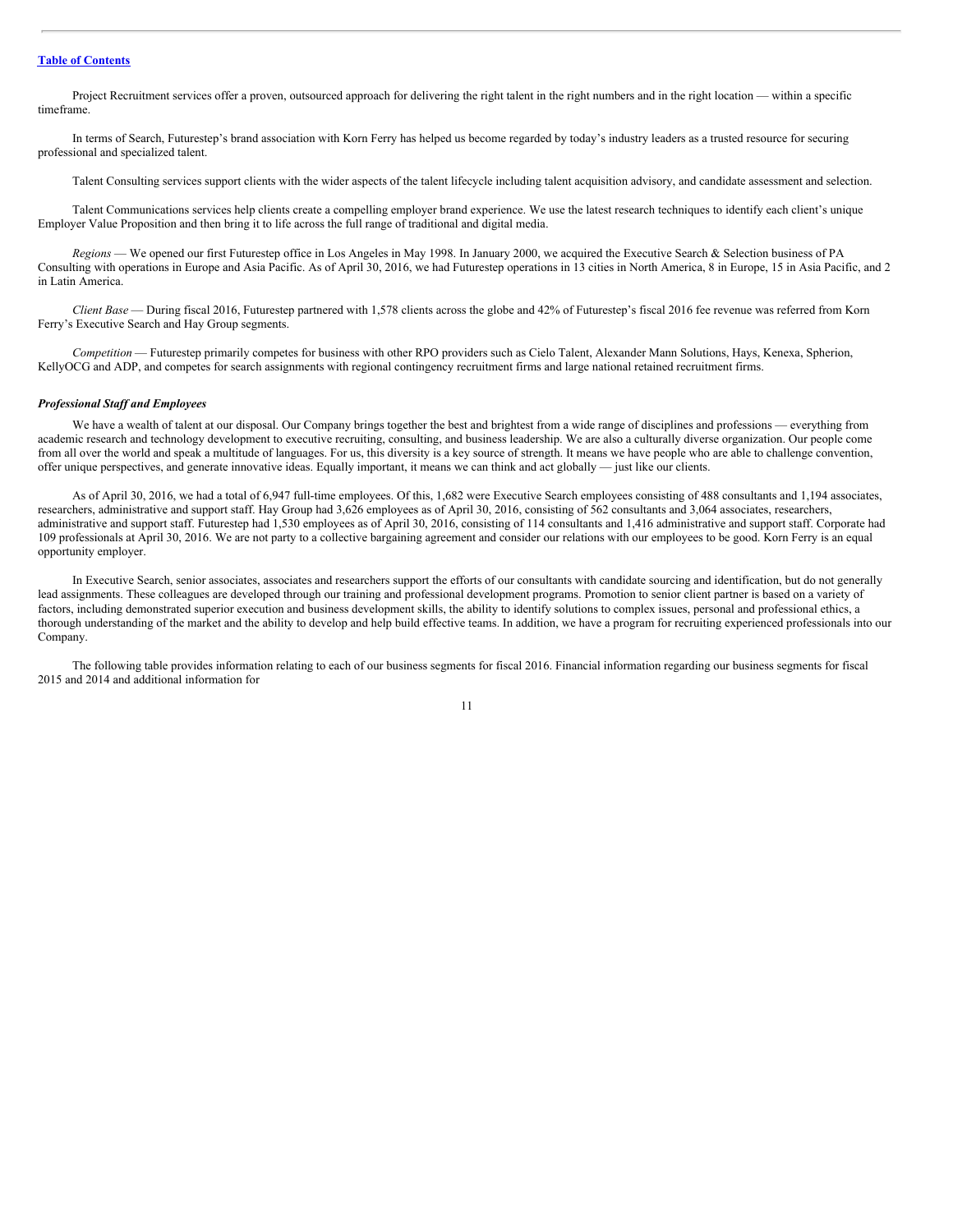fiscal 2016 is contained in Note 11 – *Business Segments*, in the Notes to our Consolidated Financial Statements included in this Annual Report on Form 10-K, which is incorporated herein by reference.

|                               |                    | Operating<br>Income              | Number of<br><b>Consultants as of</b> |
|-------------------------------|--------------------|----------------------------------|---------------------------------------|
|                               | <b>Fee Revenue</b> | (Loss)<br>(dollars in thousands) | April 30, 2016                        |
| <b>Executive Search:</b>      |                    |                                  |                                       |
| North America                 | \$371,345          | \$100,381                        | 230                                   |
| <b>EMEA</b>                   | 144.319            | 20,607                           | 131                                   |
| Asia Pacific                  | 80,506             | 12,572                           | 94                                    |
| Latin America                 | 26,744             | (1,854)                          | 33                                    |
| <b>Total Executive Search</b> | 622,914            | 131,706                          | 488                                   |
| Hay Group (1)                 | 471,145            | (3, 415)                         | 562                                   |
| Futurestep                    | 198,053            | 26,702                           | 114                                   |
| Corporate                     |                    | (102, 301)                       |                                       |
| Total                         | \$1,292,112        | 52,692                           | 1,164                                 |

The following table provides information on fee revenues for each of the last three fiscal years attributable to the regions in which the Company operates:

|                      |               | Year Ended April 30, |                |           |
|----------------------|---------------|----------------------|----------------|-----------|
|                      |               | 2016(1)<br>2015      |                | 2014      |
|                      |               |                      | (in thousands) |           |
| <b>Fee Revenue:</b>  |               |                      |                |           |
| <b>United States</b> | 669,585<br>S. |                      | 557,024        | \$507,280 |
| Canada               |               | 40,401               | 39,252         | 38,113    |
| <b>EMEA</b>          | 343,460       |                      | 248,865        | 232,329   |
| Asia Pacific         |               | 187,631              | 145,625        | 145,452   |
| Latin America        |               | 51,035               | 37,386         | 37,127    |
| Total                | \$1,292,112   |                      | \$1,028,152    | \$960,301 |
|                      |               |                      |                |           |

(1) Fee revenue from Legacy Hay Group was \$186.8 million from December 1, 2015, the effective date of the acquisition.

Additional financial information regarding the regions in which the Company operates can be found in Note 11 —*Business Segments*, in the Notes to our Consolidated Financial Statements included in this Annual Report on Form 10-K.

#### <span id="page-13-0"></span>**Item 1A.** *Risk Factors*

The risks described below are the material risks facing our Company. Additional risks not presently known to us or that we currently deem immaterial may also impair our business operations. Our business, financial condition or results of operations could be materially adversely affected by any of these risks.

#### Competition in our industries could result in our losing market share and/or require us to charge lower prices for services, which could reduce our revenue.

We compete for executive search business with numerous executive search firms and businesses that provide job placement services, including other large global executive search firms, smaller specialty firms and web-based firms. In recent years, we have also begun facing increased competition from sole proprietors and in-house human resource professionals whose ability to provide job placement services has been enhanced by professional profiles made available on the internet and enhanced social mediabased search tools. Traditional executive search competitors include Egon Zehnder International, Heidrick & Struggles International, Inc.,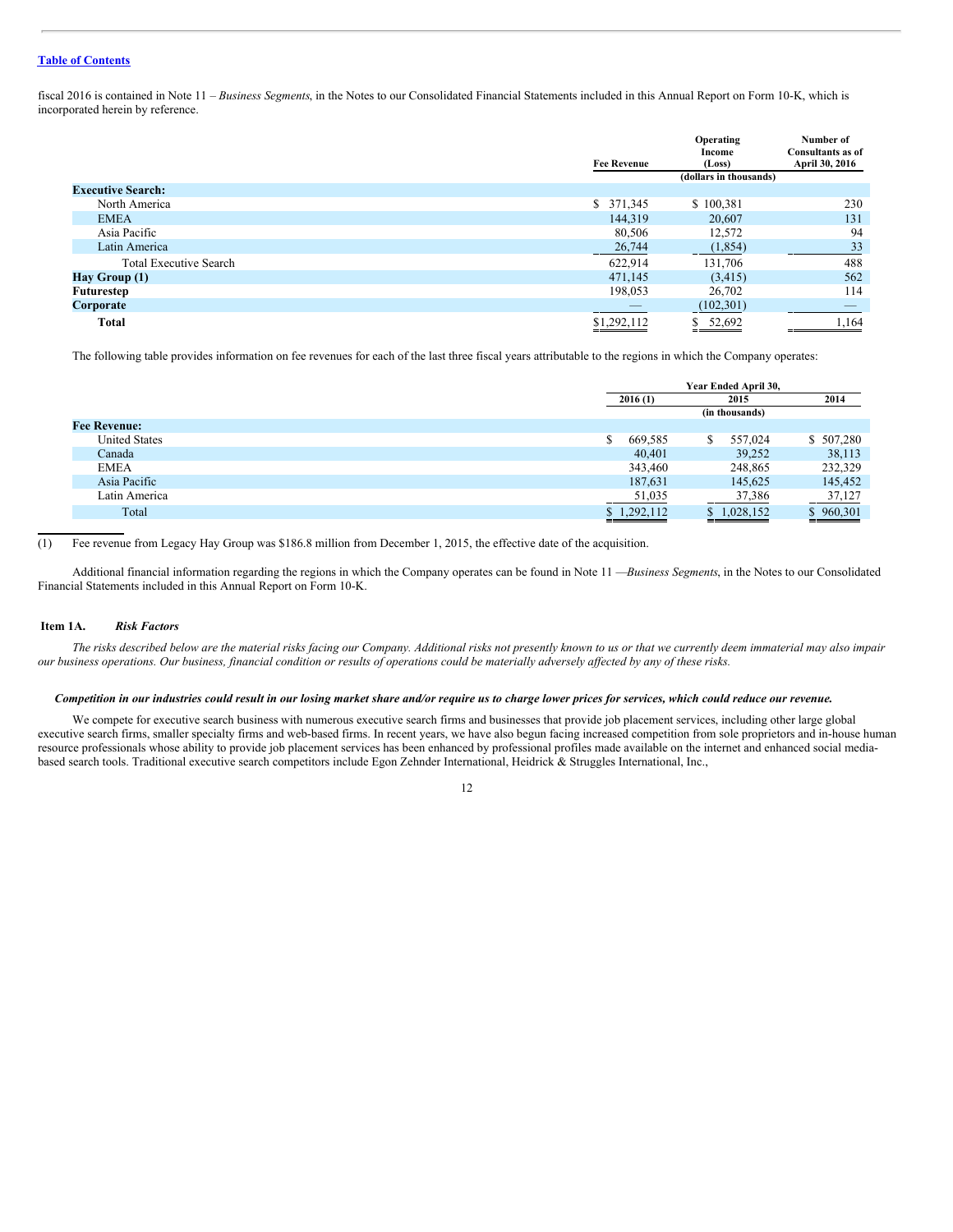Russell Reynolds Associates and Spencer Stuart. In each of our markets, one or more of our competitors may possess greater resources, greater name recognition, lower overhead or other costs and longer operating histories than we do, which may give them an advantage in obtaining future clients, capitalizing on new technology and attracting qualified professionals in these markets. Additionally, specialty firms can focus on regional or functional markets or on particular industries and executive search firms that have a smaller client base may be subject to fewer off-limits arrangements. There are no extensive barriers to entry into the executive search industry and new recruiting firms continue to enter the market. We believe the continuing development and increased availability of information technology will continue to attract new competitors, especially web-enabled professional and social networking website providers and these providers may be facilitating a company's ability to insource their recruiting capabilities. As these providers continue to evolve, they may develop offerings similar to or more expansive than ours, thereby increasing competition for our services or more broadly causing disruption in the executive search industry.

The human resource consulting business has been traditionally fragmented and a number of large consulting firms, such as Accenture, Aon Hewitt and Willis Towers Watson are building businesses in human resource management consulting to serve these needs. Increased competition, whether as a result of these professional and social networking website providers, traditional executive search firms, or sole proprietors and in-house human resource professionals (as noted above), may lead to pricing pressures that could negatively impact our business. For example, increased competition could require us to charge lower prices, and/or cause us to lose market share, each of which could reduce our fee revenue.

#### If we fail to attract and retain qualified and experienced consultants, our revenue could decline and our business could be harmed.

We compete with other executive search and consulting firms for qualified and experienced consultants. These other firms may be able to offer greater compensation and benefits or more attractive lifestyle choices, career paths or geographic locations than we do. Attracting and retaining consultants in our industry is particularly important because, generally, a small number of consultants have primary responsibility for a client relationship. Because client responsibility is so concentrated, the loss of key consultants may lead to the loss of client relationships. In fiscal 2016, for example, our top three executive search consultants had primary responsibility for generating business equal to approximately 1% of our net revenues, and our top ten executive search consultants had primary responsibility for generating business equal to approximately 3% of our net revenues. This risk is heightened due to the general portability of a consultant's business; consultants have in the past, and will in the future, terminate their employment with our Company. Any decrease in the quality of our reputation, reduction in our compensation levels relative to our peers or restructuring of our compensation program, whether as a result of insufficient revenue, a decline in the market price of our common stock or for any other reason, could impair our ability to retain existing consultants or attract additional qualified consultants with the requisite experience, skills and established client relationships. Our failure to retain our most productive consultants, whether in Executive Search, Hay Group or Futurestep, or maintain the quality of service to which our clients are accustomed and the ability of a departing consultant to move business to his or her new employer could result in a loss of clients, which could in turn cause our fee revenue to decline and our business to be harmed. We may also lose clients if the departing executive search, Hay Group or Futurestep consultant has widespread name recognition or a reputation as a specialist in his or her line of business in a specific industry or management function. We could also lose additional consultants if they choose to join the departing Executive Search, Hay Group or Futurestep consultant at another executive search or consulting firm. If we fail to limit departing consultants from moving business or recruiting our consultants to a competitor, our business, financial condition and results of operations could be adversely affected.

#### *Acquisitions, or our inability to ef ect acquisitions, may have an adverse ef ect on our business.*

We have completed several strategic acquisitions of businesses in the last several years, including our acquisitions of Legacy Hay Group in fiscal 2016, Pivot Leadership in fiscal 2015 and PDI and Global Novations in fiscal 2013. Targeted acquisitions have been part of our growth strategy, and we may in the future selectively acquire businesses that are complementary to our existing service offerings. However, we cannot be certain that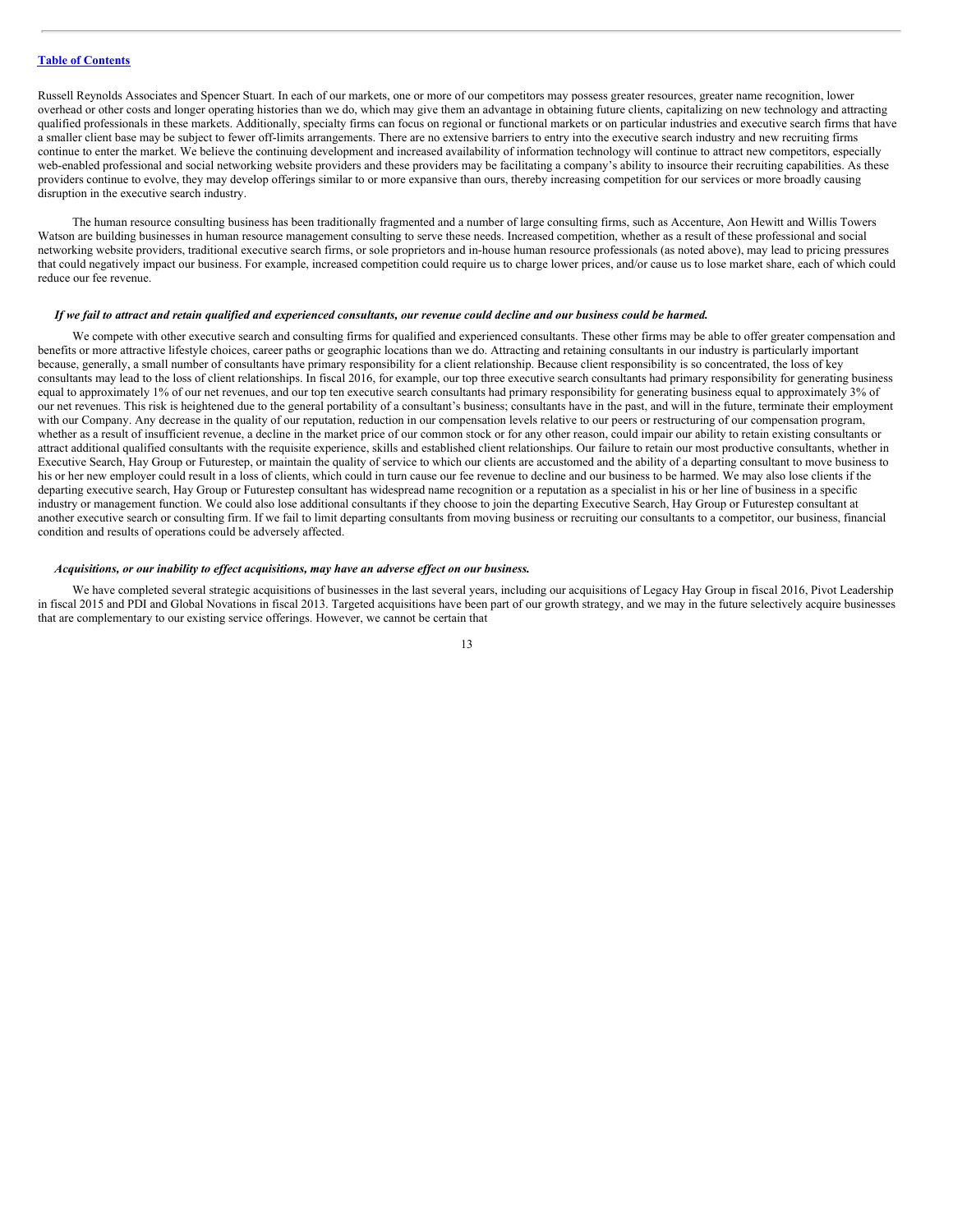we will be able to continue to identify appropriate acquisition candidates or acquire them on satisfactory terms. Our ability to consummate such acquisitions on satisfactory terms will depend on:

- the extent to which acquisition opportunities become available;
- our success in bidding for the opportunities that do become available;
- negotiating terms that we believe are reasonable; and
- regulatory approval, if required.

Our ability to make strategic acquisitions may also be conditioned on our ability to fund such acquisitions through the incurrence of debt or the issuance of equity. Our credit agreement dated as of June 15, 2016 limits us from consummating permitted acquisitions unless we are in pro forma compliance with our financial covenants, our pro forma leverage ratio is no greater than 2.50 to 1.00, and domestic liquidity after giving effect to the acquisition is at least \$50.0 million. If we are required to incur substantial indebtedness in connection with an acquisition, and the results of the acquisition are not favorable, the increased indebtedness could decrease the value of our equity. In addition, if we need to issue additional equity to consummate an acquisition, doing so would cause dilution to existing stockholders.

If we are unable to make strategic acquisitions, or the acquisitions we do make are not on terms favorable to us or not effected in a timely manner, it may impede the growth of our business, which could adversely impact our profitability and our stock price.

#### *We may not be able to successfully integrate or realize the expected benefits from our acquisitions.*

Our future success may depend in part on our ability to complete the integration of acquisition targets successfully into our operations. The process of integrating an acquired business, including the ongoing integration of Legacy Hay Group, may subject us to a number of risks, including:

- diversion of management attention;
- amortization of intangible assets, adversely affecting our reported results of operations;
- inability to retain and/or integrate the management, key personnel and other employees of the acquired business;
- inability to properly integrate businesses resulting in operating inefficiencies;
- inability to establish uniform standards, disclosure controls and procedures, internal control over financial reporting and other systems, procedures and policies in a timely manner;
- inability to retain the acquired company's clients;
- exposure to legal claims for activities of the acquired business prior to acquisition; and
- incurrence of additional expenses in connection with the integration process.

If our acquisitions are not successfully integrated, our business, financial condition and results of operations, as well as our professional reputation, could be materially adversely affected.

Further, we cannot assure that acquisitions will result in the financial, operational or other benefits that we anticipate. Some acquisitions, including the Legacy Hay Group acquisition, may not be immediately accretive to earnings and some expansion may result in significant expenditures.

## *Businesses we acquire may have liabilities or adverse operating issues which could harm our operating results.*

Businesses we acquire may have liabilities or adverse operating issues, or both, that we either fail to discover through due diligence or underestimate prior to the consummation of the acquisition. These liabilities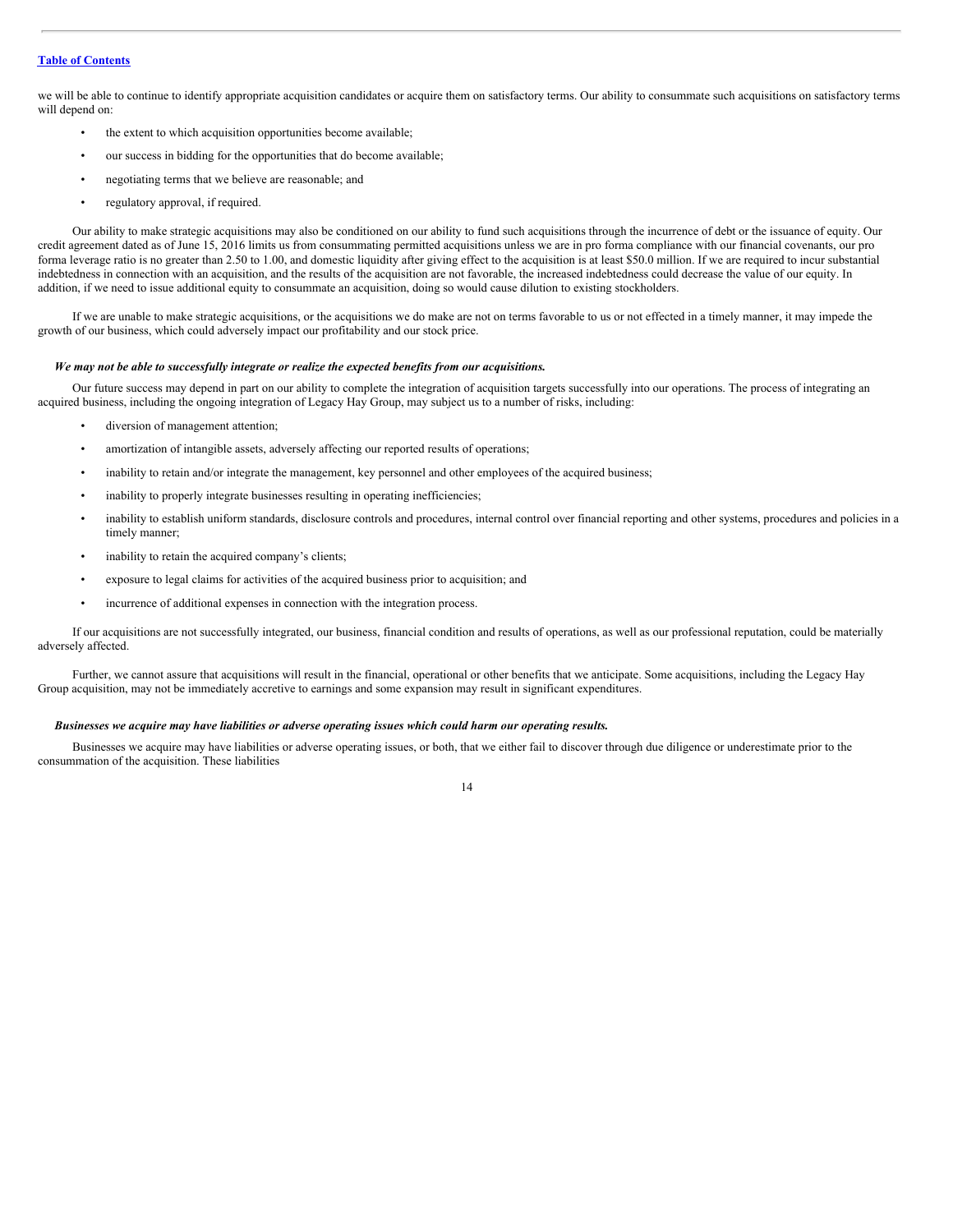and/or issues may include the acquired business' failure to comply with, or other violations of, applicable laws, rules, or regulations or contractual or other obligations or liabilities. As the successor owner, we may be financially responsible for, and may suffer harm to our reputation or otherwise be adversely affected by, such liabilities and/or issues. An acquired business also may have problems with internal controls over financial reporting, which could in turn cause us to have significant deficiencies or material weaknesses in our own internal controls over financial reporting. These and any other costs, liabilities, issues, and/or disruptions associated with any past or future acquisitions, and the related integration, could harm our operating results.

#### As a result of our acquisitions, we have substantial amounts of goodwill and intangible assets, and changes in business conditions could cause these assets to become *impaired, requiring write-downs that would adversely af ect our operating results.*

All of our acquisitions have been accounted for as purchases and involved purchase prices well in excess of tangible asset values, resulting in the creation of a significant amount of goodwill and other intangible assets. As of April 30, 2016, goodwill and purchased intangibles accounted for approximately 31% and 12%, respectively, of our total assets. Under U.S. generally accepted accounting principles ("GAAP"), we do not amortize goodwill and intangible assets acquired in a purchase business combination that are determined to have indefinite useful lives, but instead review them annually (or more frequently if impairment indicators arise) for impairment. Although we have to date determined that such assets have not been impaired, future events or changes in circumstances that result in an impairment of goodwill or other intangible assets would have a negative impact on our profitability and operating results.

#### *We are a cyclical Company whose performance is tied to local and global economic conditions.*

Demand for our services is affected by global economic conditions and the general level of economic activity in the geographic regions and industries in which we operate. When conditions in the global economy, including the credit markets, deteriorate, or economic activity slows, many companies hire fewer permanent employees and some companies, as a cost-saving measure, choose to rely on their own human resources departments rather than third-party search firms to find talent, which negatively affects our financial condition and results of operations, as evidenced by our results of operations during the Great Recession of 2008 and 2009 that continued to impact our results of operations through fiscal 2010. We may also experience more competitive pricing pressure during periods of economic decline. While the economic activity in the regions and industries in which we operate has shown improvement, general market uncertainty continues to exist. If such uncertainty persists, if the national or global economy or credit market conditions in general deteriorate, or if the unemployment rate increases, such uncertainty or changes could put negative pressure on demand for our services and our pricing, resulting in lower cash flows and a negative effect on our business, financial condition and results of operations. In addition, some of our clients may experience reduced access to credit and lower revenues resulting in their inability to meet their payment obligations to us.

#### If we are unable to retain our executive officers and key personnel, or integrate new members of our senior management who are critical to our business, we may not be *able to successfully manage our business in the future.*

Our future success depends upon the continued service of our executive officers and other key management personnel. Competition for qualified personnel is intense, and we may compete with other companies that have greater financial and other resources than we do. If we lose the services of one or more of our executives or key employees, or if one or more of them decides to join a competitor or otherwise compete directly or indirectly with us, or if we are unable to integrate new members of our senior management who are critical to our business, we may not be able to successfully manage our business or achieve our business objectives.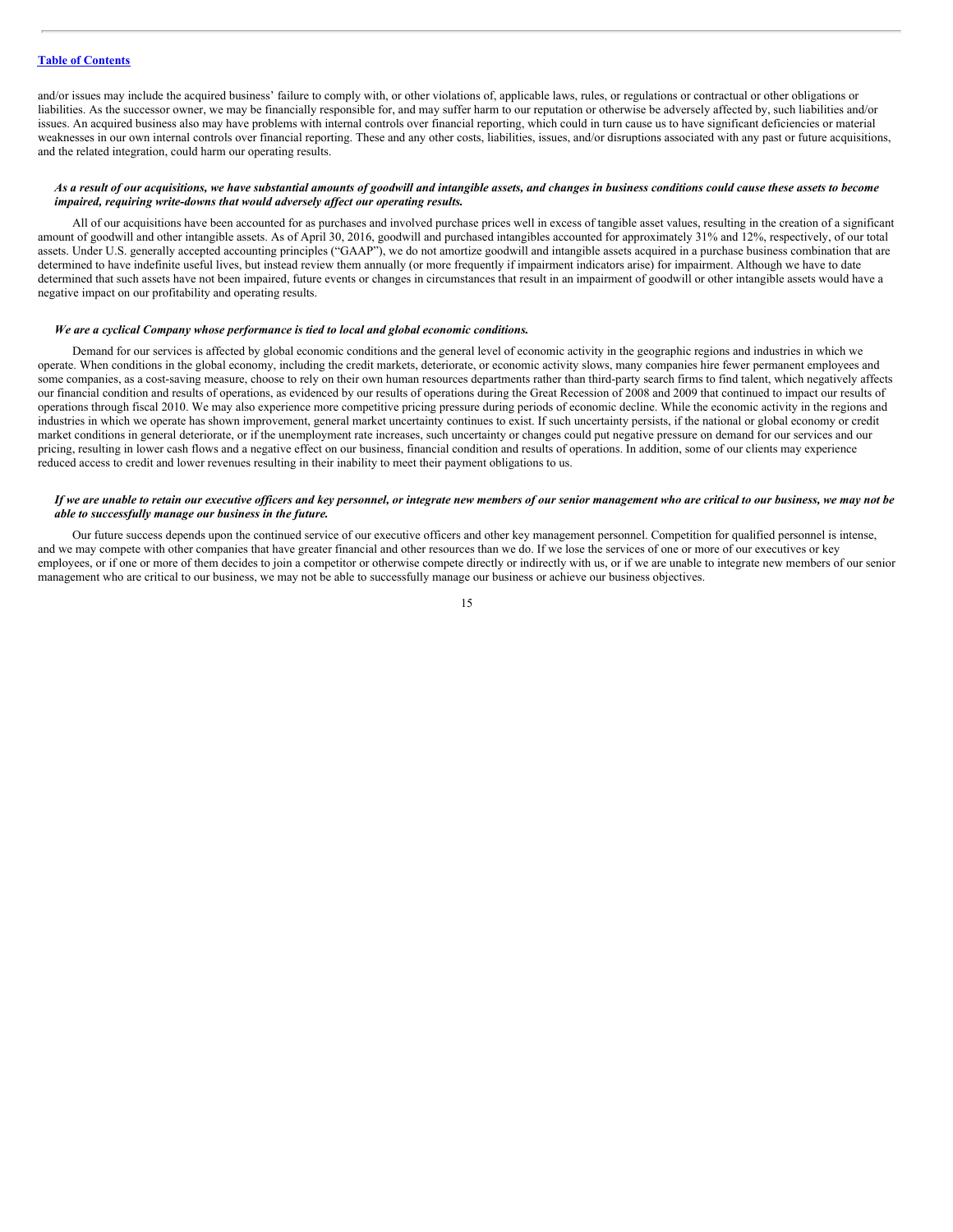#### *If we are unable to maintain our professional reputation and brand name, our business will be harmed.*

We depend on our overall reputation and brand name recognition to secure new engagements and to hire qualified professionals. Our success also depends on the individual reputations of our professionals. We obtain a majority of our new engagements from existing clients or from referrals by those clients. Any client who is dissatisfied with our services can adversely affect our ability to secure new engagements.

If any factor, including poor performance or negative publicity, whether or not true, hurts our reputation, we may experience difficulties in competing successfully for both new engagements and qualified consultants. Failing to maintain our professional reputation and the goodwill associated with our brand name could seriously harm our business.

#### The expansion of social media platforms presents new risks and challenges that can cause damage to our brand and reputation.

The inappropriate and/or unauthorized use of certain media vehicles could cause damage to our brand or information leakage that could lead to legal implications, including improper collection and/or dissemination of personally identifiable information of candidates and clients. In addition, negative or inaccurate posts or comments about us on any social networking website could damage our reputation, brand image and goodwill.

#### We are subject to potential legal liability from clients, employees and candidates for employment. Insurance coverage may not be available to cover all of our potential *liability and available coverage may not be suf icient to cover all claims that we may incur.*

Our ability to obtain liability insurance, its coverage levels, deductibles and premiums are all dependent on market factors, our loss history and insurers' perception of our overall risk profile. We are exposed to potential claims with respect to the executive search process. For example, a client could assert a claim for matters such as breach of an off-limit agreement or recommending a candidate who subsequently proves to be unsuitable for the position filled. Further, the current employer of a candidate whom we placed could file a claim against us alleging interference with an employment contract, a candidate could assert an action against us for failure to maintain the confidentiality of the candidate's employment search, and a candidate or employee could assert an action against us for alleged discrimination, violations of labor and employment law or other matters. Also, in various countries, we are subject to data protection laws impacting the processing of candidate information and other regulatory requirements.

Additionally, as part of our Hay Group services, we often send a team of leadership consultants to our client's workplaces. Such consultants generally have access to client information systems and confidential information. An inherent risk of such activity includes possible claims of misuse or misappropriation of client intellectual property, confidential information, funds, or other property; harassment; criminal activity; torts; or other claims. Such claims may result in negative publicity, injunctive relief, criminal investigations and/or charges, payment by us of monetary damages or fines, or other material adverse effects on our business.

We cannot ensure that our insurance will cover all claims or that insurance coverage will be available at economically acceptable rates. Our insurance may also require us to meet a deductible. Significant uninsured liabilities could have a material adverse effect on our business, financial condition and results of operations.

#### We rely heavily on our information systems and if we lose that technology, or fail to further develop our technology, our business could be harmed.

Our success depends in large part upon our ability to store, retrieve, process, manage and protect substantial amounts of information. To achieve our strategic objectives and to remain competitive, we must continue to develop and enhance our information systems. This may require the acquisition of equipment and software and the development of new proprietary software, either internally or through independent consultants. If we are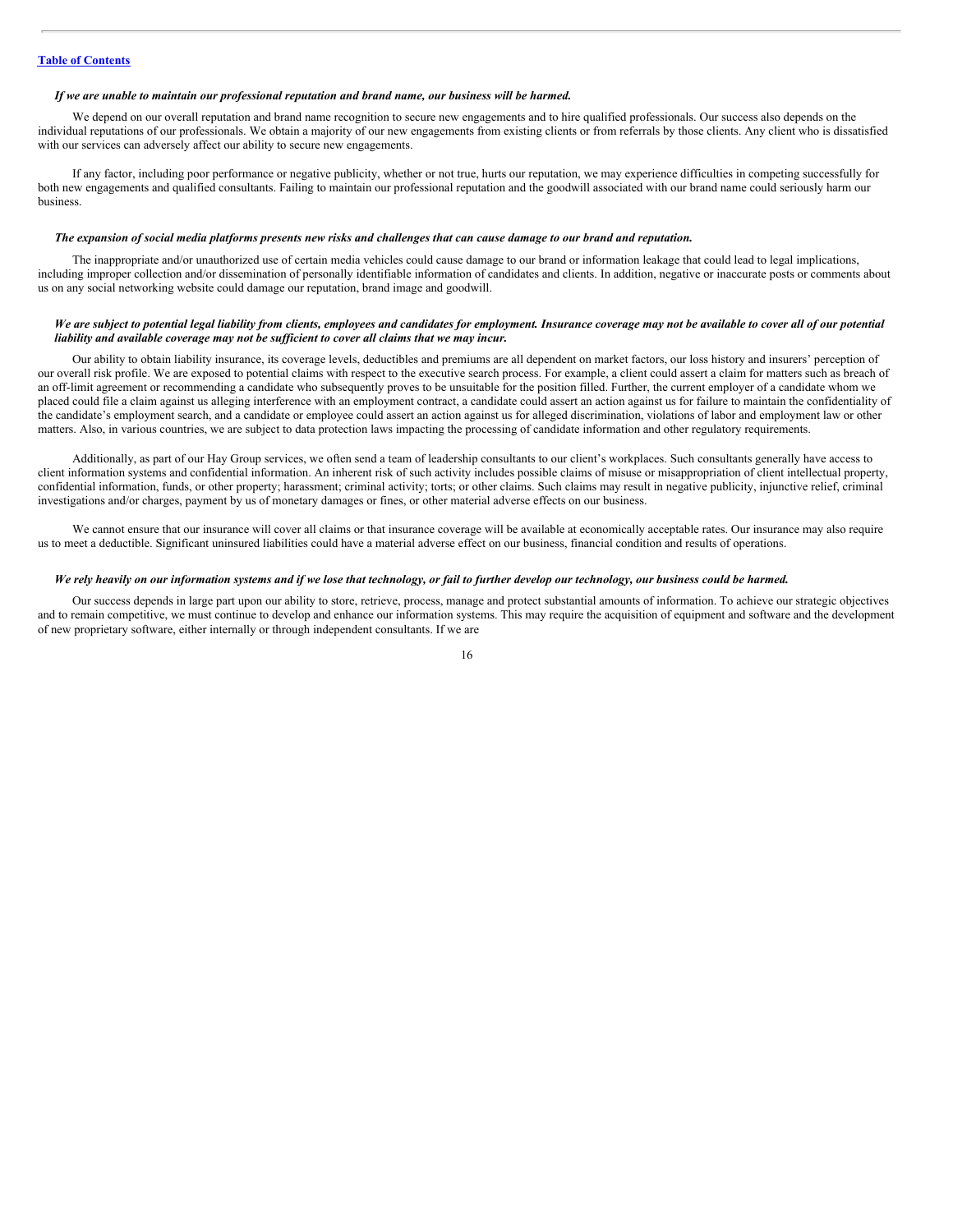unable to design, develop, implement and utilize, in a cost-effective manner, information systems that provide the capabilities necessary for us to compete effectively, or for any reason any interruption or loss of our information processing capabilities occurs, this could harm our business, results of operations and financial condition. Although we have disaster recovery procedures in place and insurance to protect against the effects of a disaster on our information technology, we cannot be sure that insurance or these services will continue to be available at reasonable prices, cover all our losses or compensate us for the possible loss of clients occurring during any period that we are unable to provide business services.

#### Cyber security vulnerabilities could lead to improper disclosure of information obtained from our clients, candidates and employees that could result in liability and harm *our reputation.*

We use information technology and other computer resources to carry out operational and marketing activities and to maintain our business records. The continued occurrence of high-profile data breaches against various entities and organizations provides evidence of an external environment increasingly hostile to information security. This environment demands that we continuously improve our design and coordination of security controls across our business groups and geographies in order to protect information that we develop or that is obtained from our clients, candidates and employees. Despite these efforts, given the ongoing and increasingly sophisticated attempts to access the information of entities, our security controls over this information, our training of employees, and other practices we follow may not prevent the improper disclosure of such information. We have incurred costs to bolster our security against attacks; such efforts and expenditures, however, cannot provide absolute assurance that future data breaches will not occur. We depend on our overall reputation and brand name recognition to secure new engagements. Perceptions that we do not adequately protect the privacy of information could inhibit attaining new engagements and qualified consultants, and could potentially damage currently existing client relationships.

## Limited protection of our intellectual property could harm our business, and we face the risk that our services or products may infringe upon the intellectual property *rights of others.*

We cannot guarantee that trade secret, trademark and copyright law protections are adequate to deter misappropriation of our intellectual property (which has become an increasingly important part of our business). Existing laws of some countries in which we provide services or products may offer only limited protection of our intellectual property rights. Redressing infringements may consume significant management time and financial resources. Also, we may be unable to detect the unauthorized use of our intellectual property and take the necessary steps to enforce our rights, which may have a material adverse impact on our business, financial condition or results of operations. We cannot be sure that our services and products, or the products of others that we offer to our clients, do not infringe on the intellectual property rights of third parties, and we may have infringement claims asserted against us or our clients. These claims may harm our reputation, result in financial liability and prevent us from offering some services or products.

## We have invested in specialized technology and other intellectual property for which we may fail to fully recover our investment or which may become obsolete.

We have invested in developing specialized technology and intellectual property, including proprietary systems, processes and methodologies, such as Searcher Express and KF Insight, that we believe provide us a competitive advantage in serving our current clients and winning new engagements. Many of our service and product offerings rely on specialized technology or intellectual property that is subject to rapid change, and to the extent that this technology and intellectual property is rendered obsolete and of no further use to us or our clients, our ability to continue offering these services, and grow our revenues, could be adversely affected. There is no assurance that we will be able to develop new, innovative or improved technology or intellectual property or that our technology and intellectual property will effectively compete with the intellectual property developed by our competitors. If we are unable to develop new technology and intellectual property or if our competitors develop better technology or intellectual property, our revenues and results of operations could be adversely affected.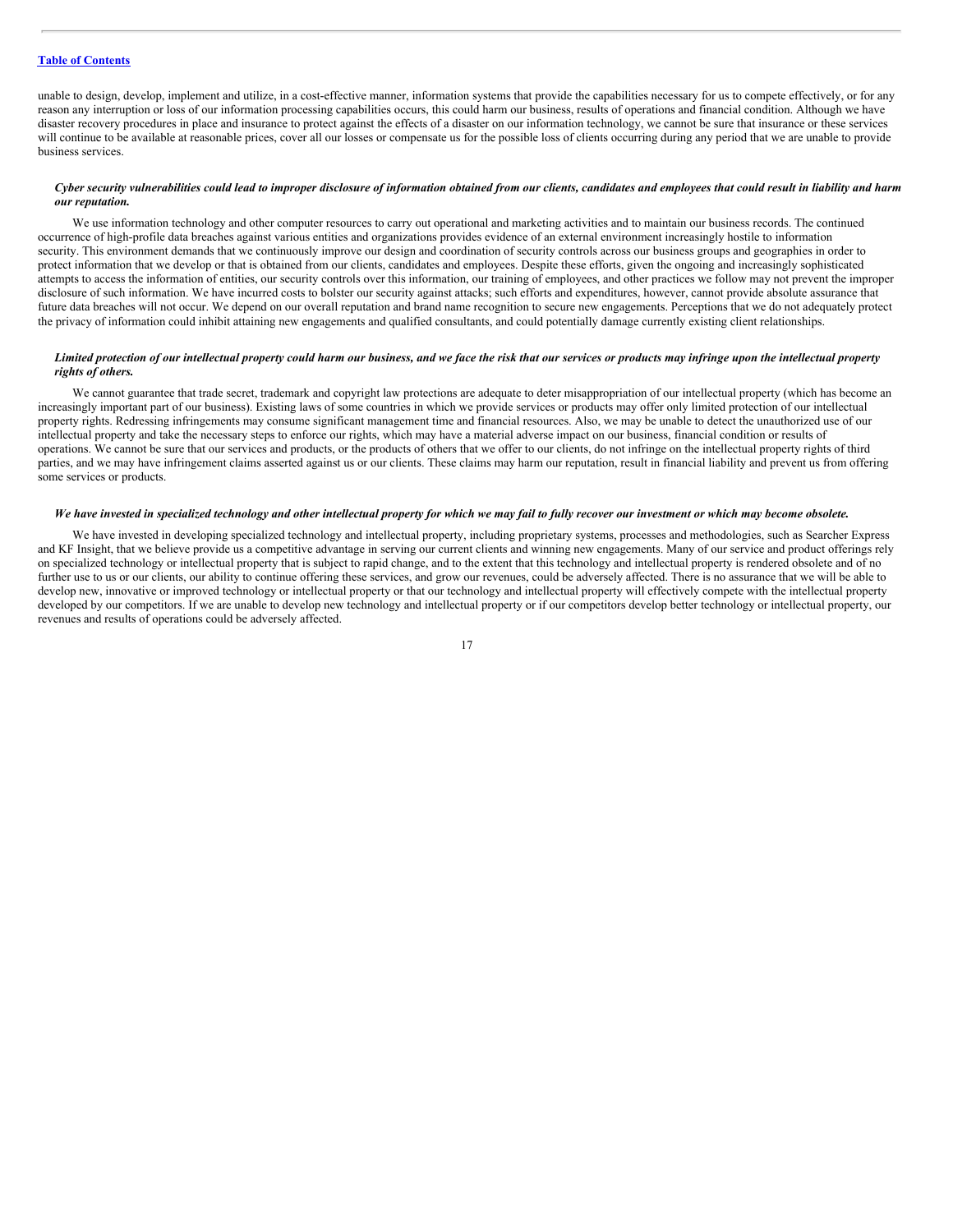### We face risks associated with social and political instability, legal requirements, economic conditions and currency fluctuations in our international operations.

We operate in 52 countries and during the year ended April 30, 2016, generated 48% of our fee revenue from operations outside of the United States. We are exposed to the risk of changes in social, political, legal and economic conditions inherent in international operations. Examples of risks inherent in transacting business worldwide that we are exposed to include:

- uncertainties and instability in economic and market conditions caused by the U.K.'s vote to exit the European Union;
- uncertainty regarding how the U.K.'s access to the EU Single Market and the wider trading, legal, regulatory and labor environments, especially in the U.K. and European Union, will be impacted by the U.K's vote to exit the European Union, including the resulting impact on our business and that of our clients;
- changes in and compliance with applicable laws and regulatory requirements, including U.S. laws affecting the activities of U.S. companies abroad, including the Foreign Corrupt Practices Act of 1977 and sanctions programs administered by the U.S. Department of the Treasury Office of Foreign Assets Control, and similar foreign laws such as the U.K. Bribery Act, as well the fact that many countries have legal systems, local laws and trade practices that are unsettled and evolving, and/or commercial laws that are vague and/or inconsistently applied;
- difficulties in staffing and managing global operations, which could impact our ability to maintain an effective system of internal control;
- difficulties in building and maintaining a competitive presence in existing and new markets;
- social, economic and political instability;
- differences in cultures and business practices;
- fluctuations in currency exchange rates;
- statutory equity requirements;
- differences in accounting and reporting requirements;
- repatriation controls;
- differences in labor and market conditions;
- potential adverse tax consequences; and
- multiple regulations concerning pay rates, benefits, vacation, statutory holiday pay, workers' compensation, union membership, termination pay, the termination of employment, and other employment laws.

We cannot ensure that one or more of these factors will not harm our business, financial condition or results of operations.

#### *Foreign currency exchange rate risks may adversely af ect our results of operations.*

A material portion of our revenue and expenses are generated by our operations in foreign countries, and we expect that our foreign operations will account for a material portion of our revenue and expenses in the future. Most of our international expenses and revenue are denominated in foreign currencies. As a result, our financial results could be affected by factors, such as changes in foreign currency exchange rates or weak economic conditions in foreign markets in which we have operations. Fluctuations in the value of those currencies in relation to the United States dollar have caused and will continue to cause dollar-translated amounts to vary from one period to another. Given the volatility of exchange rates, we may not be able to manage effectively our currency translation or transaction risks, which may adversely affect our financial condition and results of operations.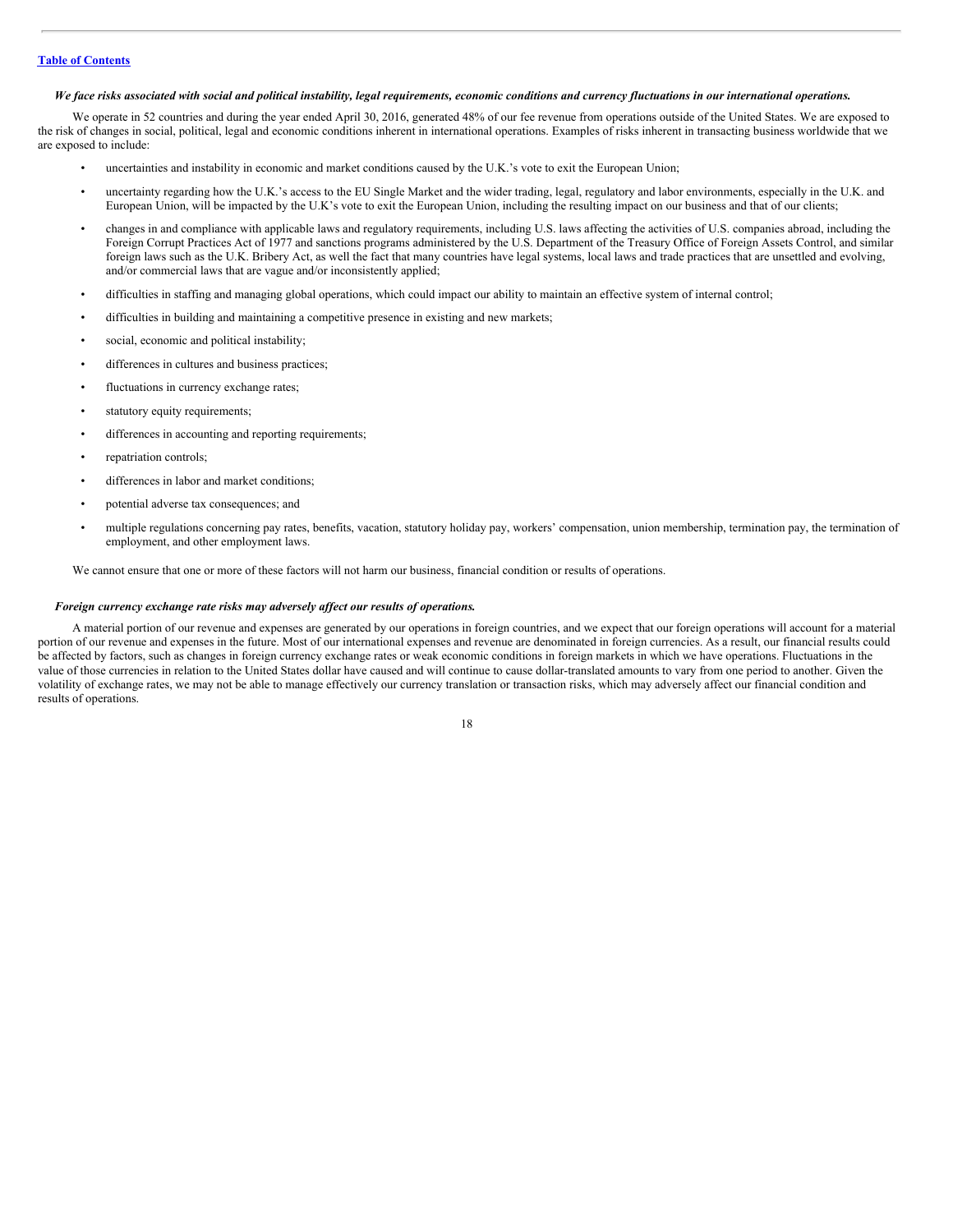#### We may be limited in our ability to recruit candidates from our clients and we could lose those opportunities to our competition, which could harm our business.

Either by agreement with clients, or for client relations or marketing purposes, we sometimes refrain from, for a specified period of time, recruiting candidates from a client when conducting searches on behalf of other clients. These off-limit agreements can generally remain in effect for up to two years following completion of an assignment. The duration and scope of the off-limit agreement, including whether it covers all operations of the client and its affiliates or only certain divisions of a client, generally are subject to negotiation or internal policies and may depend on factors such as the scope, size and complexity of the client's business, the length of the client relationship and the frequency with which we have been engaged to perform executive searches for the client. If a prospective client believes that we are overly restricted by these off-limit agreements from recruiting employees of our existing clients, these prospective clients may not engage us to perform their executive searches. Therefore, our inability to recruit candidates from these clients may make it difficult for us to obtain search assignments from, or to fulfill search assignments for, other companies in that client's industry. We cannot ensure that off-limit agreements will not impede our growth or our ability to attract and serve new clients, or otherwise harm our business.

#### *Consolidation in the industries that we serve could harm our business.*

Companies in the industries that we serve may seek to achieve economies of scale and other synergies by combining with or acquiring other companies. If two or more of our clients merge or consolidate and combine their operations, we may experience a decrease in the amount of services we perform for these clients. If one of our clients merges or consolidates with a company that relies on another provider for its services, we may lose work from that client or lose the opportunity to gain additional work. The increased market power of larger companies could also increase pricing and competitive pressures on us. Any of these possible results of industry consolidation could harm our business, results of operations and financial condition.

#### *We have provisions that make an acquisition of us more dif icult and expensive.*

Anti-takeover provisions in our Certificate of Incorporation, our Bylaws and under Delaware law make it more difficult and expensive for us to be acquired in a transaction that is not approved by our Board of Directors. Some of the provisions in our Certificate of Incorporation and Bylaws include:

- limitation on stockholder actions:
- advance notification requirements for director nominations and actions to be taken at stockholder meetings; and
- the ability to issue one or more series of preferred stock by action of our Board of Directors.

These provisions could discourage an acquisition attempt or other transaction in which stockholders could receive a premium over the current market price for the common stock.

## *Unfavorable tax laws, tax law changes and tax authority rulings may adversely af ect results.*

We are subject to income taxes in the United States and in various foreign jurisdictions. Domestic and international tax liabilities are subject to the allocation of income among various tax jurisdictions. Our effective tax rate could be adversely affected by changes in the mix of earnings among countries with differing statutory tax rates or changes in tax laws. The amount of income taxes and other taxes are subject to ongoing audits by United States federal, state and local tax authorities and by non-United States authorities. If these audits result in assessments different from estimated amounts recorded, future financial results may include unfavorable tax adjustments.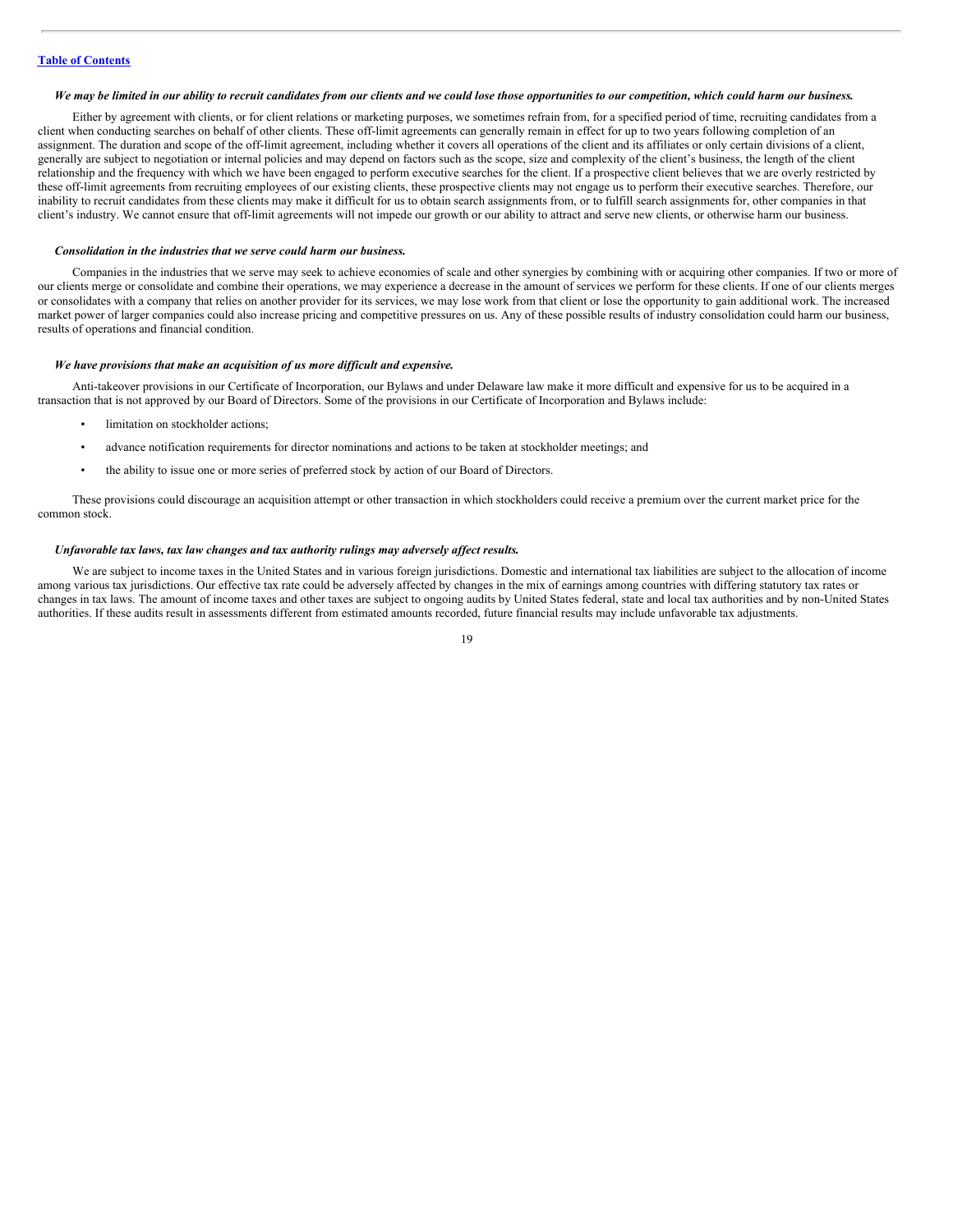## *We have deferred tax assets that we may not be able to use under certain circumstances.*

If we are unable to generate sufficient future taxable income in certain jurisdictions, or if there is a significant change in the time period within which the underlying temporary differences become taxable or deductible, we could be required to increase our valuation allowances against our deferred tax assets. This would result in an increase in our effective tax rate, and an adverse effect on our future operating results. In addition, changes in statutory tax rates may also change our deferred tax assets or liability balances, with either a favorable or unfavorable impact on our effective tax rate. Our deferred tax assets may also be impacted by new legislation or regulation.

#### An impairment in the carrying value of goodwill and other intangible assets could negatively impact our consolidated results of operations and net worth.

Goodwill is initially recorded as the excess of amounts paid over the fair value of net assets acquired. While goodwill is not amortized, it is reviewed for impairment at least annually or more frequently if impairment indicators are present. In assessing the carrying value of goodwill, we make qualitative and quantitative assumptions and estimates about revenues, operating margins, growth rates and discount rates based on our business plans, economic projections, anticipated future cash flows and marketplace data. There are inherent uncertainties related to these factors and management's judgment in applying these factors. Goodwill valuations have been calculated using an income approach based on the present value of future cash flows of each reporting unit and a market approach. We could be required to evaluate the carrying value of goodwill prior to the annual assessment, if we experience unexpected significant declines in operating results or sustained market capitalization declines. These types of events and the resulting analyses could result in goodwill impairment charges in the future. Impairment charges could substantially affect our results of operations and net worth in the periods of such charges.

#### We may not be able to align our cost structure with our revenue level which in turn may require additional financing in the future that may not be available at all or may *be available only on unfavorable terms.*

We continuously evaluate our cost base in relation to projected near to mid-term demand for our services in an effort to align our cost structure with the current realities of our markets. If actual or projected fee revenues are negatively impacted by weakening customer demand, we may find it necessary to take cost cutting measures so that we can minimize the impact on our profitability. There is, however, no guarantee that if we do take such measures that such measures will properly align our cost structure to our revenue level. Any failure to maintain a balance between our cost structure and our revenue could adversely affect our business, financial condition, and results of operations and lead to negative cash flows, which in turn might require us to obtain additional financing to meet our capital needs. If we are unable to secure additional financing on favorable terms, or at all, our ability to fund our operations could be impaired, which could have a material adverse effect on our results of operations.

## We invest in marketable securities classified as trading and if the market value of these securities declines materially, they could have an adverse effect on our financial *position and results of operations.*

Marketable securities consist of mutual funds. The primary objectives of the mutual funds are to meet the obligations under certain of our deferred compensation plans. If the financial markets in which these securities trade were to materially decline in value, the unrealized losses and potential realized losses could negatively impact the Company's financial position and results of operations.

#### Our inability to successfully recover should we experience a disaster or other business continuity problem could cause material financial loss, loss of human capital, *regulatory actions, reputational harm or legal liability.*

Should we experience a disaster or other business continuity problem, such as an earthquake, hurricane, terrorist attack, pandemic, security breach, power loss, telecommunications failure or other natural or man-made

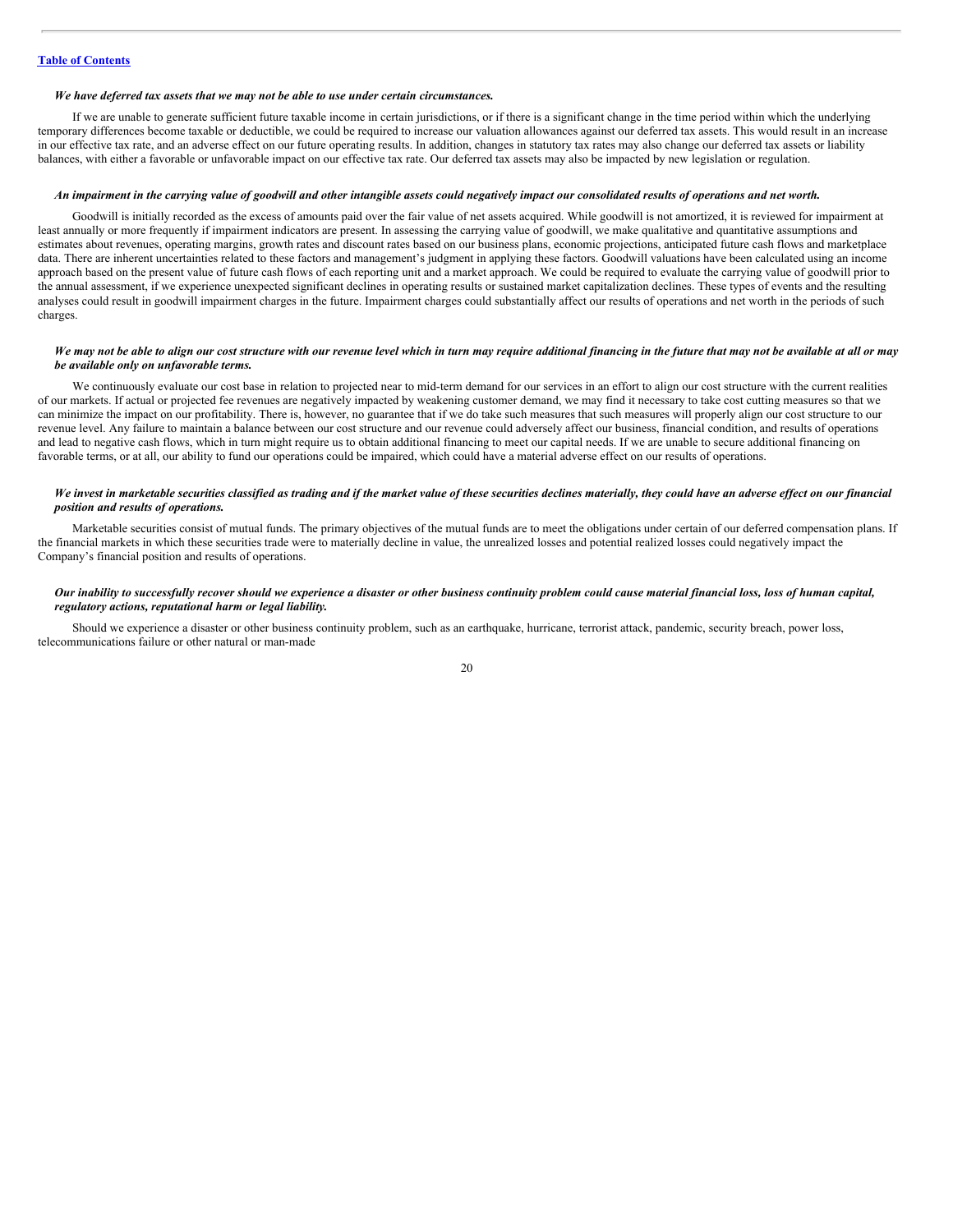disaster, our continued success will depend, in part, on the availability of our personnel, our office facilities, and the proper functioning of our computer, telecommunication and other related systems and operations. In such an event, we could experience near-term operational challenges with regard to particular areas of our operations. In particular, our ability to recover from any disaster or other business continuity problem will depend on our ability to protect our technology infrastructure against damage from business continuity events that could have a significant disruptive effect on our operations. We could potentially lose client data or experience material adverse interruptions to our operations or delivery of services to our clients in a disaster. We will continue to regularly assess and take steps to improve upon our business continuity plans. However, a disaster on a significant scale or affecting certain of our key operating areas within or across regions, or our inability to successfully recover should we experience a disaster or other business continuity problem, could materially interrupt our business operations and cause material financial loss, loss of human capital, regulatory actions, reputational harm, damaged client relationships or legal liability.

## As we develop new services, clients and practices, enter new lines of business, and focus more of our business on providing a full range of client solutions, the demands *on our business and our operating risks may increase.*

As part of our corporate strategy, we are attempting to leverage our research and advisory services to sell a full range of services across the life cycle of a policy, program, project, or initiative, and we are regularly searching for ways to provide new services to clients. In addition, we plan to extend our services to new clients, into new lines of business, and into new geographic locations. As we focus on developing new services, clients, practice areas and lines of business; open new offices; and engage in business in new geographic locations, our operations may be exposed to additional as well as enhanced risks.

In particular, our growth efforts place substantial additional demands on our management and staff, as well as on our information, financial, administrative and operational systems. We may not be able to manage these demands successfully. Growth may require increased recruiting efforts, opening new offices, increased business development, selling, marketing and other actions that are expensive and entail increased risk. We may need to invest more in our people and systems, controls, compliance efforts, policies and procedures than we anticipate. Therefore, even if we do grow, the demands on our people and systems, controls, compliance efforts, policies and procedures may exceed the benefits of such growth, and our operating results may suffer, at least in the short-term, and perhaps in the long-term.

Efforts involving a different focus, new services, new clients, new practice areas, new lines of business, new offices and new geographic locations entail inherent risks associated with our inexperience and competition from mature participants in those areas. Our inexperience may result in costly decisions that could harm our profit and operating results. In particular, new or improved services often relate to the development, implementation and improvement of critical infrastructure or operating systems that our clients may view as "mission critical," and if we fail to satisfy the needs of our clients in providing these services, our clients could incur significant costs and losses for which they could seek compensation from us. Finally, as our business continues to evolve and we provide a wider range of services, we will become increasingly dependent upon our employees, particularly those operating in business environments less familiar to us. Failure to identify, hire, train and retain talented employees who share our values could have a negative effect on our reputation and our business.

## Our financial results could suffer if we are unable to achieve or maintain adequate utilization and suitable billing rates for our consultants.

Our profitability depends, to a large extent, on the utilization and billing rates of our professionals. Utilization of our professionals is affected by a number of factors, including:

- the number and size of client engagements:
- the timing of the commencement, completion and termination of engagements. For example, the commencement or termination of multiple RPO engagements could have a significant impact on our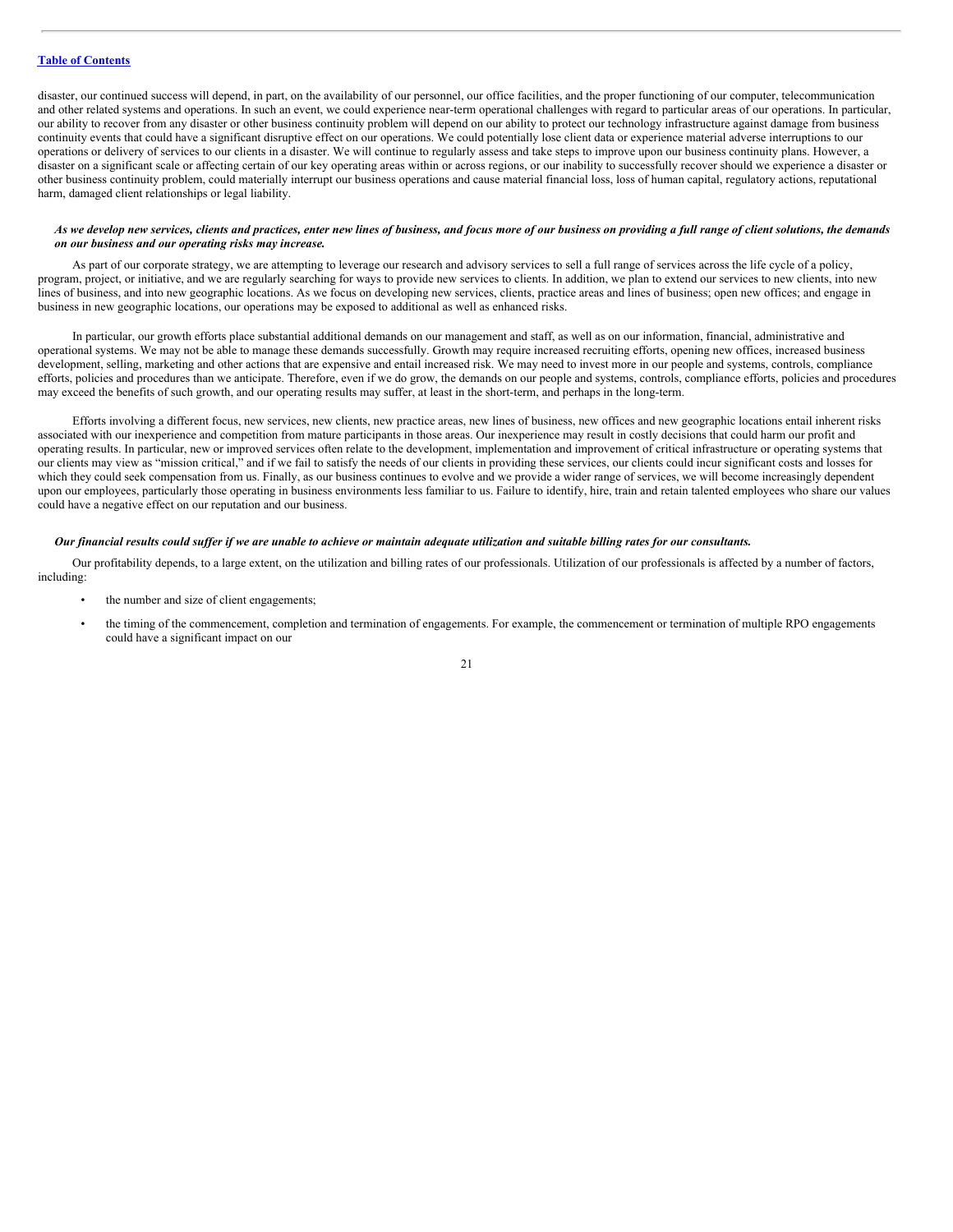business, including significant fluctuations in our fee revenue, since these types of engagements are generally larger, in terms of both staffing and fee revenue generated, than our other engagements;

- our ability to transition our consultants efficiently from completed engagements to new engagements;
- the hiring of additional consultants because there is generally a transition period for new consultants that results in a temporary drop in our utilization rate;
- unanticipated changes in the scope of client engagements;
- our ability to forecast demand for our services and thereby maintain an appropriate level of consultants; and
- conditions affecting the industries in which we practice as well as general economic conditions.

The billing rates of our consultants that we are able to charge are also affected by a number of factors, including:

- our clients' perception of our ability to add value through our services;
- the market demand for the services we provide;
- an increase in the number of clients in the government sector;
- introduction of new services by us or our competitors;
- our competition and the pricing policies of our competitors; and
- current economic conditions.

If we are unable to achieve and maintain adequate overall utilization as well as maintain or increase the billing rates for our consultants, our financial results could materially suffer. In addition, our consultants oftentimes perform services at the physical locations of our clients. If there are natural disasters, disruptions to travel and transportation or problems with communications systems, our ability to perform services for, and interact with, our clients at their physical locations may be negatively impacted which could have an adverse effect on our business and results of operations.

## Changes in our accounting estimates and assumptions could negatively affect our financial position and results of operations.

We prepare our consolidated financial statements in accordance with U.S. generally accepted accounting principles ("GAAP"). These accounting principles require us to make estimates and assumptions that affect the reported amounts of assets and liabilities, and the disclosure of contingent assets and liabilities at the date of our financial statements. We are also required to make certain judgments that affect the reported amounts of revenues and expenses during each reporting period. We periodically evaluate our estimates and assumptions including those relating to revenue recognition, restructuring, deferred compensation, goodwill and other intangible assets, contingent consideration, annual performance related bonuses, allowance for doubtful accounts, share-based payments and deferred income taxes. We base our estimates on historical experience and various assumptions that we believe to be reasonable based on specific circumstances. Actual results could differ from these estimates, and changes in accounting standards could have an adverse impact on our future financial position and results of operations.

## Our indebtedness could impair our financial condition and reduce funds available to us for other purposes and our failure to comply with the covenants contained in our *debt instruments could result in an event of default that could adversely af ect our operating results.*

On November 23, 2015, the Company borrowed \$150 million from its term loan facility with Wells Fargo Bank, National Association, dated as of January 18, 2013 (as amended, the "Credit Agreement"). As of April 30,

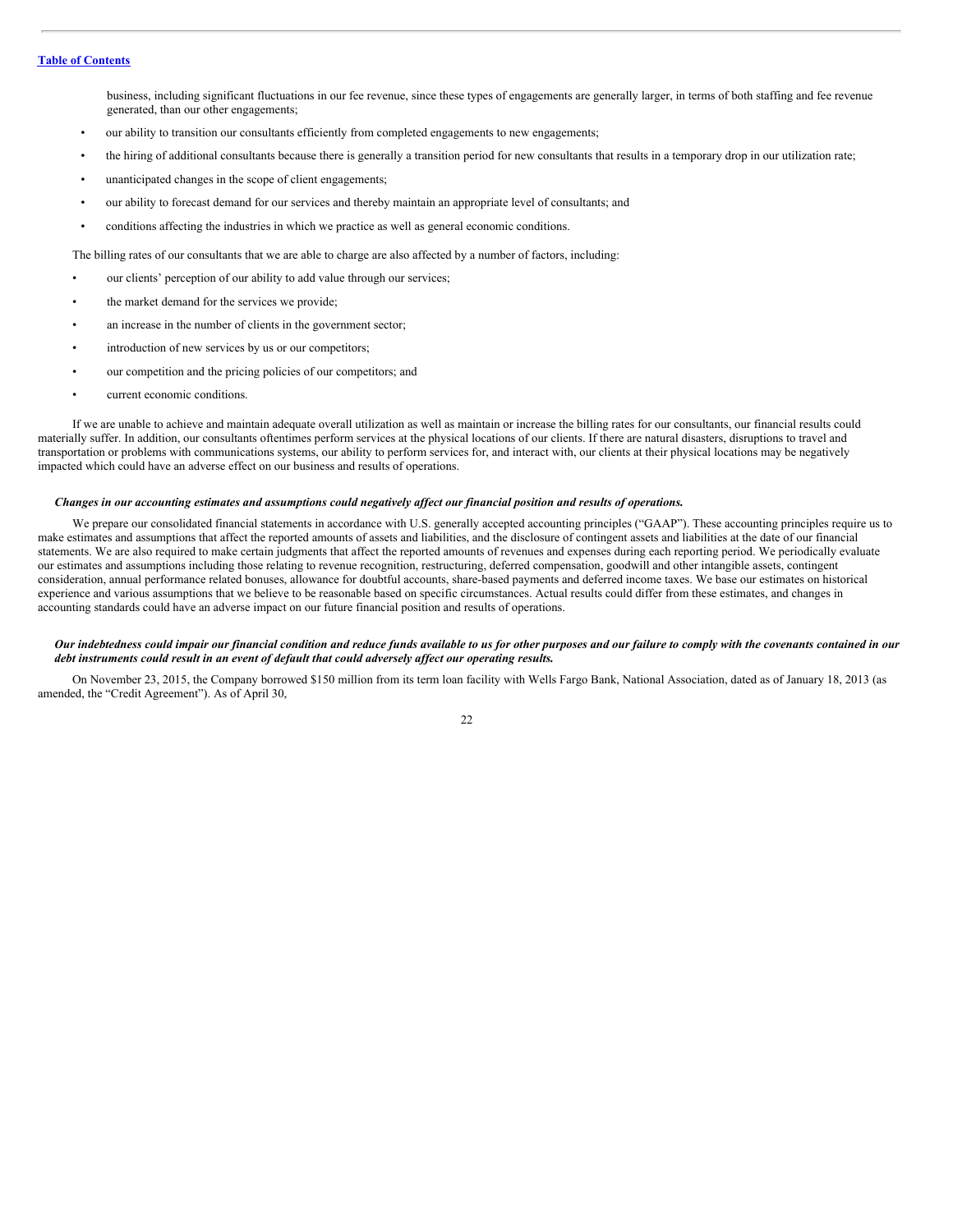2016, the amount outstanding was \$140.0 million. On June 15, 2016, the Company entered into a new senior secured \$400 million Credit Agreement with a syndicate of banks made up of \$275 million term loan and \$125 million of secured revolving loans. We drew down \$275 million on the term loan and used \$140 million of the proceeds to pay-off the term loan that was outstanding as of April 30, 2016. The remaining funds will be used for working capital and general corporate purposes.

If we do not generate sufficient cash flow from operations to satisfy our debt obligations, we may have to undertake alternative financing plans. We cannot ensure that we would be able to refinance our debt or enter into alternative financing plans in adequate amounts on commercially reasonable terms, terms acceptable to us or at all, or that such plans guarantee that we would be able to meet our debt obligations.

Our existing debt agreements contain financial and restrictive covenants that limit the total amount of debt that we may incur, and may limit our ability to engage in other activities that we may believe are in our long-term best interests, including the disposition or acquisition of assets or other companies or the payment of dividends to our shareholders. Our failure to comply with these covenants may result in an event of default, which, if not cured or waived, could accelerate the maturity of our indebtedness or prevent us from accessing additional funds under our revolving credit facility. If the maturity of our indebtedness is accelerated, we may not have sufficient cash resources to satisfy our debt obligations and we may not be able to continue our operations as planned.

#### You may not receive the level of dividends provided for in the dividend policy our Board of Directors has adopted or any dividends at all.

We are not obligated to pay dividends on our common stock. Our Board of Directors adopted a dividend policy on December 8, 2014, that reflects an intention to distribute to our stockholders a regular quarterly cash dividend of \$0.10 per share of common stock. We paid our first dividend under this program on April 9, 2015 and every quarter since the adoption of the dividend policy, the Company has declared a quarterly dividend. The declaration and payment of all future dividends to holders of our common stock are subject to the discretion of our Board of Directors, which may amend, revoke or suspend our dividend policy at any time and for any reason, including, earnings, capital requirements, financial conditions, and other factors our Board of Directors may deem relevant. The terms of our indebtedness may also restrict us from paying cash dividends on our common stock under certain circumstances. See below "— Our ability to pay dividends will be restricted by agreements governing our debt, including our credit agreement, and by Delaware law."

Over time, our capital and other cash needs may change significantly from our current needs, which could affect whether we pay dividends and the level of any dividends we may pay in the future. If we were to use borrowings under our credit facility to fund our payment of dividends, we would have less cash and/or borrowing capacity available for future dividends and other purposes, which could negatively affect our financial condition, our results of operations, our liquidity and our ability to maintain and expand our business. Accordingly, you may not receive dividends in the intended amounts, or at all. Any reduction or elimination of dividends may negatively affect the market price of our common stock.

#### Our ability to pay dividends will be restricted by agreements governing our debt, including our credit agreement, and by Delaware law.

Our credit agreement restricts our ability to pay dividends. See "Management's Discussion and Analysis of Financial Condition and Results of Operations — Liquidity and Capital Resources — Long-Term Debt" where we describe the terms of our indebtedness, including provisions limiting our ability to declare and pay dividends. As a result of such restrictions, we may be limited in our ability to pay dividends unless we amend our credit agreement or otherwise obtain a waiver from our lenders. In addition, as a result of general economic conditions, conditions in the lending markets, the results of our business or for any other reason, we may elect or be required to amend or refinance our senior credit facility, at or prior to maturity, or enter into additional agreements for indebtedness. Any such amendment, refinancing or additional agreement may contain covenants which could limit in a significant manner or entirely our ability to pay dividends to you.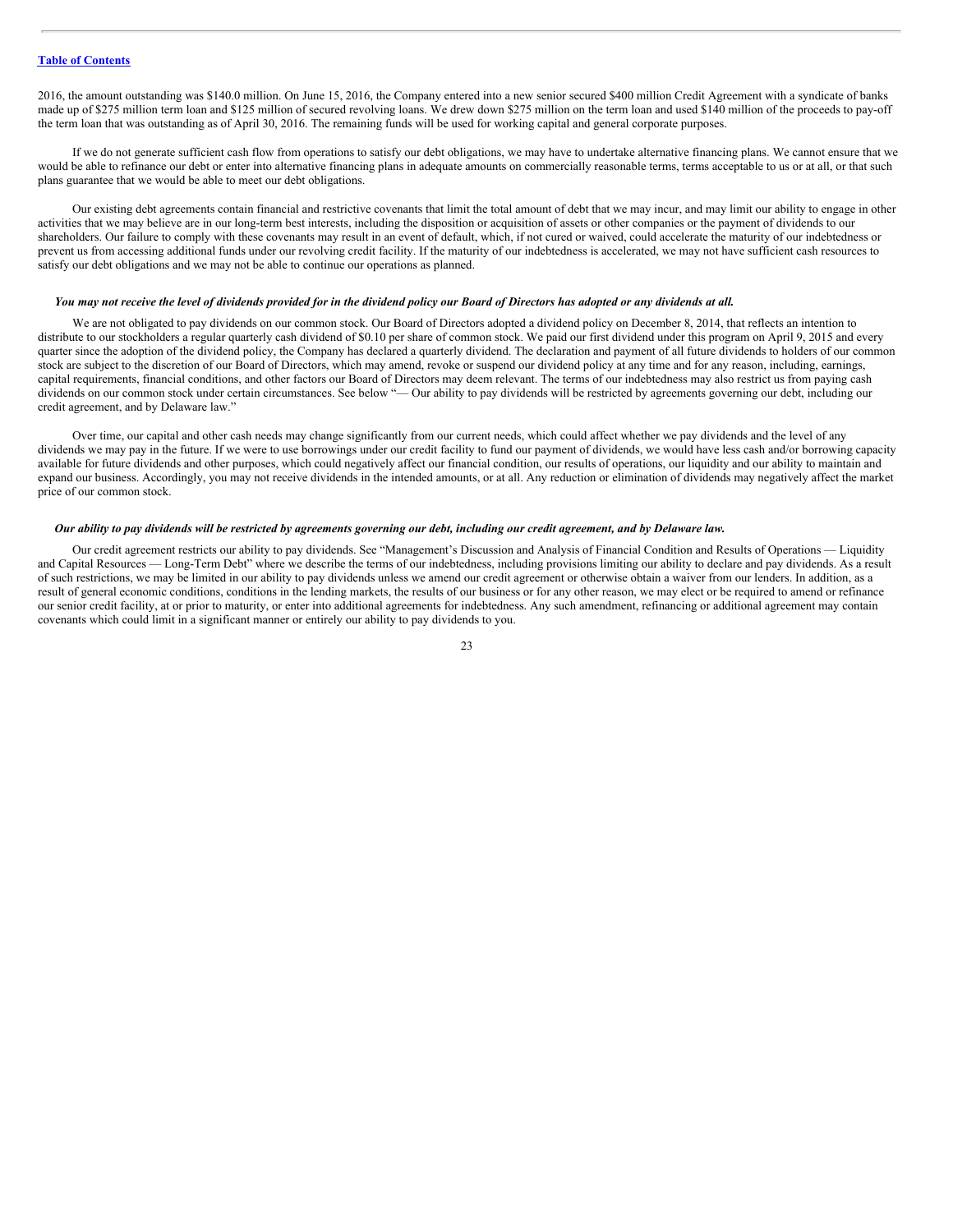Additionally, under the Delaware General Corporation Law ("DGCL"), our Board of Directors may not authorize payment of a dividend unless it is either paid out of surplus, as calculated in accordance with the DGCL, or if we do not have a surplus, it is paid out of net profits for the fiscal year in which the dividend is declared and/or the preceding fiscal year.

If, as a result of these restrictions, we are required to reduce or eliminate the payment of dividends, a decline in the market price or liquidity, or both, of our common stock could result. This may in turn result in losses by you.

#### *Our dividend policy may limit our ability to pursue growth opportunities.*

If we pay dividends at the level currently anticipated under our dividend policy, we may not retain a sufficient amount of cash to finance growth opportunities, meet any large unanticipated liquidity requirements or fund our operations in the event of a significant business downturn. In addition, because a portion of cash available will be distributed to holders of our common stock under our dividend policy, our ability to pursue any material expansion of our business, including through acquisitions, increased capital spending or other increases of our expenditures, will depend more than it otherwise would on our ability to obtain third party financing. We cannot assure you that such financing will be available to us at all, or at an acceptable cost. If we are unable to take timely advantage of growth opportunities, our future financial condition and competitive position may be harmed, which in turn may adversely affect the market price of our common stock.

#### <span id="page-25-0"></span>**Item 1B.** *Unresolved Staf Comments*

Not applicable.

#### <span id="page-25-1"></span>**Item 2.** *Properties*

Our corporate office is located in Los Angeles, California. We lease all 150 of our Executive Search, Hay Group, and Futurestep offices located in North America, EMEA, Asia Pacific and Latin America. As of April 30, 2016, we leased an aggregate of approximately 1,641,449 square feet of office space. The leases generally have remaining terms of one to 14 years and contain customary terms and conditions. We believe that our facilities are adequate for our current needs and we do not anticipate any difficulty replacing such facilities or locating additional facilities to accommodate any future growth.

#### <span id="page-25-2"></span>**Item 3.** *Legal Proceedings*

From time to time, we are involved in litigation both as a plaintiff and a defendant, relating to claims arising out of our operations. As of the date of this report, we are not engaged in any legal proceedings that are expected, individually or in the aggregate, to have a material adverse effect on our business, financial condition or results of operations.

## <span id="page-25-3"></span>**Item 4.** *Mine Safety Disclosures*

Not applicable.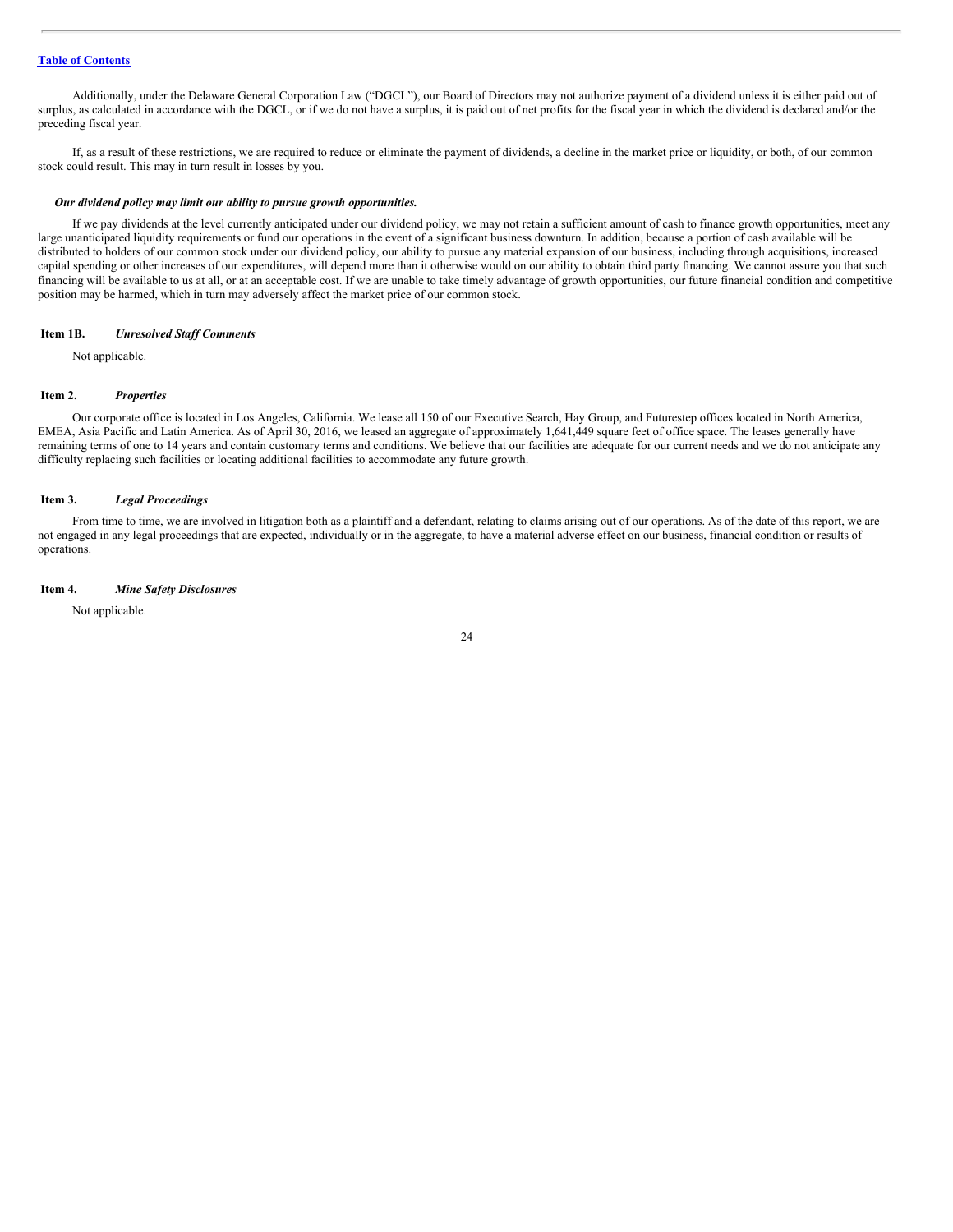## <span id="page-26-0"></span>**Executive Officers of the Registrant**

| Name                   | Age | <b>Position</b>                                                               |
|------------------------|-----|-------------------------------------------------------------------------------|
| Gary D. Burnison       | 55  | President and Chief Executive Officer                                         |
| Robert P. Rozek        | 55  | Executive Vice President, Chief Financial Officer and Chief Corporate Officer |
| Stephen Kaye           |     | Chief Executive Officer of Hay Group                                          |
| <b>Byrne Mulrooney</b> | 55  | Chief Executive Officer, Futurestep                                           |

Our executive officers serve at the discretion of our Board of Directors. There is no family relationship between any executive officer or director. The following information sets forth the business experience for at least the past five years for each of our executive officers.

*Gary D. Burnison* has been President and Chief Executive Officer since July 2007. He was Executive Vice President and Chief Financial Officer from March 2002 until June 30, 2007 and Chief Operating Officer from November 2003 until June 30, 2007. Prior to joining Korn Ferry, Mr. Burnison was Principal and Chief Financial Officer of Guidance Solutions, a privately held consulting firm, from 1999 to 2001. Prior to that, he served as an executive officer and a member of the board of directors of Jefferies and Company, Inc., the principal operating subsidiary of Jefferies Group, Inc. from 1995 to 1999. Earlier, Mr. Burnison was a partner at KPMG Peat Marwick.

*Robert P. Rozek* joined the Company in February 2012 as our Executive Vice President, Chief Financial Officer and Chief Corporate Officer. Prior to joining Korn Ferry, he served as Executive Vice President and Chief Financial Officer of Cushman & Wakefield, Inc., a privately held commercial real estate services firm, from June 2008 to February 2012. Prior to joining Cushman & Wakefield, Inc., Mr. Rozek served as Senior Vice President and Chief Financial Officer of Las Vegas Sands Corp, a leading global developer of destination properties (integrated resorts) that feature premium accommodations, world-class gaming and entertainment, convention and exhibition facilities and many other amenities, from 2006 to 2008. Prior to that, Mr. Rozek held senior leadership positions at Eastman Kodak, and spent five years as a partner with PricewaterhouseCoopers LLP.

*Stephen Kaye* was appointed as CEO of Korn Ferry's Hay Group segment in December 2015 concurrent with the Company's acquisition of Legacy Hay Group. Prior to the acquisition, Mr. Kaye served as president and CEO of Legacy Hay Group from May 2013 until the time of acquisition. Between 1998 and 2013, Mr. Kaye served as Chief Financial Officer of Legacy Hay Group. Mr. Kaye holds a Bachelor of Science in Engineering from Imperial College in the United Kingdom and is a Fellow of the Institute of Chartered Accountants in England and Wales.

*Byrne Mulrooney* joined the Company in April 2010 as Chief Executive Officer of Futurestep. Prior to joining Korn Ferry, he was President and Chief Operating Officer of Flynn Transportation Services, a third party logistics company, from 2007 to 2010. Prior to that, he led Spherion's workforce solutions business in North America, which provides workforce solutions in professional services and general staffing, including recruitment process outsourcing and managed services, from 2003 to 2007. Mr. Mulrooney held executive positions for almost 20 years at EDS and IBM in client services, sales, marketing and operations. Mr. Mulrooney is a graduate of Villanova University in Pennsylvania. He holds a master's degree in management from Northwestern University's J.L. Kellogg Graduate School of Management.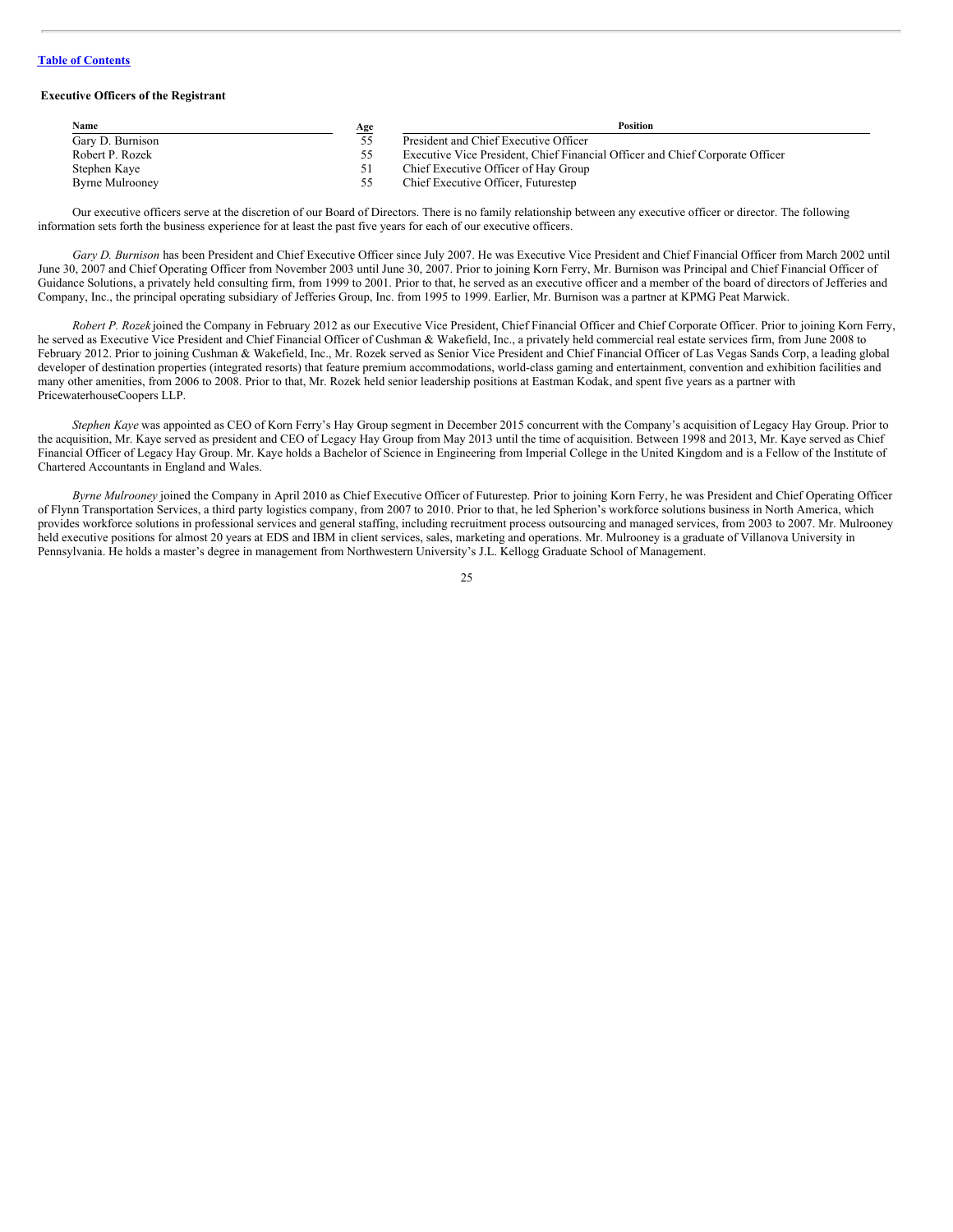## **PART II.**

## <span id="page-27-0"></span>**Item 5.** *Market for Registrant's Common Equity, Related StockholderMatters and Issuer Purchases of Equity Securities*

## **Common Stock**

Our common stock is listed on the New York Stock Exchange under the symbol "KFY". The following table sets forth the high and low sales price per share of the common stock for the periods indicated, as reported on the New York Stock Exchange:

| <b>Fiscal Year Ended April 30, 2016</b><br>\$36.34<br>First Ouarter<br>Second Quarter<br>\$36.74<br>Third Quarter<br>\$38.93<br>Fourth Quarter<br>\$31.27<br>Fiscal Year Ended April 30, 2015<br>First Quarter<br>\$32.78<br>Second Quarter<br>\$31.78 |               | <b>High</b> | Low     |
|--------------------------------------------------------------------------------------------------------------------------------------------------------------------------------------------------------------------------------------------------------|---------------|-------------|---------|
|                                                                                                                                                                                                                                                        |               |             |         |
|                                                                                                                                                                                                                                                        |               |             | \$30.73 |
|                                                                                                                                                                                                                                                        |               |             | \$32.02 |
|                                                                                                                                                                                                                                                        |               |             | \$28.69 |
|                                                                                                                                                                                                                                                        |               |             | \$25.21 |
|                                                                                                                                                                                                                                                        |               |             |         |
|                                                                                                                                                                                                                                                        |               |             | \$27.55 |
|                                                                                                                                                                                                                                                        |               |             | \$24.13 |
|                                                                                                                                                                                                                                                        | Third Quarter | \$29.85     | \$25.57 |
| Fourth Quarter<br>\$33.72                                                                                                                                                                                                                              |               |             | \$27.89 |

On June 22, 2016, the last reported sales price on the New York Stock Exchange for the Company's common stock, was \$22.23 per share and there were approximately 17,780 beneficial stockholders of the Company's common stock.

#### **Performance Graph**

We have presented below a graph comparing the cumulative total stockholder return on the Company's shares with the cumulative total stockholder return on (1) the Standard & Poor's 500 Stock Index and (2) a company-established peer group. Cumulative total return for each of the periods shown in the performance graph is measured assuming an initial investment of \$100 on April 30, 2011 and the reinvestment of any dividends paid by the Company and any company in the peer group on the date the dividends were paid.

In fiscal 2011, we established a new peer group, which the Company continues to use today, comprised of a broad number of publicly traded companies, which are principally or in significant part involved in either professional staffing or consulting. The peer group is comprised of the following 15 companies: CBIZ, Inc. (CBZ), FTI Consulting, Inc. (FCN), Heidrick & Struggles International, Inc. (HSII), Huron Consulting Group Inc. (HURN), ICF International, Inc. (ICFI), Insperity, Inc. (NSP), Kelly Services, Inc. (KELYA), Kforce Inc. (KFRC), Navigant Consulting, Inc. (NCI), Resources Connection, Inc. (RECN), Robert Half International, Inc. (RHI), CEB, Inc. (CEB), The Dun & Bradstreet Corporation (DNB), Willis Towers Watson (WLTW) and TrueBlue, Inc. (TBI). We believe this group of professional services firms, is reflective of similar sized companies in terms of our market capitalization, revenue or profitability, and therefore provides a more meaningful comparison of stock performance. The returns of each company have been weighted according to their respective stock market capitalization at the beginning of each measurement period for purposes of arriving at a peer group average.

The stock price performance depicted in this graph is not necessarily indicative of future price performance. This graph will not be deemed to be incorporated by reference by any general statement incorporating this Form 10-K into any filing by us under the Securities Act of 1933 or the Securities Exchange Act of 1934, except to the extent we specifically incorporate this information by reference, and shall not otherwise be deemed soliciting material or deemed filed under the Securities Act of 1933 or the Securities Exchange Act of 1934.

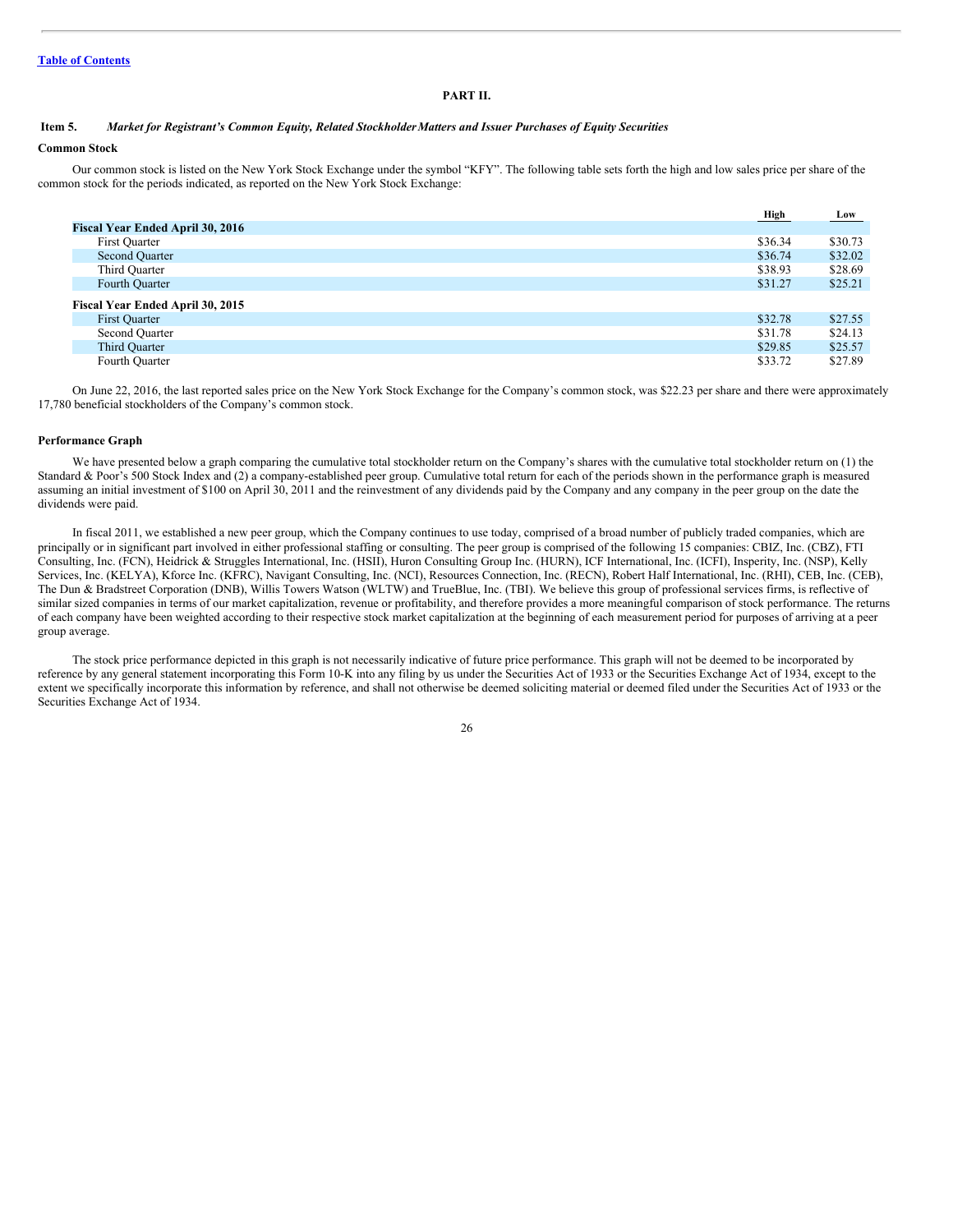

COMPARISON OF 5 YEAR CUMULATIVE TOTAL RETURN\* Among Korn/Ferry International, the S&P 500 Index. and a Peer Group

- B-Korn/F erry International  $-2 - 58P500$ ← Peer Group \* \$100 invested on 4/30/11 in stock or index, including reinvestment of dividends. Fiscal year ending April 30, 2016.

Copyright © 2016, S&P, a division of McGraw-Hill Financial. All rights reserved.

## **Capital Allocation Approach**

The Company and its Board of Directors endorse a balanced approach to capital allocation. The Company's first priority is to invest in growth initiatives, such as the hiring of consultants, the continued development of intellectual property and derivative products and services, and the investment in synergistic accretive M&A transactions that earn a return superior to the Company's cost of capital. Next, the Company's capital allocation approach contemplates the planned return of a portion of excess capital to stockholders, in the form of a regular quarterly dividend, subject to the factors discussed below under "Dividends" and in more detail in the "Risk Factors" section of this Annual Report on Form 10-K. Additionally, the Company considers share repurchases on an opportunistic basis and subject to the terms of our credit agreement.

#### **Dividends**

On December 8, 2014, the Board of Directors adopted a dividend policy, reflecting an intention to distribute to our stockholders a regular quarterly cash dividends of \$0.10 per share. In fiscal 2015, the Board of Directors declared the following dividends:

|                         |                    |                    | <b>Total Amount</b> |               |
|-------------------------|--------------------|--------------------|---------------------|---------------|
| <b>Declaration Date</b> | Dividend Per Share | <b>Record Date</b> | (in thousands)      | Pavment Date  |
| March 4, 2015           | \$0.10             | March 25, 2015     | \$5,105             | April 9, 2015 |
|                         |                    |                    |                     |               |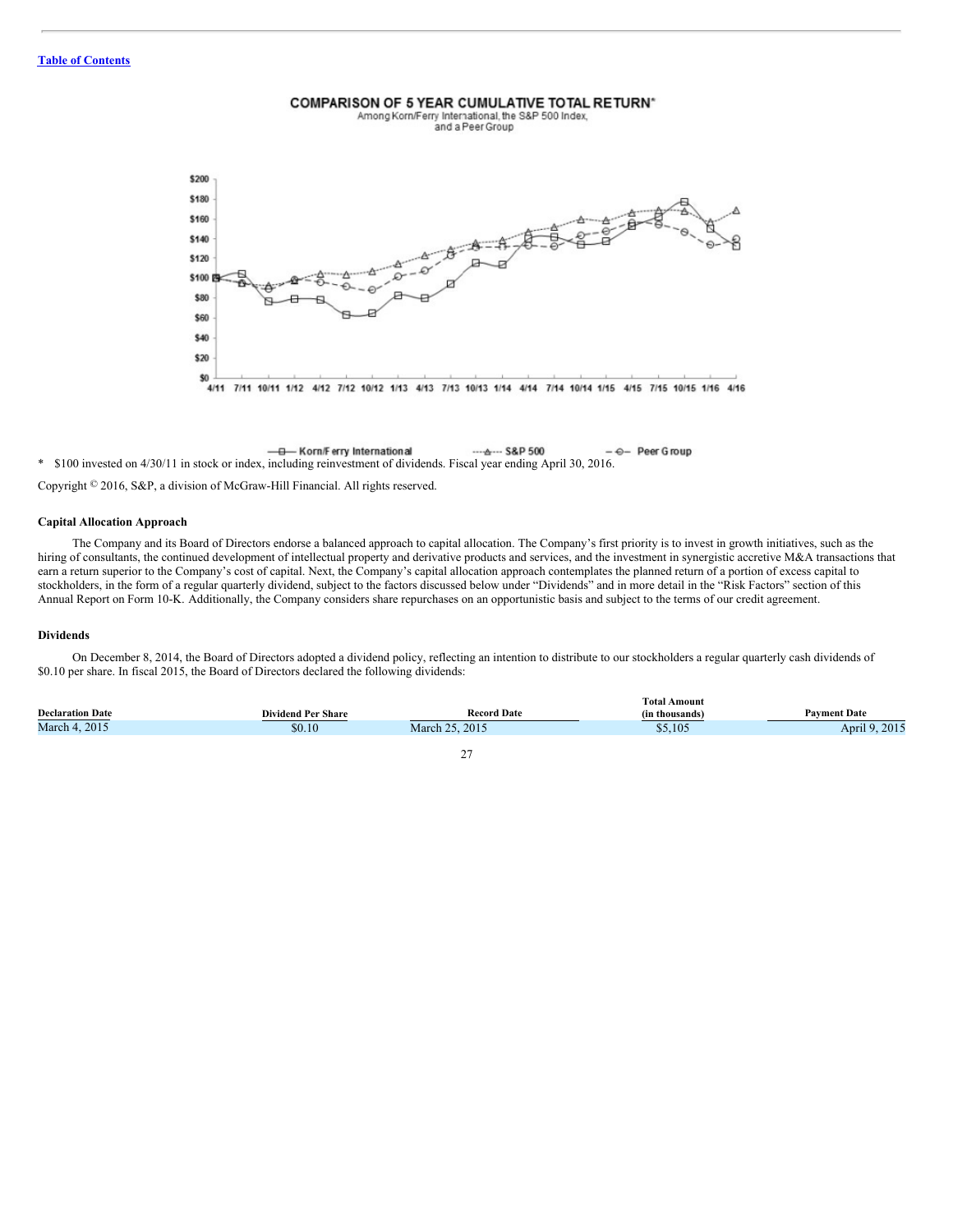In fiscal 2016, the Board of Directors declared the following dividends:

|                         |                           |                    | <b>Total Amount</b> |                     |
|-------------------------|---------------------------|--------------------|---------------------|---------------------|
| <b>Declaration Date</b> | <b>Dividend Per Share</b> | <b>Record Date</b> | (in thousands)      | <b>Payment Date</b> |
| June 10, 2015           | \$0.10                    | June 25, 2015      | \$5,115             | July 15, 2015       |
| September 7, 2015       | \$0.10                    | September 25, 2015 | \$5,174             | October 15, 2015    |
| December $8, 2015$      | \$0.10                    | December 21, 2015  | \$5,770             | January 15, 2016    |
| March 8, 2016           | \$0.10                    | March 25, 2016     | \$5,774             | April 15, 2016      |

The declaration and payment of future dividends under the quarterly dividend policy will be at the discretion of the Board of Directors and will depend upon many factors, including the Company's earnings, capital requirements, financial conditions, the terms of the Company's indebtedness and other factors that the Board of Directors may deem to be relevant. The Board may amend, revoke or suspend the dividend policy at any time and for any reason.

Our new senior secured revolving credit agreement, dated June 15, 2016, permits us to pay dividends to our stockholders and make share repurchases so long as our pro forma leverage ratio, defined as, the ratio of consolidated funded indebtedness to consolidated adjusted EBITDA, is no greater than 2.50 to 1.00, and our pro forma domestic liquidity is at least \$50.0 million.

## **Stock Repurchase Program**

On December 8, 2014, the Board of Directors approved an increase in the Company's stock repurchase program to an aggregate of \$150 million. Common stock may be repurchased from time to time in open market or privately negotiated transactions at the Company's discretion subject to market conditions and other factors. As of April 30, 2016, no shares have been repurchased under this program. Our dividend policy as well as any decision to execute on our currently outstanding issuer repurchase program will depend on our earnings, capital requirements, financial condition and other factors considered relevant by our Board of Directors. Our New Credit Agreement permits us pay dividends to our stockholders and make share repurchases so long as our pro forma leverage ratio is no greater than 2.50 to 1.00, and our pro forma domestic liquidity is at least \$50.0 million.

#### **Issuer Purchases of Equity Securities**

The following table summarizes common stock repurchased by us during the fourth quarter of fiscal 2016:

|                                      |               |                                |                         | Approximate            |
|--------------------------------------|---------------|--------------------------------|-------------------------|------------------------|
|                                      |               |                                |                         | <b>Dollar Value of</b> |
|                                      |               |                                | <b>Shares Purchased</b> | <b>Shares that</b>     |
|                                      |               |                                | as Part of              | May Yet be             |
|                                      |               | Average                        | Publicly-               | Purchased              |
|                                      | <b>Shares</b> | <b>Price Paid</b>              | Announced               | under the              |
|                                      | Purchased (1) | Per Share                      | Programs (2)            | Programs (2)           |
| February 1, 2016 — February 29, 2016 | 22,540        | \$30.10                        | _                       | \$150.0 million        |
| March 1, 2016 — March 31, 2016       | 797           | \$28.29                        |                         | $$150.0$ million       |
| April 1, 2016 — April 30, 2016       | _             | $\overbrace{\hspace{25mm}}^{}$ |                         | \$150.0 million        |
| Total                                | 23,337        | 30.04<br>S.                    |                         | \$150.0 million        |

(1) Represents withholding of a portion of restricted shares to cover taxes upon vesting of restricted shares.

<sup>(2)</sup> On December 8, 2014, the Board of Directors also approved an increase in the Company's stock repurchase program to an aggregate of \$150.0 million. The shares can be repurchased in open market transactions or privately negotiated transactions at the Company's discretion.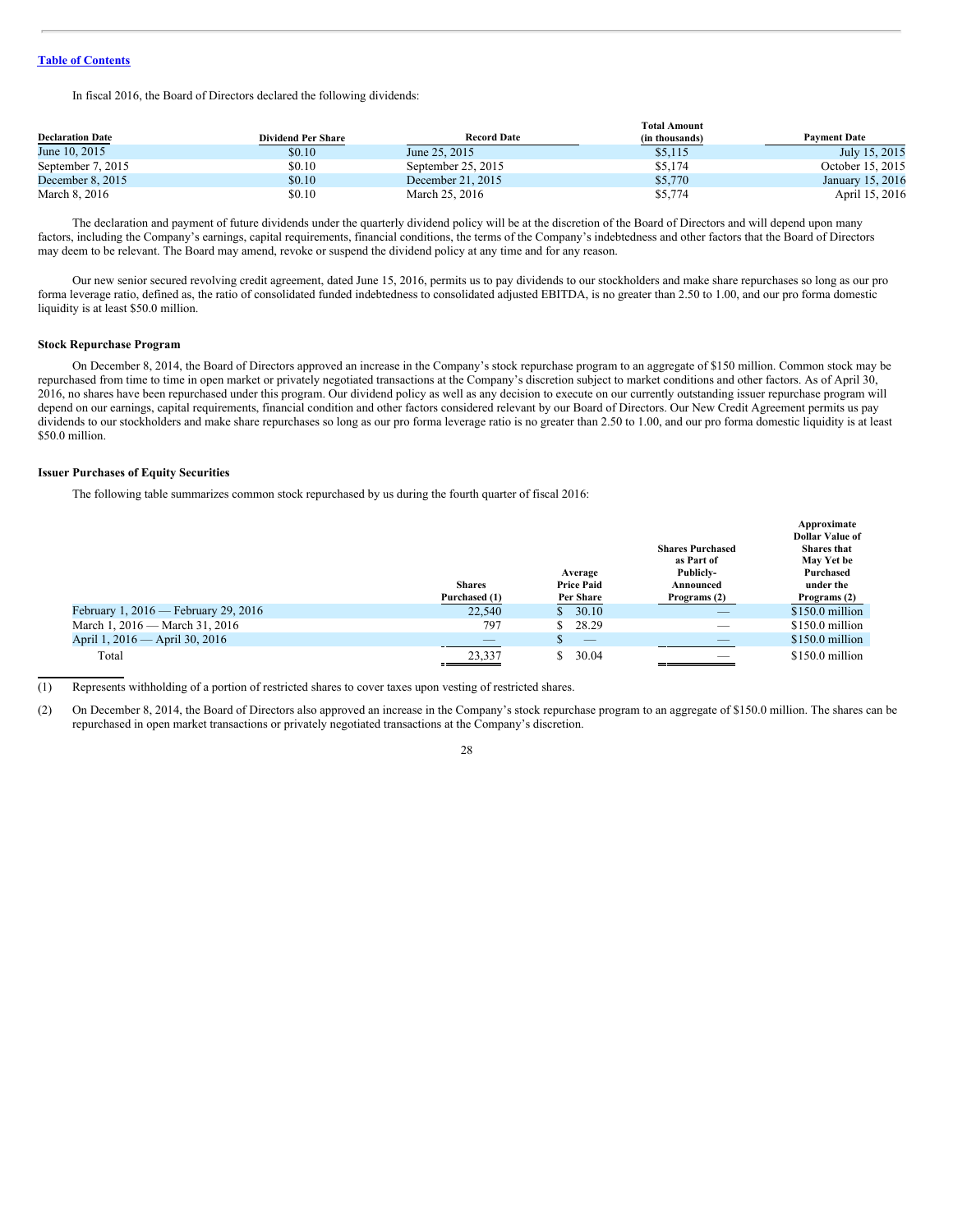## <span id="page-30-0"></span>**Item 6.** *Selected Financial Data*

The following selected financial data are qualified by reference to, and should be read together with, our "Audited Consolidated Financial Statements and Notes to Consolidated Financial Statements" and "Management's Discussion and Analysis of Financial Condition and Results of Operations" appearing elsewhere in this Annual Report on Form 10-K. The selected statement of income data set forth below for the fiscal years ended April 30, 2016, 2015 and 2014 and the selected balance sheet data as of April 30, 2016 and 2015 are derived from our consolidated financial statements, audited by Ernst & Young LLP, appearing elsewhere in this Form 10-K. The selected balance sheet data as of April 30, 2014, 2013 and 2012 and the selected statement of income data set forth below for the fiscal years ended April 30, 2013 and 2012 are derived from consolidated financial statements and notes thereto which are not included in this Form 10-K report and were audited by Ernst & Young LLP.

|                                                        |                         | Year Ended April 30,                                     |                     |                          |                         |
|--------------------------------------------------------|-------------------------|----------------------------------------------------------|---------------------|--------------------------|-------------------------|
|                                                        | 2016(1)                 | 2015(2)                                                  | 2014                | 2013(3)                  | 2012                    |
|                                                        |                         | (in thousands, except per share data and other operating |                     |                          |                         |
|                                                        |                         |                                                          | data)               |                          |                         |
| <b>Selected Statement of Income Data:</b>              |                         |                                                          |                     |                          |                         |
| Fee revenue                                            | \$1,292,112             | \$1,028,152                                              | \$960,301           | \$ 812,831               | \$790,505               |
| Reimbursed out-of-pocket engagement expenses           | 54,602                  | 37,914                                                   | 35,258              | 36,870                   | 36,254                  |
| Total revenue                                          | 1,346,714               | 1,066,066                                                | 995,559             | 849,701                  | 826,759                 |
| Compensation and benefits                              | 897,345                 | 691,450                                                  | 646,889             | 555,346                  | 534,186                 |
| General and administrative expenses                    | 213,018                 | 145,917                                                  | 152,040             | 142,771                  | 138,872                 |
| Reimbursed expenses                                    | 54,602                  | 37,914                                                   | 35,258              | 36,870                   | 36,254                  |
| Cost of services                                       | 59,824                  | 39,692                                                   | 39,910              | 28,977                   | 19,635                  |
| Depreciation and amortization                          | 36,220                  | 27,597                                                   | 26,172              | 19,004                   | 14,017                  |
| Restructuring charges, net (4)                         | 33,013                  | 9,468                                                    | 3,682               | 22,857                   | 929                     |
| Total operating expenses                               | 1,294,022               | 952,038                                                  | 903,951             | 805,825                  | 743,893                 |
| Operating income                                       | 52,692                  | 114,028                                                  | 91,608              | 43,876                   | 82,866                  |
| Other (loss) income, net                               | (4,167)                 | 7,458                                                    | 9,769               | 6,309                    | (271)                   |
| Interest income (expense), net                         | 237                     | (1,784)                                                  | (2,363)             | (2,365)                  | (1,791)                 |
| Equity in earnings of unconsolidated subsidiaries, net | 1,631                   | 2,181                                                    | 2,169               | 2,110                    | 1,850                   |
| Income tax provision                                   | 18,960                  | 33,526                                                   | 28,492              | 16,637                   | 28,351                  |
| Net income                                             | 31,433                  | 88,357                                                   | 72,691              | 33,293                   | 54,303                  |
| Net income attributable to noncontrolling interest     | (520)                   | $\overline{\phantom{m}}$                                 | $\qquad \qquad -$   | $\overline{\phantom{m}}$ | $\qquad \qquad$         |
| Net income attributable to Korn/Ferry International    | 30,913<br><sup>\$</sup> | \$<br>88,357                                             | 72,691<br>\$        | $\frac{1}{2}$<br>33,293  | 54,303<br>$\mathcal{S}$ |
| Basic earnings per share                               | $\mathbb{S}$<br>0.58    | S<br>1.78                                                | S<br>1.51           | <sup>\$</sup><br>0.71    | <sup>\$</sup><br>1.17   |
| Diluted earnings per share                             | $\mathcal{S}$<br>0.58   | $\mathcal{S}$<br>1.76                                    | $\mathbf S$<br>1.48 | $\mathbf{s}$<br>0.70     | $\mathbf{s}$<br>1.15    |
| Basic weighted average common shares outstanding       | 52,372                  | 49,052                                                   | 48,162              | 47,224                   | 46,397                  |
| Diluted weighted average common shares outstanding     | 52,929                  | 49,766                                                   | 49,145              | 47,883                   | 47,261                  |
| Cash dividends declared per common share               | $\mathbb{S}$<br>0.40    | S<br>0.10                                                | S                   | <sup>\$</sup>            | \$                      |
| <b>Other Operating Data:</b>                           |                         |                                                          |                     |                          |                         |
| Fee revenue by business segment:                       |                         |                                                          |                     |                          |                         |
| Executive search:                                      |                         |                                                          |                     |                          |                         |
| North America                                          | 371,345<br>\$.          | 330,634<br>S                                             | \$306,768           | \$290,317                | \$ 305,717              |
| <b>EMEA</b>                                            | 144,319                 | 153,465                                                  | 147,917             | 128,807                  | 141,409                 |
| Asia Pacific                                           | 80,506                  | 84,148                                                   | 84,816              | 73,221                   | 82,230                  |
| Latin America                                          | 26,744                  | 29,160                                                   | 29,374              | 30,134                   | 31,846                  |
| Total executive search                                 | 622,914                 | 597,407                                                  | 568,875             | 522,479                  | 561,202                 |
| <b>Hay Group</b>                                       | 471,145                 | 267,018                                                  | 254,636             | 168,115                  | 115,407                 |
| Futurestep                                             | 198,053                 | 163,727                                                  | 136,790             | 122,237                  | 113,896                 |
| Total fee revenue                                      | \$1,292,112             | \$1,028,152                                              | \$960,301           | \$812,831                | \$790,505               |
|                                                        |                         |                                                          |                     |                          |                         |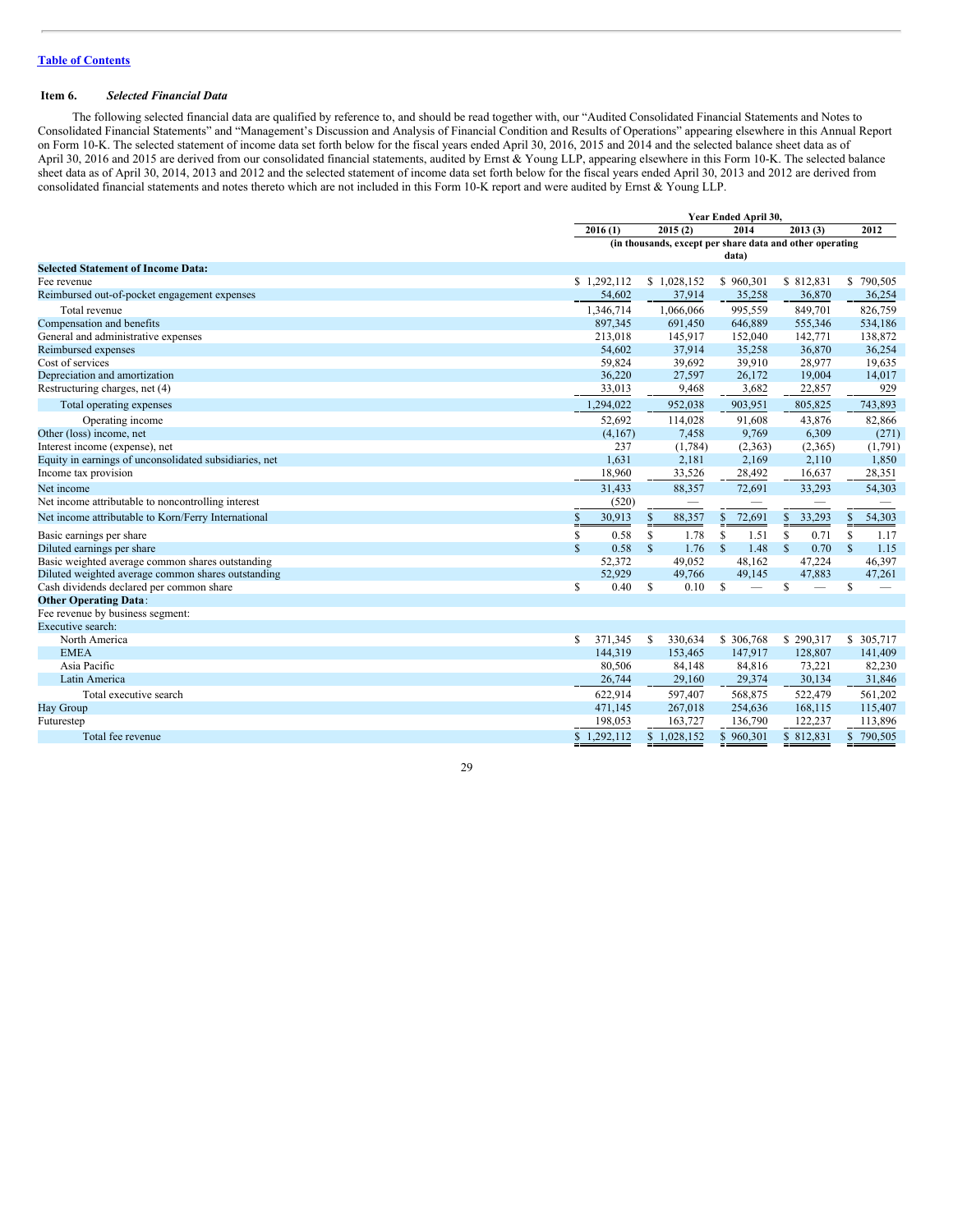|                                             |           | Year Ended April 30,                                           |           |           |           |
|---------------------------------------------|-----------|----------------------------------------------------------------|-----------|-----------|-----------|
|                                             | 2016(1)   | 2015(2)                                                        | 2014      | 2013(3)   | 2012      |
|                                             |           | (in thousands, except per share data and other operating data) |           |           |           |
| Number of offices (at period end) (5)       | 150       | 78                                                             | 84        | 87        | 76        |
| Number of consultants (at period end)       | 1,164     | 694                                                            | 646       | 607       | 522       |
| Number of new engagements opened            | 7,430     | 6,755                                                          | 6,483     | 6,126     | 6,776     |
| Number of full-time employees:              |           |                                                                |           |           |           |
| Executive search                            | 1,682     | 1,562                                                          | 1,566     | 1,471     | 1,471     |
| Hay Group                                   | 3,626     | 894                                                            | 794       | 886       | 291       |
| Futurestep                                  | 1,530     | 1,147                                                          | 958       | 835       | 826       |
| Corporate                                   | 109       | 84                                                             | 78        | 80        | 66        |
| Total full-time employees                   | 6,947     | 3,687                                                          | 3,396     | 3,272     | 2,654     |
| Selected Balance Sheet Data as of April 30: |           |                                                                |           |           |           |
| Cash and cash equivalents                   | \$273,252 | 380,838<br>S.                                                  | \$333,717 | \$224,066 | \$282,005 |
| Marketable securities (6)                   | 141,430   | 144,576                                                        | 134,559   | 141,916   | 135,734   |
| Working capital                             | 188,010   | 331,148                                                        | 270,535   | 175,038   | 267,513   |
| Total assets                                | 1,898,600 | 1,317,801                                                      | 1,233,666 | 1,115,229 | 1,014,689 |
| Long-term obligations                       | 375,035   | 196,542                                                        | 191,197   | 182,210   | 163,489   |
| Total stockholders' equity                  | 1,047,301 | 815,249                                                        | 755,536   | 664,468   | 629,476   |

(1) Due to the acquisition of Legacy Hay Group, which accounted for \$186.8 million and \$740.2 million of fee revenue and total assets, respectively, during fiscal 2016, financial data trends for fiscal 2016 are not comparable to prior periods. See Note 12 - *Acquisitions*, in the Notes to our Consolidated Financial Statements in this Annual Report on Form 10-K for discussion of fiscal 2016 acquisitions.

(2) Due to the acquisition of Pivot Leadership, which accounted for \$3.7 million and \$20.0 million of fee revenue and total assets, respectively, during fiscal 2015, financial data trends for fiscal 2015 are not comparable to prior periods. See Note 12 *— Acquisitions*, in the Notes to our Consolidated Financial Statements in this Annual Report on Form 10-K for discussion of fiscal 2015 acquisitions.

(3) Due to the acquisitions of PDI and Global Novations, which collectively accounted for \$45.6 million and \$162.4 million of fee revenue and total assets, respectively, during fiscal 2013, financial data trends for fiscal years 2016, 2015, 2014 and 2013 are not comparable to prior periods.

(4) During fiscal 2016, the Company implemented a restructuring plan in order to rationalize its cost structure by eliminating redundant positions and consolidating office space due to the acquisition of Legacy Hay Group on December 1, 2015. As a result, we recorded \$33.0 million in restructuring charges, of which \$32.1 million related to severance and \$0.9 million related to consolidation and abandonment of premises. In fiscal 2015, the Company took actions to rationalize its cost structure as a result of efficiencies obtained from prior year technology investments that enabled further integration of the legacy business and the recent acquisitions (PDI and Global Novations), as well as other cost saving initiatives. As a result, we recorded \$9.2 million of severance and \$0.3 million relating to the consolidation/abandonment of premises. In fiscal 2014, the Company continued the implementation of the fiscal 2013 restructuring plan in order to integrate the prior year acquisitions by consolidating and eliminating certain redundant office space around the world and by continuing to consolidate certain overhead functions. As a result, we recorded \$0.8 million and \$16.3 million of severance during fiscal 2014 and 2013, respectively, and \$2.9 million and \$6.5 million related to the consolidation of premises during fiscal 2014 and 2013, respectively. During fiscal 2012, we increased our previously recorded restructuring charges by \$0.9 million, primarily related to the inability to sublease space, which was included in the original estimate.

(5) The number of offices increased by 72 as of April 30, 2016 compared to 2015, due to the acquisition of Legacy Hay Group in fiscal 2016.

(6) As of April 30, 2016, 2015, 2014, 2013 and 2012, the Company's marketable securities included \$141.4 million, \$131.4 million, \$116.2 million, \$98.0 million, and \$82.2 million, respectively, held in trust for settlement of the Company's obligations under certain of its deferred compensation plans. See Note 5 *— Marketable Securities* in the Notes to the Consolidated Financial Statements in this Annual Report on Form 10-K.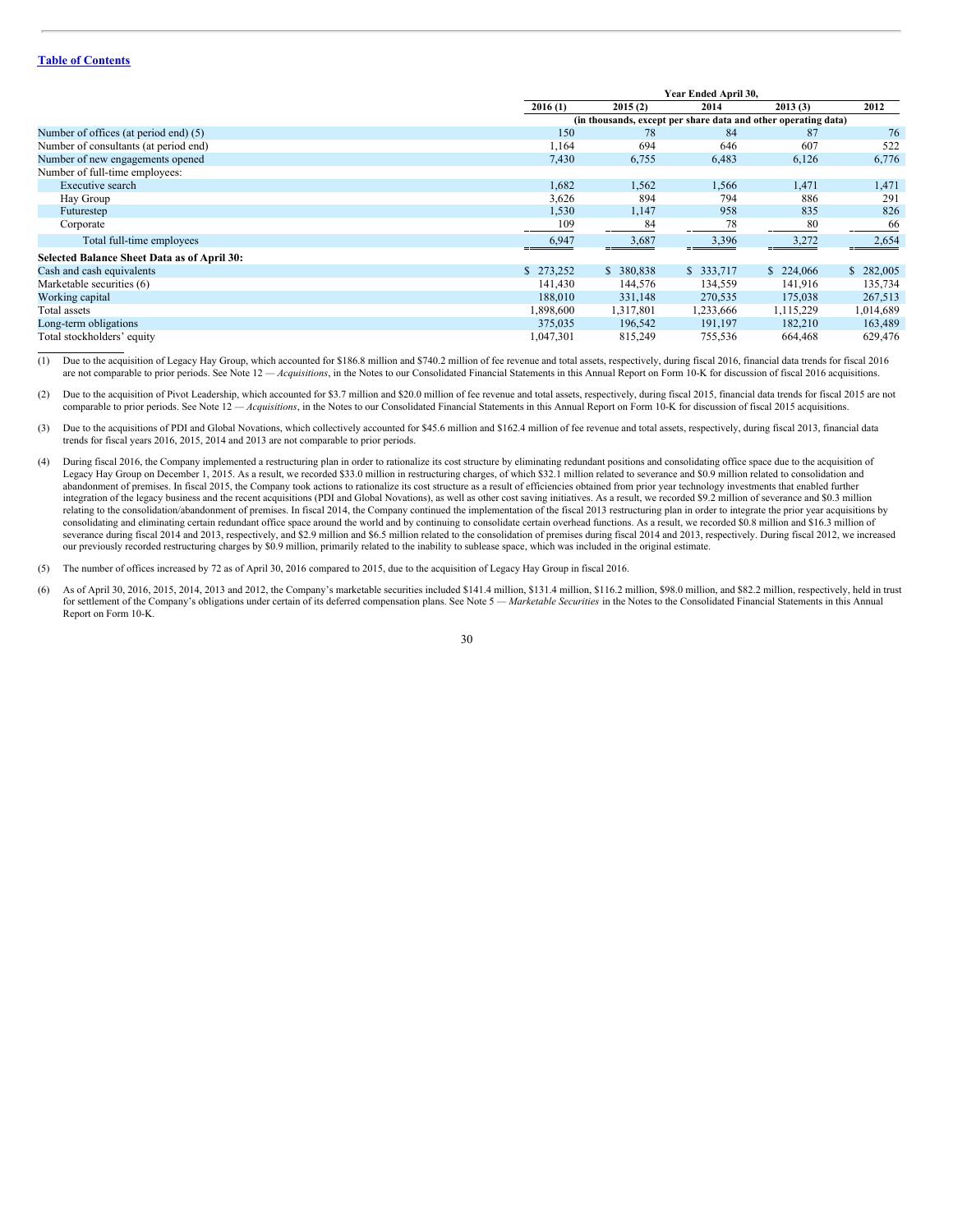## <span id="page-32-0"></span>**Item 7.** *Management's Discussion and Analysis of Financial Condition andResults of Operations*

#### **Forward-looking Statements**

This Annual Report on Form 10-K may contain certain statements that we believe are, or may be considered to be, "forward-looking" statements, within the meaning of Section 27A of the Securities Act of 1933, as amended and Section 21E of the Securities Exchange Act of 1934, as amended. These forward-looking statements generally can be identified by use of statements that include phrases such as "believe," "expect," "anticipate," "intend," "plan," "foresee," "may," "will," "likely," "estimates," "potential," "continue" or other similar words or phrases. Similarly, statements that describe our objectives, plans or goals also are forward-looking statements. All of these forwardlooking statements are subject to risks and uncertainties that could cause our actual results to differ materially from those contemplated by the relevant forward-looking statement. The principal risk factors that could cause actual performance and future actions to differ materially from the forward-looking statements include, but are not limited to, dependence on attracting and retaining qualified and experienced consultants, maintaining our brand name and professional reputation, potential legal liability and regulatory developments, portability of client relationships, global and local political or economic developments in or affecting countries where we have operations, currency fluctuations in our international operations, risks related to growth, restrictions imposed by off-limits agreements, competition, reliance on information processing systems, cyber security vulnerabilities, limited protection of our intellectual property, our ability to enhance and develop new technology, our ability to successfully recover from a disaster or business continuity problems, employment liability risk, an impairment in the carrying value of goodwill and other intangible assets, deferred tax assets that we may not be able to use, our ability to develop new products and services, changes in our accounting estimates and assumptions, alignment of our cost structure, risks related to the integration of recently acquired businesses, the utilization and billing rates of our consultants, seasonality and the matters disclosed under the heading "Risk Factors" in the Company's Exchange Act reports, including Item 1A included in this Annual Report. Readers are urged to consider these factors carefully in evaluating the forward-looking statements. The forward-looking statements included in this Annual Report on Form 10-K are made only as of the date of this Annual Report on Form 10-K and we undertake *no obligation to publicly update these forward-looking statements to reflect subsequent events or circumstances.*

The following presentation of management's discussion and analysis of our financial condition and results of operations should be read together with our consolidated *financial statements and related notes included in this Annual Report on Form 10-K.*

#### **Executive Summary**

Korn/Ferry International (referred to herein as the "Company," "Korn Ferry," or in the first person notations "we," "our," and "us") is the preeminent global people and organizational advisory firm. Our services include Executive Search, advisory solutions and products through Hay Group and recruitment for non-executive professionals and recruitment process outsourcing ("RPO") through Futurestep. Approximately 73% of the executive searches we performed in fiscal 2016 were for board level, chief executive and other senior executive and general management positions. Our 5,575 search engagement clients in fiscal 2016 included many of the world's largest and most prestigious public and private companies, including approximately 54% of the FORTUNE 500, middle market and emerging growth companies, as well as government and nonprofit organizations. We have built strong client loyalty, with 84% of assignments performed (without giving effect to Legacy Hay Group assignments) during fiscal 2016 having been on behalf of clients for whom we had conducted assignments in the previous three fiscal years. Approximately 62% of our revenues were generated from clients that utilize multiple lines of business.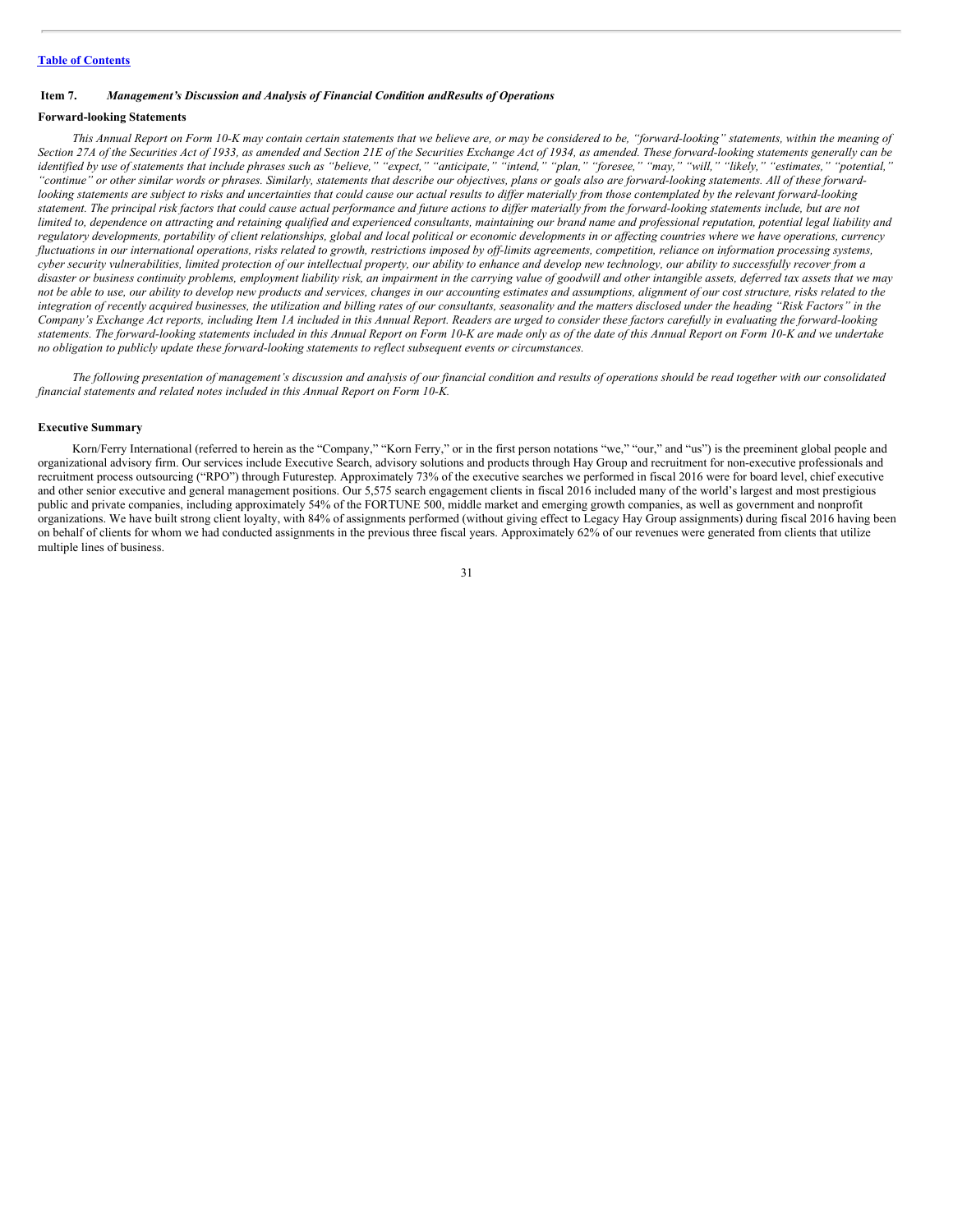Superior performance comes from having the right conditions for success in two key areas — the organization and its people. Organizational conditions encourage people to put forth their best effort and invest their energy towards achieving the organization's purpose. We can help operationalize a client's complete strategy or address any combination of six broad categories:

| <b>Organization Design</b>              | We establish the conditions for success by clarifying strategy; designing an operating model and organization structure<br>that aligns to it; and defining a high performance culture. We enable strategic change by engaging and motivating<br>people to perform. |
|-----------------------------------------|--------------------------------------------------------------------------------------------------------------------------------------------------------------------------------------------------------------------------------------------------------------------|
| <b>Talent Strategy and Work Design</b>  | We map talent strategy to business strategy and help organizations put their plan into action. We make sure they have<br>the right people, in the right roles, engaged and enabled to do the right things — both now and in the future.                            |
| <b>Rewards and Benefits</b>             | We help organizations align reward with strategy. We help them pay their people fairly for doing the right things —<br>with rewards they value $-$ at a cost the organization can afford.                                                                          |
| <b>Assessment and Succession</b>        | We provide actionable, research-backed insight that allows organizations to understand the talent they have,<br>benchmarked against the talent they need to deliver on the business strategy.                                                                      |
|                                         | Our assessments allow leaders to make the right decisions about their people for today, and to prepare that the right<br>leaders to be ready — when and where they are needed — in the future.                                                                     |
| <b>Executive Search and Recruitment</b> | We integrate scientific research with our practical experience<br>and industry-specific expertise to recruit professionals of all levels and functions at organizations across every sector.                                                                       |
| <b>Leadership Development</b>           | We combine expertise, science, and proven techniques with forward thinking and creativity to build leadership<br>experiences that help entry-to senior-level leaders grow and deliver superior results.                                                            |

During fiscal 2016, we implemented a restructuring plan in order to rationalize our cost structure in order to eliminate redundant positions and real estate that were created due to the acquisition of Legacy Hay Group. In particular, the majority of our efforts in fiscal 2016, were focused on activities associated with integration of our go-tomarket activities, our intellectual property and content, our solution sets and service offerings, and our back office systems and business processes. As a result of these efforts throughout the year, we recorded \$33.0 million of restructuring charges with \$32.1 million relating to severance costs and \$0.9 million relating to the consolidation/abandonment of premises during fiscal 2016. During fiscal 2015, the Company took actions to rationalize its cost structure as a result of efficiencies obtained from prior year technology investments that enabled further integration of the legacy business and previous year acquisitions (PDI and Global Novations, LLC) as well as other cost saving initiatives. As a result, we recorded \$9.5 million in restructuring charges, net in fiscal 2015, of which \$9.2 million relates to severance and \$0.3 million related to consolidation/abandonment of premises. As previously disclosed, the integration of Legacy Hay Group will be substantially complete in the first quarter of fiscal 2017, which will include additional consolidation of office space and the elimination of other redundant operational and general and administrative expenses. We estimate the cost of these actions to be in the range of \$20 million to \$26 million, resulting in incremental annualized savings of approximately \$17 million to \$23 million.

The Company currently operates in three global business segments: Executive Search, Hay Group and Futurestep. See Note 11 —*Business Segments,* in the Notes to our Consolidated Financial Statements in this Annual Report on Form 10-K, for discussion of the Company's global business segments. The Company evaluates performance and allocates resources based on the chief operating decision maker's review of (1) fee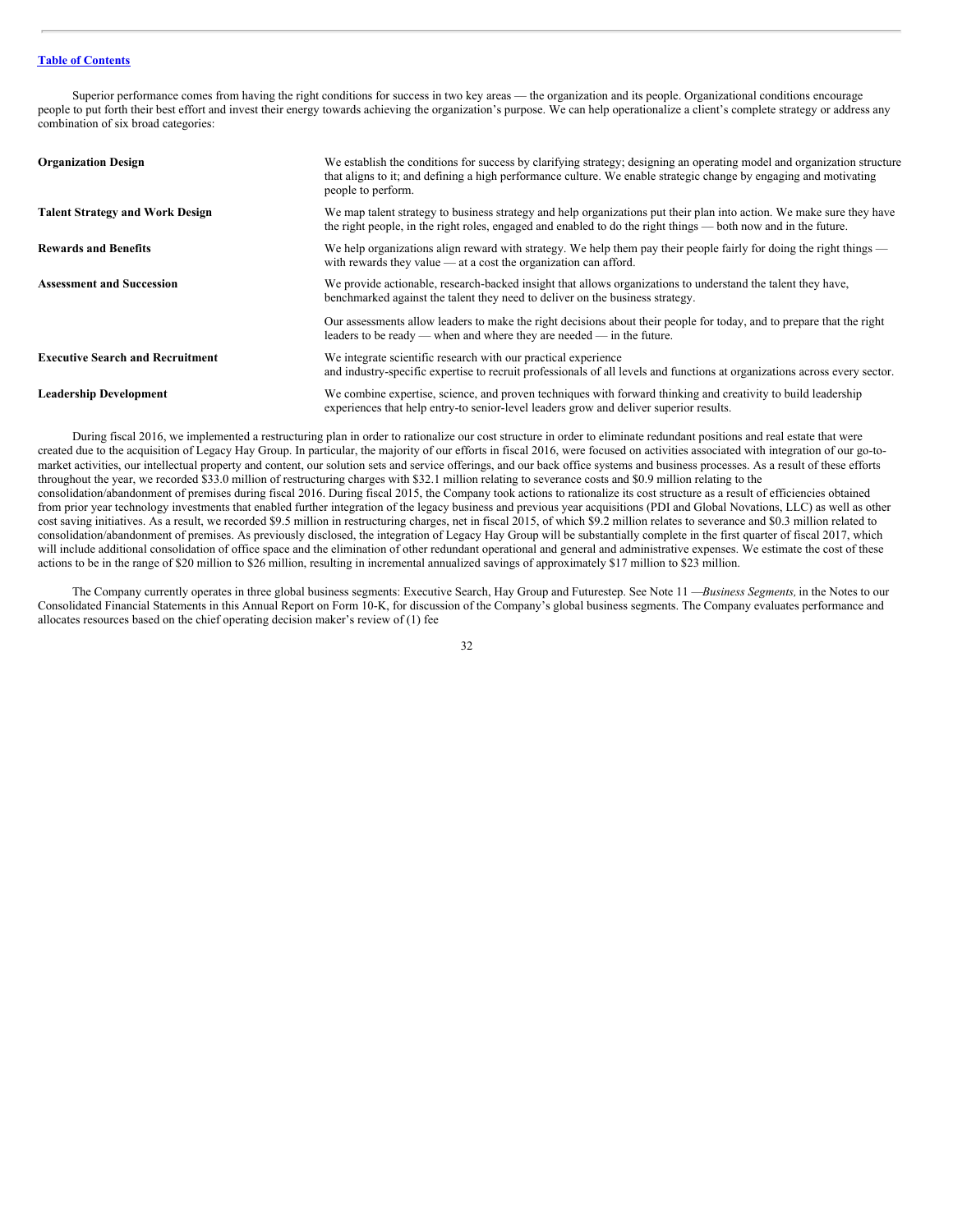revenue and (2) adjusted earnings before interest, taxes, depreciation and amortization ("Adjusted EBITDA"). To the extent that such charges occur, Adjusted EBITDA excludes restructuring charges, integration/acquisition costs, certain separation costs and certain non-cash charges (goodwill, intangible asset and other than temporary impairment). For the year ended April 30, 2016, adjusted EBITDA includes a deferred revenue adjustment related to the Legacy Hay Group acquisition, reflecting revenue that Hay Group would have realized if not for business combination accounting that requires a company to record the acquisition balance sheet at fair value and write-off deferred revenue where no future services are required to be performed to earn that revenue. Management will no longer have adjusted fee revenue after Q1 FY'17. Adjusted EBITDA is a non-GAAP financial measure. It has limitations as an analytical tool, should not be viewed as a substitute for financial information determined in accordance with U.S. generally accepted accounting principles ("GAAP"), and should not be considered in isolation or as a substitute for analysis of the Company's results as reported under GAAP. In addition, it may not necessarily be comparable to non-GAAP performance measures that may be presented by other companies. Management believes the presentation of this non-GAAP financial measure provides meaningful supplemental information regarding Korn Ferry's performance by excluding certain charges, items of income and other items that may not be indicative of Korn Ferry's ongoing operating results. The use of this non-GAAP financial measure facilitates comparisons to Korn Ferry's historical performance and identification of operating trends that may otherwise be distorted by certain charges and other items that may not be indicative of Korn Ferry's ongoing operating results. Korn Ferry includes this non-GAAP financial measure because management believes it is useful to investors in allowing for greater transparency with respect to supplemental information used by management in its evaluation of Korn Ferry's ongoing operations and financial and operational decision-making. The accounting policies for the reportable segments are the same as those described in the summary of significant accounting policies in the accompanying consolidated financial statements, except that the above noted items are excluded from EBITDA to arrive at Adjusted EBITDA.

Fee revenue increased \$263.9 million, or 26% in fiscal 2016 to \$1,292.1 million compared to \$1,028.2 million in fiscal 2015, with increases in fee revenue in all business segments. The acquisition of Legacy Hay Group contributed \$186.8 million in fee revenue in fiscal 2016. During fiscal 2016, we recorded operating income of \$52.7 million with Executive Search and Futurestep segments contributing \$131.7 million and \$26.7 million, respectively, offset by the operating losses from Hay Group and Corporate segments of \$3.4 million and \$102.3 million, respectively. Net income for fiscal 2016 and 2015 was \$30.9 million and \$88.4 million, respectively. Adjusted EBITDA was \$189.7 million for fiscal 2016 with Executive Search, Hay Group and Futurestep segments contributing \$151.7 million, \$78.9 million, and \$29.5 million, respectively, offset by corporate expenses net of other income and equity in earnings of unconsolidated subsidiaries of \$70.4 million. Adjusted EBITDA increased \$28.0 million during fiscal 2016, from Adjusted EBITDA of \$161.7 million during fiscal 2015.

Our cash, cash equivalents and marketable securities decreased \$110.7 million, or 21%, to \$414.7 million at April 30, 2016, compared to \$525.4 million at April 30, 2015. This decrease is mainly due to \$256.1 million used to acquire Legacy Hay Group, bonuses earned in fiscal 2015 and paid during the first quarter of fiscal 2016 and \$21.8 million in dividends paid during fiscal 2016, partially offset by \$140.0 million in cash borrowed from the term facility, net of principal payments and cash provided by operating activities. As of April 30, 2016, we held marketable securities to settle obligations under our Executive Capital Accumulation Plan ("ECAP") with a cost value of \$142.6 million and a fair value of \$141.4 million. Our vested and unvested obligations for which these assets were held in trust totaled \$138.8 million as of April 30, 2016.

Our working capital decreased by \$143.1 million to \$188.0 million in fiscal 2016. We believe that cash on hand and funds from operations and other forms of liquidity will be sufficient to meet our anticipated working capital, capital expenditures, general corporate requirements, repayment of the debt obligations incurred in connection with the Legacy Hay Group acquisition, the retention pool obligations pursuant to the Legacy Hay Group acquisition and dividend payments under our dividend policy in the next twelve months. We had no outstanding borrowings under our revolving credit facility at April 30, 2016 or 2015. However, on November 23, 2015 the Company borrowed \$150 million from its term loan facility with Wells Fargo Bank, to finance a portion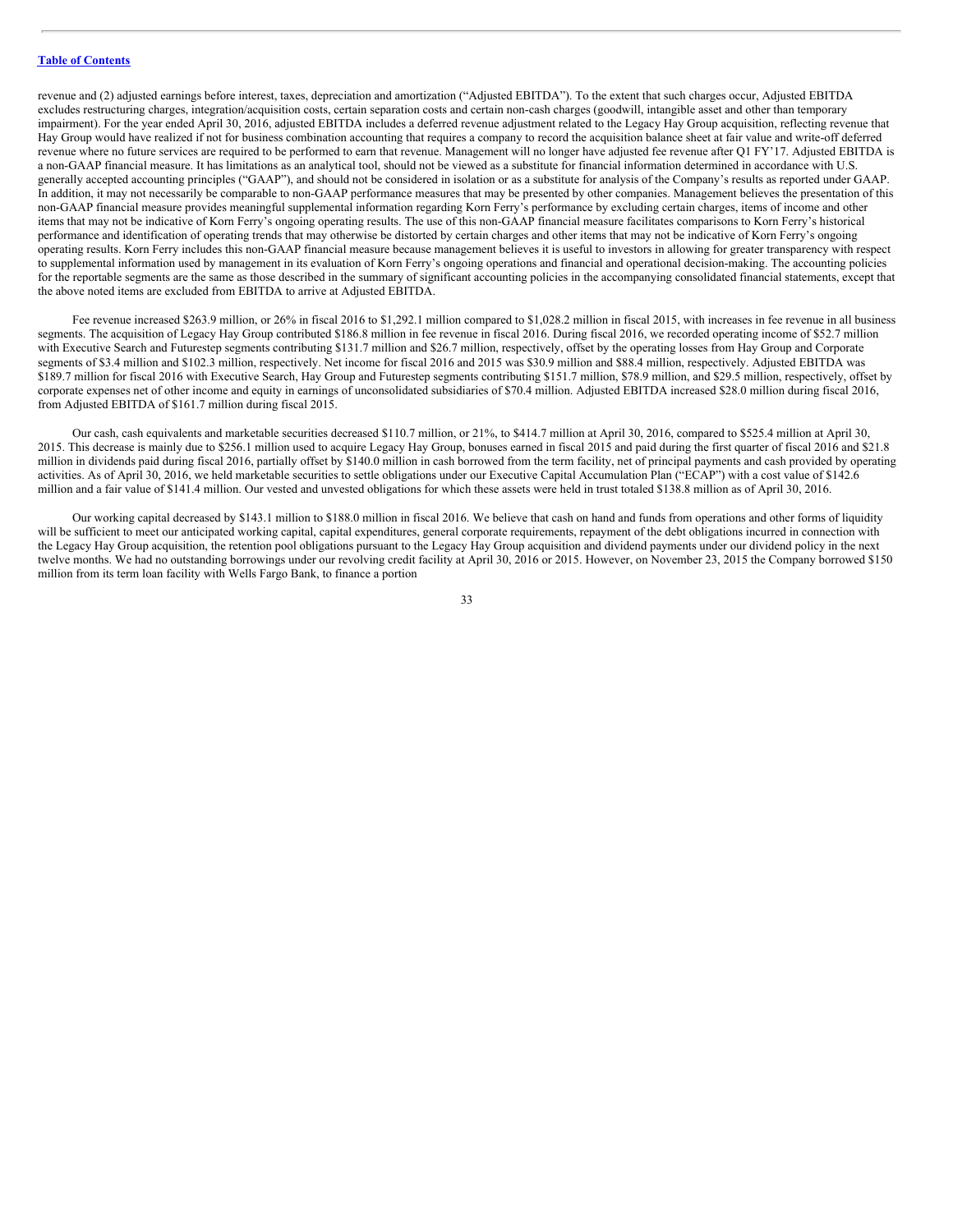of the Legacy Hay Group acquisition purchase price. As of April 30, 2016 and 2015, there was \$2.8 million of standby letters of credit issued under our long-term debt arrangements. We have a total of \$6.4 million and \$1.6 million of standby letters of credits with other financial institutions as of April 30, 2016 and 2015, respectively. On June 15, 2016, the Company entered into a new senior secured \$400 million Credit Agreement with a syndicate of banks made up of \$275 million term loan and \$125 million of secured revolving loans. We drew down \$275 million on the term loan and used \$140 million of the proceeds to pay-off the term loan that was outstanding as of April 30, 2016. The remaining funds will be used for working capital and general corporate purposes.

#### **Critical Accounting Policies**

The following discussion and analysis of our financial condition and results of operations are based on our consolidated financial statements. Preparation of our periodic filings requires us to make estimates and assumptions that affect the reported amount of assets and liabilities and disclosure of contingent assets and liabilities at the date of our financial statements and the reported amounts of revenue and expenses during the reporting period. Actual results could differ from those estimates and assumptions and changes in the estimates are reported in current operations as new information is learned or upon the amounts becoming fixed and determinable. In preparing our consolidated financial statements and accounting for the underlying transactions and balances, we apply our accounting policies as disclosed in the notes to our consolidated financial statements. We consider the policies discussed below as critical to an understanding of our consolidated financial statements because their application places the most significant demands on management's judgment and estimates. Specific risks for these critical accounting policies are described in the following paragraphs. Senior management has discussed the development, selection and key assumptions of the critical accounting estimates with the Audit Committee of the Board of Directors.

*Revenue Recognition.* Management is required to establish policies and procedures to ensure that revenue is recorded over the performance period for valid engagements and related costs are matched against such revenue. We provide professional services related to executive search performed on a retained basis, recruitment for non-executive professionals, recruitment process outsourcing, leadership & talent consulting services and the sale of productized services. Fee revenue from executive search activities and recruitment for non-executive professionals is generally one-third of the estimated first year compensation of the placed executive or non-executive professional, as applicable, plus a percentage of the fee to cover indirect engagement related expenses. The Company generally recognizes revenue on a straight-line basis over a three-month period, commencing upon client acceptance, as this is the period over which the recruitment services are performed. Fees earned in excess of the initial contract amount are recognized upon completion of the engagement, which reflect the difference between the final actual compensation of the placed executive and the estimate used for purposes of the previous billings. Since the initial fees are typically not contingent upon placement of a candidate, our assumptions primarily relate to establishing the period over which such service is performed. These assumptions determine the timing of revenue recognition and profitability for the reported period. If these assumptions do not accurately reflect the period over which revenue is earned, revenue and profit could differ. Any revenue associated with services that are provided on a contingent basis is recognized once the contingency is resolved. In addition to recruitment for non-executive professionals, Futurestep provides RPO services and fee revenue is recognized as services are rendered and/or as milestones are achieved. Fee revenue from Hay Group services is recognized as services are rendered for consulting engagements and other time based services, measured by total hours incurred to the total estimated hours at completion. It is possible that updated estimates for the consulting engagement may vary from initial estimates with such updates being recognized in the period of determination. Depending on the timing of billings and services rendered, the Company accrues or defers revenue as appropriate. Hay Group revenue is also derived from the sale of productized services, which includes revenue from licenses and from the sale of products. Revenue from licenses is recognized using a straight-line method over the term of the contract (generally 12 months). Under the fixed term licenses, the Company is obligated to provide the licensee with access to any updates to the underlying intellectual property that are made by the Company during the term of the license. Once the term of the agreement expires, the client's right to access or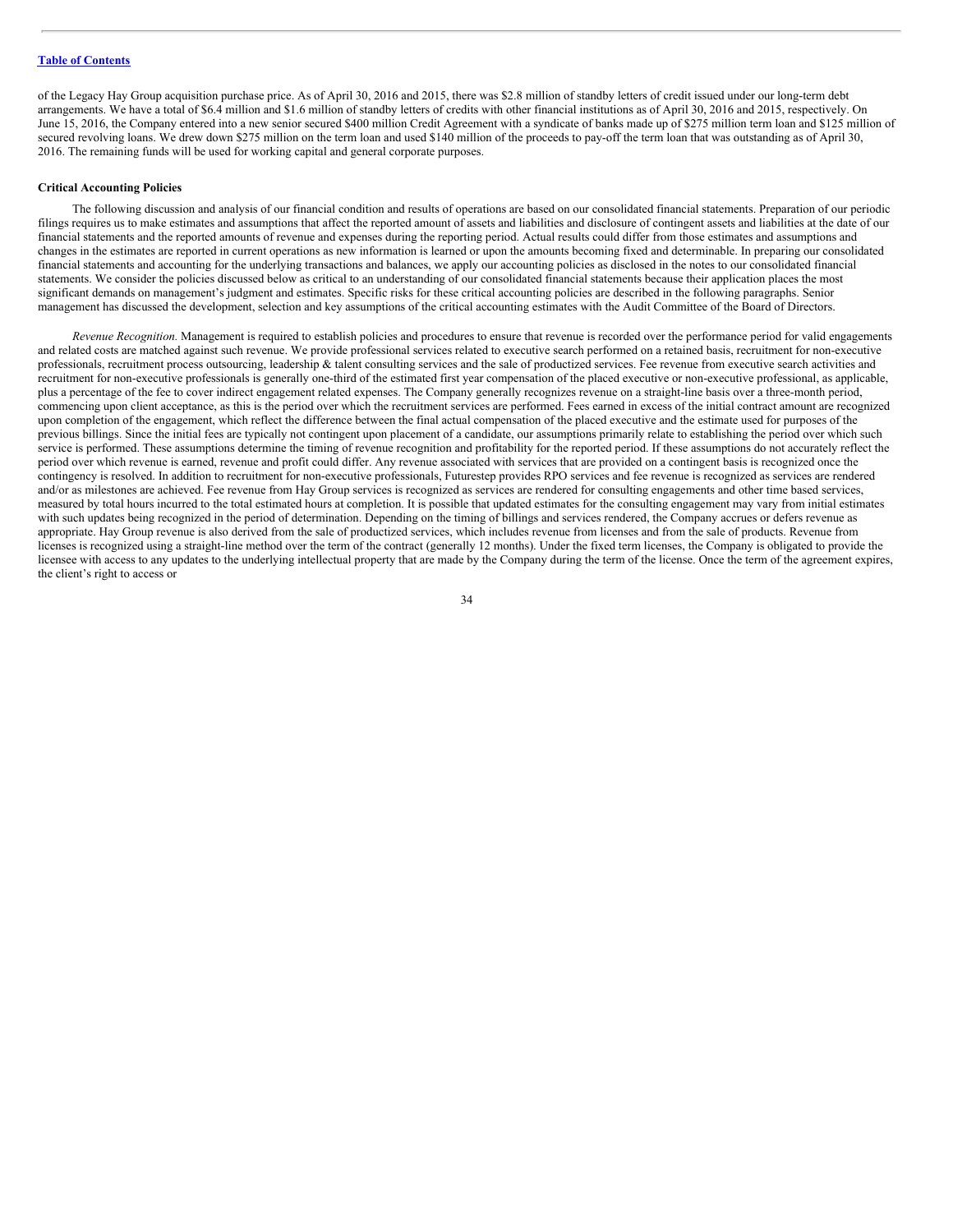use the intellectual property expires and the Company has no further obligations to the client under the license agreement. Revenue from perpetual licenses is recognized when the license is sold since the Company's only obligation is to provide the client access to the intellectual property but is not obligated to provide maintenance, support, updates or upgrades. Products sold by the Company mainly consist of books and automated services covering a variety of topics including performance management, team effectiveness and coaching and development. The Company recognizes revenue for its products when the product has been sold or shipped in the case of books. Furthermore, a provision for doubtful accounts on recognized revenue is established with a charge to general and administrative expenses based on historical loss experience, assessment of the collectability of specific accounts, as well as expectations of future collections based upon trends and the type of work for which services are rendered.

*Annual Performance Related Bonuses.* Each quarter, management makes its best estimate of its annual performance related bonuses, which requires management to, among other things, project annual consultant productivity (as measured by engagement fees billed and collected by executive search consultants and revenue and other performance metrics for Hay Group and Futurestep consultants), the level of engagements referred by a fee earner in one line of business to a different line of business, Company performance including profitability, competitive forces and future economic conditions and their impact on our results. At the end of each fiscal year, annual performance related bonuses take into account final individual consultant productivity (including referred work), Company results including profitability, the achievement of strategic objectives, the results of individual performance appraisals, and the current economic landscape. Because annual performance-based bonuses are communicated and paid only after the Company reports its full fiscal year results, actual performance-based bonus payments may differ from the prior year's estimate. Such changes in the bonus estimate historically have been immaterial and are recorded in current operations in the period in which they are determined.

*Deferred Compensation.* Estimating deferred compensation requires assumptions regarding the timing and probability of payments of benefits to participants and the discount rate. Changes in these assumptions could significantly impact the liability and related cost on our consolidated balance sheet and statement of income, respectively. For certain deferred compensation plans, management engages an independent actuary to periodically review these assumptions in order to confirm that they reflect the population and economics of our deferred compensation plans in all material respects and to assist us in estimating our deferred compensation liability and the related cost. The actuarial assumptions we use may differ from actual results due to changing market conditions or changes in the participant population. These differences could have a significant impact on our deferred compensation liability and the related cost.

*Carrying Values.* Valuations are required under GAAP to determine the carrying value of various assets. Our most significant assets for which management is required to prepare valuations are carrying value of receivables, goodwill, intangible assets, fair value of contingent consideration, and recoverability of deferred income taxes. Management must identify whether events have occurred that may impact the carrying value of these assets and make assumptions regarding future events, such as cash flows and profitability. Differences between the assumptions used to prepare these valuations and actual results could materially impact the carrying amount of these assets and our operating results.

Of the assets mentioned above, goodwill is the largest asset requiring a valuation. Fair value of goodwill for purposes of the goodwill impairment test is determined utilizing 1) a discounted cash flow analysis based on forecast cash flows (including estimated underlying revenue and operating income growth rates) discounted using an estimated weighted-average cost of capital for market participants and 2) a market approach, utilizing observable market data such as comparable companies in similar lines of business that are publicly traded or which are part of a public or private transaction (to the extent available). The Company also reconciles the results of these analyses to its market capitalization. If the carrying amount of a reporting unit exceeds its estimated fair value, goodwill is considered potentially impaired and further tests are performed to measure the amount of impairment loss, if any. We recorded no goodwill impairment in conjunction with our annual goodwill impairment assessment performed as of January 31, 2016. While historical performance and current expectations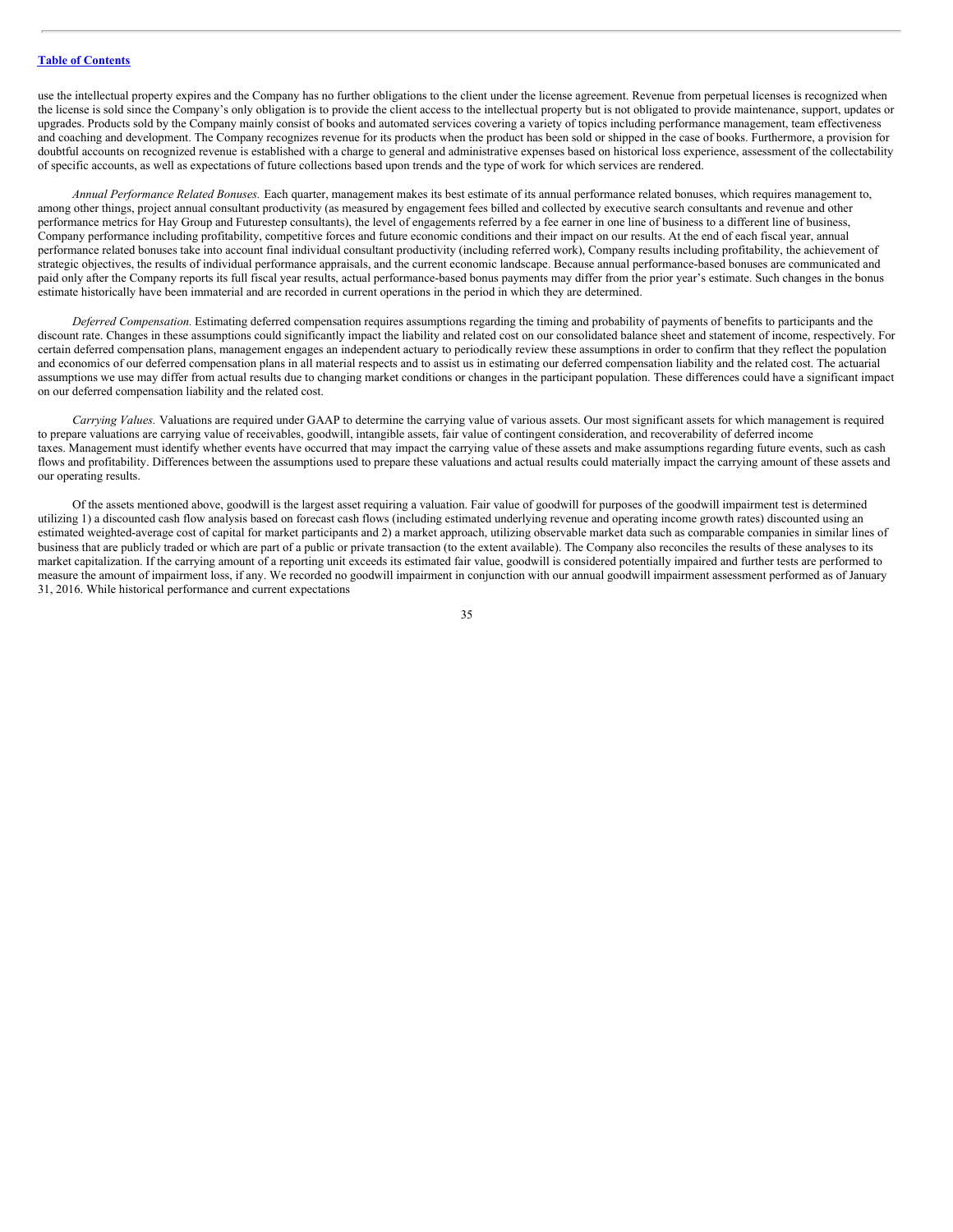have resulted in fair values of goodwill in excess of carrying values, if our assumptions are not realized, it is possible that in the future an impairment charge may need to be recorded. However, it is not possible at this time to determine if an impairment charge would result or if such a charge would be material. Fair value determinations require considerable judgment and are sensitive to changes in underlying assumptions and factors. As a result, there can be no assurance that the estimates and assumptions made for purposes of the annual goodwill impairment test will prove to be accurate predictions of the future. As of our testing date, the fair value of each reporting unit exceeded its carrying amount and no reporting units were at risk of failing the impairment test. As a result, no impairment charge was recognized. There was also no indication of potential impairment during the fourth quarter of fiscal 2016 that would have required further testing.

Examples of events or circumstances that could reasonably be expected to negatively affect the underlying key assumptions and ultimately impact the estimated fair value of the reporting units may include such items as follows:

- A prolonged downturn in the business environment in which the reporting units operate;
- An economic climate that significantly differs from our future profitability assumptions in timing or degree;
- The deterioration of the labor markets; and
- Volatility in equity and debt markets.

# **Results of Operations**

The following table summarizes the results of our operations as a percentage of fee revenue:

|                                                     |         | Year Ended April 30, |                 |  |  |
|-----------------------------------------------------|---------|----------------------|-----------------|--|--|
|                                                     | 2016    | 2015                 | 2014            |  |  |
| Fee revenue                                         | 100.0%  | 100.0%               | 100.0%          |  |  |
| Reimbursed out-of-pocket engagement expenses        | $-4.2$  | 3.7                  | $\frac{3.7}{2}$ |  |  |
| Total revenue                                       | 104.2   | 103.7                | 103.7           |  |  |
| Compensation and benefits                           | 69.4    | 67.2                 | 67.4            |  |  |
| General and administrative expenses                 | 16.5    | 14.2                 | 15.8            |  |  |
| Reimbursed expenses                                 | 4.2     | 3.7                  | 3.7             |  |  |
| Cost of services                                    | 4.6     | 3.9                  | 4.2             |  |  |
| Depreciation and amortization                       | 2.8     | 2.7                  | 2.7             |  |  |
| Restructuring charges, net                          | 2.6     | 0.9                  | 0.4             |  |  |
| Operating income                                    | 4.1     | 11.1                 | 9.5             |  |  |
| Net income                                          | 2.4%    | 8.6%                 | 7.6%            |  |  |
| Net income attributable to Korn/Ferry International | $2.4\%$ | 8.6%                 | $7.6\%$         |  |  |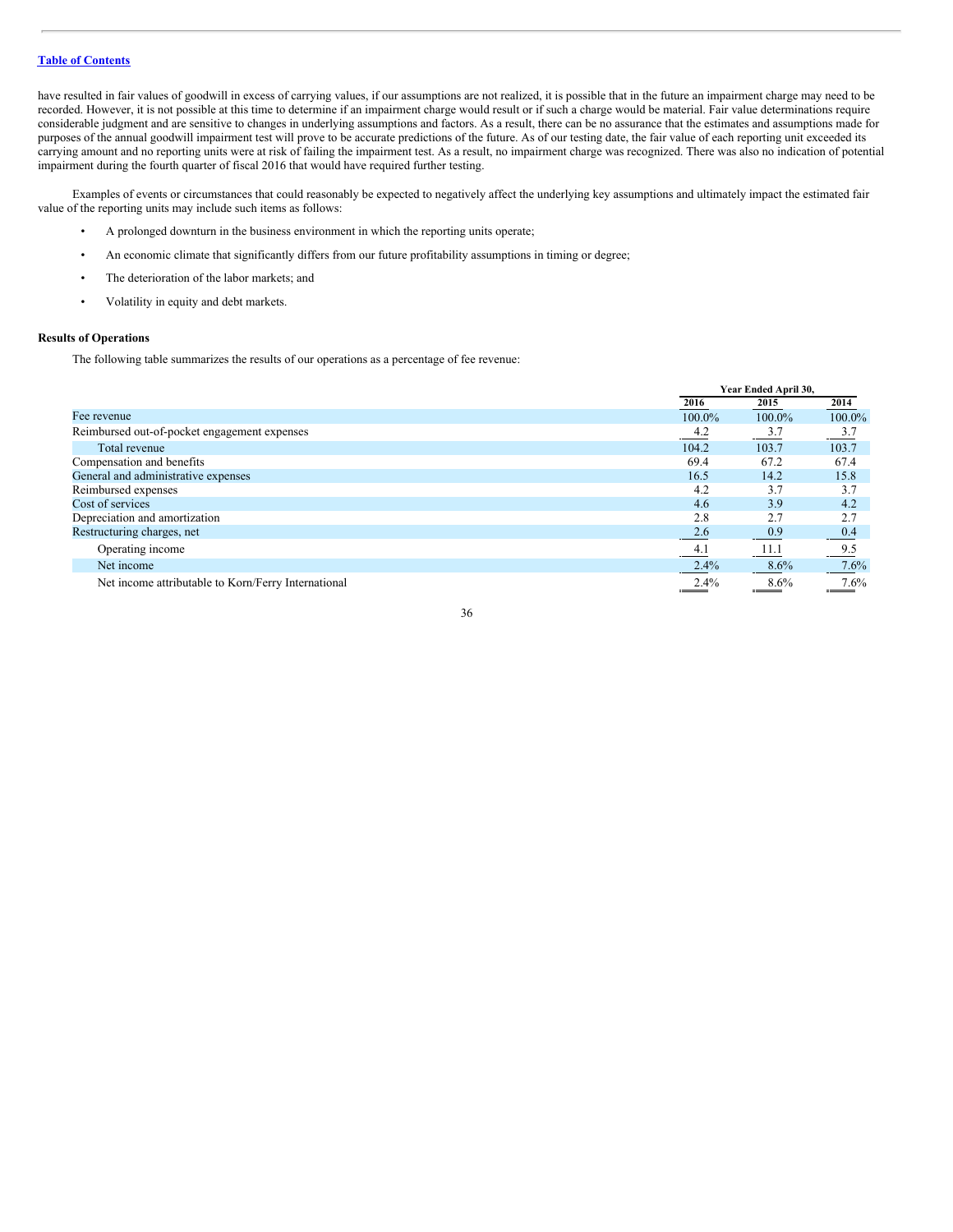The following tables summarize the results of our operations by business segment:

|                                             |                          | Year Ended April 30, |                        |               |                |        |  |
|---------------------------------------------|--------------------------|----------------------|------------------------|---------------|----------------|--------|--|
|                                             | 2016                     |                      | 2015                   |               | 2014           |        |  |
|                                             | <b>Dollars</b>           | $\frac{6}{9}$        | <b>Dollars</b>         | $\frac{6}{9}$ | <b>Dollars</b> | $\%$   |  |
|                                             |                          |                      | (dollars in thousands) |               |                |        |  |
| <b>Fee revenue</b>                          |                          |                      |                        |               |                |        |  |
| <b>Executive Search:</b>                    |                          |                      |                        |               |                |        |  |
| North America                               | 371,345<br><sup>\$</sup> | 28.7%                | 330,634<br>\$.         | $32.2\%$      | \$306,768      | 31.9%  |  |
| <b>EMEA</b>                                 | 144,319                  | 11.2                 | 153,465                | 14.9          | 147,917        | 15.4   |  |
| Asia Pacific                                | 80,506                   | 6.2                  | 84,148                 | 8.2           | 84,816         | 8.8    |  |
| Latin America                               | 26,744                   | 2.1                  | 29,160                 | 2.8           | 29,374         | 3.1    |  |
| <b>Total Executive Search</b>               | 622,914                  | 48.2                 | 597,407                | 58.1          | 568,875        | 59.2   |  |
| <b>Hay Group</b>                            | 471,145                  | 36.5                 | 267,018                | 26.0          | 254,636        | 26.5   |  |
| <b>Futurestep</b>                           | 198,053                  | 15.3                 | 163,727                | 15.9          | 136,790        | 14.3   |  |
| <b>Total fee revenue</b>                    | 1,292,112                | 100.0%               | 1,028,152              | 100.0%        | 960,301        | 100.0% |  |
| Reimbursed out-of-pocket engagement expense | 54,602                   |                      | 37,914                 |               | 35,258         |        |  |
| <b>Total revenue</b>                        | \$1,346,714              |                      | \$1,066,066            |               | \$995,559      |        |  |

|                                |                | Year Ended April 30, |                        |            |                |            |  |  |  |
|--------------------------------|----------------|----------------------|------------------------|------------|----------------|------------|--|--|--|
|                                | 2016           |                      |                        | 2015       |                | 2014       |  |  |  |
|                                | <b>Dollars</b> | Margin (1)           | <b>Dollars</b>         | Margin (1) | <b>Dollars</b> | Margin (1) |  |  |  |
|                                |                |                      | (dollars in thousands) |            |                |            |  |  |  |
| <b>Operating income (loss)</b> |                |                      |                        |            |                |            |  |  |  |
| <b>Executive Search:</b>       |                |                      |                        |            |                |            |  |  |  |
| North America                  | \$100.381      | 27.0%                | \$80.818               | 24.4%      | \$70,256       | 22.9%      |  |  |  |
| <b>EMEA</b>                    | 20,607         | 14.3                 | 18,867                 | 12.3       | 23,168         | 15.7       |  |  |  |
| Asia Pacific                   | 12.572         | 15.6                 | 14,631                 | 17.4       | 17.274         | 20.4       |  |  |  |
| Latin America                  | (1,854)        | (6.9)                | 4,704                  | 16.1       | 5,654          | 19.2       |  |  |  |
| <b>Total Executive Search</b>  | 131,706        | 21.1                 | 119,020                | 19.9       | 116,352        | 20.5       |  |  |  |
| <b>Hay Group</b>               | (3, 415)       | (0.7)                | 28,175                 | 10.6       | 23,847         | 9.4        |  |  |  |
| <b>Futurestep</b>              | 26,702         | 13.5                 | 19.940                 | 12.2       | 13,352         | 9.8        |  |  |  |
| Corporate                      | (102, 301)     |                      | (53, 107)              |            | (61, 943)      |            |  |  |  |
| Total operating income (loss)  | 52,692         | 4.1%                 | \$114,028              | 11.1%      | \$91,608       | 9.5%       |  |  |  |

(1) Margin calculated as a percentage of fee revenue by business segment.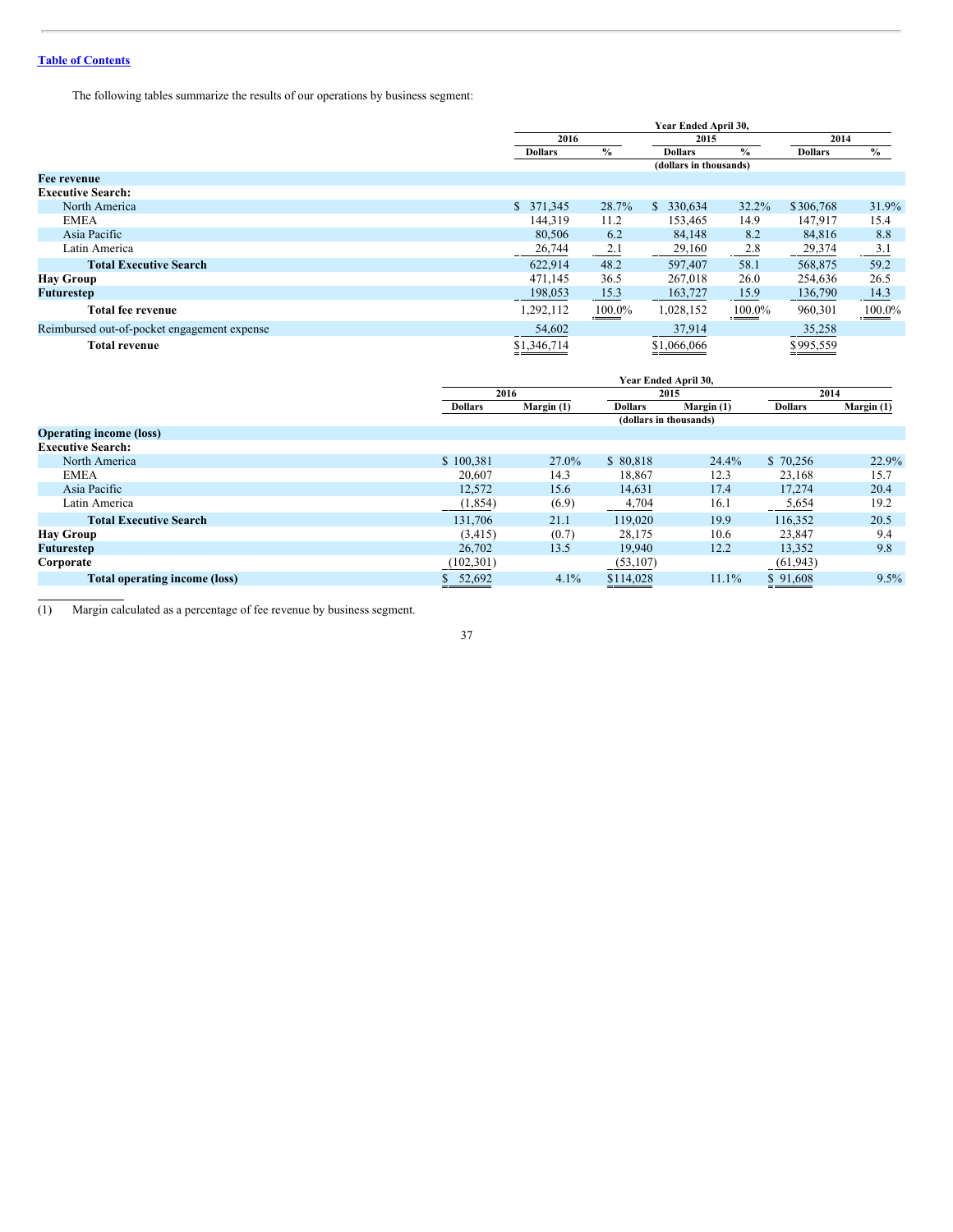|                                                        | Year Ended April 30, 2016 |                          |                         |                     |                   |              |                          |                   |              |
|--------------------------------------------------------|---------------------------|--------------------------|-------------------------|---------------------|-------------------|--------------|--------------------------|-------------------|--------------|
|                                                        |                           |                          | <b>Executive Search</b> |                     |                   |              |                          |                   |              |
|                                                        | <b>North</b>              |                          | Asia                    | Latin               |                   | Hay          |                          |                   |              |
|                                                        | America                   | <b>EMEA</b>              | Pacific                 | America             | Subtotal          | Group        | <b>Futurestep</b>        | Corporate         | Consolidated |
|                                                        |                           |                          |                         |                     | (in thousands)    |              |                          |                   |              |
| Fee revenue                                            | \$371,345                 | \$144,319                | \$80,506                | \$26,744            | \$622,914         | \$471,145    | \$198,053                | $\mathbf{s}$      | 1,292,112    |
| Deferred revenue adjustment due to acquisition         |                           | $\overline{\phantom{a}}$ |                         |                     | $\qquad \qquad$   | 10,967       | $\overline{\phantom{a}}$ |                   | 10,967       |
| Adjusted fee revenue                                   | \$371,345                 | \$144,319                | \$80,506                | \$26,744            | \$622,914         | \$482,112    | 198,053<br>\$            |                   | 1,303,079    |
| Total revenue                                          | \$386,256                 | \$148,285                | \$83,206                | \$26,781            | \$644,528         | \$488,217    | \$213,969                |                   | 1,346,714    |
| Net income                                             |                           |                          |                         |                     |                   |              |                          |                   | 31,433       |
| Other loss, net                                        |                           |                          |                         |                     |                   |              |                          |                   | 4,167        |
| Interest income, net                                   |                           |                          |                         |                     |                   |              |                          |                   | (237)        |
| Equity in earnings of unconsolidated subsidiaries, net |                           |                          |                         |                     |                   |              |                          |                   | (1,631)      |
| Income tax provision                                   |                           |                          |                         |                     |                   |              |                          |                   | 18,960       |
| Operating income (loss)                                | \$100,381                 | \$20,607                 | \$12,572                | \$(1,854)           | \$131,706         | \$(3,415)    | <sup>\$</sup><br>26,702  | \$(102,301)       | 52,692       |
| Depreciation and amortization                          | 3,267                     | 1,029                    | 941                     | 312                 | 5,549             | 21,854       | 2,386                    | 6,431             | 36,220       |
| Other (loss) income, net                               | (147)                     | 433                      | 21                      | 312                 | 619               | (868)        | 364                      | (4,282)           | (4,167)      |
| Equity in earnings of unconsolidated subsidiaries, net | 437                       |                          |                         |                     | 437               |              |                          | 1,194             | 1,631        |
| Net income attributable to noncontrolling interest     |                           |                          |                         | (491)               | (491)             | (29)         |                          |                   | (520)        |
| <b>EBITDA</b>                                          | 103,938                   | 22,069                   | 13,534                  | (1,721)             | 137,820           | 17,542       | 29,452                   | (98, 958)         | 85,856       |
| Restructuring charges, net                             | 499                       | 5,807                    | 577                     | 322                 | 7,205             | 25,682       | 49                       | 77                | 33,013       |
| Integration/acquisition costs                          |                           |                          |                         |                     |                   | 17,607       |                          | 27,802            | 45,409       |
| Venezuelan foreign currency loss                       |                           |                          |                         | 6,635               | 6,635             | 7,085        | $\qquad \qquad$          |                   | 13,720       |
| Deferred revenue adjustment due to acquisition         |                           |                          |                         |                     | $\qquad \qquad -$ | 10,967       |                          | $\qquad \qquad -$ | 10,967       |
| Separation costs                                       |                           |                          |                         |                     |                   |              |                          | 744               | 744          |
| <b>Adjusted EBITDA</b>                                 | \$104,437                 | \$27,876                 | \$14,111                | $\frac{$}{2}$ 5,236 | \$151,660         | \$78,883     | 29,501                   | (70, 335)<br>\$   | 189,709      |
| Operating margin                                       | 27.0%                     | 14.3%                    | 15.6%                   | (6.9)%              | 21.1%             | (0.7)%       | 13.5%                    |                   | 4.1%         |
| Adjusted EBITDA margin                                 | 28.1%<br>--               | 19.3%<br>$=$             | 17.5%<br>ΞĒ             | 19.6%<br>$\sim$     | 24.3%             | 16.4%<br>$=$ | 14.9%                    |                   | 14.6%        |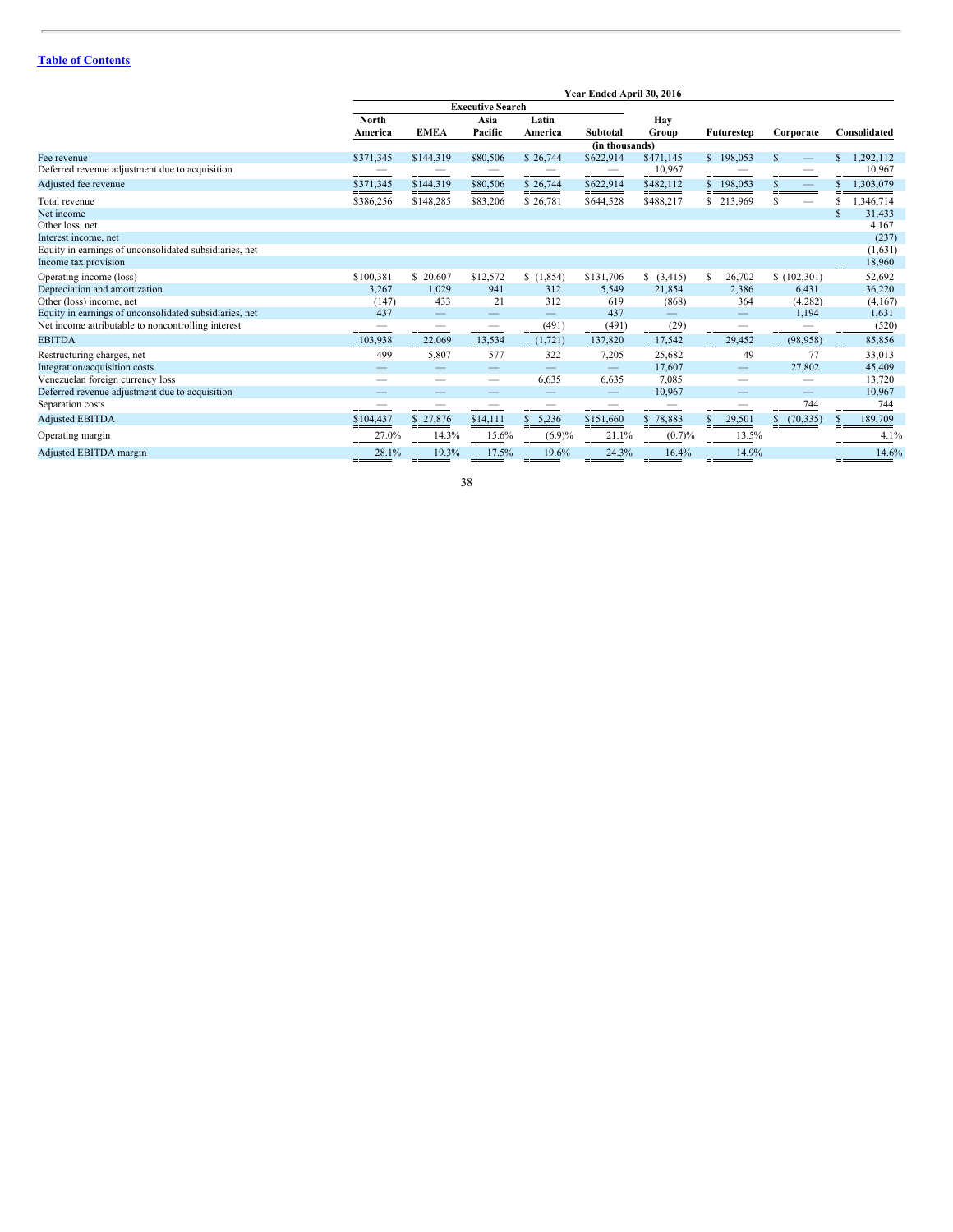| Year Ended April 30, 2015 |             |          |             |                         |           |                |        |                                           |           |                                      |              |
|---------------------------|-------------|----------|-------------|-------------------------|-----------|----------------|--------|-------------------------------------------|-----------|--------------------------------------|--------------|
|                           |             |          |             |                         |           |                |        |                                           |           |                                      |              |
| North                     |             | Asia     | Latin       |                         | Hay       |                |        |                                           |           |                                      |              |
| America                   | <b>EMEA</b> | Pacific  | America     | <b>Subtotal</b>         | Group     |                |        |                                           |           |                                      | Consolidated |
|                           |             |          |             |                         |           |                |        |                                           |           |                                      |              |
| \$330,634                 | \$153,465   | \$84,148 | \$29,160    | \$597,407               | \$267,018 | <sup>\$</sup>  |        | S                                         |           |                                      | 1,028,152    |
| \$344,913                 | \$158,052   | \$87,142 | \$29,218    | \$619,325               | \$275,220 |                |        | S                                         | –         |                                      | ,066,066     |
|                           |             |          |             |                         |           |                |        |                                           |           | <sup>35</sup>                        | 88,357       |
|                           |             |          |             |                         |           |                |        |                                           |           |                                      | (7, 458)     |
|                           |             |          |             |                         |           |                |        |                                           |           |                                      | 1,784        |
|                           |             |          |             |                         |           |                |        |                                           |           |                                      | (2,181)      |
|                           |             |          |             |                         |           |                |        |                                           |           |                                      | 33,526       |
| \$80,818                  | \$18,867    | \$14,631 | S.<br>4,704 | \$119,020               | \$28,175  | £.             | 19,940 |                                           |           |                                      | 114,028      |
| 3,515                     | 1,764       | 1,045    | 350         | 6,674                   | 13,427    |                | 1,882  |                                           | 5,614     |                                      | 27,597       |
| 288                       | 83          | 369      | 109         | 849                     | (22)      |                | 54     |                                           | 6,577     |                                      | 7,458        |
| 426                       |             |          |             | 426                     |           |                |        |                                           | 1,755     |                                      | 2,181        |
| 85,047                    | 20,714      | 16,045   | 5,163       | 126,969                 | 41,580    |                | 21,876 |                                           | (39, 161) |                                      | 151,264      |
| 1,151                     | 3,987       | 17       | 229         | 5,384                   | 2,758     |                | 1,154  |                                           | 172       |                                      | 9,468        |
|                           |             |          |             |                         |           |                | _      |                                           | 959       |                                      | 959          |
| \$86,198                  | \$24,701    | \$16,062 | 5,392<br>S. | \$132,353               | 44,338    |                | 23,030 | \$                                        |           |                                      | 161,691      |
| 24.4%                     | 12.3%       | 17.4%    | 16.1%       | 19.9%                   | 10.6%     |                | 12.2%  |                                           |           |                                      | 11.1%        |
| 26.1%<br>_____            | 16.1%       | 19.1%    | 18.5%       | 22.2%                   | 16.6%     |                | 14.1%  |                                           |           |                                      | 15.7%        |
|                           |             |          |             | <b>Executive Search</b> |           | (in thousands) |        | <b>Futurestep</b><br>163,727<br>\$171,521 |           | Corporate<br>\$ (53,107)<br>(38,030) |              |

|                                                        | Year Ended April 30, 2014 |                                           |          |          |                |                          |               |                   |    |           |   |              |
|--------------------------------------------------------|---------------------------|-------------------------------------------|----------|----------|----------------|--------------------------|---------------|-------------------|----|-----------|---|--------------|
|                                                        | <b>Executive Search</b>   |                                           |          |          |                |                          |               |                   |    |           |   |              |
|                                                        | North                     |                                           | Asia     | Latin    |                | Hay                      |               |                   |    |           |   |              |
|                                                        | America                   | <b>EMEA</b>                               | Pacific  | America  | Subtotal       | Group                    |               | <b>Futurestep</b> |    | Corporate |   | Consolidated |
|                                                        |                           |                                           |          |          | (in thousands) |                          |               |                   |    |           |   |              |
| Fee revenue                                            | \$306,768                 | \$147,917                                 | \$84,816 | \$29,374 | \$568,875      | \$254,636                |               | \$136,790         | S  |           |   | 960,301      |
| Total revenue                                          | \$321,473                 | \$152,525                                 | \$87,606 | \$29,586 | \$591,190      | \$262,962                |               | \$141,407         |    |           |   | 995,559      |
| Net income                                             |                           |                                           |          |          |                |                          |               |                   |    |           |   | 72,691       |
| Other income, net                                      |                           |                                           |          |          |                |                          |               |                   |    |           |   | (9,769)      |
| Interest expense, net                                  |                           |                                           |          |          |                |                          |               |                   |    |           |   | 2,363        |
| Equity in earnings of unconsolidated subsidiaries, net |                           |                                           |          |          |                |                          |               |                   |    |           |   | (2,169)      |
| Income tax provision                                   |                           |                                           |          |          |                |                          |               |                   |    |           |   | 28,492       |
| Operating income (loss)                                | \$70,256                  | \$23,168                                  | \$17,274 | \$5,654  | \$116,352      | \$23,847                 | <sup>\$</sup> | 13,352            | \$ | (61, 943) | S | 91,608       |
| Depreciation and amortization                          | 3,579                     | 2,727                                     | 1,383    | 323      | 8,012          | 12,491                   |               | 1,797             |    | 3,872     |   | 26,172       |
| Other income, net                                      | 631                       | 632                                       | 203      | 303      | 1,769          | 106                      |               | 583               |    | 7,311     |   | 9,769        |
| Equity in earnings of unconsolidated subsidiaries, net | 383                       | $\qquad \qquad \overline{\qquad \qquad }$ |          |          | 383            | $\overline{\phantom{a}}$ |               |                   |    | 1,786     |   | 2,169        |
| <b>EBITDA</b>                                          | 74,849                    | 26,527                                    | 18,860   | 6,280    | 126,516        | 36,444                   |               | 15,732            |    | (48, 974) |   | 129,718      |
| Restructuring charges, net                             | 816                       | 460                                       | 60       |          | 1,336          | 1,149                    |               | 1,134             |    | 63        |   | 3,682        |
| Separation costs                                       |                           | __                                        |          |          |                |                          |               | -                 |    | 4,500     |   | 4,500        |
| Integration costs                                      |                           |                                           |          |          |                |                          |               |                   |    | 394       |   | 394          |
| <b>Adjusted EBITDA</b>                                 | \$75,665                  | \$26,987                                  | \$18,920 | \$6,280  | \$127,852      | \$37,593                 |               | 16,866            | S. | (44, 017) |   | 138,294      |
| Operating margin                                       | 22.9%                     | 15.7%                                     | 20.4%    | 19.2%    | 20.5%          | 9.4%                     |               | 9.8%              |    |           |   | 9.5%         |
| Adjusted EBITDA margin                                 | 24.7%                     | 18.2%                                     | 22.3%    | 21.4%    | 22.5%          | 14.8%                    |               | 12.3%             |    |           |   | 14.4%        |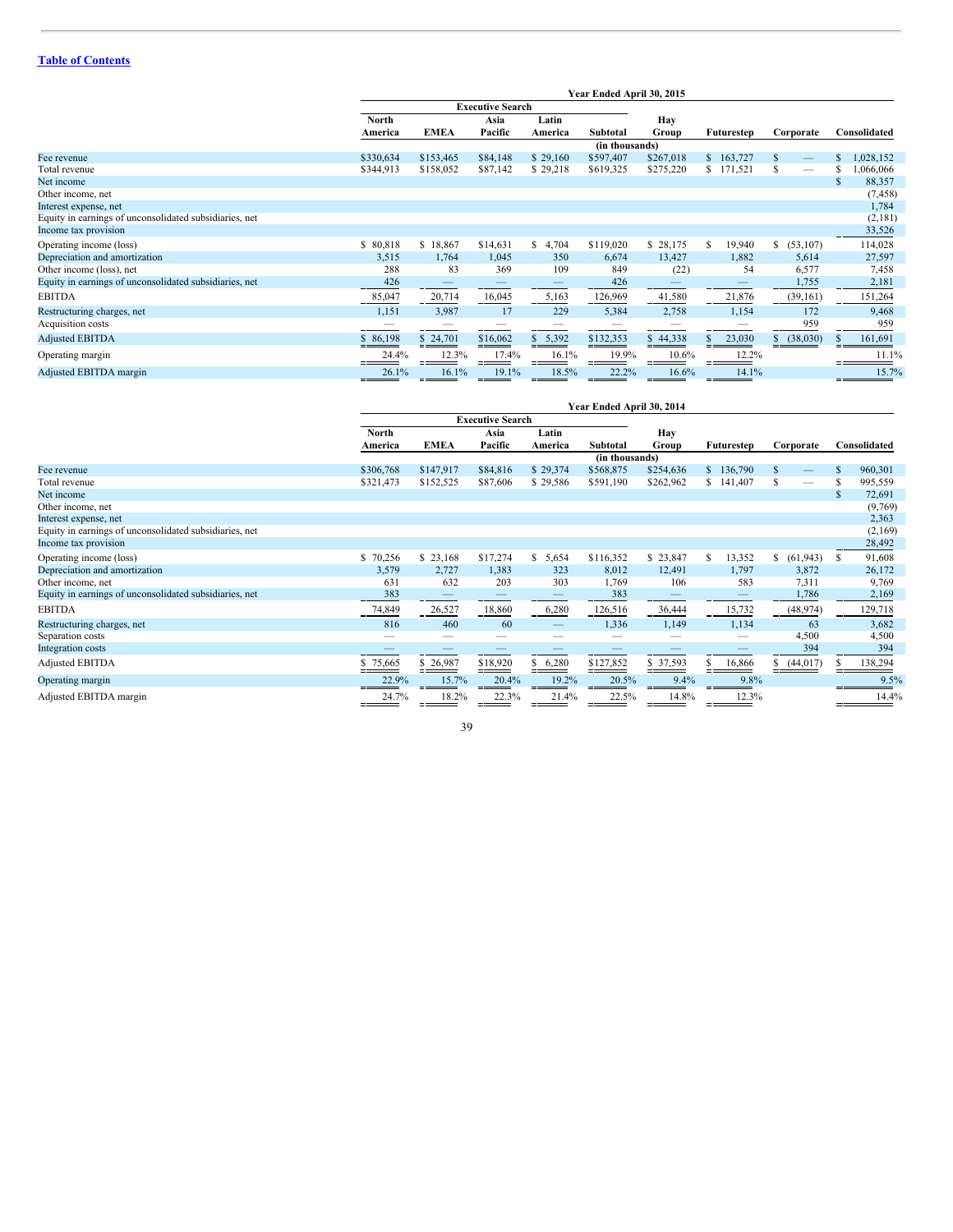### **Fiscal 2016 Compared to Fiscal 2015**

### *Fee Revenue*

*Fee Revenue.* Fee revenue increased \$263.9 million, or 26%, to \$1,292.1 million in fiscal 2016 compared to \$1,028.2 million in fiscal 2015. Exchange rates unfavorably impacted fee revenue by \$66.8 million, or 6%, in fiscal 2016. Adjusting for the Legacy Hay Group acquisition, fee revenue increased \$77.1 million, or 7%, compared to fiscal 2015. This increase was attributable to higher fee revenue in Futurestep, North America region of Executive Search and Legacy LTC.

*Executive Search.*Executive Search reported fee revenue of \$622.9 million, an increase of \$25.5 million, or 4%, in fiscal 2016 compared to \$597.4 million in fiscal 2015. As detailed below, Executive Search fee revenue was higher in the North America region, partially offset by decreases in fee revenue in EMEA, Asia Pacific and Latin America regions in fiscal 2016 as compared to fiscal 2015. The higher fee revenue was mainly due to a 6% increase in the weighted-average fees billed per engagement, offset by a 1% decrease in engagements billed during fiscal 2016 as compared to fiscal 2015. Exchange rates unfavorably impacted fee revenue by \$29.5 million, or 5%, in fiscal 2016.

North America reported fee revenue of \$371.4 million, an increase of \$40.8 million, or 12%, in fiscal 2016 compared to \$330.6 million in fiscal 2015. North America's increase in fee revenue is primarily due to an 8% increase in the number of engagements billed and a 4% increase in the weighted-average fees billed per engagement during fiscal 2016 as compared to fiscal 2015. The overall increase in fee revenue was primarily driven by growth in the financial services, life sciences/healthcare, technology and education/non-profit sectors as compared to fiscal 2015, partially offset by a decrease in the industrial and consumer goods sectors. Exchange rates unfavorably impacted fee revenue by \$2.8 million, or 1%, in fiscal 2016.

EMEA reported fee revenue of \$144.3 million, a decrease of \$9.2 million, or 6%, in fiscal 2016 compared to \$153.5 million in fiscal 2015. Exchange rates unfavorably impacted fee revenue by \$13.8 million, or 9%, in fiscal 2016. The decline in fee revenue was due to a 4% decrease in the number of engagements billed and a 2% decrease in the weighted-average fees billed per engagement during fiscal 2016 as compared to fiscal 2015. The performance in existing offices in the United Kingdom, France, Switzerland and Germany were the primary contributors to the decrease in fee revenue in fiscal 2016 compared to the year-ago period, offset by an increase in fee revenue in United Arab Emirates and Belgium. In terms of business sectors, financial services, industrial, and technology experienced the largest decreases in fee revenue in fiscal 2016 as compared to fiscal 2015, partially offset by an increase in the consumer goods sector.

Asia Pacific reported fee revenue of \$80.5 million, a decrease of \$3.6 million, or 4%, in fiscal 2016 compared to \$84.1 million in fiscal 2015. Exchange rates unfavorably impacted fee revenue by \$6.2 million, or 7%, in fiscal 2016. The decline in fee revenue was due to a 4% decrease in the number of engagements billed in fiscal 2016 compared to fiscal 2015. The performance in Singapore, Hong Kong and Australia were the primary contributors to the decrease in fee revenue in fiscal 2016 compared to fiscal 2015, offset by higher fee revenue in India. Life sciences/healthcare, consumer goods, and industrial were the main sectors contributing to the decrease in fee revenue in fiscal 2016 as compared to fiscal 2015, partially offset by higher fee revenue in the education/non-profit sector.

Latin America reported fee revenue of \$26.7 million, a decrease of \$2.5 million, or 9%, in fiscal 2016 compared to \$29.2 million in fiscal 2015. In the fourth quarter of fiscal 2016, we obtained control of our equity investment in our Mexican subsidiary which is included in our consolidated results. The Mexican subsidiary contributed \$3.6 million in fee revenue in fiscal 2016. Excluding fee revenue from our Mexican subsidiary, fee revenue in Latin America decreased \$6.1 million, or 21%, compared to fiscal 2015. Exchange rates unfavorably impacted fee revenue for South America by \$6.1 million, or 21%, in fiscal 2016. The decline in fee revenue was due to a 41% decrease in the number of engagements billed, offset by a 36% increase in weighted-average fees billed per engagement in fiscal 2016 compared to fiscal 2015. The performance in Brazil, Colombia and Chile

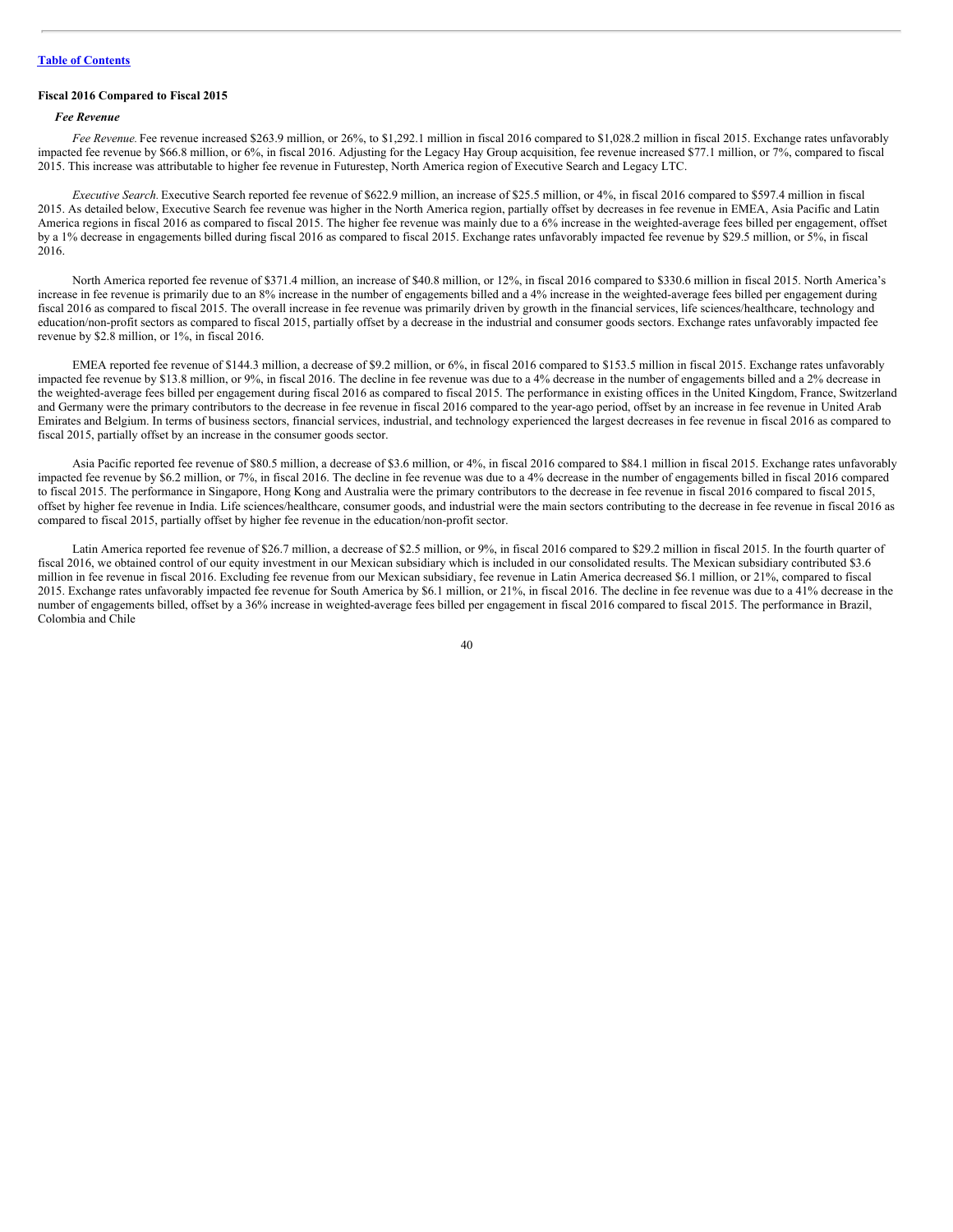were the primary contributors to the decline in fee revenue in fiscal 2016 compared to fiscal 2015, partially offset by the growth in Venezuela. Industrial was the main sector contributing to the decrease in fee revenue in fiscal 2016 compared to fiscal 2015, partially offset by an increase in fee revenue in the consumer goods sector during the same period.

*Hay Group.* Hay Group reported fee revenue of \$471.1 million, an increase of \$204.0 million, or 76%, in fiscal 2016 compared to \$267.1 million in fiscal 2015. Exchange rates unfavorably impacted fee revenue by \$25.3 million, or 9%, in fiscal 2016. Adjusting for the Legacy Hay Group acquisition, fee revenue increased \$17.2 million, or 6%, compared to fiscal 2015. Fee revenue increased due to higher consulting fee revenue of \$16.6 million, or 8%, in fiscal 2016 compared to fiscal 2015 with the rest of the increase due to higher fee revenue from products. The acquisition of Pivot Leadership on March 1, 2015 contributed \$22.4 million and \$3.7 million in consulting fee revenue during fiscal 2016 and fiscal 2015, respectively.

*Futurestep*. Futurestep reported fee revenue of \$198.1 million, an increase of \$34.4 million, or 21%, in fiscal 2016 compared to \$163.7 million in fiscal 2015. Exchange rates unfavorably impacted fee revenue by \$12.0 million or 7% in fiscal 2016. The increase in fee revenue was primarily driven by higher fee revenues in professional search and RPO of \$18.1 million and \$17.4 million, respectively. The increase in fee revenue in professional search was due to a 16% increase in the weighted average fees billed per engagement in fiscal 2016 compared to fiscal 2015 and 9% increase in the number of engagements billed during the same period.

### *Compensation and Benefits*

Compensation and benefits expense increased \$205.9 million, or 30%, to \$897.4 million in fiscal 2016 from \$691.5 million in fiscal 2015. Exchange rates favorably impacted compensation and benefits expenses by \$42.8 million, or 6%, during fiscal 2016. Excluding \$128.6 million in compensation and benefits relating to the Legacy Hay Group acquisition and \$22.1 million in integration/acquisition costs and separation charges, compensation and benefits increased \$55.2 million, or 8%, compared to fiscal 2015. This increase was due in large part to an increase of \$35.9 million, \$4.7 million, \$3.6 million and \$2.9 million in salaries and related payroll taxes, performance related bonus expense, stock based compensation and outside contractors, respectively. The higher level of salaries and related payroll expense was due to an increase in average headcount of 11% in fiscal 2016 compared to fiscal 2015, and reflects our continued growth-related investments back into the business. The increase in performance related bonus expense was due to an increase in fee revenue and profitability. Also contributing to the increase in compensation and benefits expense was a change in the cash surrender value ("CSV") of company owned life insurance ("COLI"). The change in CSV of COLI increased compensation and benefits expense by \$6.5 million in fiscal 2016 compared to fiscal 2015 due to a smaller increase in the market value of the underlying investments due to market changes. COLI is held to fund other deferred compensation retirement plans (see Note 6 — *Deferred Compensation and Retirement Plans*, included in the Notes to our Consolidated Financial Statements).

The changes in the fair value of vested amounts owed under certain deferred compensation plans decreased compensation and benefits expense by \$1.7 million in fiscal 2016 compared to an increase of \$5.9 million in fiscal 2015. Offsetting these changes in compensation and benefits expense was a decrease in the fair value of marketable securities classified as trading (held in trust to satisfy obligations under certain deferred compensation plan liabilities) of \$3.3 million in fiscal 2016 compared to an increase of \$8.8 million in fiscal 2015, recorded in other (loss) income, net on the consolidated statement of income.

Executive Search compensation and benefits expense increased \$7.6 million to \$400.9 million in fiscal 2016 compared to \$393.3 million in fiscal 2015. The change was driven by higher salaries and related payroll taxes of \$7.7 million. The higher level of salaries and related payroll expense was due to an increase in average consultant headcount of 6% in fiscal 2016 compared to fiscal 2015, and reflects our continued growth-related investments back into the business. Executive Search compensation and benefits expense as a percentage of fee revenue was 64% in fiscal 2016 compared to 66% in fiscal 2015.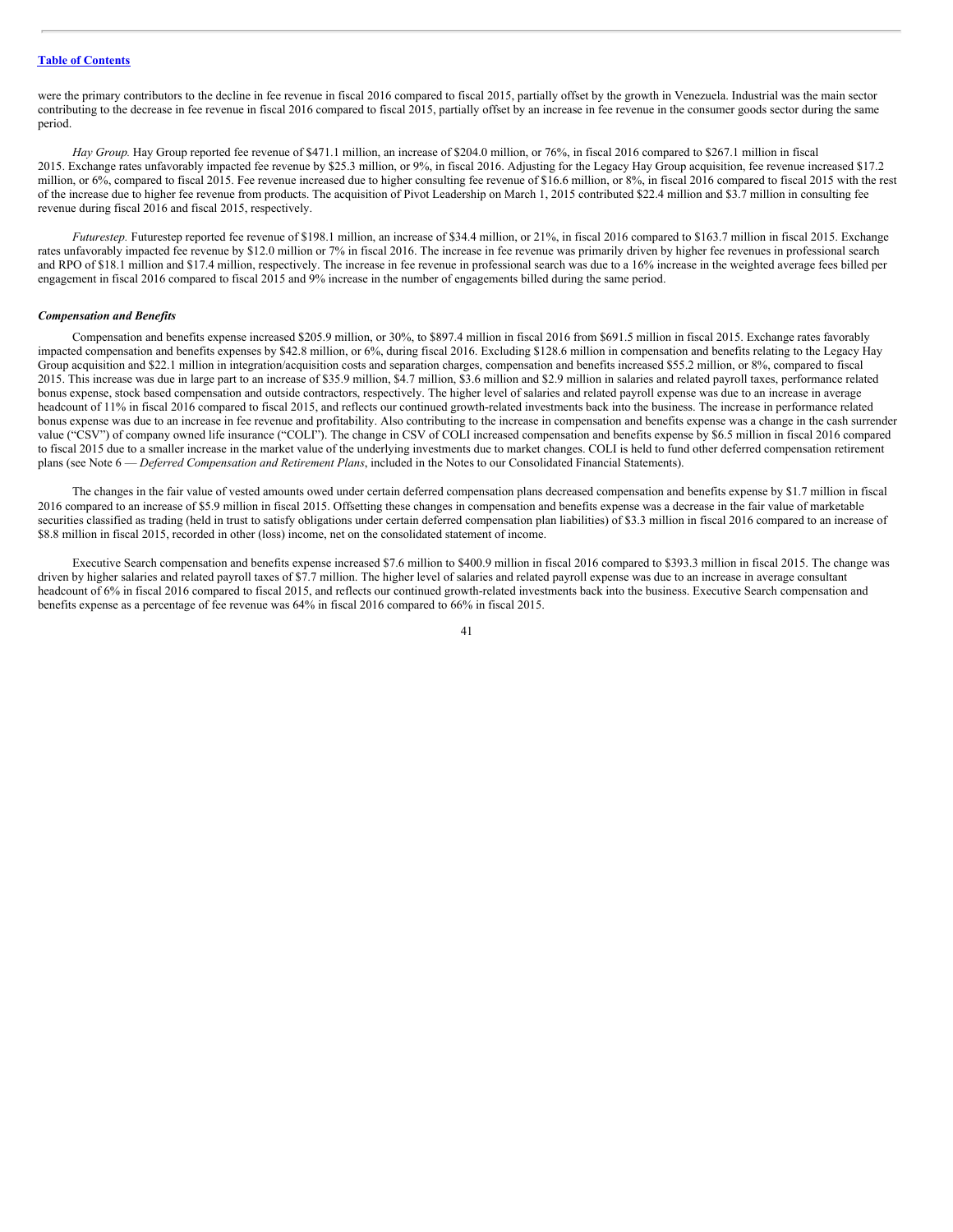Hay Group compensation and benefits expense increased \$156.3 million, or 98%, to \$315.2 million in fiscal 2016 from \$158.9 million in fiscal 2015. Excluding \$128.6 million in compensation and benefits relating to the Legacy Hay Group acquisition and \$16.1 million in integration/acquisition costs, compensation and benefits increased \$11.6 million, or 7%, compared to fiscal 2015. The increase was driven by an increase in salaries and related payroll taxes of \$8.5 million and an increase of \$3.8 million in performance related bonus expense. The higher level of salaries and related payroll expense was due to an increase in average consultant headcount of 14% in fiscal 2016 compared to fiscal 2015. Hay Group compensation and benefits expense as a percentage of fee revenue increased to 67% in fiscal 2016 from 60% in fiscal 2015. Excluding integration/acquisition costs, compensation and benefits expense as a percentage of fee revenue was 63% in fiscal 2016.

Futurestep compensation and benefits expense increased \$24.3 million, or 22%, to \$136.1 million in fiscal 2016 from \$111.8 million in fiscal 2015. The increase was primarily driven by an increase of \$19.0 million in salaries and related payroll taxes, \$2.9 million in outside contractors and \$1.2 million in insurance costs for employees. The increase in salaries and related payroll taxes and insurance costs provided for employees was due to a 27% increase in the average headcount. The higher average headcount and the increase in utilization of outside contractors were primarily driven by the need to service an increase in fee revenue in both our professional search and RPO businesses. Futurestep compensation and benefits expense as a percentage of fee revenue was 69% in fiscal 2016 compared to 68% in fiscal 2015.

Corporate compensation and benefits expense increased \$17.7 million, or 64%, to \$45.2 million in fiscal 2016 from \$27.5 million in fiscal 2015. Excluding \$6.0 million of integration/acquisition costs and separation charges, compensation and benefits expense increased \$11.7 million in fiscal 2016 as compared to fiscal 2015. This increase was mainly due to the change in the CSV of COLI. The change in CSV of COLI reduced compensation and benefits expense by \$4.0 million and \$10.5 million in fiscal 2016 and 2015, respectively. The decrease in CSV of COLI was due to a decrease in the market value of investments underlying the COLI. COLI is held to fund other deferred compensation retirement plans (see Note 6 — *Deferred Compensation and Retirement Plans*, included in the Notes to our Consolidated Financial Statements). The rest of the change was due to increases in stock based compensation of \$2.9 million.

### *General and Administrative Expenses*

General and administrative expenses increased \$67.1 million, or 46%, to \$213.0 million in fiscal 2016 compared to \$145.9 million in fiscal 2015. Exchange rates favorably impacted general and administrative expenses by \$10.1 million, or 7%, during fiscal 2016. Excluding \$25.5 million in general and administrative expenses relating to the Legacy Hay Group acquisition, integration/acquisition costs of \$23.2 million and \$13.7 million foreign currency loss due to the devaluation of the Venezuelan currency, general and administrative expenses increased \$4.7 million, or 3%, compared to fiscal 2015. Fiscal 2015 general and administrative expenses benefitted from a one-time insurance reimbursement that reduced legal fees in that year. Administrative expenses as a percentage of fee revenue was 16% in fiscal 2016 compared to 14% in fiscal 2015. Excluding integration/acquisition costs and the Venezuelan foreign currency loss, general and administration expenses as a percentage of fee revenue were 14% in fiscal 2016.

Executive Search general and administrative expenses increased \$3.8 million, or 5%, to \$75.3 million in fiscal 2016 from \$71.5 million in fiscal 2015. Excluding the Venezuelan foreign currency loss of \$6.6 million, general and administrative expenses decreased \$2.8 million, or 4%, compared to fiscal 2015. The decrease was due to favorable exchange rates that reduced general and administrative expenses by \$1.1 million and lower legal and other professional fees of \$0.6 million. Executive Search general and administrative expenses as a percentage of fee revenue were 12% in both fiscal 2016 and 2015.

Hay Group general and administrative expenses increased \$30.3 million, or 86%, to \$65.6 million in fiscal 2016 from \$35.3 million in fiscal 2015. Excluding \$25.5 million relating to the Legacy Hay Group acquisition, \$1.5 million in integration/acquisition costs and \$7.1 million in foreign currency loss due to the devaluation of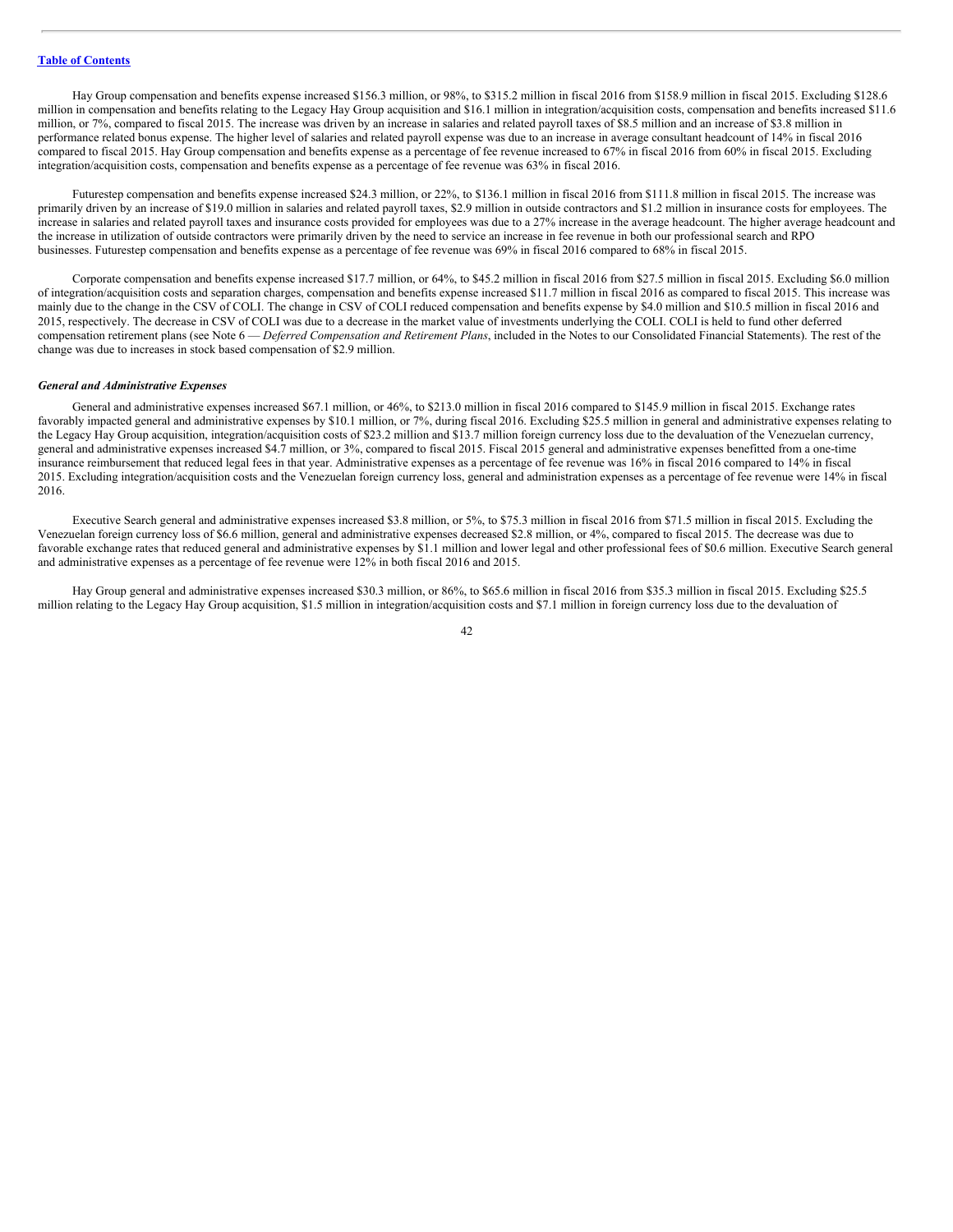the Venezuelan currency, general and administrative expenses decreased \$3.8 million, or 11%, compared to fiscal 2015. The decrease was due to favorable exchange rates that reduced general and administrative expenses by \$1.5 million. The rest of the change was due to lower legal and other professional fees of \$1.3 million and a reduction of bad debt expense of \$1.1 million due to better collections. Hay Group general and administrative expenses as a percentage of fee revenue was 14% in fiscal 2016 compared to 13% in fiscal 2015. Excluding integration/acquisition costs and the Venezuelan foreign currency loss, general and administrative expenses as a percentage of fee revenue were 12% in fiscal 2016. We do not believe that further weakening of the Bolivar will materially impact our results of operations.

Futurestep general and administrative expenses increased \$2.1 million, or 11%, to \$21.4 million in fiscal 2016 compared to \$19.3 million in fiscal 2015. Higher premise and office expenses of \$1.5 million contributed to the increase in general and administrative expenses. Futurestep general and administrative expenses as a percentage of fee revenue were 11% in fiscal 2016 compared to 12% in fiscal 2015.

Corporate general and administrative expenses increased \$30.9 million to \$50.7 million in fiscal 2016 compared to \$19.8 million in fiscal 2015. Excluding \$21.7 million in integration/acquisition costs, general and administrative expenses increased \$9.2 million, or 46%, compared to fiscal 2015, although fiscal 2015 benefitted from a one-time insurance reimbursement that lowered legal and professional fees by that amount. The rest of the increase was due to unfavorable exchange rates that resulted in an increase in general and administrative expenses of \$2.2 million during fiscal 2016 compared to fiscal 2015.

## *Cost of Services Expense*

Cost of services expense consist primarily of non-billable contractor and product costs related to the delivery of various services and products, primarily in Futurestep and Hay Group. Cost of services expense increased \$20.1 million, or 51%, to \$59.8 million in fiscal 2016 compared to \$39.7 million in fiscal 2015. Adjusting for the Legacy Hay Group acquisition, the cost of services increased \$5.1 million, or 13%, compared to fiscal 2015. The increase is mainly due to higher fee revenue in Legacy LTC and Futurestep. Cost of services expense as a percentage of fee revenue was 5% in fiscal 2016 compared to 4% in fiscal 2015.

#### *Depreciation and Amortization Expenses*

Depreciation and amortization expenses were \$36.2 million in fiscal 2016, an increase of \$8.6 million compared to \$27.6 million in fiscal 2015. Adjusting for the Legacy Hay Group acquisition, depreciation and amortization expenses increased \$0.7 million, or 3%, compared to fiscal 2015. The increase relates primarily to technology investments that were made in the current and prior year and intangible assets.

#### *Restructuring Charges, Net*

During fiscal 2016, we implemented a restructuring plan in order to rationalize our cost structure, eliminate redundant positions and consolidate office space relating to the acquisition of Legacy Hay Group. As a result, we recorded \$33.0 million of restructuring charges with \$32.1 million of severance costs to eliminate redundant positions and \$0.9 million relating to the consolidation/abandonment of premises both of which were due to the integration of Legacy Hay Group during fiscal 2016. During fiscal 2015, we took actions to rationalize our cost structure as a result of efficiencies obtained from prior year technology investments that enabled further integration of our legacy businesses and the previous year's acquisitions of PDI and Global Novations, LLC, as well as other cost saving initiatives. As a result, we recorded \$9.5 million in restructuring charges, net in fiscal 2015, of which \$9.2 million related to severance and \$0.3 million related to consolidation/abandonment of premises.

#### *Operating Income*

Operating income decreased \$61.3 million, or 54%, to \$52.7 million in fiscal 2016 as compared to \$114.0 million in fiscal 2015. Adjusting for the \$32.4 million operating loss of Legacy Hay Group, operating income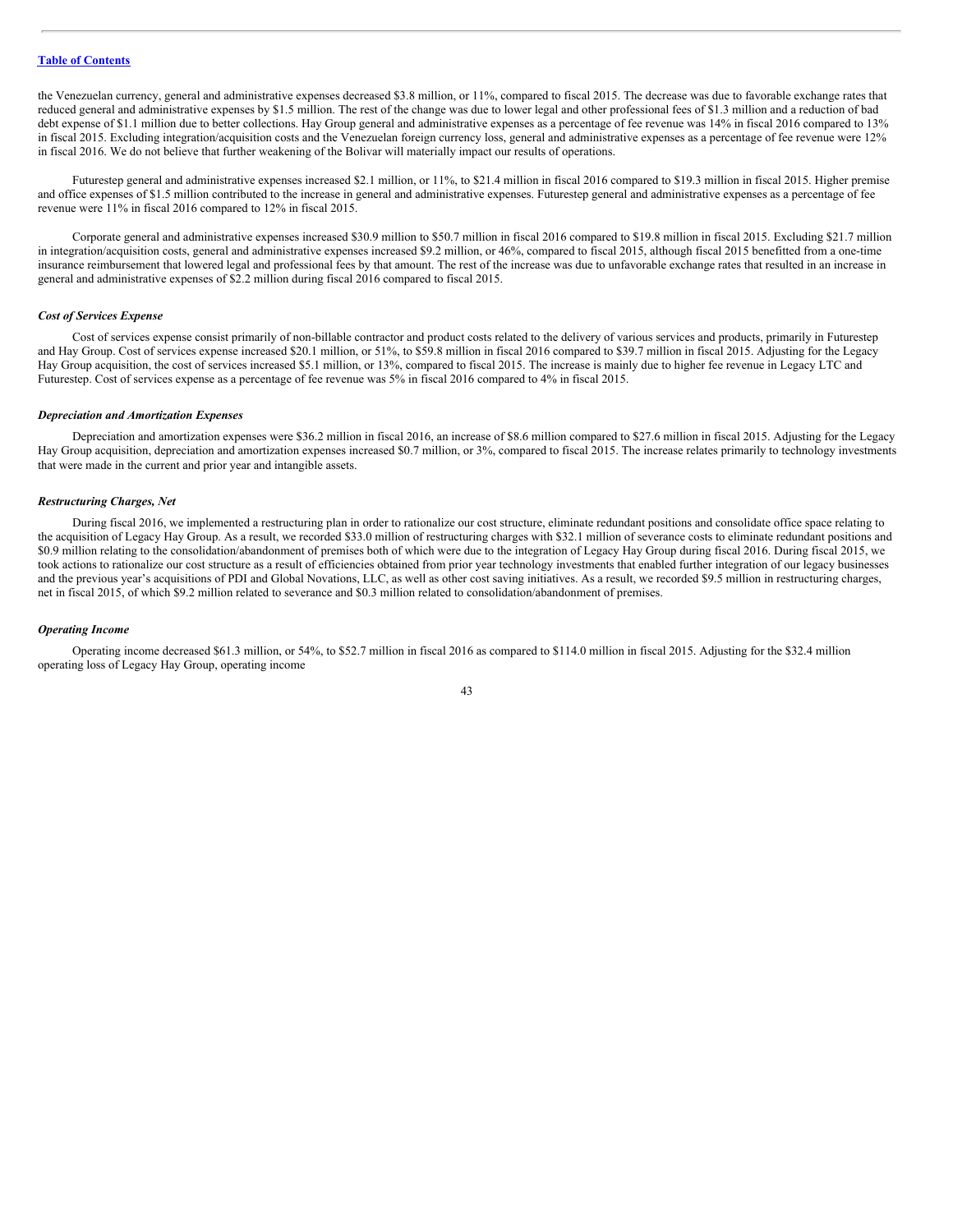decreased \$28.9 million, or 25%, compared to the year-ago period. This decrease in operating income resulted from an increase of \$65.5 million in compensation and benefits expense (which included \$9.4 million in integration/acquisition costs and separation charges), \$34.0 million in general and administrative expenses (which included \$30.2 million in integration/acquisition costs and Venezuelan foreign currency loss due to the devaluation of their currency), and \$5.1 million in cost of services expense. These changes were offset by higher fee revenue of \$77.1 million during fiscal 2016 as compared to fiscal 2015. The Legacy Hay Group operating loss of \$32.4 million included integration/acquisition costs of \$12.5 million, \$6.9 million in foreign currency loss as a result of the devaluation of the Venezuelan Bolivar and restructuring charges of \$22.9 million. Operating margin was 4.1% in fiscal 2016, as compared to 11.1% in fiscal 2015.

Executive Search operating income increased \$12.7 million, or 11%, to \$131.7 million in fiscal 2016 as compared to \$119.0 million in fiscal 2015. The increase in Executive Search operating income is primarily attributable to higher fee revenue of \$25.5 million, offset by an increase of \$7.6 million, \$3.8 million and \$1.9 million in compensation and benefits expense, general and administrative expenses and restructuring charges, net, respectively. The increase in compensation and benefits expense was driven by higher salaries and related payroll expense due to an increase in average consultant headcount. General and administrative expenses increased due to Venezuelan foreign currency loss of \$6.6 million offset by favorable exchange rates in other currencies and reductions in premise and office expense and legal and other professional fees during fiscal 2016 compared to fiscal 2015. Executive Search operating income as a percentage of fee revenue was 21% in fiscal 2016 compared to 20% in fiscal 2015.

Hay Group operating loss was \$3.4 million in fiscal 2016 as compared to operating income of \$28.2 million in fiscal 2015. Adjusting for the \$32.4 million operating loss of Legacy Hay Group, operating income increased \$0.8 million, or 3%, compared to fiscal 2015. The increase in Legacy LTC operating income was due to \$17.2 million in higher fee revenue, which was partially offset by an increase in compensation and benefit expense of \$15.9 million. The higher compensation and benefit expense was driven mainly by increases in salaries and related payroll taxes due to an increase in average consultant headcount and performance related bonus expense. Hay Group operating loss as a percentage of fee revenue was 1% in fiscal 2016 compared to operating income as a percentage of fee revenue of 11% in fiscal 2015.

Futurestep operating income increased by \$6.8 million to \$26.7 million in fiscal 2016 from \$19.9 million in fiscal 2015. The increase in Futurestep operating income was primarily due to higher fee revenues of \$34.4 million. These changes were partially offset by an increase in compensation and benefits expense of \$24.3 million and a \$2.1 million increase in general and administrative expenses during fiscal 2016 as compared to fiscal 2015. Futurestep operating income as a percentage of fee revenue was 13% in fiscal 2016 as compared to 12% in fiscal 2015.

#### *Net Income Attributable to Korn Ferry*

Net income attributable to Korn Ferry decreased \$57.5 million, or 65%, to \$30.9 million in fiscal 2016 compared to \$88.4 million in fiscal 2015. The decrease was due to an increase in operating expenses of \$341.9 million and an \$11.7 million decline in other income, offset by an increase in fee revenue of \$263.9 million.

## *Adjusted EBITDA*

Adjusted EBITDA increased \$28.0 million, or 17%, to \$189.7 million in fiscal 2016 compared to \$161.7 million in fiscal 2015. Adjusting for the Legacy Hay Group acquisition, Adjusted EBITDA decreased \$0.5 million compared to year-ago period. Adjusted EBITDA as a percentage of fee revenue was 15% in fiscal 2016, as compared to 16% in fiscal 2015.

Executive Search Adjusted EBITDA was \$151.7 million and \$132.4 million in fiscal 2016 and 2015, respectively. Adjusted EBITDA increased \$19.3 million during fiscal 2016 as compared to fiscal 2015 due to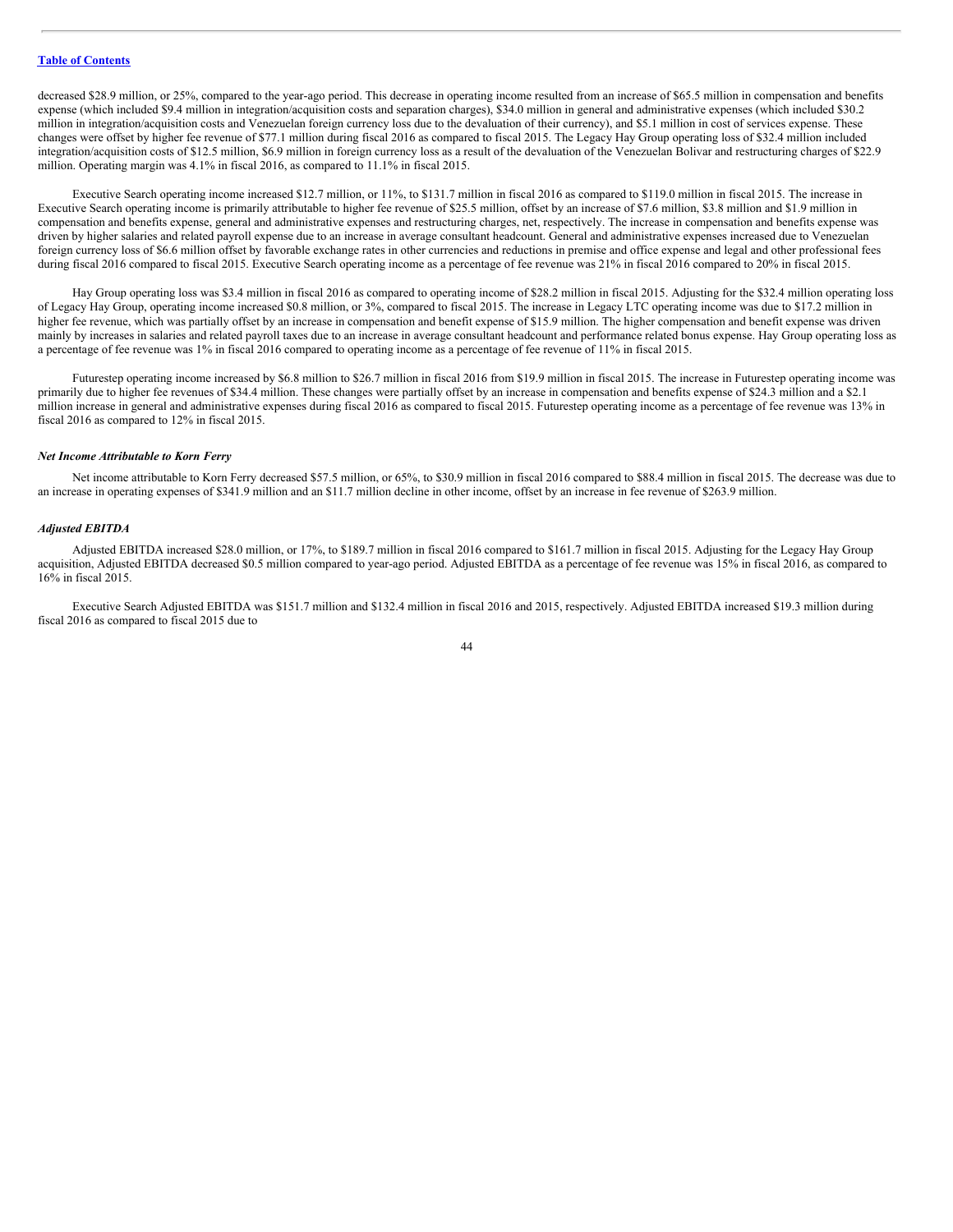\$25.5 million increase in fee revenue, offset by an increase of \$7.6 million in compensation and benefits expense and \$3.8 million in general and administrative expenses. Executive Search Adjusted EBITDA as a percentage of fee revenue was 24% in fiscal 2016 as compared to 22% in fiscal 2015.

Hay Group Adjusted EBITDA increased by \$34.5 million to \$78.9 million in fiscal 2016 as compared to \$44.4 million in fiscal 2015. Adjusting for the Legacy Hay Group acquisition, Adjusted EBITDA increased \$6.0 million, or 14%, compared to fiscal 2015. This increase was due to higher fee revenue of \$17.2 million offset by an increase in compensation and benefit expense of \$11.6 million. The higher compensation and benefit expense was driven mainly by increases in salaries and related payroll taxes due to an increase in average headcount and an increase in performance related bonus expense. Hay Group Adjusted EBITDA as a percentage of fee revenue was 16% in fiscal 2016 compared to 17% in fiscal 2015. Adjusting for the Legacy Hay Group acquisition, Adjusted EBITDA as of percentage of fee revenue was 18%.

Futurestep Adjusted EBITDA increased by \$6.5 million to \$29.5 million in fiscal 2016 as compared to \$23.0 million in fiscal 2015. The increase in Futurestep Adjusted EBITDA was primarily due to higher fee revenue of \$34.4 million, offset by an increase of \$24.3 million in compensation and benefits expense and \$2.1 million in general and administrative expenses during fiscal 2016 as compared to fiscal 2015. Futurestep Adjusted EBITDA as a percentage of fee revenue was 15% in fiscal 2016 as compared to 14% in fiscal 2015.

#### *Other (Loss) Income, Net*

Other loss, net was \$4.2 million in fiscal 2016 as compared to other income, net of \$7.5 million in fiscal 2015. The change in other (loss) income, net is primarily due to the decrease in the fair value of our marketable securities during fiscal 2016 compared to the increase in the fair value of our marketable securities in fiscal 2015, which resulted in a change in other (loss) income, net of \$12.1 million during fiscal 2016 compared to fiscal 2015.

#### *Interest Income (Expense), Net*

Interest income (expense), net primarily relates to interest earned on cash and cash equivalents, offset by interest expense related to borrowings under our COLI policies and term loan facility. Interest income, net was \$0.3 million in fiscal 2016 as compared to interest expense, net of \$1.8 million in fiscal 2015 for a change of \$2.1 million. The change was primarily due to better than expected collections of accounts receivable acquired in the acquisition of Legacy Hay Group that are required to be recorded at fair value on the acquisition date with subsequent collections recorded as interest income (expense), offset by an increase in interest expense associated with the term loan facility.

### *Equity in Earnings of Unconsolidated Subsidiaries*

Equity in earnings of unconsolidated subsidiaries is comprised of our less than 50% interest in our Mexican subsidiary and IGroup, LLC, which is engaged in organizing, planning and conducting conferences and training programs throughout the world for directors, chief executive officers, other senior level executives and business leaders. We report our interest in earnings of our Mexican subsidiary for the nine months ended January 31, 2016 and IGroup, LLC for fiscal 2016 on the equity basis as a oneline adjustment to net income. In the fourth quarter of fiscal 2016, we obtained control of our Mexico subsidiary and began to consolidate the operations. Equity in earnings was \$1.6 million in fiscal 2016 as compared to \$2.2 million in fiscal 2015.

#### *Income Tax Provision*

The provision for income taxes was \$19.0 million in fiscal 2016 compared to \$33.5 million in fiscal 2015, reflecting a 39% and 28% effective tax rate, respectively. The effective tax rate for fiscal 2016 is higher due to the impact of non-deductible expenses incurred in connection with the acquisition of Legacy Hay Group, the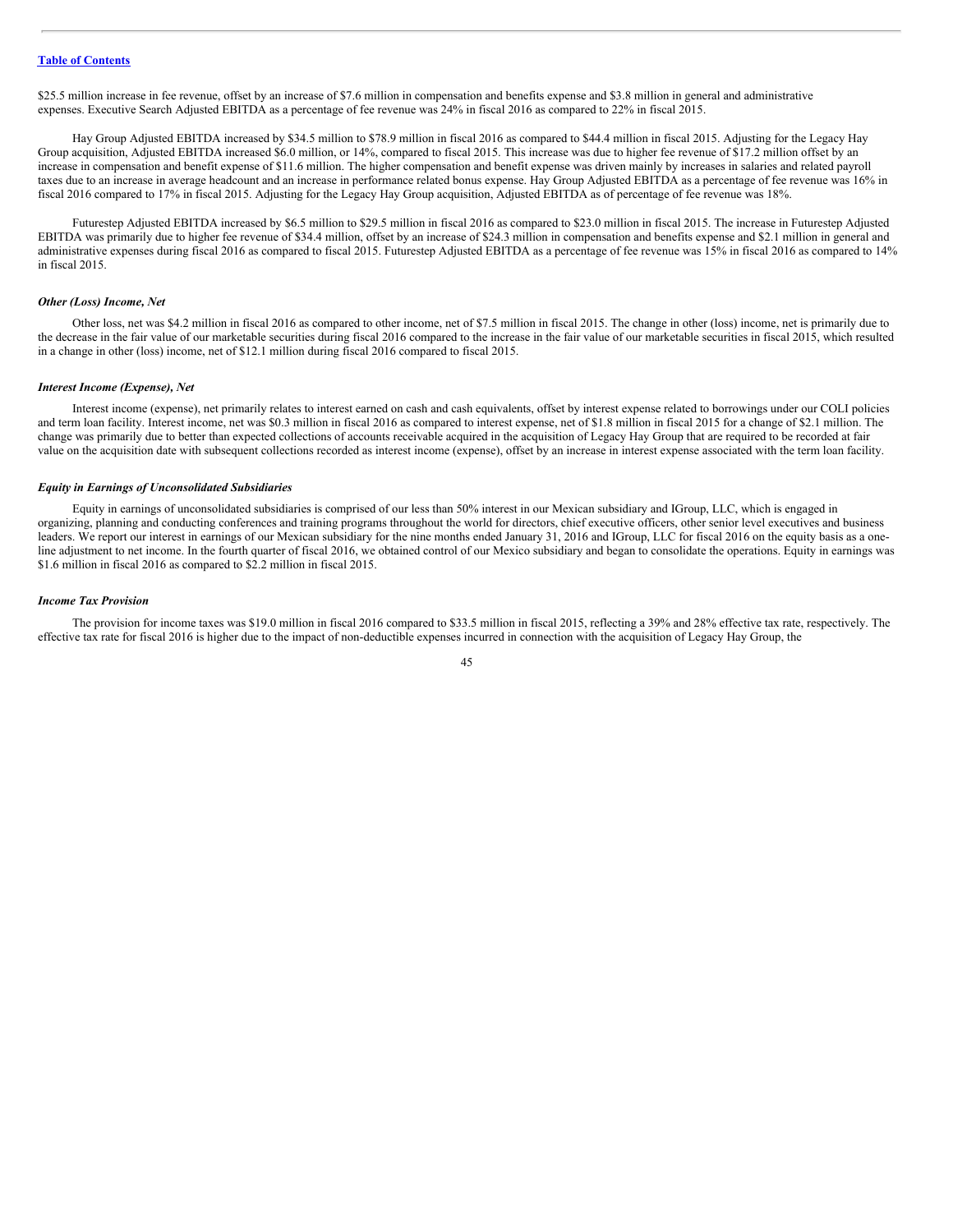non-deductible charges related to the devaluation of the Venezuelan currency and the post-acquisition allocation of income and losses in jurisdictions with different statutory tax rates. This was offset partially by the benefit recorded in connection with the conclusion of the IRS audit of the Company's consolidated federal income tax return for the fiscal year ended April 30, 2013 and a reversal of valuation allowances previously recorded against deferred tax assets of subsidiaries that have returned to profitability in recent years.

#### *Net Income Attributable to Non-Controlling Interest*

Net income attributable to non-controlling interest represents the portion of a subsidiary's net earnings that are attributable to shares of such subsidiary not held by Korn Ferry that are include in the consolidated results of operations. In the fourth quarter of fiscal 2016, we obtained control of our Mexico subsidiary and began to consolidate the operations. Net income attributable to non-controlling interest for fiscal 2016 was \$0.5 million.

#### **Fiscal 2015 Compared to Fiscal 2014**

#### *Fee Revenue*

*Fee Revenue.* Fee revenue went up by \$67.9 million, or 7%, to \$1,028.2 million in fiscal 2015 compared to \$960.3 million in fiscal 2014. This increase was attributable to higher fee revenue in Executive Search, Futurestep and Legacy LTC. Exchange rates unfavorably impacted fee revenue by \$23.9 million or 2% in fiscal 2015, when compared to fiscal 2014.

*Executive Search.*Executive Search reported fee revenue of \$597.4 million, an increase of \$28.5 million, or 5%, in fiscal 2015 compared to \$568.9 million in fiscal 2014. As detailed below, Executive Search fee revenue was higher in the North America and EMEA regions, partially offset by small decreases in fee revenue in Asia Pacific and Latin America regions in fiscal 2015 as compared to fiscal 2014. The higher fee revenue in Executive Search was mainly due to a 4% increase in the number of Executive Search engagements billed and a 1% increase in the weighted-average fees billed per engagement during fiscal 2015 as compared to the prior year. Exchange rates unfavorably impacted fee revenue by \$15.0 million, or 3%, in fiscal 2015, when comparing to fiscal 2014.

North America reported fee revenue of \$330.6 million, an increase of \$23.8 million, or 8%, in fiscal 2015 compared to \$306.8 million in fiscal 2014. North America's fee revenue was higher primarily due to a 4% increase in both the number of engagements billed and in the weighted-average fees billed per engagement during fiscal 2015 compared to fiscal 2014. The overall increase in fee revenue was driven by growth in the consumer goods, industrial, life sciences/healthcare, and financial services sectors as compared to fiscal 2014, partially offset by a decline in the technology and education/non-profit sectors. Exchange rates unfavorably impacted fee revenue by \$2.1 million, or 1%, in fiscal 2015, when compared to fiscal 2014.

EMEA reported fee revenue of \$153.5 million, an increase of \$5.6 million, or 4%, in fiscal 2015 compared to \$147.9 million in fiscal 2014. Exchange rates unfavorably impacted fee revenue by \$7.1 million, or 5%, in fiscal 2015, when compared to fiscal 2014. The higher fee revenue was primarily driven by a 5% increase in the number of engagements billed, offset by a 1% decline in weighted-average fees billed per engagement in fiscal 2015 as compared to fiscal 2014. The performance in existing offices in the Sweden, Switzerland, France, United Kingdom, and Spain were the primary contributors to the increase in fee revenue in fiscal 2015 compared to fiscal 2014, partially offset by a decrease in fee revenue in Germany, Belgium, and the Netherlands. In terms of business sectors, industrial, financial services, and life sciences/healthcare experienced the largest growth in fee revenue in fiscal 2015 as compared to fiscal 2014, partially offset by a decrease in the consumer goods and technology sectors.

Asia Pacific reported fee revenue of \$84.1 million, a slight decrease of \$0.7 million, or 1%, in fiscal 2015 compared to \$84.8 million in fiscal 2014. Exchange rates unfavorably impacted fee revenue by \$2.6 million, or

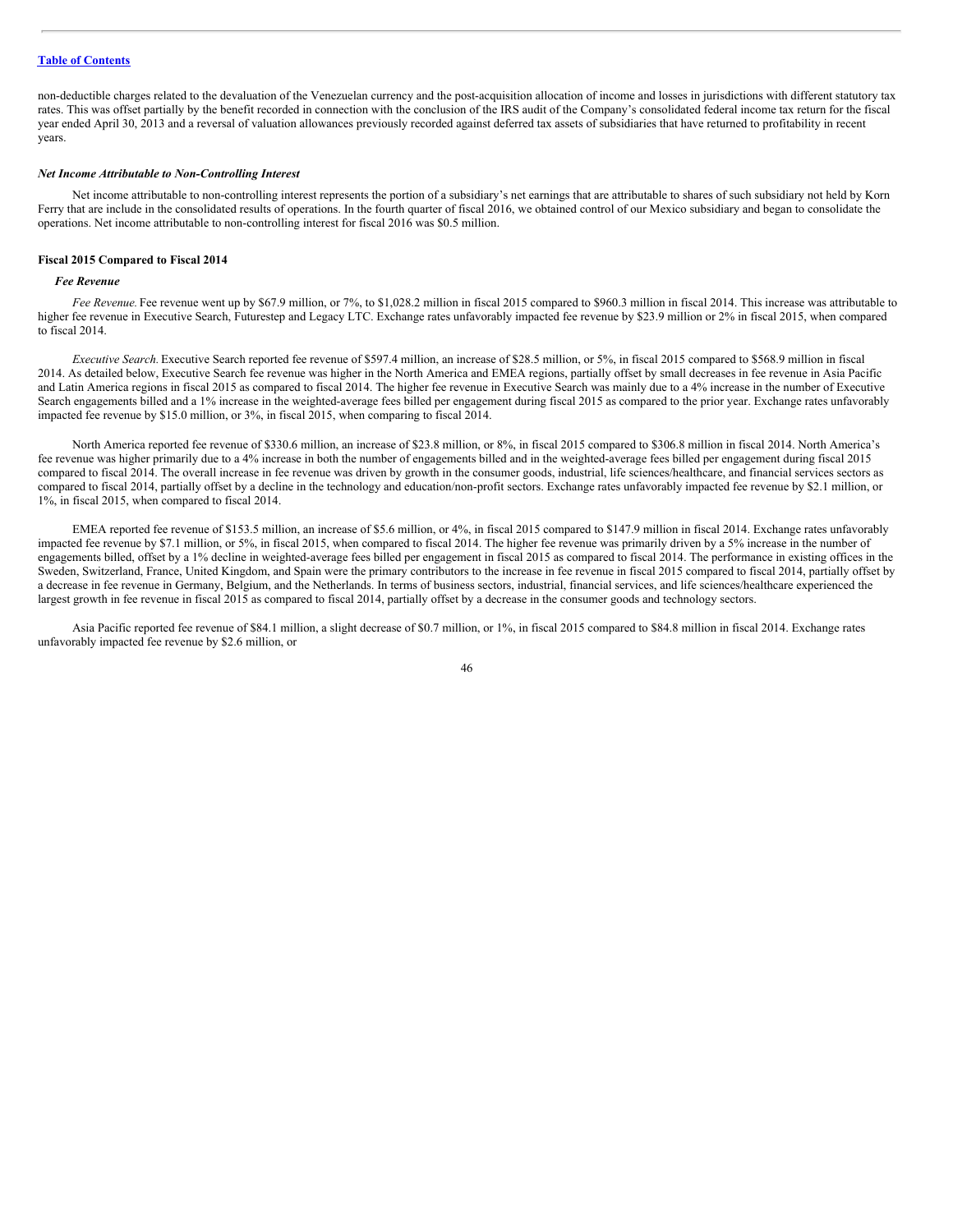3%, in fiscal 2015, when compared to fiscal 2014. The decline in fee revenue was mainly due to a 7% decrease in weighted-average fees billed per engagement, partially offset by a 6% increase in the number of engagements billed in fiscal 2015 compared to fiscal 2014. The performance in Singapore and Japan were the primary contributors to the decrease in fee revenue in fiscal 2015 compared to fiscal 2014, partially offset by an increase in fee revenue in Hong Kong, China, and India. Life sciences/healthcare and consumer goods were the main sectors contributing to the decrease in fee revenue in fiscal 2015 as compared to fiscal 2014, partially offset by an increase in fee revenue in the financial services sector.

Latin America reported fee revenue of \$29.2 million, a slight decrease of \$0.2 million, or 1%, in fiscal 2015 compared to \$29.4 million in fiscal 2014. Exchange rates unfavorably impacted fee revenue for Latin America by \$3.2 million, or 11%, in fiscal 2015, when compared to fiscal 2014. The decline in fee revenue was mainly due to a 1% decrease in weighted-average fees billed per engagement in fiscal 2015 compared to fiscal 2014. The performance in Brazil was the primary contributor to lower fee revenue in fiscal 2015 compared to fiscal 2014, partially offset by growth in Venezuela and Colombia. Technology and consumer goods were the main sectors contributing to the decline in fee revenue in fiscal 2015 compared to fiscal 2014, partially offset by an increase in fee revenue in the industrial and financial services sectors during the same period.

*Legacy LTC.* Legacy LTC reported fee revenue of \$267.1 million, an increase of \$12.5 million, or 5%, in fiscal 2015 compared to \$254.6 million in fiscal 2014. Fee revenue increased due to higher consulting fee revenue of \$8.4 million, or 4%, in fiscal 2015 compared to the year-ago period, and an increase in product revenue of \$4.1 million, or 7%, compared to fiscal 2014. The increase in consulting fee revenue includes \$3.7 million of fee revenue generated from the acquisition of Pivot Leadership on March 1, 2015. Exchange rates unfavorably impacted fee revenue by \$4.3 million, or 2%, in fiscal 2015.

*Futurestep.* Futurestep reported fee revenue of \$163.7 million, an increase of \$26.9 million, or 20%, in fiscal 2015 compared to \$136.8 million in fiscal 2014. The increase in Futurestep's fee revenue was due to an 18% increase in the weighted-average fees billed per engagement and a 2% increase in the number of engagements billed in fiscal 2015 compared to the year-ago period. The increase in the weighted-average fees billed was driven by a 25% increase in fee revenue from recruitment process outsourcing and a 22% increase in professional recruitment, as these tend to generate higher fees per engagement than other services performed by Futurestep. Exchange rates unfavorably impacted fee revenue by \$4.6 million, or 3%, in fiscal 2015.

#### *Compensation and Benefits*

Compensation and benefits expense increased \$44.6 million, or 7%, to \$691.5 million in fiscal 2015 from \$646.9 million in fiscal 2014. This increase was due in large part to higher performance related bonus expense of \$21.0 million and an increase of \$16.1 million, \$4.9 million, \$3.3 million, \$2.2 million and \$1.8 million in salaries and related payroll taxes, outside contractors, employee insurance cost, recruitment expense and stock based compensation, respectively. These increases in compensation and benefits expense were partially offset by management separation charges of \$4.5 million recorded in fiscal 2014 with no such charge in fiscal 2015. The increase in performance related bonus expense was due to an increase in fee revenue and profitability due to the continued adoption of our strategy, including referrals between lines of business and an increase in average headcount. The higher level of salaries and related payroll expense and employee insurance costs, were due to an increase in average headcount for Executive Search and Futurestep. The increase in headcount, recruiting expense and stock based compensation reflects our continued growth-related investments back into the business. Exchange rates favorably impacted compensation and benefits expenses by \$16.2 million, or 3%, in fiscal 2015.

Executive Search compensation and benefits expense went up by \$18.6 million, or 5%, to \$393.3 million in fiscal 2015 compared to \$374.7 million in fiscal 2014. This increase was primarily due to an increase of \$11.1 million in salaries and related payroll taxes and higher employee insurance cost of \$1.5 million due to a 3% increase in the average headcount. In addition, performance related bonus expense was higher by \$4.9 million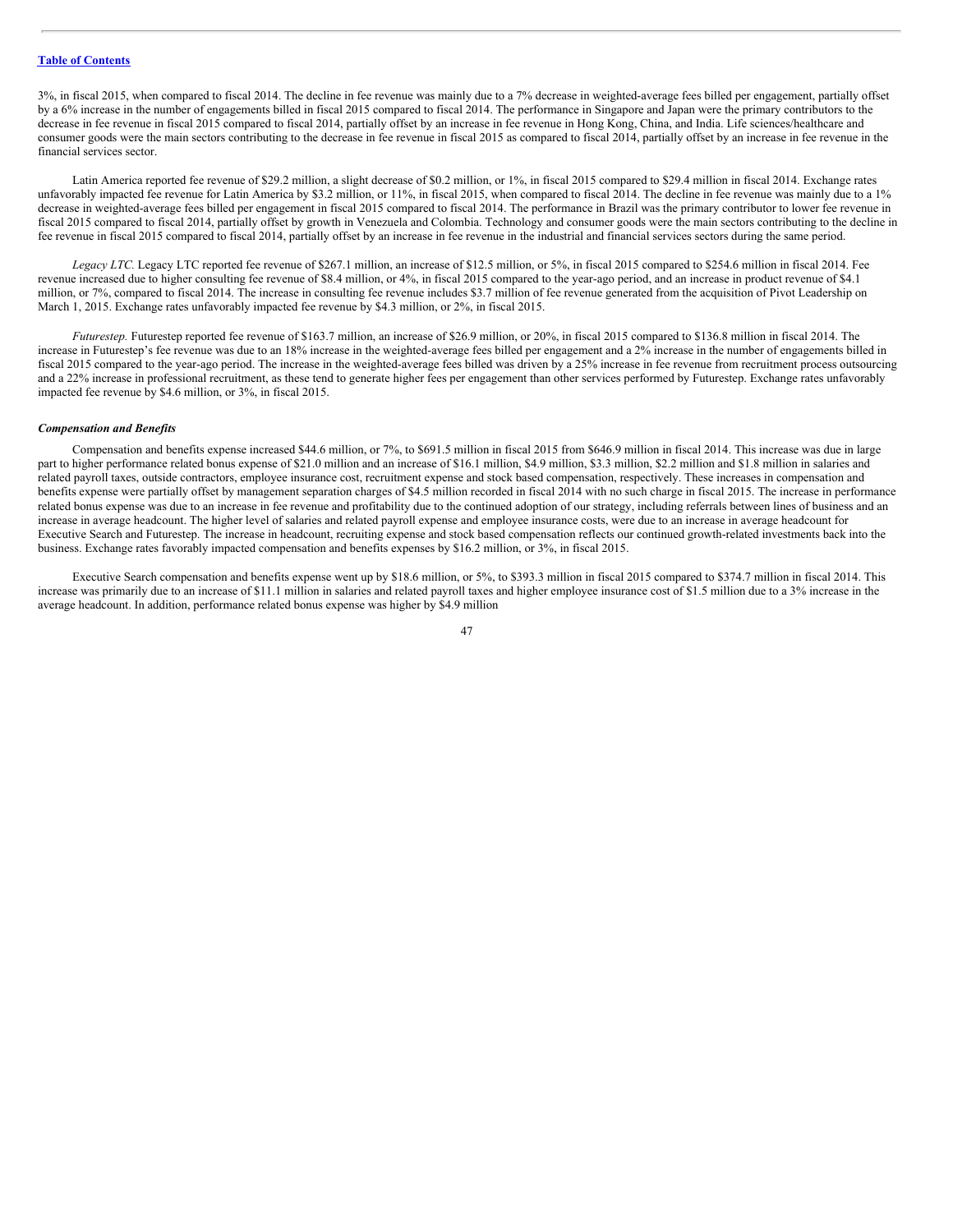due to higher revenue and profitability from the continued adoption of our strategy. These changes were offset by a decrease in expense from certain deferred compensation plans during fiscal 2015 compared to fiscal 2014. Executive Search compensation and benefits expense as a percentage of fee revenue was 66% in both fiscal 2015 and 2014.

Legacy LTC compensation and benefits expense increased \$9.7 million, or 7%, to \$158.9 million in fiscal 2015 from \$149.2 million in fiscal 2014. The change was driven by higher performance related bonus expense of \$8.0 million primarily associated with an increase in fee revenue, profitability, and referrals between lines of business during fiscal 2015 compared to fiscal 2014. The rest of the change was due to increases in outside contractors of \$1.2 million and recruitment expenses of \$1.1 million, both as a result of supporting higher level of fee revenue. Legacy LTC compensation and benefits expense as a percentage of fee revenue increased to 60% in fiscal 2015 from 59% in fiscal 2014.

Futurestep compensation and benefits expense increased \$18.0 million, or 19%, to \$111.8 million in fiscal 2015 from \$93.8 million in fiscal 2014. The increase was primarily driven by an increase of \$7.3 million in performance related bonus expense due to a higher level of fee revenue, profitability, and referrals between lines of business and an increase in average headcount. The rest of the change was due to higher salaries and related payroll taxes of \$5.4 million and \$3.8 million in outside contractors. The increase in salaries and related payroll taxes was due to a 17% increase in the average headcount and the increase in the use of outside contractors was primarily associated with the increase in staffing to accommodate the increase in fee revenue from our RPO business. Futurestep compensation and benefits expense as a percentage of fee revenue was 68% in fiscal 2015 compared to 69% in fiscal 2014.

Corporate compensation and benefits expense decreased by \$1.7 million, or 6%, to \$27.5 million in fiscal 2015 from \$29.2 million in fiscal 2014 mainly due to management separation charges of \$4.5 million recorded in fiscal 2014 with no such charge in fiscal 2015, offset with higher salaries and related payroll taxes of \$2.2 million and \$1.2 million more in stock based compensation due to overall profitability of the Company.

### *General and Administrative Expenses*

General and administrative expenses decreased by \$6.1 million, or 4%, to \$145.9 million in fiscal 2015 compared to \$152.0 million in fiscal 2014. General and administrative expenses as a percentage of fee revenue was 14% in fiscal 2015 compared to 16% in fiscal 2014. The decrease is attributable to a \$7.2 million decline in legal and other professional fees and a decline in marketing and business development expense of \$3.5 million in fiscal 2015 compared to fiscal 2014. The lower legal and other professional fees are primarily due to a \$6.2 million insurance reimbursement for previously incurred legal fees while the decrease in business development expense is due to ongoing cost control initiatives and higher than normal costs in fiscal 2014 related to the integration of the PDI and Global Novation acquisitions into the Legacy LTC business without such costs being incurred in fiscal 2015. This decrease in general and administrative expenses was partially offset by an increase in our foreign currency loss of \$3.7 million in fiscal 2015 compared to fiscal 2014 and an increase in premise and office expense of \$1.0 million. Exchange rates favorably impacted general and administrative expenses by \$4.8 million, or 3% during fiscal 2015.

Executive Search general and administrative expenses increased \$3.7 million, or 5%, to \$71.5 million in fiscal 2015 from \$67.8 million in fiscal 2014. General and administrative expenses increased due to higher foreign exchange loss recognized of \$2.5 million in fiscal 2015 compared to fiscal 2014. The remaining change was due to higher premise and office expense of \$0.9 million. Executive Search general and administrative expenses as a percentage of fee revenue was 12% in both fiscal 2015 and 2014.

Legacy LTC general and administrative expenses declined by \$0.5 million, or 1%, to \$35.3 million in fiscal 2015 from \$35.8 million in fiscal 2014. The decrease is attributable to lower marketing and business development expenses and other general and administrative expenses of \$2.3 million, offset by an increase in foreign exchange loss of \$1.8 million in fiscal 2015 compared to fiscal 2014. The decrease in marketing and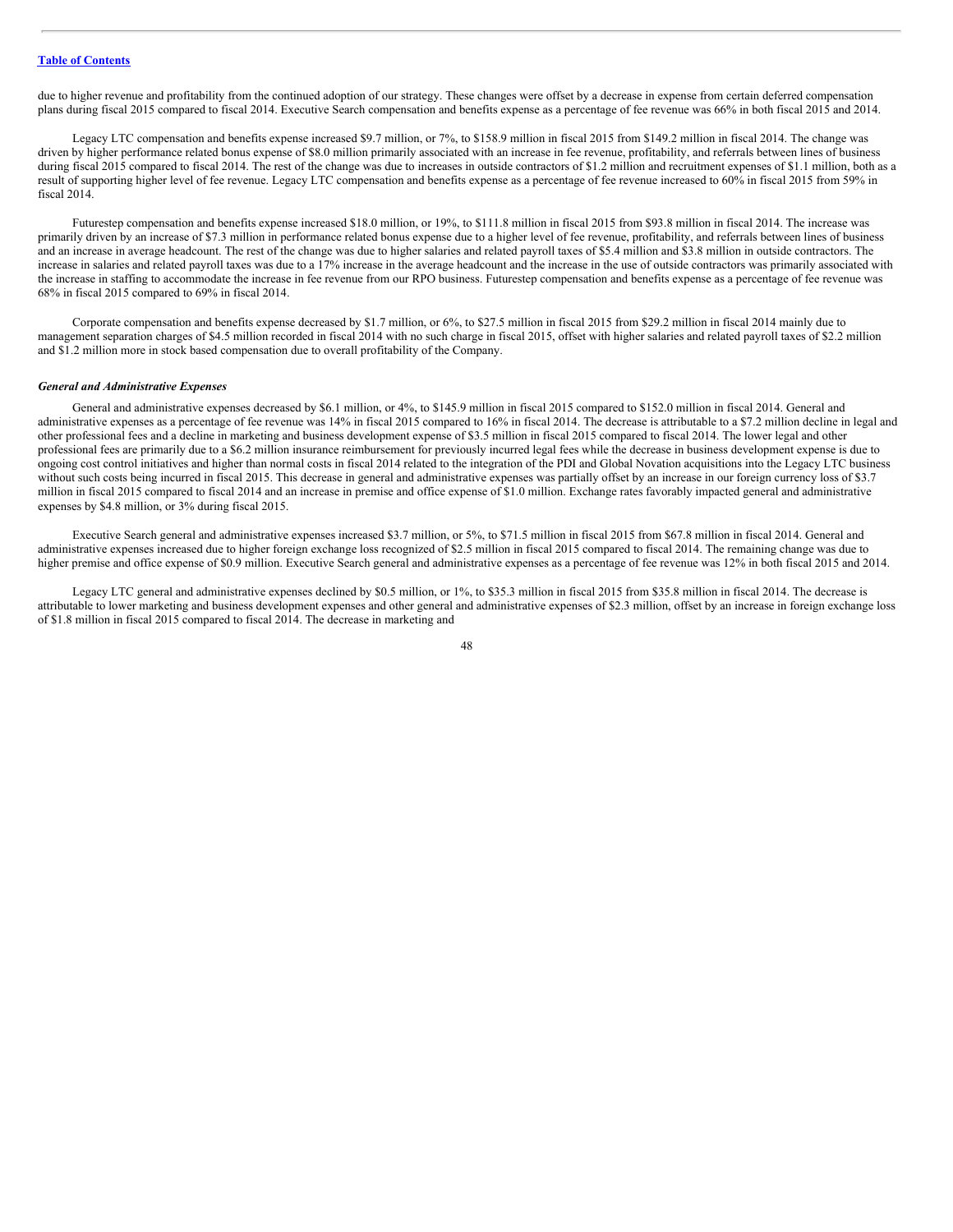business development expense is due to higher than normal costs in fiscal 2014 related to the integration of the PDI and Global Novation acquisitions into the Legacy LTC business. Legacy LTC general and administrative expenses as a percentage of fee revenue was 13% in fiscal 2015 compared to 14% in fiscal 2014.

Futurestep general and administrative expenses decreased \$0.3 million, or 2%, to \$19.3 million in fiscal 2015 compared to \$19.6 million in fiscal 2014. Futurestep general and administrative expenses as a percentage of fee revenue was 12% in fiscal 2015 compared to 14% in fiscal 2014.

Corporate general and administrative expenses decreased \$9.0 million, or 31%, to \$19.8 million in fiscal 2015 compared to \$28.8 million in fiscal 2014. The decrease in general and administrative expenses was driven by \$8.5 million in lower legal fees and other professional fees, primarily related to a \$6.2 million insurance reimbursement for previously incurred legal fees and a decline in other legal fees during fiscal 2015 compared to fiscal 2014. The rest of the change was due to lower business development expenses of \$1.2 million resulting from our ongoing cost control initiatives.

#### *Cost of Services Expense*

Cost of services expense consist primarily of non-billable contractor and product costs related to the delivery of various services and products. Cost of services expense decreased \$0.2 million, or 1%, to \$39.7 million in fiscal 2015 compared to \$39.9 million in fiscal 2014. Cost of services expense as a percentage of fee revenue was 4% in both fiscal 2015 and 2014.

#### *Depreciation and Amortization Expenses*

Depreciation and amortization expenses were \$27.6 million, an increase of \$1.4 million in fiscal 2015 compared to \$26.2 million in fiscal 2014. The increase relates primarily to technology investments that were made in fiscal 2015 and in the prior year. This expense relates mainly to computer equipment, software, furniture and fixtures, leasehold improvements, and intangible assets.

#### *Restructuring Charges, Net*

During fiscal 2015, we took actions to rationalize our cost structure as a result of efficiencies obtained from prior year technology investments that enabled further integration of the legacy business and recent acquisitions, as well as other cost saving initiatives. As a result, we recorded \$9.5 million in restructuring charges, net in fiscal 2015, of which \$9.2 million relates to severance and \$0.3 million relates to consolidation/abandonment of premises. During fiscal 2014, as part of the integration of PDI, we recorded \$3.7 million of restructuring charges, net, of which \$2.9 million related to consolidation of premises and \$0.8 million related to severance.

### *Operating Income*

Operating income increased \$22.4 million to \$114.0 million in fiscal 2015 as compared to \$91.6 million in fiscal 2014. This increase in operating income resulted from an increase of \$67.9 million in fee revenue and a decrease of \$6.1 million in general and administrative expenses. These changes were offset by higher compensation and benefits expense of \$44.6 million, restructuring charges, net of \$5.8 million, and \$1.4 million in depreciation and amortization expenses during fiscal 2015 as compared to fiscal 2014. Operating margin was 11.1% in fiscal 2015, as compared to 9.5% in fiscal 2014.

Executive Search operating income increased \$2.6 million to \$119.0 million in fiscal 2015 as compared to \$116.4 million in fiscal 2014. The increase in Executive Search operating income was driven by higher fee revenue of \$28.5 million and decline in depreciation and amortization expense of \$1.3 million offset by increases in compensation and benefits expense of \$18.6 million, general and administrative expenses of \$3.7 million and restructuring charges, net of \$4.1 million. The increase in compensation and benefits expense was due in part to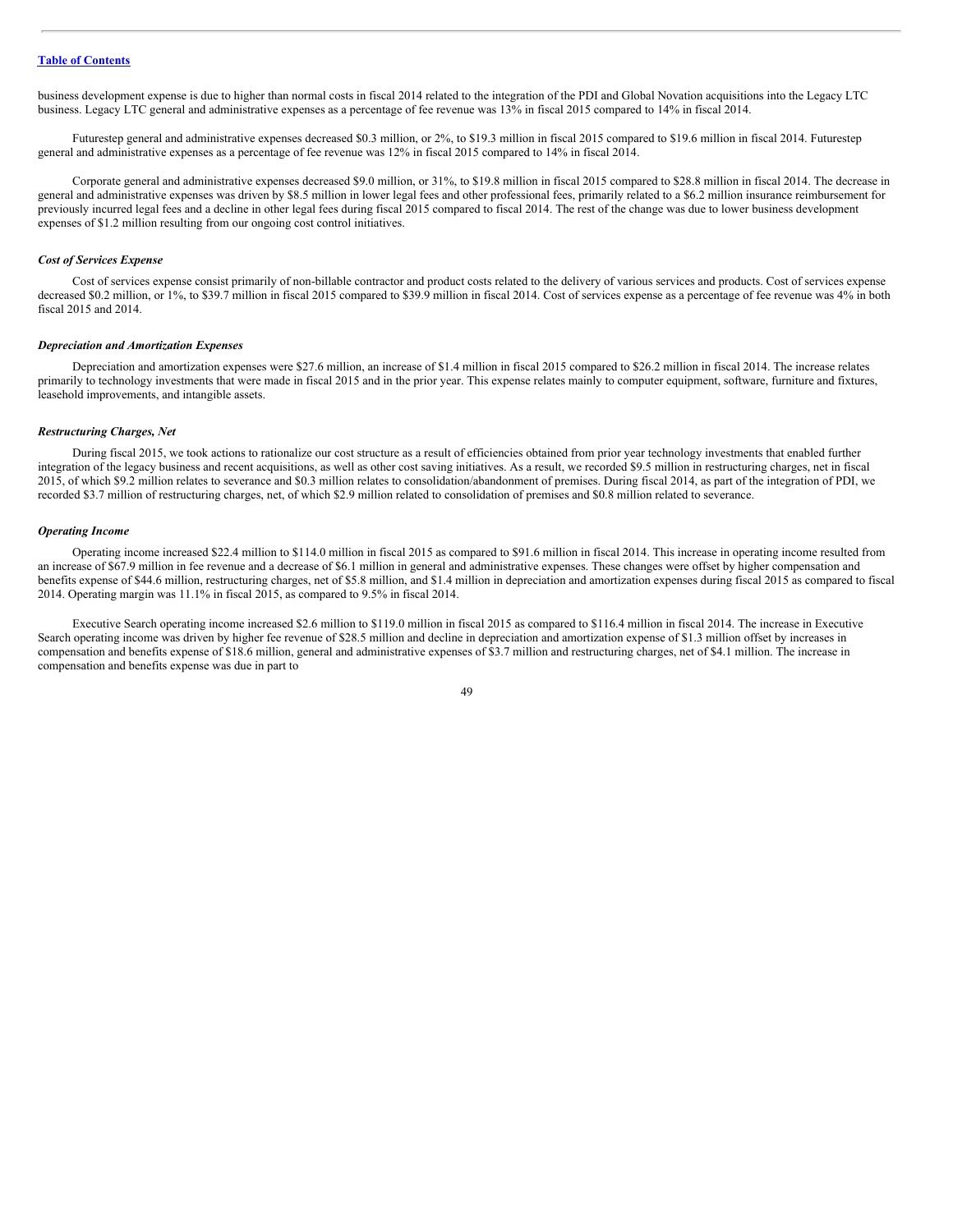investments in headcount to grow the business (an increase in the average headcount of 45 positions), as well as higher incentive compensation tied to referrals between Executive Search, Hay Group and Futurestep resulting from continued adoption of our strategy. Executive Search operating income as a percentage of fee revenue was 20% in both fiscal 2015 and 2014.

Legacy LTC operating income increased \$4.4 million to \$28.2 million in fiscal 2015 as compared to \$23.8 million in fiscal 2014. The increase in Legacy LTC operating income was primarily due to a \$12.5 million increase in fee revenue and a decline of \$3.8 million in cost of services expense, partially offset by higher compensation and benefit expense of \$9.7 million and restructuring charges, net of \$1.6 million. Legacy LTC operating income as a percentage of fee revenue was 11% in fiscal 2015 compared to 9% in fiscal 2014.

Futurestep operating income increased by \$6.6 million to \$19.9 million in fiscal 2015 from \$13.3 million in fiscal 2014. The increase in Futurestep operating income was primarily due to \$26.9 million in higher fee revenue and a decline in general and administrative expenses of \$0.3 million, partially offset by an increase of \$18.0 million in compensation and benefits expense and \$2.6 million in cost of services expense in fiscal 2015 compared to fiscal 2014. Futurestep operating income as a percentage of fee revenue was 12% in fiscal 2015 as compared to 10% in fiscal 2014.

#### *Net Income Attributable to Korn Ferry*

Net income attributable to Korn Ferry increased \$15.7 million, or 22%, to \$88.4 million in fiscal 2015 compared to \$72.7 million in fiscal 2014. The increase was due to higher fee revenue of \$67.9 million, offset by an increase in operating expenses and income tax provision of \$48.1 million and \$5.0 million, respectively.

#### *Adjusted EBITDA*

Adjusted EBITDA increased \$23.4 million to \$161.7 million in fiscal 2015 as compared to \$138.3 million in fiscal 2014. This increase was driven by higher fee revenue of \$67.9 million and a decrease of \$6.6 million in general and administrative expenses (excluding integration/acquisition costs). Offsetting these changes in Adjusted EBITDA was higher compensation and benefits expense (excluding certain separation costs) of \$49.1 million and a decrease in other income, net of \$2.3 million during fiscal 2015 compared to fiscal 2014. Adjusted EBITDA as a percentage of fee revenue was 16% in fiscal 2015 as compared to 14% in fiscal 2014.

Executive Search Adjusted EBITDA was \$132.4 million and \$127.8 million in fiscal 2015 and 2014, respectively. Adjusted EBITDA increased \$4.6 million in fiscal 2015 as compared to fiscal 2014 due to higher fee revenue of \$28.5 million, offset by increases of \$18.6 million in compensation and benefits expense and \$3.7 million in general and administrative expenses and a decline in other income, net of \$1.0 million. The increase in compensation and benefits expense was due in part to investments in headcount to grow the business, as well as higher incentive compensation tied to referrals between Executive Search, Legacy LTC and Futurestep resulting from continued adoption of our strategy. The increase in general and administrative expenses was partially due to increased levels of business activity as well as other increases such as foreign exchange loss. Executive Search Adjusted EBITDA as a percentage of fee revenue was 22% in both fiscal 2015 and 2014.

Legacy LTC Adjusted EBITDA increased by \$6.8 million to \$44.4 million in fiscal 2015 as compared to \$37.6 million in fiscal 2014. This increase was due to higher fee revenue of \$12.5 million and a decline in cost of services of \$3.8 million, offset by an increase in compensation and benefit expense of \$9.7 million. The decrease in cost of services primarily relates to an increased focus on the utilization of internal resources versus outside contractors as evidenced by the 400 basis points increase in our staff utilization to a rate of 71% during fiscal 2015. The increase in compensation and benefit expenses was due to an increase in performance related bonus expense resulting from higher fee revenue and the continued adoption of the Company's integrated go to market strategy across all three of our lines of businesses. Legacy LTC Adjusted EBITDA as a percentage of fee revenue was 17% in fiscal 2015 as compared to 15% in fiscal 2014.

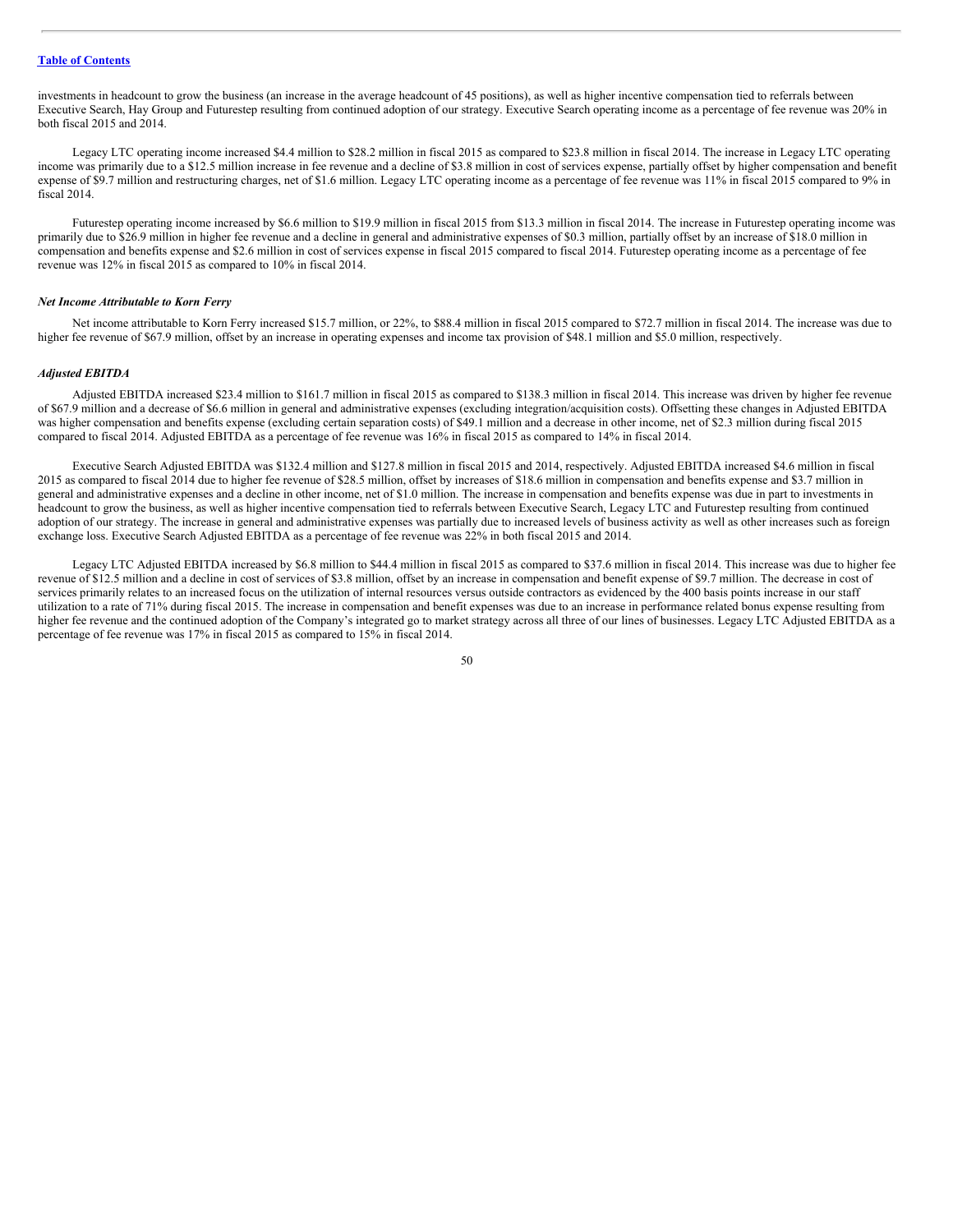Futurestep Adjusted EBITDA increased by \$6.1 million to \$23.0 million in fiscal 2015 as compared to \$16.9 million in fiscal 2014. The increase in Futurestep Adjusted EBITDA was primarily due to an increase in fee revenue of \$26.9 million, offset by an increase of \$18.0 million in compensation and benefits expense and \$2.6 million in cost of services expense during fiscal 2015 as compared to fiscal 2014. The increase in compensation and benefits expense was primarily driven by higher performance related bonus expense due to a higher level of fee revenue and higher salaries and related payroll taxes due to an increase in average headcount. Futurestep Adjusted EBITDA as a percentage of fee revenue was 14% in fiscal 2015 as compared to 12% in fiscal 2014.

#### *Other Income, Net*

Other income, net decreased by \$2.3 million, to \$7.5 million in fiscal 2015 as compared to \$9.8 million in fiscal 2014. The decrease in other income, net is due to a smaller increase in the fair value of our marketable securities during fiscal 2015 compared to fiscal 2014.

#### *Interest Expense, Net*

Interest expense, net primarily relates to borrowings under our COLI policies, which is partially offset by interest earned on cash and cash equivalent balances. Interest expense, net was \$1.8 million in fiscal 2015 as compared to \$2.4 million in fiscal 2014.

### *Equity in Earnings of Unconsolidated Subsidiaries*

Equity in earnings of unconsolidated subsidiaries is comprised of our less than 50% interest in our Mexican subsidiary and IGroup, LLC. We report our interest in earnings or loss of our Mexican subsidiary and IGroup, LLC on the equity basis as a one-line adjustment to net income. Equity in earnings was \$2.2 million in both fiscal 2015 and 2014.

### *Income Tax Provision*

The provision for income taxes was \$33.5 million in fiscal 2015 compared to \$28.5 million in fiscal 2014. The provision for income taxes in fiscal 2015 and 2014 reflects a 28% and 29% effective tax rate, respectively.

## **Liquidity and Capital Resources**

The Company and its Board of Directors endorse a balanced approach to capital allocation. The Company's first priority is to invest in growth initiatives, such as the hiring of consultants, the continued development of intellectual property and derivative products and services, and the investment in synergistic accretive M&A transactions that earn a return that is superior to the Company's cost of capital. Next, the Company's capital allocation approach contemplates the planned return of a portion of excess capital to stockholders, in the form of a regular quarterly dividend, subject to the factors discussed below and in the "Risk Factors" sections of this Annual Report on Form 10-K. Additionally, the Company considers share repurchases on an opportunistic basis and subject to the terms of our credit agreement.

On December 1, 2015, the Company completed its acquisition of Legacy Hay Group, a global leader in people strategy and organizational performance, for \$476.9 million, net of cash acquired. The purchase price consisted of \$259.0 million in cash (\$54 million from foreign locations), net of estimated cash acquired and 5,922,136 shares of the Company's common stock, par value \$0.01 per share (the "Consideration Shares"), representing an aggregate value of \$217.9 million based on the closing price of the Company's common stock on The New York Stock Exchange on November 30, 2015. On November 23, 2015, the Company borrowed \$150 million from the Term Facility, to finance a portion of the Legacy Hay Group acquisition purchase price.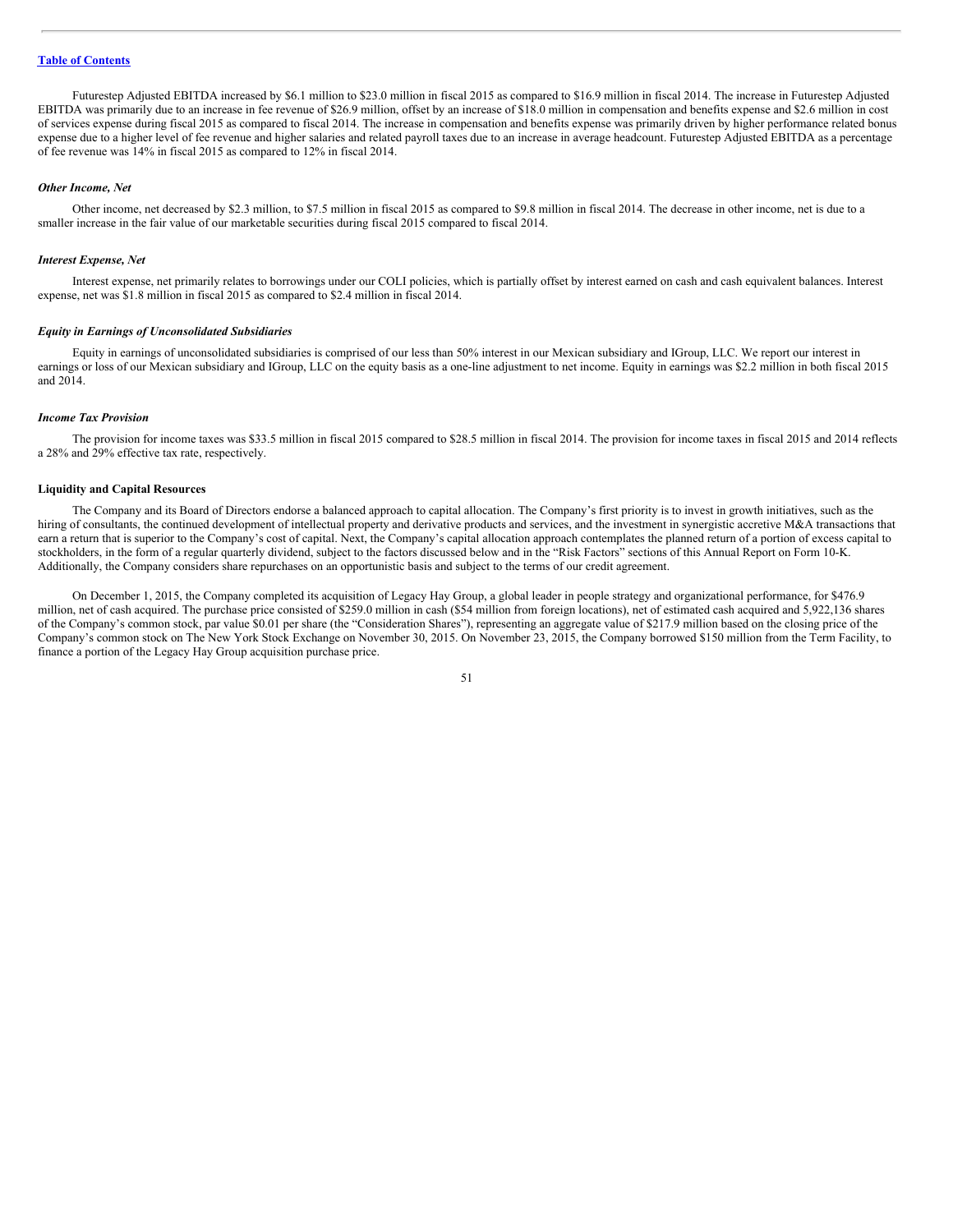The Company made \$10.0 million in principal payments on its Term facility during fiscal 2016. As of April 30, 2016, there was \$140.0 million outstanding under the Term Facility. The interest rate on the debt is Adjusted LIBOR plus a spread which is dependent on the Company's leverage ratio. During fiscal 2016, the average interest rate on the term loan was 1.65%. As discussed below in "Long-Term Debt — New Credit Agreement," on June 15, 2016, the Company entered into a new senior secured \$400 million Credit Agreement with a syndicate of banks and Wells Fargo Bank, National Association as administrative agent, to provide for enhanced financial flexibility and in recognition of the accelerated pace of the Legacy Hay Group integration. The terms of this new facility are described therein.

As part of the Legacy Hay Group acquisition, the Company has committed to a \$40 million retention pool (up to \$5 million payable within one year of the closing of the acquisition) for certain employees of Legacy Hay Group subject to certain circumstances. Of the remaining balance, 50% will be payable within 45 days after November 30, 2017 and the remaining 50% will be payable within 45 days after November 30, 2018.

On December 8, 2014, the Board of Directors adopted a dividend policy to distribute, to our stockholders, a regular quarterly cash dividend of \$0.10 per share. Every quarter since the adoption of the dividend policy, the Company has declared a quarterly dividend. The declaration and payment of future dividends under the quarterly dividend program will be at the discretion of the Board of Directors and will depend upon many factors, including our earnings, capital requirements, financial conditions, the terms of our indebtedness and other factors our Board of Directors may deem to be relevant. Our Board of Directors may, however, amend, revoke or suspend our dividend policy at any time and for any reason.

On December 8, 2014, the Board of Directors also approved an increase in the Company's stock repurchase program to an aggregate of \$150.0 million. Common stock may be repurchased from time to time in open market or privately negotiated transactions at the Company's discretion subject to market conditions and other factors.

Our performance is subject to the general level of economic activity in the geographic regions and the industries which we service. We believe, based on current economic conditions, that our cash on hand and funds from operations and the New Credit Agreement we entered into on June 15, 2016 will be sufficient to meet anticipated working capital, capital expenditures, general corporate requirements, repayment of the debt incurred in connection with the Legacy Hay Group acquisition, the retention pool obligations in connection with the Legacy Hay Group acquisition and dividend payments under our dividend policy during the next twelve months. However, if the national or global economy, credit market conditions, and/or labor markets were to deteriorate in the future, such changes would put negative pressure on demand for our services and affect our operating cash flows. If these conditions were to persist over an extended period of time, we may incur negative cash flows, and it might require us to access our existing credit facility to meet our capital needs and/or discontinue our dividend policy.

Cash and cash equivalents and marketable securities were \$414.7 million and \$525.4 million as of April 30, 2016 and 2015, respectively. Net of amounts held in trust for deferred compensation plans and to pay fiscal 2016 bonuses, cash and marketable securities were \$88.9 million and \$235.6 million at April 30, 2016 and 2015, respectively. As of April 30, 2016 and 2015, we held \$129.0 million and \$143.4 million, respectively of cash and cash equivalents in foreign locations, net of amounts held in trust for deferred compensation plans and to pay fiscal 2016 and fiscal 2015 bonuses. If these amounts were distributed to the United States, in the form of dividends, we would be subject to additional U.S. income taxes. The Company has a plan to distribute a small portion of the cash held in foreign locations to the United States. No deferred tax liability has been recorded because no additional taxes would arise in connection with such distributions. Cash and cash equivalents consist of cash and highly liquid investments purchased with original maturities of three months or less. Marketable securities consist of mutual funds in fiscal 2016 and 2015 and further includes investments in corporate bonds in fiscal 2015. The primary objectives of our investment in mutual funds are to meet the obligations under certain of our deferred compensation plans, while the corporate bonds and other securities are available for general corporate purposes.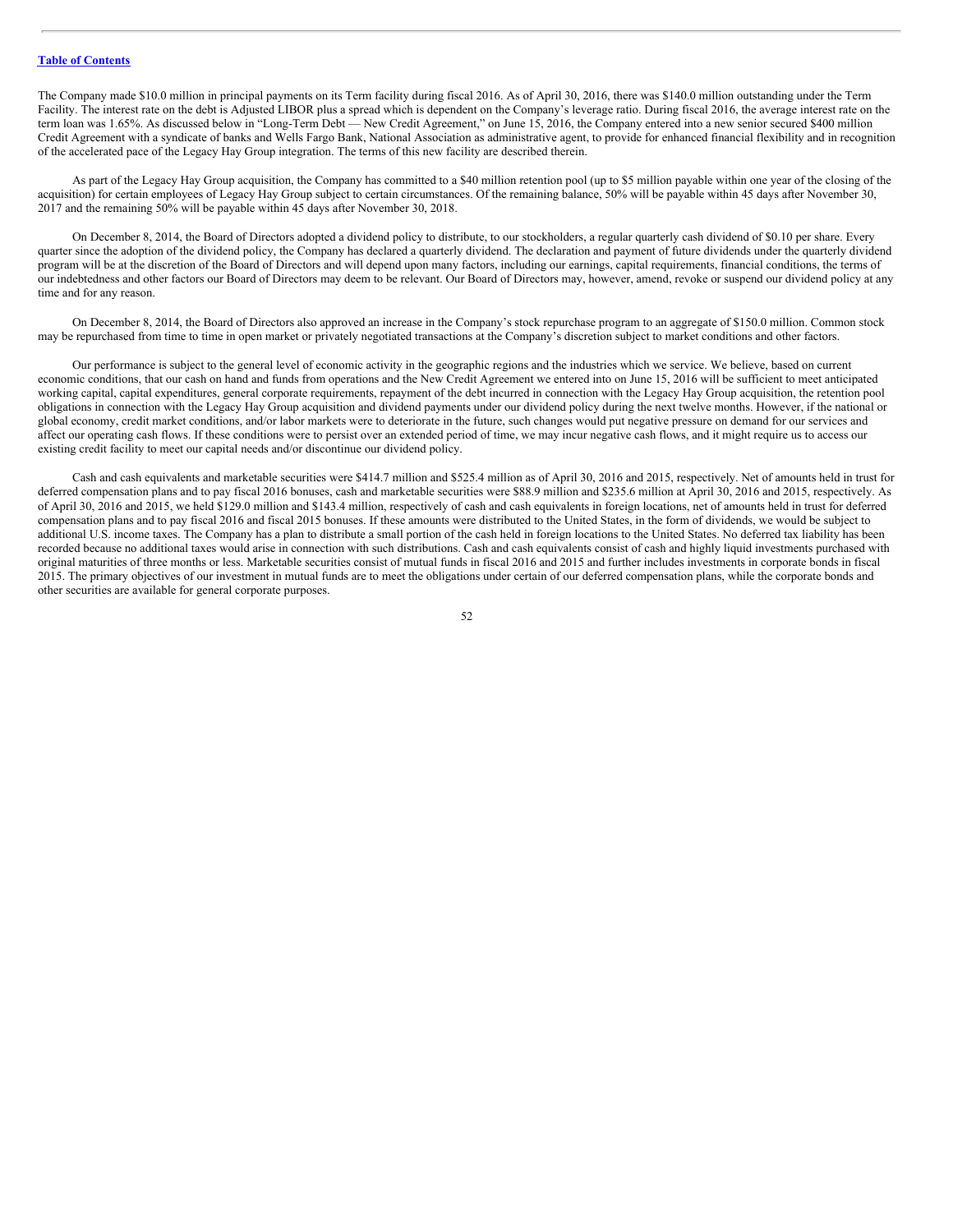As of April 30, 2016 and 2015, marketable securities of \$141.4 million and \$144.6 million, respectively, included trading securities of \$141.4 million (net of gross unrealized gains of \$1.4 million and gross unrealized losses of \$2.6 million) and \$131.4 million (net of gross unrealized gains of \$8.3 million and gross unrealized losses of \$0.2 million), respectively, held in trust for settlement of our obligations under certain deferred compensation plans, of which \$130.1 million and \$118.8 million, respectively, are classified as non-current. Our vested and unvested obligations for which these assets were held in trust totaled \$138.8 million and \$129.1 million as of April 30, 2016 and 2015, respectively. As of April 30, 2015, we had marketable securities classified as available-for-sale with a balance of \$13.2 million.

The net decrease in our working capital of \$143.1 million as of April 30, 2016 compared to April 30, 2015 is primarily attributable to the decrease in cash and cash equivalents, current portion of the term loan entered into in the quarter and higher other current liabilities due to the Legacy Hay Group acquisition, offset by increases in accounts receivable. The decrease in cash and cash equivalents was due to cash used to purchase Legacy Hay Group, annual bonuses earned in fiscal 2015 and paid during the first half of fiscal 2016, dividend payments made of \$21.8 million, offset with borrowings from the term loan while accounts receivable increased due to the acquisition of Legacy Hay Group. Cash provided by operating activities was \$64.1 million in fiscal 2016, a decrease of \$43.2 million, compared to \$107.3 million in fiscal 2015. The change is due to the decrease in profitability due to acquisition/integration and restructuring charges incurred during fiscal 2016.

Cash used in investing activities was \$274.6 million in fiscal 2016, an increase of \$244.0 million, compared to \$30.6 million in fiscal 2015. Cash used in investing activities was higher primarily due to cash used to purchase Legacy Hay Group for \$256.1 million in cash, net of estimated cash acquired and a decrease of \$4.8 million in proceeds from life insurance policies, offset by cash used to purchase Pivot for \$15.3 million in fiscal 2015.

Cash provided by financing activities was \$118.5 million in fiscal 2016 compared to cash used in financing activities of \$7.9 million in fiscal 2015. Cash provided by financing activities increased primarily due to the borrowing of \$150.0 million from the term loan facility, offset by \$10.0 million in principal payments made under the term loan facility, partially offset by an increase in cash dividends paid to stockholders of \$16.7 million in fiscal 2016 compared to fiscal 2015. As of April 30, 2016, \$150.0 million remained available for common stock repurchases under our stock repurchase program.

#### **Off-Balance Sheet Arrangements**

We have no off-balance sheet arrangements and have not entered into any transactions involving unconsolidated, special purpose entities.

### **Contractual Obligations**

Contractual obligations represent future cash commitments and liabilities under agreements with third parties, and exclude contingent liabilities for which we cannot reasonably predict future payment. The following table represents our contractual obligations as of April 30, 2016:

|                                     |            |              |                  | <b>Payments Due in:</b> |           |                  |
|-------------------------------------|------------|--------------|------------------|-------------------------|-----------|------------------|
|                                     |            |              | <b>Less Than</b> |                         |           | <b>More Than</b> |
|                                     | Note $(1)$ | <b>Total</b> | 1 Year           | 1-3 Years               | 3-5 Years | 5 Years          |
|                                     |            |              |                  | (in thousands)          |           |                  |
| Operating lease commitments         | 14         | \$446,900    | 65,002           | \$117,890               | 93,361    | 170,647          |
| Accrued restructuring charges (2)   |            | 6,121        | 5.445            | 676                     |           |                  |
| Interest payments on COLI loans (3) | 10         | 41,380       | 3,864            | 7.727                   | 7,684     | 22,105           |
| Retention awards                    | 12         | 40,000       | 5,000            | 35,000                  |           |                  |
| Term $loan(4)$                      | 10         | 140,000      | 30,000           | 60,000                  | 50,000    |                  |
| Estimated interest on term loan (5) |            | 6,000        | 2,253            | 2,931                   | 816       |                  |
| Total                               |            | 680,401      | 111,564          | 224,224                 | 151,861   | 192,752          |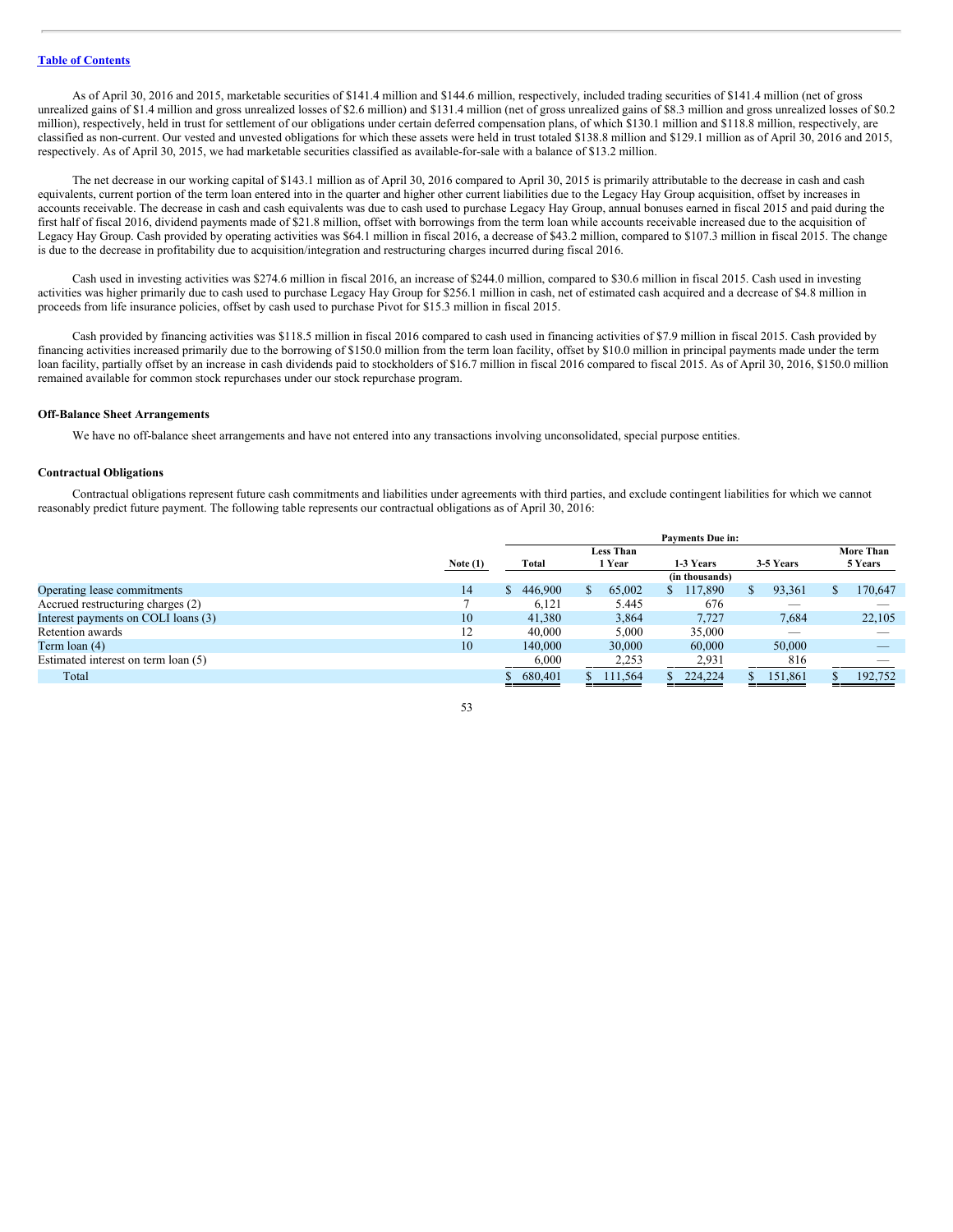- (1) See Note in the accompanying consolidated financial statements in Item 15.
- (2) Represents rent payments, net of sublease income on an undiscounted basis and severance costs.
- (3) Assumes COLI loans remain outstanding until receipt of death benefits on COLI policies and applies current interest rates on COLI loans ranging from 4.76% to 8.00% with total death benefits payable, net of loans under COLI contracts of \$216.7 million at April 30, 2016.
- (4) On June 15, 2016, the Company entered into a new senior secured \$400 million Credit Agreement with a syndicate of banks made up of \$275 million term loan and \$125 million of secured revolving loans. We drew down \$275 million on the term loan and used \$140 million of the proceeds to pay-off the term loan that was outstanding as of April 30, 2016. The remaining funds will be used for working capital and general corporate purposes. The new term loan annual amortization is 7.5%, 7.5%, 10.0%, 10.0%, and 10.0%, with the remaining principal due on June 15, 2021 (maturity date). Principal payments under the New Term Facility are as follows:

|                   | <b>Principal Payments</b><br>on New Term Loan |
|-------------------|-----------------------------------------------|
|                   | (in thousands)                                |
| Less than 1 year  | 15,469<br>S                                   |
| 1-3 years         | 46,406                                        |
| 3-5 years         | 55,000                                        |
| More than 5 years | 158,125                                       |
|                   | 275,000<br><sup>\$</sup>                      |

(5) Interest rate used is the variable rate per the credit agreement as of April 30, 2016 for outstanding balance on the term loan.

In addition to the contractual obligations above, we have liabilities related to certain employee benefit plans. These liabilities are recorded in our Consolidated Balance Sheets. The obligations related to these employee benefit plans are described in Note 6 — *Deferred Compensation and Retirement Plans*, in the Notes to our Consolidated Financial Statements in this Annual Report on Form 10-K.

Lastly, we have contingent commitments under certain employment agreements that are payable upon involuntary, termination without cause, as described in Note 14 — *Commitments and Contingencies*, in the Notes to our Consolidated Financial Statements in this Annual Report on Form 10-K.

### *Cash Surrender Value of Company Owned Life Insurance Policies, Net of Loans*

The Company purchased COLI policies or contracts insuring the lives of certain employees eligible to participate in the deferred compensation and pension plans as a means of funding benefits under such plans. As of April 30, 2016 and 2015, we held contracts with gross CSV of \$175.7 million and \$172.3 million, respectively. Since fiscal 2012, we paid our premiums under our COLI contracts from operating cash, and in prior years, we generally borrowed under our COLI contracts to pay related premiums. Such borrowings do not require annual principal repayments, bear interest primarily at variable rates and are secured by the CSV of COLI contracts. Total outstanding borrowings against the CSV of COLI contracts were \$68.4 million and \$69.6 million as of April 30, 2016 and 2015, respectively. At April 30, 2016 and 2015, the net cash value of these policies was \$107.3 million and \$102.7 million, respectively. Total death benefits payable, net of loans under COLI contracts, were \$216.7 million and \$216.5 million at April 30, 2016 and 2015, respectively.

### *Long-Term Debt*

#### *Existing Credit Agreement*

Prior to June 15, 2016 we were party to a Credit Agreement with Wells Fargo Bank, National Association, as lender (the "Lender"), dated January 18, 2013, as amended by Amendment No. 1 dated as of December 12,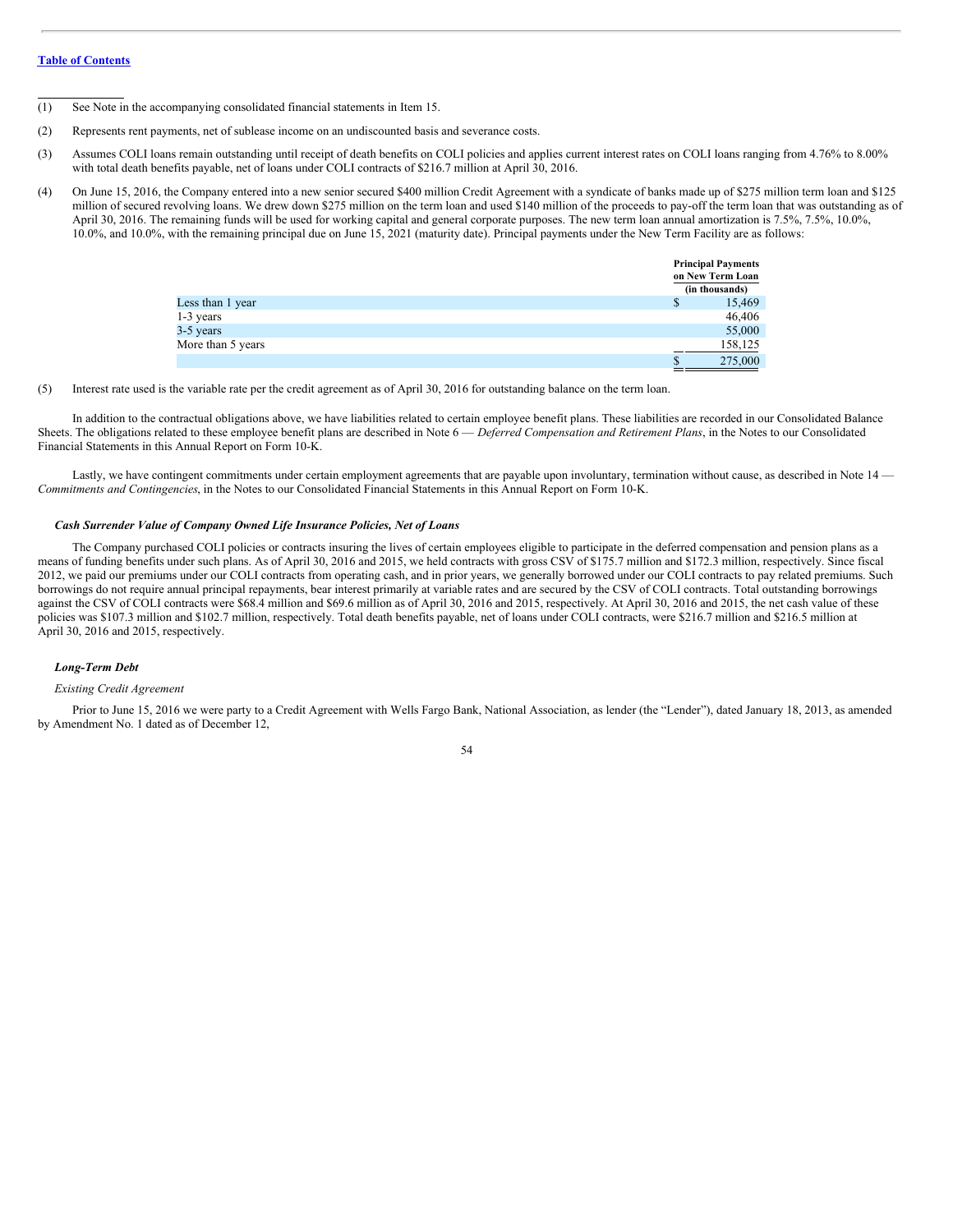2014 ("Amendment No. 1"), Amendment No. 2 dated as of June 3, 2015 ("Amendment No. 2"), Amendment No. 3, dated as of September 23, 2015 ("Amendment No. 3") and Amendment No. 4, dated as of November 20, 2015 ("Amendment No. 4"; the existing Credit Agreement, as amended by Amendment No. 1, Amendment No. 2, Amendment No. 3 and Amendment No. 4, the "Credit Agreement").

The Credit Agreement provides for, among other things: (i) a senior unsecured delayed draw term loan facility in an aggregate principal amount of \$150 million (the "Term Facility"); and (ii) a revolving credit facility (the "Revolver" and, together with the Term Facility, the "Credit Facilities") in an aggregate principal amount of \$100 million, which includes a \$25.0 million sub-limit for letters of credit. Both the Revolver and the Term Facility mature on September 23, 2020, and may be prepaid and terminated early by us at any time without premium or penalty (subject to customary LIBOR breakage fees).

The Credit Agreement includes customary and affirmative negative covenants. In particular, the Credit Agreements limit us to consummating permitted acquisitions, paying dividends to our stockholders and making share repurchases in any fiscal year to a cumulative total of \$135.0 million, excluding the consideration paid in connection with the acquisition of Legacy Hay Group. Subject to the foregoing, pursuant to the Credit Agreement, we are permitted to pay up to \$85.0 million in dividends and share repurchases, in the aggregate, in any fiscal year (subject to the satisfaction of certain conditions). The Credit Agreement also requires us to maintain \$50.0 million in domestic liquidity, defined as unrestricted cash and/or marketable securities (excluding any marketable securities that are held in trust for the settlement of our obligation under certain deferred compensation plans) as a condition to consummating permitted acquisitions, paying dividends to our stockholders and repurchasing shares of our common stock. Undrawn amounts on our line of credit may be used to calculate domestic liquidity.

The Credit Agreement includes minimum Adjusted EBITDA and maximum Total Funded Debt to Adjusted EBITDA ratio financial covenants (the "consolidated leverage ratio") (in each case as defined in the Credit Agreement). As of April 30, 2016, we are in compliance with our debt covenants.

At our option, loans issued under the Credit Facilities bear interest at either adjusted LIBOR or an alternate base rate, in each case plus the applicable interest rate margin. The interest rate applicable to loans outstanding under the Credit Facilities may fluctuate between adjusted LIBOR plus 1.125% per annum to adjusted LIBOR plus 1.875% per annum, in the case of LIBOR borrowings (or between the alternate base rate plus 0.125% per annum and the alternate base rate plus 0.875% per annum, in the alternative), based upon the consolidated leverage ratio at such time. In addition, we will be required to pay to the Lender a quarterly fee ranging from 0.25% to 0.40% per annum on the average daily unused amount of the Credit Facilities, based upon our consolidated leverage ratio at such time, and fees relating to the issuance of letters of credit.

On November 23, 2015 we borrowed \$150 million under the Term Facility to finance in part the acquisition of Legacy Hay Group. The Term Facility is payable in quarterly installments, with the final installment consisting of all remaining unpaid principal due on the term loan maturity date of September 23, 2020. We made \$10.0 million in principal payments during fiscal 2016. As of April 30, 2016, there was \$140.0 million outstanding under the Term Facility. The interest rate on the debt is Adjusted LIBOR plus a spread which is dependent on our leverage ratio, as discussed above. During fiscal 2016, the average interest rate on the term loan was 1.65%.

As of April 30, 2016 and 2015, there was no borrowing made under the Revolver. At April 30, 2016 and 2015, there was \$2.8 million of standby letters of credit issued under our long-term debt arrangements. We had a total of \$6.4 million and \$1.6 million of standby letters of credits with other financial institutions as of April 30, 2016 and 2015, respectively.

We are not aware of any other trends, demands or commitments that would materially affect liquidity or those that relate to our resources.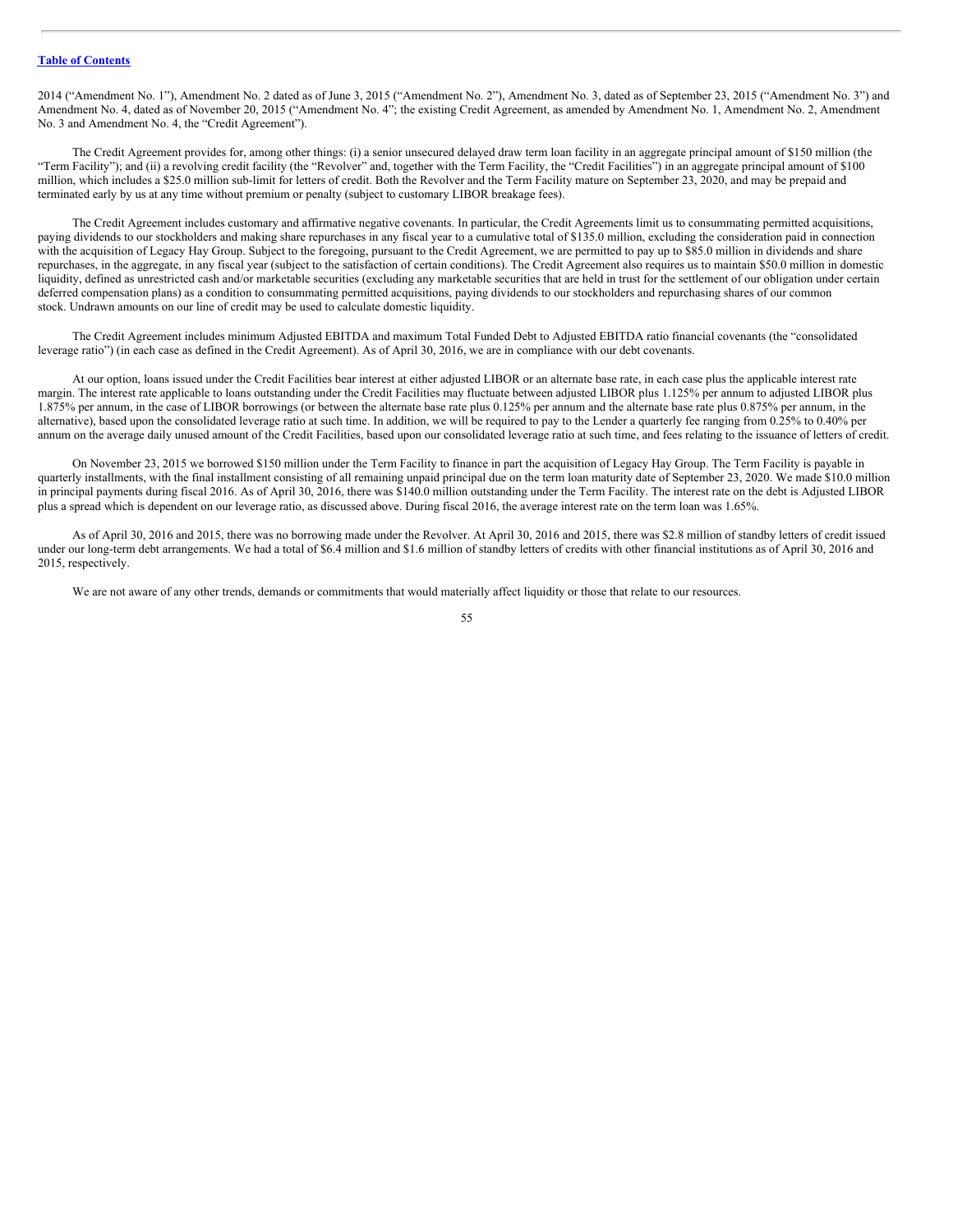### *New Credit Agreement*

On June 15, 2016, the Company entered into a new senior secured \$400 million Credit Agreement (the "New Credit Agreement") with a syndicate of banks and Wells Fargo Bank, National Association as administrative agent (to provide for enhanced financial flexibility and in recognition of the accelerated pace of the Legacy Hay Group integration). The New Credit Agreement provides for, among other things: (a) a new senior secured term loan facility in an aggregate principal amount of \$275 million (the "New Term Facility"); (b) a new senior secured revolving credit facility (the "New Revolver" and together with the New Term Facility, the "New Credit Facilities") in an aggregate principal amount of \$125 million, (c) annual term loan amortization of 7.5%, 7.5%, 10.0%, 10.0%, and 10.0%, with the remaining principal due at maturity (d) certain customary affirmative and negative covenants, including a maximum consolidated total leverage ratio (as defined below) and a minimum interest coverage ratio, and (e) an expanded definition of permitted add-backs to Adjusted EBITDA in recognition of the accelerated integration actions referenced above. We drew down \$275 million on the new term loan and used \$140 million of the proceeds to pay-off the term loan that was outstanding as of April 30, 2016. The remaining funds will be used for working capital and general corporate purposes.

At the Company's option, loans issued under the New Credit Agreement will bear interest at either LIBOR or an alternate base rate, in each case plus the applicable interest rate margin. The interest rate applicable to loans outstanding under the New Credit Facilities may fluctuate between LIBOR plus 1.25% per annum to LIBOR plus 2.00% per annum, in the case of LIBOR borrowings (or between the alternate base rate plus 0.25% per annum and the alternate base rate plus 1.00% per annum, in the alternative), based upon the Company's total funded debt to adjusted EBITDA ratio (as set forth in the New Credit Agreement, the "consolidated leverage ratio") at such time. In addition, the Company will be required to pay to the lenders a quarterly fee ranging from 0.20% to 0.35% per annum on the average daily unused amount of the New Term Facility, based upon the Company's consolidated leverage ratio at such time, and fees relating to the issuance of letters of credit.

Both the New Revolver and the New Term Facility mature on June 15, 2021 and may be prepaid and terminated early by the Company at any time without premium or penalty (subject to customary LIBOR breakage fees).

After giving effect to the repayment of the existing Credit Agreement and costs and fees associated with entering into the New Credit Agreement, the net proceeds of the term loan under the New Credit Agreement were approximately \$131 million. These funds, as well as the availability under the new \$125 million revolving facility, which is currently undrawn provide the Company with significant additional liquidity.

#### **Accounting Developments**

# *Recently Adopted Accounting Standards*

In November 2015, the FASB issued guidance that simplifies the presentation of deferred income taxes, requiring all deferred tax assets and liabilities, and any related valuation allowances, to be classified as non-current on the balance sheet. The new guidance is effective for financial statements issued for annual periods beginning after December 15, 2016, and interim periods within those annual periods, with early application permitted for all entities as of the beginning of an interim or annual reporting period. We elected to early adopt the guidance as of January 31, 2016 and have retrospectively applied the new requirements to all periods presented. As such, we reclassified \$3.8 million of current deferred tax assets from current assets to non-current assets in the accompanying consolidated balance sheet as of April 30, 2015.

### *Recently Proposed Accounting Standards*

In May 2014, the FASB issued guidance that supersedes revenue recognition requirements regarding contracts with customers to transfer goods or services or for the transfer of nonfinancial assets. Under the new guidance, entities are required to recognize revenue in order to depict the transfer of promised goods or services

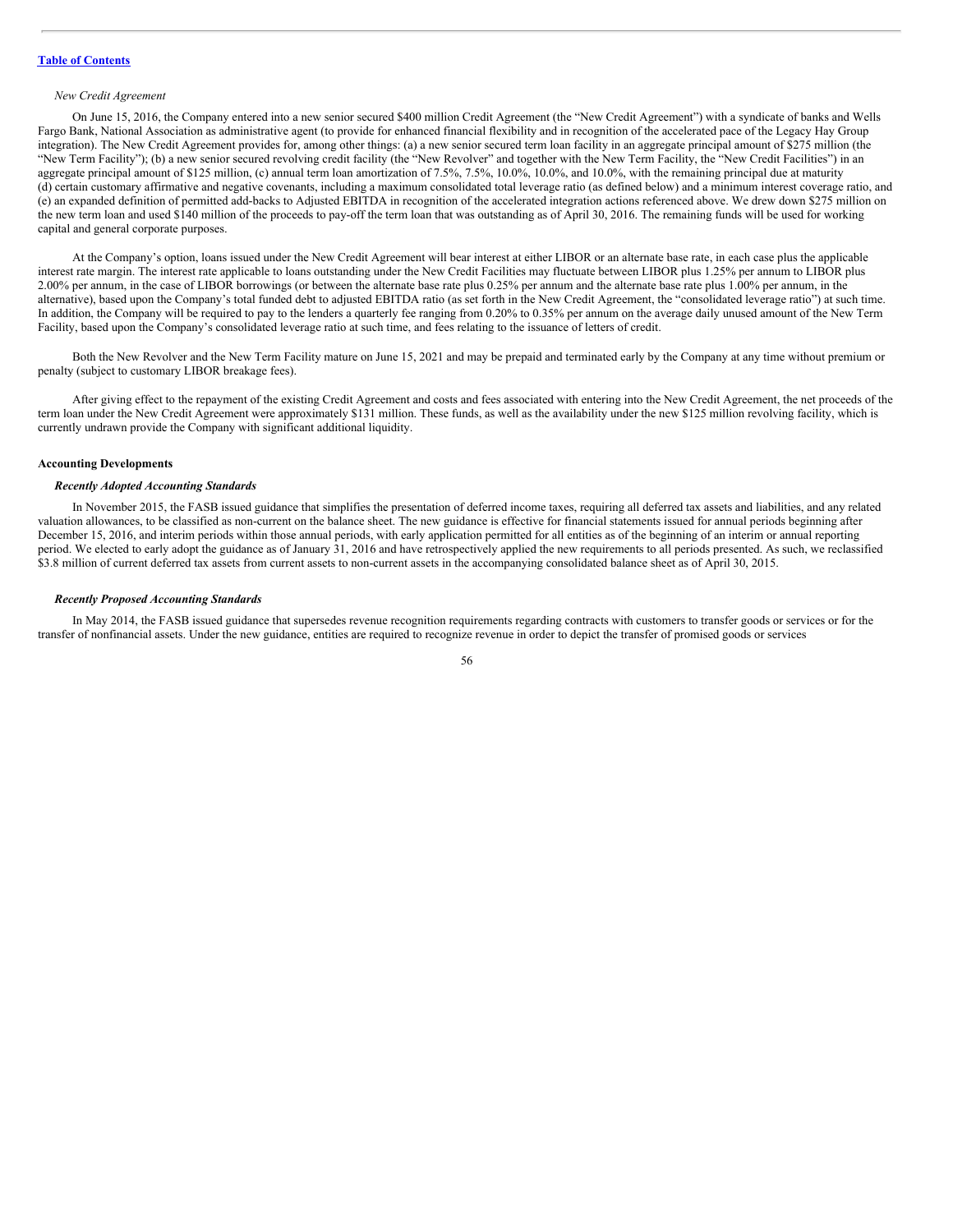to customers in an amount that reflects the consideration to which the entity expects to be entitled in exchange for those goods or services. The guidance provides a five-step analysis to be performed on transactions to determine when and how revenue is recognized. In March 2016, the FASB issued additional guidance concerning "Principal versus Agent" considerations (reporting revenue gross versus net); in April 2016, the FASB issued additional guidance on identifying performance obligations and licensing; and in May 2016, the FASB issued additional guidance on collectability, noncash consideration, presentation of sales tax, and contract modifications and completed contracts at transition. These updates are intended to provide interpretive clarifications on the new guidance for disclosure about revenue. In July 2015, the FASB decided to approve a oneyear deferral of the effective date as well as providing an option to early adopt the standard on the original effective date. This new guidance is effective for fiscal years and interim periods within those annual years beginning after December 15, 2017 as opposed to the original effective date of December 15, 2016. We will adopt this guidance in fiscal year beginning May 1, 2018. We are currently evaluating the effect the guidance will have on our financial condition and results of operations.

In September 2015, the FASB issued guidance requiring an acquirer to recognize adjustments to provisional amounts recorded in an acquisition that are identified during the measurement period in the reporting period in which the adjustment amounts are determined. The acquirer is required to record, in the same period's financial statements, the effect on earnings of changes in depreciation, amortization or other income effects, if any, as a result of the change to the provisional amounts, calculated as if the accounting had been completed at the acquisition date. The acquirer is also required to present separately on the face of the income statement or disclose in the footnotes, the portion of the amount recorded in current-period earnings by line item that would have been recorded in previous reporting periods if the adjustments had been recognized as of the acquisition date. This new guidance is effective for fiscal years beginning after December 15, 2015, including interim periods within those fiscal years. We will comply with the new guidance when adjustments in acquisitions are identified and recorded during the measurement period.

In February 2016, the FASB issued guidance on accounting for leases that generally requires all leases to be recognized in the consolidated balance sheet. The provisions of the guidance are effective for fiscal years beginning after December 15, 2018; early adoption is permitted. The provisions of the guidance are to be applied using a modified retrospective approach. We are currently evaluating the effect that this guidance will have on our consolidated financial statements.

In March 2016, the FASB issued guidance on accounting for certain aspects of share-based payments to employees. The new guidance requires excess tax benefits and tax deficiencies to be recorded in the income statement when the awards vest or are settled. Furthermore, cash flows related to excess tax benefits will no longer be separately classified as a financing activity apart from other income tax cash flows. The guidance also allows companies to repurchase more of an employee's shares for tax withholding purposes without triggering liability accounting and also clarifies that all cash payments made on an employee's behalf for withheld shares should be presented as a financing activity on our cash flows statement, and provides an accounting policy election to account for forfeitures as they occur. The provisions of the guidance are effective for fiscal years beginning after December 15, 2016; early adoption is permitted. We are currently evaluating the effect that this guidance will have on our consolidated financial statements.

#### **Item 7A.** *Quantitative and Qualitative Disclosures About Market Risk*

As a result of our global operating activities, we are exposed to certain market risks, including foreign currency exchange fluctuations and fluctuations in interest rates. We manage our exposure to these risks in the normal course of our business as described below.

### **Foreign Currency Risk**

Substantially all our foreign subsidiaries' operations are measured in their local currencies. Assets and liabilities are translated into U.S. dollars at the rates of exchange in effect at the end of each reporting period and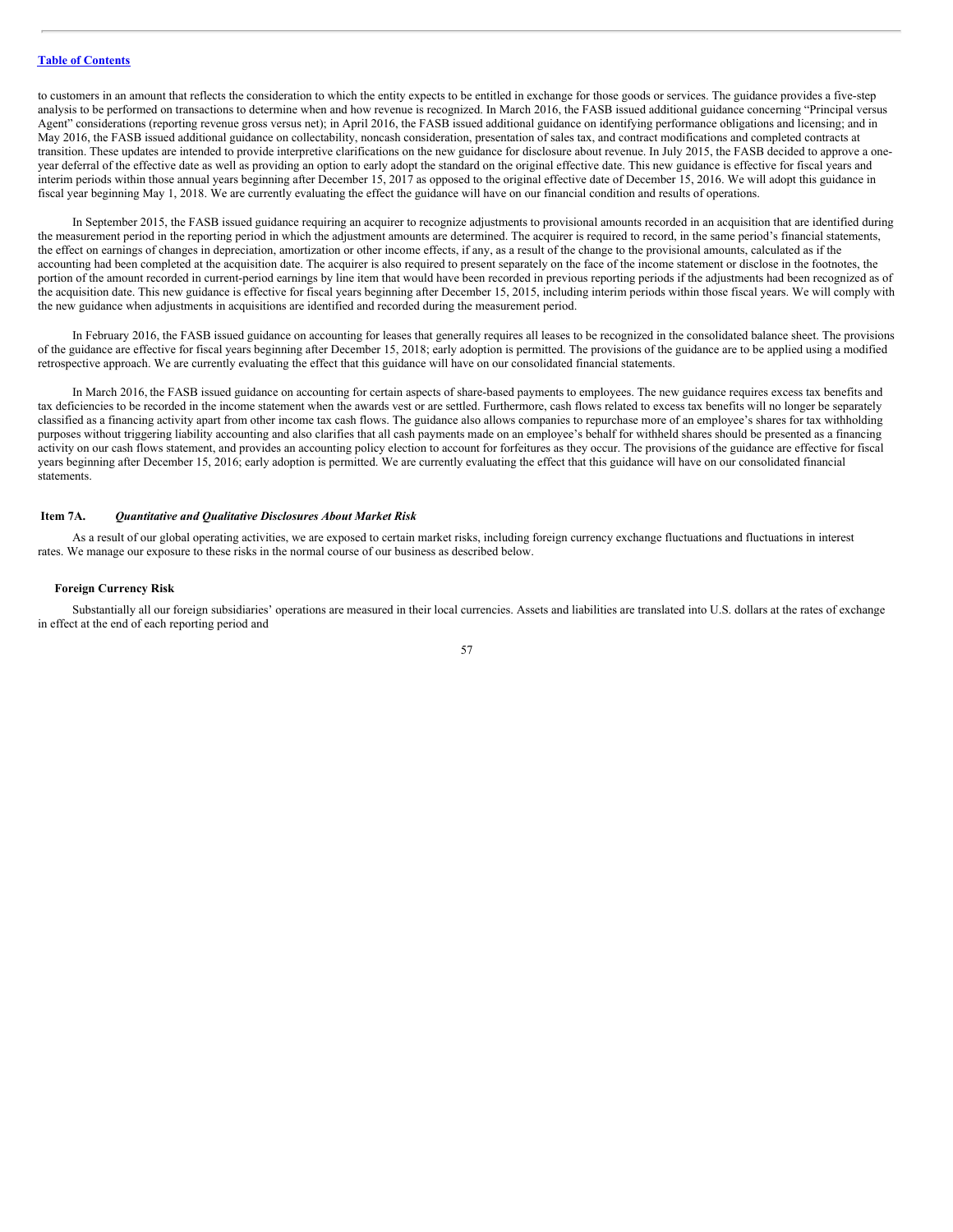revenue and expenses are translated at average rates of exchange during the reporting period. Resulting translation adjustments are reported as a component of accumulated other comprehensive income on our consolidated balance sheets.

Transactions denominated in a currency other than the reporting entity's functional currency may give rise to transaction gains and losses that impact our results of operations. Historically, we have not realized significant foreign currency gains or losses on such transactions. Foreign currency losses, on an after tax basis, included in net income were \$8.7 million during fiscal 2016 as compared to \$1.6 million during fiscal 2015. Foreign currency gains, on an after tax basis, included in net income were \$1.0 million during fiscal 2014. Beginning in the third quarter of fiscal 2016, we established a program that primarily utilizes foreign currency forward contracts to offset the risks associated with the effects of certain foreign currency exposures due to an increase in the foreign currency exposures as a result of the Legacy Hay Group acquisition. These foreign currency forward contracts are neither used for trading purposes nor are they designated as hedging instruments pursuant to Accounting Standards Codification 815, Derivatives and Hedging.

Our primary exposure to exchange losses or gains is based on outstanding intercompany loan balances denominated in U.S. dollars. If the U.S. dollar strengthened or weakened by 15%, 25% and 35% against the Pound Sterling, the Euro, the Canadian dollar, the Australian dollar and the Yen, our exchange loss or gain during fiscal 2016 would have been \$11.6 million, \$19.3 million and \$27.0 million, respectively, based on outstanding balances at April 30, 2016.

#### **Interest Rate Risk**

Our exposure to interest rate risk is limited to our Term Facility and borrowings against the CSV of COLI contracts. As of April 30, 2016, there was \$140.0 million outstanding under the Term Facility. At our option, loans issued under the Credit Facilities bear interest at either adjusted LIBOR or an alternate base rate, in each case plus the applicable interest rate margin. The interest rate applicable to loans outstanding under the Credit Facilities may fluctuate between adjusted LIBOR plus 1.125% per annum to adjusted LIBOR plus 1.875% per annum, in the case of LIBOR borrowings (or between the alternate base rate plus 0.125% per annum and the alternate base rate plus 0.875% per annum, in the alternative), based upon the consolidated leverage ratio at such time. A 100 basis point increase in LIBOR rates would have increased our interest expense by approximately \$0.6 million for fiscal 2016. During fiscal 2016, the average interest rate on the term loan was 1.65%. We had no borrowings under the term facility in fiscal 2015. We had \$68.4 million and \$69.6 million of borrowings against the CSV of COLI contracts as of April 30, 2016 and 2015, respectively, bearing interest primarily at variable rates. The risk of fluctuations in these variable rates is minimized by the fact that we receive a corresponding adjustment to our borrowed funds crediting rate which has the effect of increasing the CSV on our COLI contracts.

#### **Item 8.** *Financial Statements and Supplementary Data*

See Consolidated Financial Statements beginning on page F-1 of this Annual Report on Form 10-K.

Supplemental Financial Information regarding quarterly results is contained in Note 15 — Q*uarterly Results*, in the Notes to our Consolidated Financial Statements in this Annual Report on Form 10-K.

#### **Item 9.** *Changes in and Disagreements with Accountants on Accounting andFinancial Disclosure*

Not applicable.

#### **Item 9A.** *Controls and Procedures*

(a) Evaluation of Disclosure Controls and Procedures.

As of the end of the period covered by this Annual Report on Form 10-K, management, our Chief Executive Officer and Chief Financial Officer, evaluated the effectiveness of the design and operation of our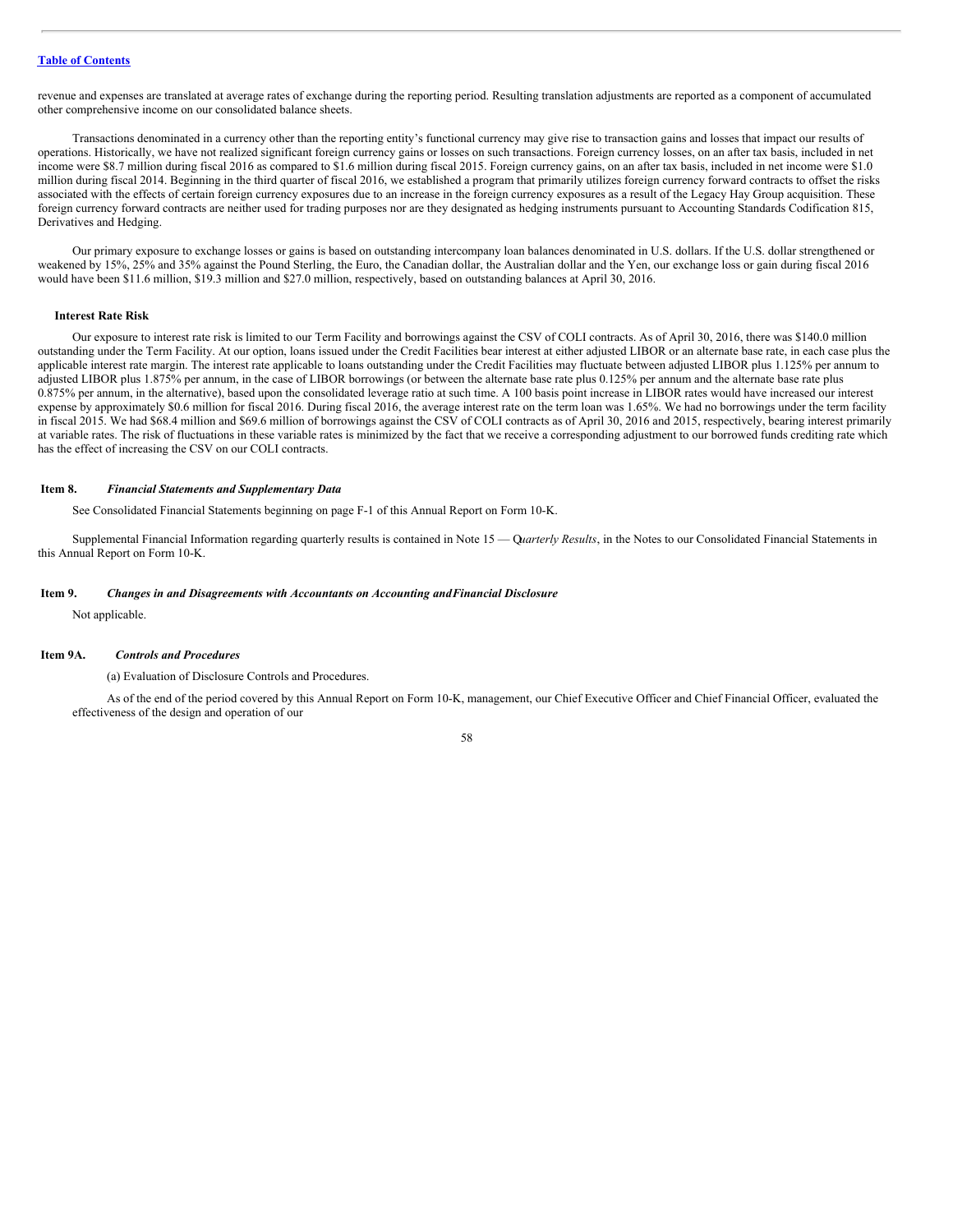disclosure controls and procedures and internal controls over financial reporting. The scope of the assessment of the effectiveness of our disclosure controls and procedures does not include any disclosure control or procedures of Legacy Hay Group, which was acquired in December 2015, that are also part of Legacy Hay Group's Internal Control over Financial Reporting. This exclusion is in accordance with the guidance of the SEC Division of Corporation Finance that a recently acquired business may be omitted from the scope of the assessment in the year of acquisition. Legacy Hay Group constituted 39% and 49% of total and net assets, respectively, as of April 30, 2016 and 14% of fee revenue for the year ended April 30, 2016. Based on their evaluation of our disclosure controls and procedures conducted as of the end of the period covered by this Annual Report on Form 10-K, our Chief Executive Officer and Chief Financial Officer have concluded that our disclosure controls and procedures (as defined in Rules 13a-15(e) and 15d-15(e) under the Exchange Act of 1934 (the "Exchange Act")) are effective.

(b) Changes in Internal Control over Financial Reporting.

There were no changes in our internal control over financial reporting during the fourth fiscal quarter that have materially affected or are reasonably likely to materially affect our internal control over financial reporting. See Management's Report on Internal Control Over Financial Reporting and Report of Independent Registered Public Accounting Firm on Internal Control Over Financial Reporting on pages F-2 and F-3, respectively.

#### **Item 9B.** *Other Information*

Not applicable.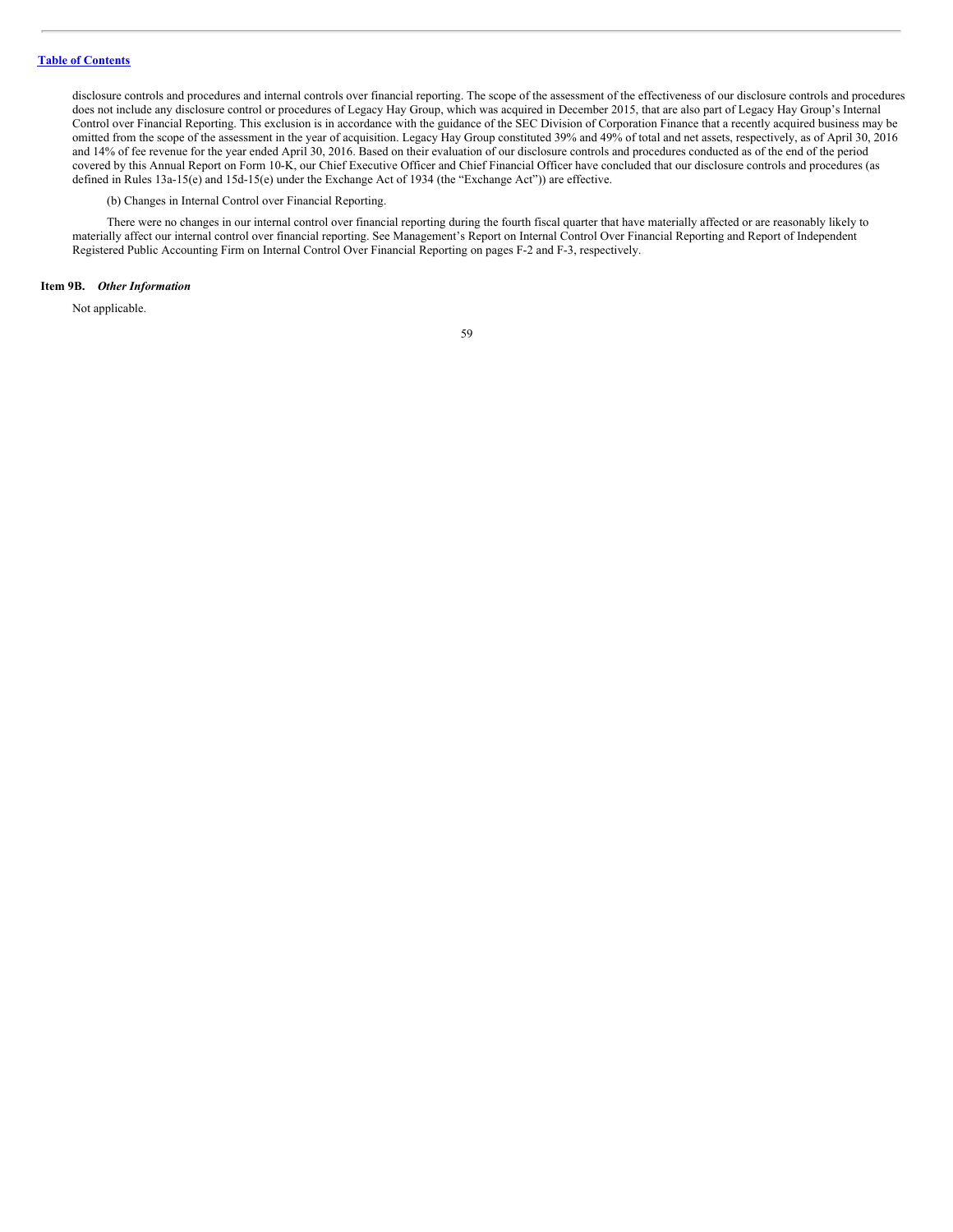# **PART III.**

### **Item 10.** *Directors, Executive Of icers and Corporate Governance*

The information required by this Item will be included under the captions "The Board of Directors" and "Section 16(a) Beneficial Ownership Reporting Compliance" and elsewhere in our 2016 Proxy Statement, and is incorporated herein by reference. The information under the heading "Executive Officers of the Registrant" in Part I of this Annual Report on Form 10-K is also incorporated by reference in this section.

We have adopted a "Code of Business Conduct and Ethics," which is applicable to our directors, principal executive officer (who is our Chief Executive Officer), principal financial officer, and principal accounting officer (who is our Chief Financial Officer) and senior financial officers. The Code of Business Conduct and Ethics is available on our website at *www.kornferry.com*. We intend to post amendments to or waivers to this Code of Business Conduct and Ethics on our website when adopted.

### **Item 11.** *Executive Compensation*

The information required by this Item will be included in our 2016 Proxy Statement, and is incorporated herein by reference.

#### **Item 12.** *Security Ownership of Certain Beneficial Owners and Managementand Related Stockholder Matters*

The information required by this Item will be included under the caption "Security Ownership of Certain Beneficial Owners and Management" and elsewhere in our 2016 Proxy Statement, and is incorporated herein by reference.

### **Item 13.** *Certain Relationships and Related Transactions, and DirectorIndependence*

The information required by this Item will be included under the caption "Certain Relationships and Related Transactions" and elsewhere in our 2016 Proxy Statement, and is incorporated herein by reference.

# **Item 14.** *Principal Accountant Fees and Services*

The information required by this Item will be included under the captions "Fees Paid to Ernst & Young LLP," and "Audit Committee Pre-Approval Policies and Procedures," and elsewhere in our 2016 Proxy Statement, and is incorporated herein by reference.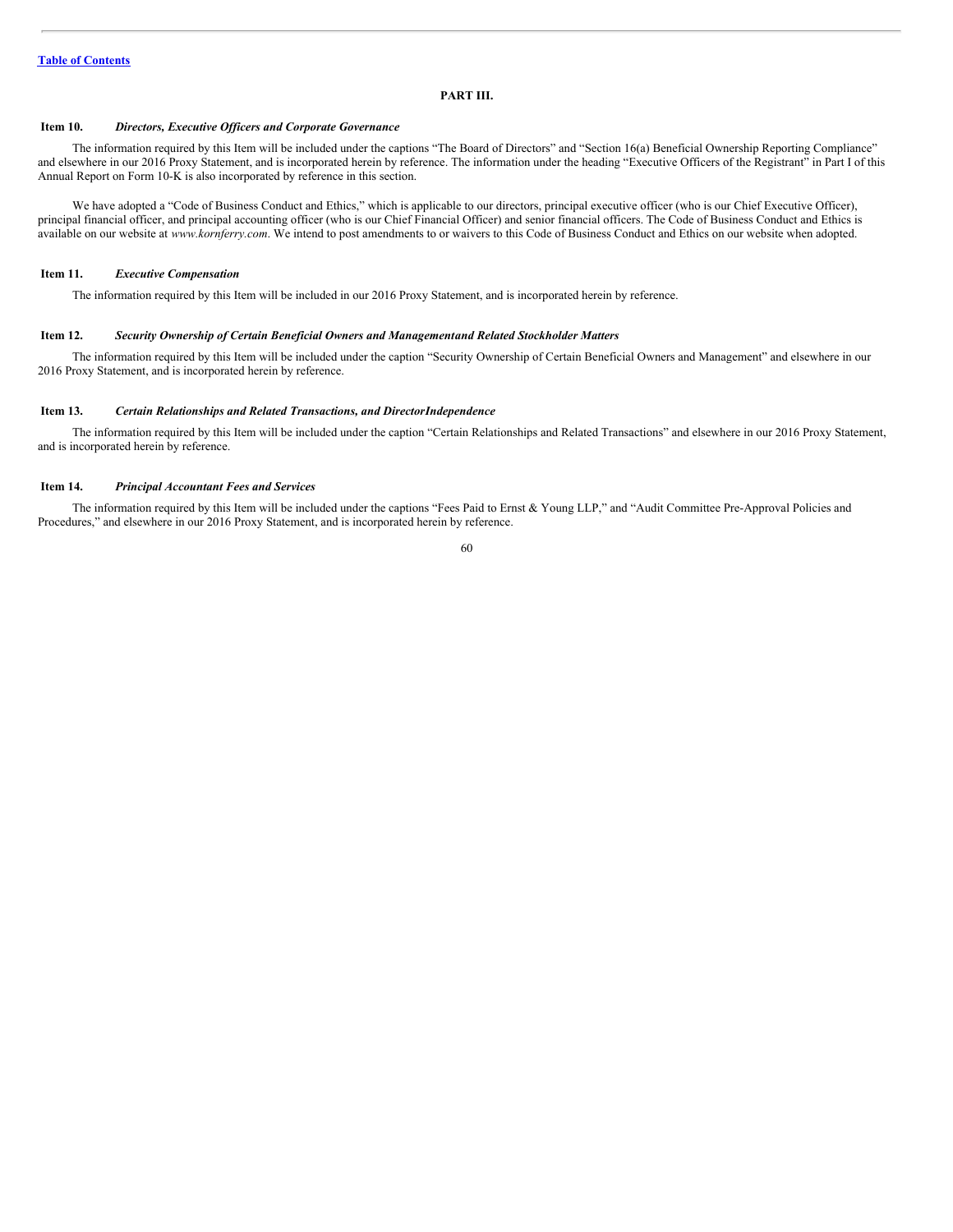# **PART IV.**

# **Item 15.** *Exhibits and Financial Statement Schedules*

# **Financial Statements.**

(a) The following documents are filed as part of this report:

#### 1. *Index to Financial Statements:*

See Consolidated Financial Statements included as part of this Form 10-K and Schedule II — Valuation and Qualifying Accounts. Pursuant to Rule 7-05 of Regulation S-X, the other schedules have been omitted as the information to be set forth therein is included in the notes of the audited consolidated financial statements F-1

# **Exhibits:**

| <b>Exhibit</b><br>Number | <b>Description</b>                                                                                                                                                                                                                                                                                                                                                                                                                      |
|--------------------------|-----------------------------------------------------------------------------------------------------------------------------------------------------------------------------------------------------------------------------------------------------------------------------------------------------------------------------------------------------------------------------------------------------------------------------------------|
| $2.1***$                 | Agreement and Plan of Merger, dated as of December 5, 2012, by and among Korn/Ferry International, Personnel Decisions International Corporation,<br>Unity Sub, Inc., Personnel Decisions International Corporation, all of the stockholders of Personnel Decisions International Corporation, and PDI<br>Stockholder Representative, LLC, filed as Exhibit 2.1 to the Company's Current Report on Form 8-K, filed on December 6, 2012. |
| $2.2+$                   | Stock Purchase Agreement by and between HG (Bermuda) Limited and Korn/Ferry International, dated September 23, 2015, filed as Exhibit 2.1 to the<br>Company's Current Report on Form 8-K, filed September 24, 2015.**                                                                                                                                                                                                                   |
| $2.3+$                   | Letter Agreement, dated November 30, 2015, by and between Korn/Ferry International and HG (Bermuda) Limited, filed as Exhibit 2.1 to the Company's<br>Current Report on Form 8-K, filed December 2, 2015.                                                                                                                                                                                                                               |
| $3.3+$                   | Fourth Amended and Restated Bylaws of the Company, filed as Exhibit 3.1 to the Company's Current Report on Form 8-K, filed October 7, 2014.                                                                                                                                                                                                                                                                                             |
| $4.1+$                   | Form of Common Stock Certificate of the Company, filed as Exhibit 4.1 to the Company's Registration Statement on Form S-3 (No. 333-49286), filed<br>November 3, 2000.                                                                                                                                                                                                                                                                   |
| $10.1*+$                 | Form of Indemnification Agreement between the Company and some of its executive officers and directors, filed as Exhibit 10.1 to the Company's<br>Registration Statement on Form S-1 (No. 333-61697), effective February 10, 1999.                                                                                                                                                                                                      |
| $10.2*+$                 | Form of U.S. and International Worldwide Executive Benefit Retirement Plan, filed as Exhibit 10.3 to the Company's Registration Statement on Form S-1<br>(No. 333-61697), effective February 10, 1999.                                                                                                                                                                                                                                  |
| $10.3*+$                 | Form of U.S. and International Worldwide Executive Benefit Life Insurance Plan, filed as Exhibit 10.4 to the Company's Registration Statement on Form<br>S-1 (No. 333-61697), effective February 10, 1999.                                                                                                                                                                                                                              |
| $10.4*+$                 | Worldwide Executive Benefit Disability Plan (in the form of Long-Term Disability Insurance Policy), filed as Exhibit 10.5 to the Company's Registration<br>Statement on Form S-1 (No. 333-61697), effective February 10, 1999.                                                                                                                                                                                                          |
| $10.5*+$                 | Form of U.S. and International Enhanced Executive Benefit and Wealth Accumulation Plan, filed as Exhibit 10.6 to the Company's Registration Statement<br>on Form S-1 (No. 333-61697), effective February 10, 1999.                                                                                                                                                                                                                      |

10.6\*+ Form of U.S. and International Senior Executive Incentive Plan, filed as Exhibit 10.7 to the Company's Registration Statement on Form S-1 (No. 333- 61697), effective February 10, 1999.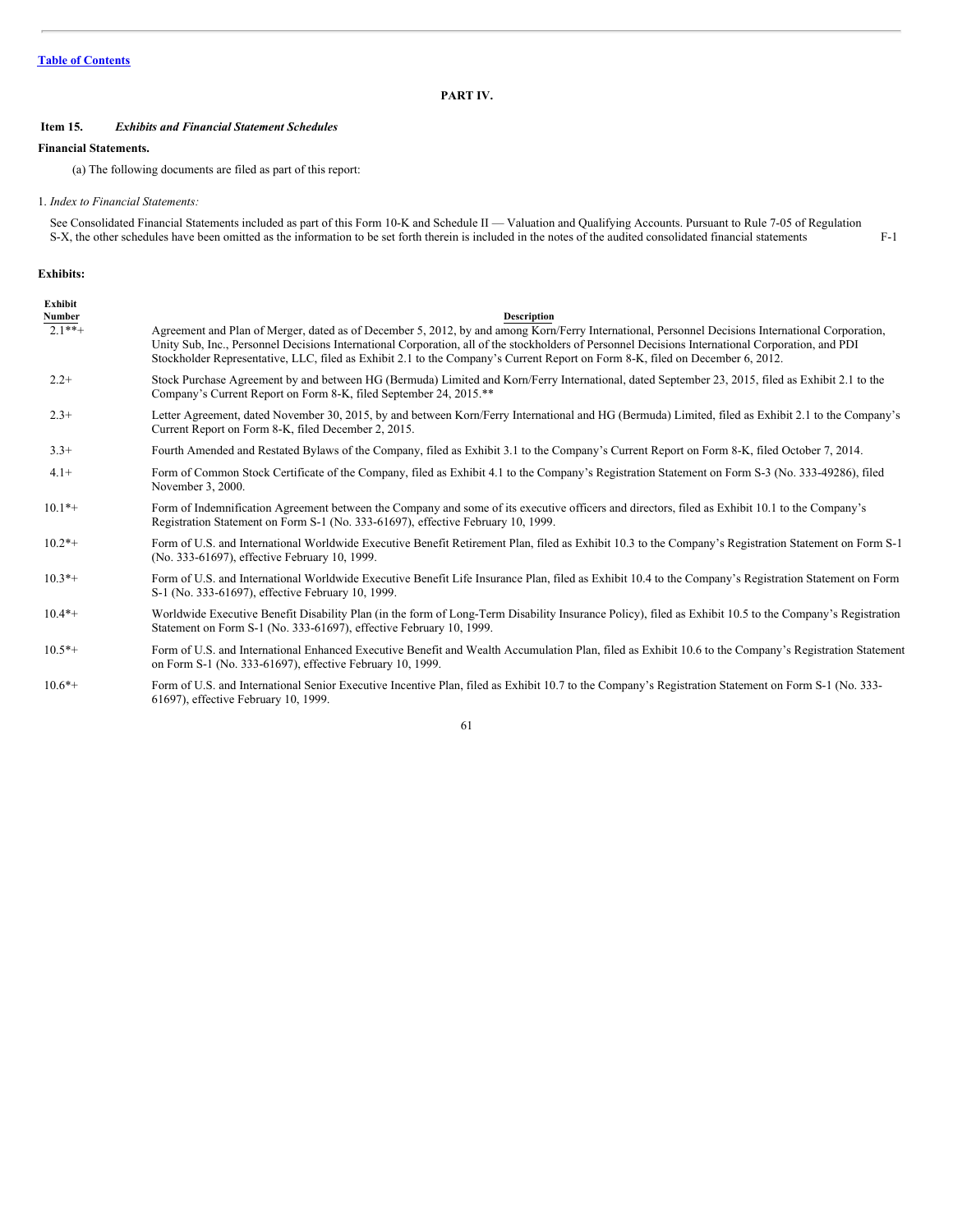| Exhibit<br>Number | <b>Description</b>                                                                                                                                                                                                                                                                         |
|-------------------|--------------------------------------------------------------------------------------------------------------------------------------------------------------------------------------------------------------------------------------------------------------------------------------------|
| $10.7*+$          | Executive Salary Continuation Plan, filed as Exhibit 10.8 to the Company's Registration Statement on Form S-1 (No. 333-61697), effective February 10,<br>1999.                                                                                                                             |
| $10.8*+$          | Form of Amended and Restated Stock Repurchase Agreement, filed as Exhibit 10.10 to the Company's Registration Statement on Form S-1 (No. 333-<br>61697), effective February 10, 1999.                                                                                                      |
| $10.9*+$          | Form of Standard Employment Agreement, filed as Exhibit 10.11 to the Company's Registration Statement on Form S-1 (No. 333-61697), effective<br>February 10, 1999.                                                                                                                         |
| $10.10*+$         | Form of U.S. and Foreign Executive Participation Program, filed as Exhibit 10.27 to the Company's Registration Statement on Form S-1 (No. 333-61697),<br>effective February 10, 1999.                                                                                                      |
| $10.11*+$         | Korn/Ferry International Second Amended and Restated Performance Award Plan, filed as Appendix A to the Company's Definitive Proxy Statement, filed<br>August 12, 2004.                                                                                                                    |
| $10.12*+$         | Form of Indemnification Agreement between the Company and some of its executive officers and directors, filed as Exhibit 10.4 to the Company's<br>Quarterly Report on Form 10-Q, filed March 12, 2004.                                                                                     |
| $10.13+$          | Summary of Non-Employee Director Compensation, filed as Exhibit 10.1 to the Company's Current Report on Form 8-K, filed September 10, 2012.                                                                                                                                                |
| $10.14*+$         | Form of Restricted Stock Award Agreement to Employees Under the Performance Award Plan filed as Exhibit 10.1 to the Company's Current Report on<br>Form 8-K, filed June 29, 2006.                                                                                                          |
| $10.15*+$         | Form of Restricted Stock Award Agreement to Non-Employee Directors Under the Performance Award Plan filed as Exhibit 10.2 to the Company's<br>Current Report on Form 8-K, filed June 29, 2006.                                                                                             |
| $10.16*+$         | Stock and Asset Purchase Agreement dated as of August 8, 2006, by and among Lominger Limited, Inc., Lominger Consulting, Inc., Michael M.<br>Lombardo, Robert W. Eichinger, and the Company filed as Exhibit 10.1 to the Company's Quarterly Report on Form 10-Q, filed September 8, 2006. |
| $10.17*+$         | Letter from the Company to Gary Burnison, dated March 30, 2007, filed as Exhibit 10.38 to the Company's Annual Report on Form 10-K, filed June 29,<br>2007.                                                                                                                                |
| $10.18*+$         | Employment Agreement between the Company and Gary Burnison, dated April 24, 2007, filed as Exhibit 10.41 to the Company's Annual Report on Form<br>10-K, filed June 29, 2007.                                                                                                              |
| $10.19*+$         | Form of Restricted Stock Unit Award Agreement to Directors Under the Performance Award Plan, filed as Exhibit 10.2 to the Company's Quarterly Report<br>on Form 10-O, filed December 10, 2007.                                                                                             |
| $10.20*+$         | Letter from the Company to Ana Dutra, dated January 16, 2008, filed as Exhibit 10.1 to the Company's Quarterly Report on Form 10-Q, filed March 11,<br>2008.                                                                                                                               |
| $10.21*+$         | Form of Stock Option Agreement to Employees and Non-Employee Directors Under the Korn/Ferry International 2008 Stock Incentive Plan, filed as<br>Exhibit 10.3 to the Company's Current Report on Form 8-K, filed June 12, 2009.                                                            |
| $10.22*+$         | Korn/Ferry International Executive Capital Accumulation Plan, filed as Exhibit 4.1 to the Company's Registration Statement on Form S-8 (No. 333-<br>111038), filed December 10, 2003.                                                                                                      |
| $10.23*+$         | Letter Agreement between the Company and Gary D. Burnison dated June 25, 2009, filed as Exhibit 10.51 to the Company's Annual Report on Form 10-K,<br>filed June 29, 2009.                                                                                                                 |
| $10.24*+$         | Employment Agreement between the Company and Byrne Mulrooney dated March 5, 2010, filed as Exhibit 10.40 to the Company's Annual Report on<br>Form 10-K, filed June 29, 2010.                                                                                                              |

10.25\*+ Korn/Ferry International Amended and Restated Employee Stock Purchase Plan, filed as Exhibit 99.1 to the Company's Registration Statement on Form S-8, filed December 10, 2014.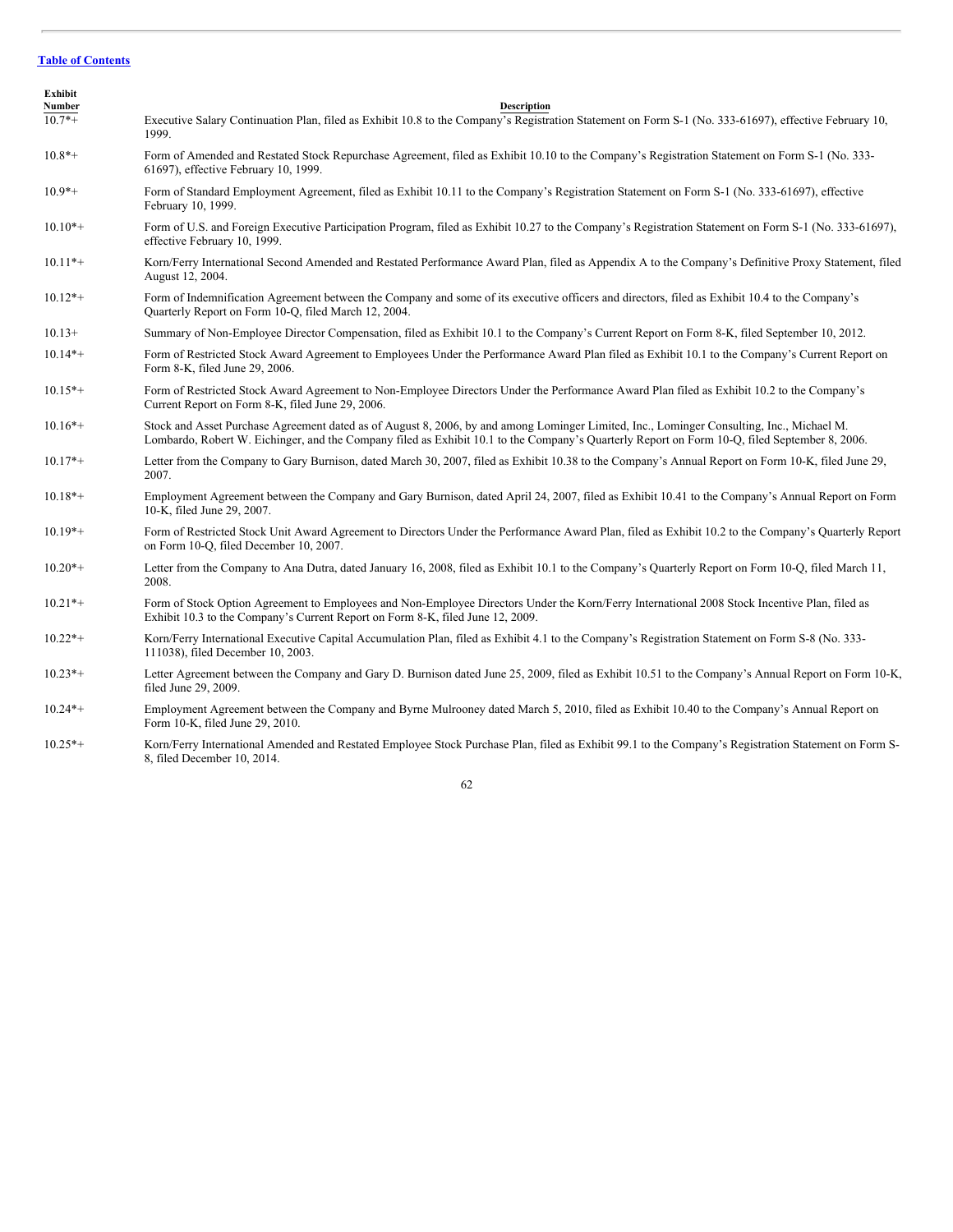| Exhibit<br>Number | <b>Description</b>                                                                                                                                                                                                               |
|-------------------|----------------------------------------------------------------------------------------------------------------------------------------------------------------------------------------------------------------------------------|
| $10.26*+$         | Employment Agreement between the Company and Robert P. Rozek, filed as Exhibit 10.2 to the Company's Current Report on Form 8-K, filed February<br>21, 2012.                                                                     |
| $10.27*+$         | Separation and General Release Agreement, between Michael DiGregorio and Korn/Ferry International, dated as of February 17, 2012, filed as Exhibit 10.1<br>to the Company's Current Report on Form 8-K, filed February 21, 2012. |
| $10.28*+$         | Second Amended and Restated Korn/Ferry International 2008 Stock Incentive Plan, filed as Exhibit 10.1 to the Company's Current Report on Form 8-K,<br>filed October 2, 2012.                                                     |
| $10.29*+$         | Form of Restricted Stock Unit Award Agreement to Non-Employee Directors Under the 2008 Stock Incentive Plan, filed as Exhibit 10.38 to the Company's<br>Annual Report on Form 10-K, filed June 25, 2013.                         |
| $10.30*+$         | Form of Restricted Stock Unit Award Agreement to Employees Under the 2008 Stock Incentive Plan, filed as Exhibit 10.39 to the Company's Annual<br>Report on Form 10-K, filed June 25, 2013.                                      |
| $10.31*+$         | Letter Agreement between the Company and R.J. Heckman, Ph.D., dated December 4, 2012, filed as Exhibit 10.40 to the Company's Annual Report on<br>Form 10-K, filed June 25, 2013.                                                |
| $10.32*+$         | Employment Agreement between the Company and Byrne Mulrooney dated June 26, 2014, filed as Exhibit 10.33 to the Company's Annual Report on Form<br>10-K, filed June 27, 2014.                                                    |
| $10.33*+$         | Amended and Restated Employment agreement dated July 25, 2014 between Korn/Ferry International and Gary Burnison, filed as Exhibit 10.1 to the<br>Company's Current Report on Form 8-K, filed August 1, 2014.                    |
| $10.34*+$         | Amended and Restated Korn/Ferry International Executive Capital Accumulation Plan, as of August 13, 2014, filed as Exhibit 10.1 to the Company's<br>Ouarterly Report on Form 10-O, filed December 10, 2014.                      |
| $10.35*+$         | Summary of Non-Employee Director Compensation Program, effective October 1, 2014, filed as Exhibit 10.2 to the Company's Quarterly Report on Form<br>10-Q, filed December 10, 2014.                                              |
| $10.36*+$         | Form of Indemnification Agreement between the Company and some of its directors and executive officers, filed as Exhibit 10.1 to the Company's Current<br>Report on Form 8-K, filed June 15, 2015.                               |
| $10.37*+$         | Employment Agreement between the Company and Matthew P. Reilly, dated May 4, 2015, filed as Exhibit 10.1 to the Company's Quarterly Report on<br>Form 10-O, filed September 9, 2015.                                             |
| $10.38+$          | Credit Agreement with Wells Fargo Bank, National Association, as lender, dated January 18, 2013, filed as Exhibit 10.2 to the Company's Quarterly Report<br>on Form 10-O, filed September 9, 2015.                               |
| $10.39+$          | Amendment No. 1 to Credit Agreement with Wells Fargo Bank, National Association, as lender, dated December 12, 2014, filed as Exhibit 10.3 to the<br>Company's Quarterly Report on Form 10-Q, filed September 9, 2015.           |
| $10.40^{\wedge}$  | Amendment No. 2 to Credit Agreement with Wells Fargo Bank, National Association, as lender, dated June 3, 2015, filed as Exhibit 10.4 to the Company's<br>Quarterly Report on Form 10-Q, filed September 9, 2015.                |
| $10.41+$          | Form of Indemnification Agreement between the Company and some of its directors and executive officers, filed as Exhibit 10.1 to the Company's Current<br>Report on Form 8-K, filed June 15, 2015.                               |
| $10.42+$          | Amendment No. 3 to Credit Agreement with Wells Fargo Bank, National Association, as lender, dated September 23, 2015, filed as Exhibit 10.1 to the<br>Company's Current Report on Form 8-K, filed September 24, 2015.            |

10.43\*+ Separation and General Release Agreement, between Matthew P. Reilly and Korn/Ferry International, dated September 27, 2015, filed as Exhibit 10.2 to the Company's Quarterly Report on Form 10-Q, filed December 10, 2015.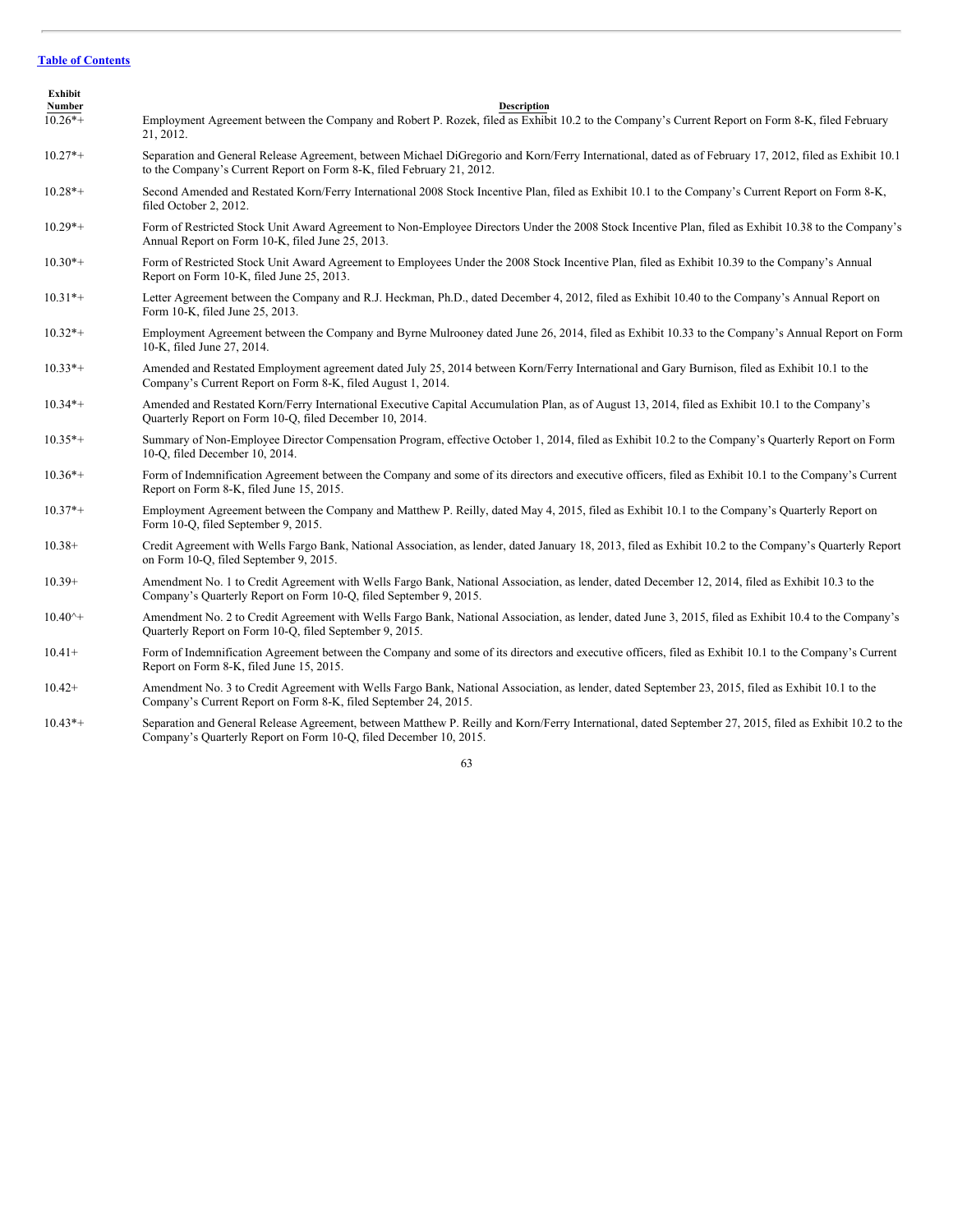| <b>Exhibit</b><br>Number | <b>Description</b>                                                                                                                                                                                                               |
|--------------------------|----------------------------------------------------------------------------------------------------------------------------------------------------------------------------------------------------------------------------------|
| $10.44+$                 | Amendment No. 4 to Credit Agreement with Wells Fargo Bank, National Association, as lender, dated November 20, 2015, filed as Exhibit 10.3 to the<br>Company's Quarterly Report on Form 10-Q, filed December 10, 2015.           |
| $10.45*+$                | Employment Agreement between the Company and Stephen Kaye, filed as Exhibit 10.4 to the Company's Quarterly Report on Form 10-Q, filed December<br>10, 2015.                                                                     |
| $10.46*+$                | Amendment to Employment Agreement dated December 28, 2015 between the Company and Robert Rozek, filed as Exhibit 10.1 to the Company's<br>Ouarterly Report on Form 10-O, filed March 10, 2016.                                   |
| $10.47+$                 | Amendment No. 4 to Credit Agreement with Wells Fargo Bank, National Association, as lender, dated November 20, 2015, filed as Exhibit 10.3 to the<br>Company's Quarterly Report on Form 10-Q, filed on December 10, 2015.        |
| $10.48+$                 | Credit Agreement, dated June 15, 2016, with Wells Fargo Bank, National Association, as administrative agent and other lender parties, filed as Exhibit 10.1<br>to the Company's Current Report on Form 8-K, filed June 17, 2016. |
| 21.1                     | Subsidiaries of Korn/Ferry International.                                                                                                                                                                                        |
| 23.1                     | Consent of Ernst & Young LLP, Independent Registered Public Accounting Firm.                                                                                                                                                     |
| 24.1                     | Power of Attorney (contained on signature page).                                                                                                                                                                                 |
| 31.1                     | Chief Executive Officer Certification pursuant to Rule 13a-14(a) under the Exchange Act.                                                                                                                                         |
| 31.2                     | Chief Financial Officer Certification pursuant to Rule 13a-14(a) under the Exchange Act.                                                                                                                                         |
| 32.1                     | Chief Executive Officer and Chief Financial Officer Certification pursuant to 18 U.S.C. Section 1350.                                                                                                                            |
| 101.INS                  | <b>XBRL</b> Instance Document.                                                                                                                                                                                                   |
| 101.SCH                  | XBRL Taxonomy Extension Schema Document.                                                                                                                                                                                         |
| 101.CAL                  | XBRL Taxonomy Extension Calculation Linkbase Document.                                                                                                                                                                           |
| 101.DEF                  | XBRL Taxonomy Extension Definition Linkbase Document.                                                                                                                                                                            |
| 101.LAB                  | XBRL Taxonomy Extension Label Linkbase Document.                                                                                                                                                                                 |
| 101.PRE                  | XBRL Taxonomy Extension Presentation Linkbase Document.                                                                                                                                                                          |
| *                        | Management contract, compensatory plan or arrangement.                                                                                                                                                                           |

\*\* Schedules omitted pursuant to Item 601(b)(2) of Regulation S-K. The Company agrees to furnish supplementally a copy of any omitted schedule to the Securities and Exchange Commission upon request.

^ Confidential treatment was granted for portions of this exhibit which have been filed separately with the Securities and Exchange Commission.

+ Incorporated herein by reference.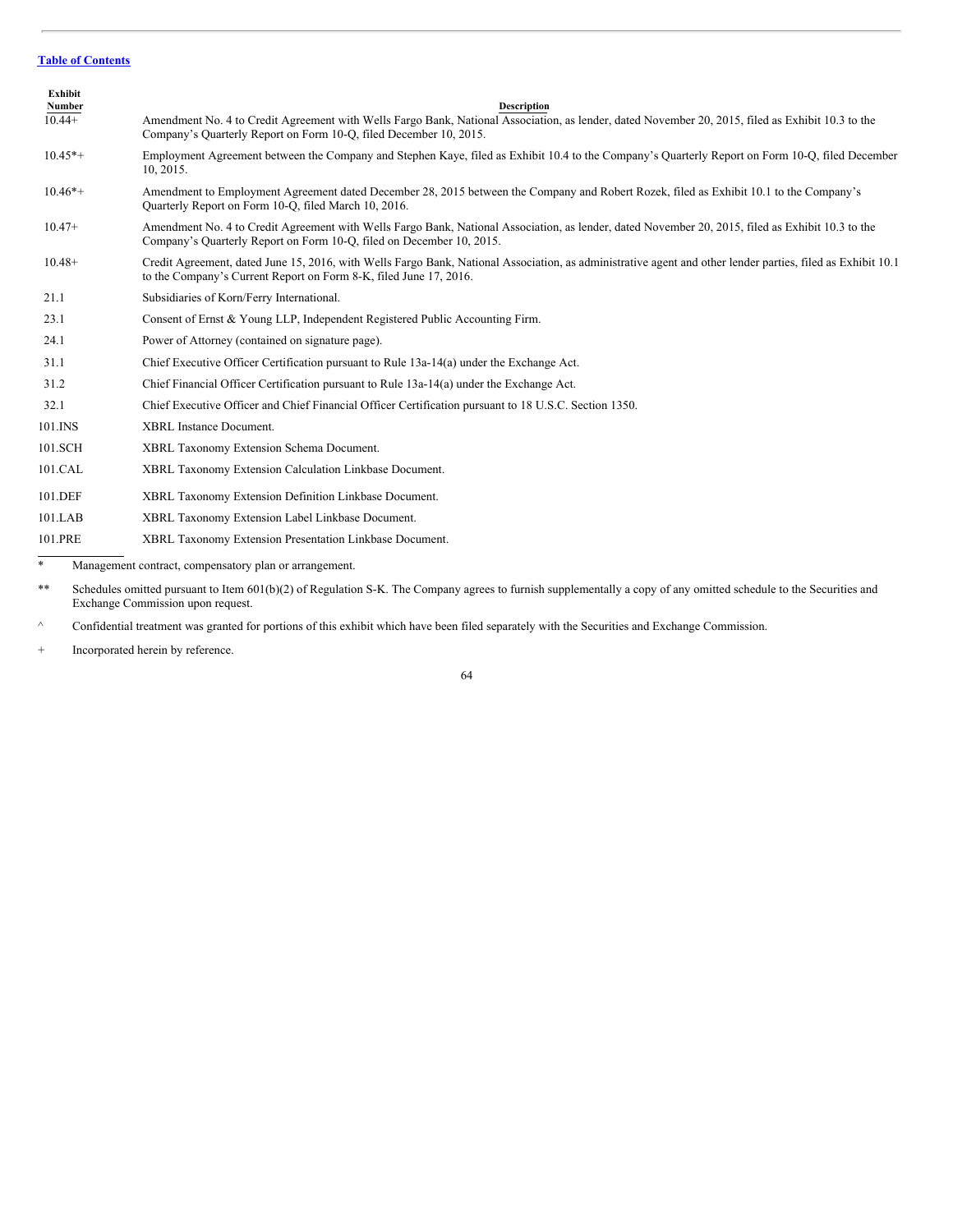# **SIGNATURES**

Pursuant to the requirements of the Securities Exchange Act of 1934, as amended, the registrant has duly caused this report to be signed on its behalf by the **undersigned, thereunto duly authorized.**

KORN/FERRY INTERNATIONAL

By: /s/ Robert P. Rozek

**Robert P. Rozek Executive Vice President, Chief Financial Officer and Chief Corporate Officer**

Date: June 28, 2016

#### **POWER OF ATTORNEY**

KNOW ALL MEN BY THESE PRESENTS, that each of the undersigned officers and directors of the registrant hereby constitutes and appoints Jonathan M. Kuai and Gary D. Burnison, and each of them, as lawful attorney-in-fact and agent for each of the undersigned (with full power of substitution and resubstitution, for and in the name, place and stead of each of the undersigned officers and directors), to sign and file with the Securities and Exchange Commission under the Securities Exchange Act of 1934, as amended, any and all amendments, supplements and exhibits to this report and any and all other documents in connection therewith, hereby granting unto said attorneys-in-fact, and each of them, full power and authority to do and perform each and every act and thing necessary or desirable to be done in order to effectuate the same as fully and to all intents and purposes as each of the undersigned might or could do if personally present, hereby ratifying and confirming all that said attorneys-in-fact and agents, or any of them, or any of their substitutes, may do or cause to be done by virtue hereof.

Pursuant to the requirements of the Securities Exchange Act of 1934, as amended, this report has been signed below by the following persons on behalf of the registrant and in the capacities and on the dates indicated.

| Signature               | Title                                                          | Date          |
|-------------------------|----------------------------------------------------------------|---------------|
| /S/ GEORGE T. SHAHEEN   | Chairman of the Board and Director                             | June 28, 2016 |
| George T. Shaheen       |                                                                |               |
| /S/ GARY D. BURNISON    | President & Chief Executive Officer                            | June 28, 2016 |
| <b>Gary D. Burnison</b> | (Principal Executive Officer) and Director                     |               |
| /S/ ROBERT P. ROZEK     | Executive Vice President, Chief Financial Officer and          | June 28, 2016 |
| Robert P. Rozek         | Chief Corporate Officer                                        |               |
|                         | (Principal Financial Officer and Principal Accounting Officer) |               |
| /S/ DOYLE N. BENEBY     | Director                                                       | June 28, 2016 |
| Doyle N. Beneby         |                                                                |               |
| /S/WILLIAM R. FLOYD     | Director                                                       | June 28, 2016 |
| William R. Floyd        |                                                                |               |
| /S/ CHRISTINA A. GOLD   | Director                                                       | June 28, 2016 |
| Christina A. Gold       |                                                                |               |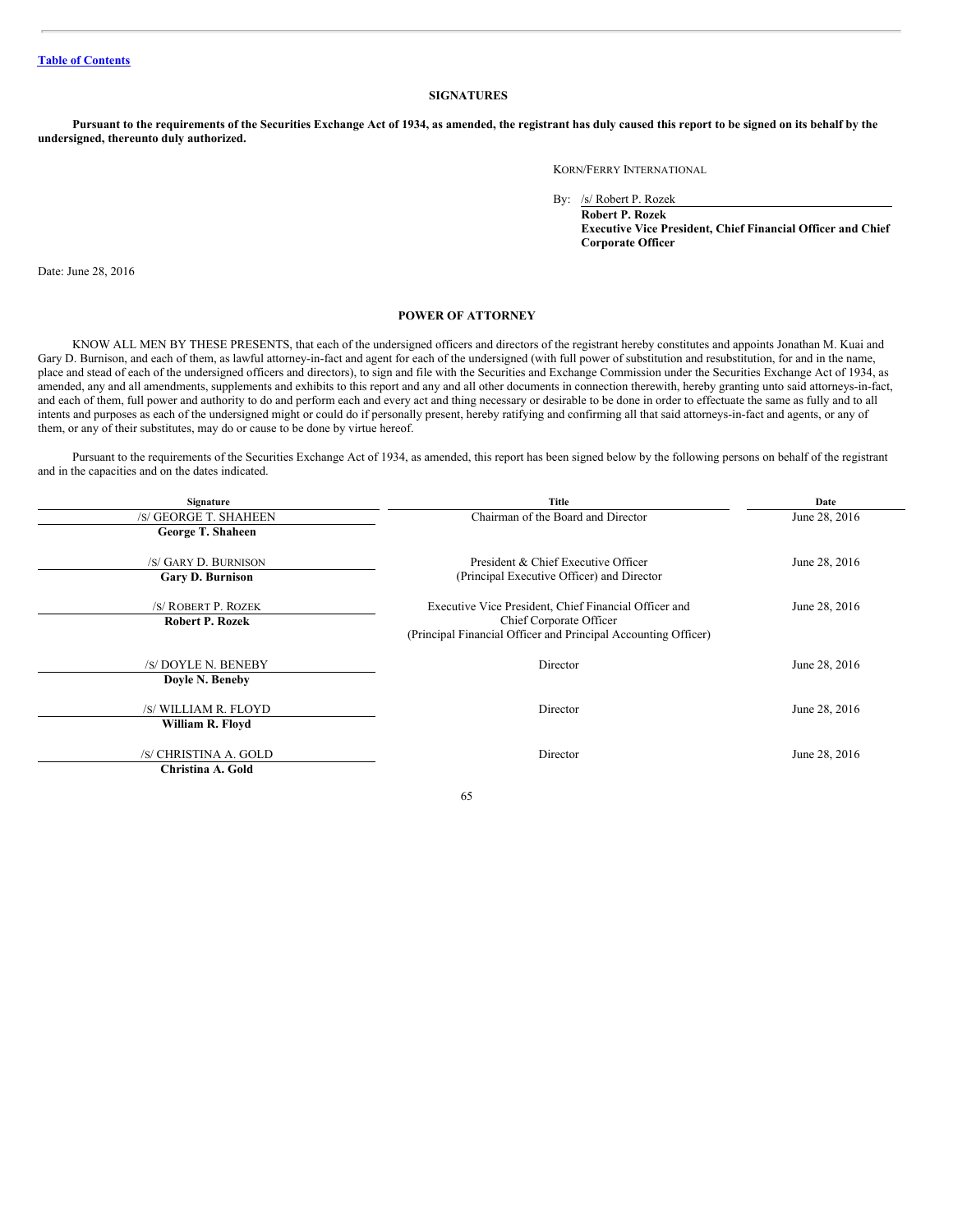| Signature           | Title    | Date          |
|---------------------|----------|---------------|
| /S/ JERRY LEAMON    | Director | June 28, 2016 |
| <b>Jerry Leamon</b> |          |               |
| /S/ DEBRA J. PERRY  | Director | June 28, 2016 |
| Debra J. Perry      |          |               |
| /S/ HARRY L. YOU    | Director | June 28, 2016 |
| Harry L. You        |          |               |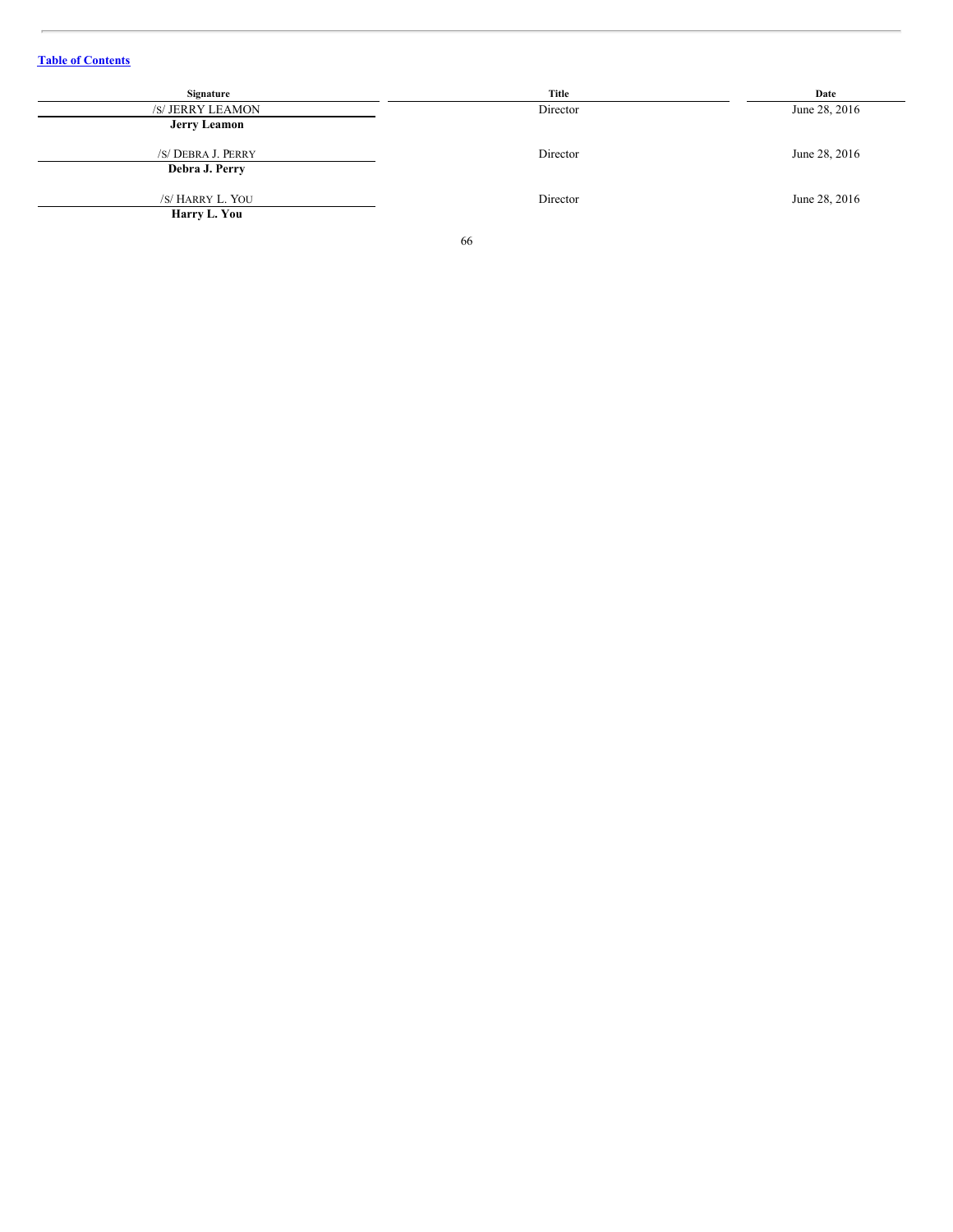# **KORN/FERRY INTERNATIONAL AND SUBSIDIARIES**

# **INDEX TO CONSOLIDATED FINANCIAL STATEMENTS**

# **APRIL 30, 2016**

|                                                                                                      | Page   |
|------------------------------------------------------------------------------------------------------|--------|
| Management's Report on Internal Control over Financial Reporting                                     | $F-2$  |
| Report of Independent Registered Public Accounting Firm on Internal Control over Financial Reporting | $F-3$  |
| Report of Independent Registered Public Accounting Firm                                              | F-5    |
| Consolidated Balance Sheets as of April 30, 2016 and 2015                                            | F-6    |
| Consolidated Statements of Income for the years ended April 30, 2016, 2015 and 2014                  | $F-7$  |
| Consolidated Statements of Comprehensive Income for the years ended April 30, 2016, 2015 and 2014    | $F-8$  |
| Consolidated Statements of Stockholders' Equity for the years ended April 30, 2016, 2015 and 2014    | $F-9$  |
| Consolidated Statements of Cash Flows for the years ended April 30, 2016, 2015 and 2014              | $F-10$ |
| Notes to Consolidated Financial Statements                                                           | $F-11$ |
| Financial Statements Schedule II — Valuation and Qualifying Accounts                                 | $F-50$ |
|                                                                                                      |        |

F-1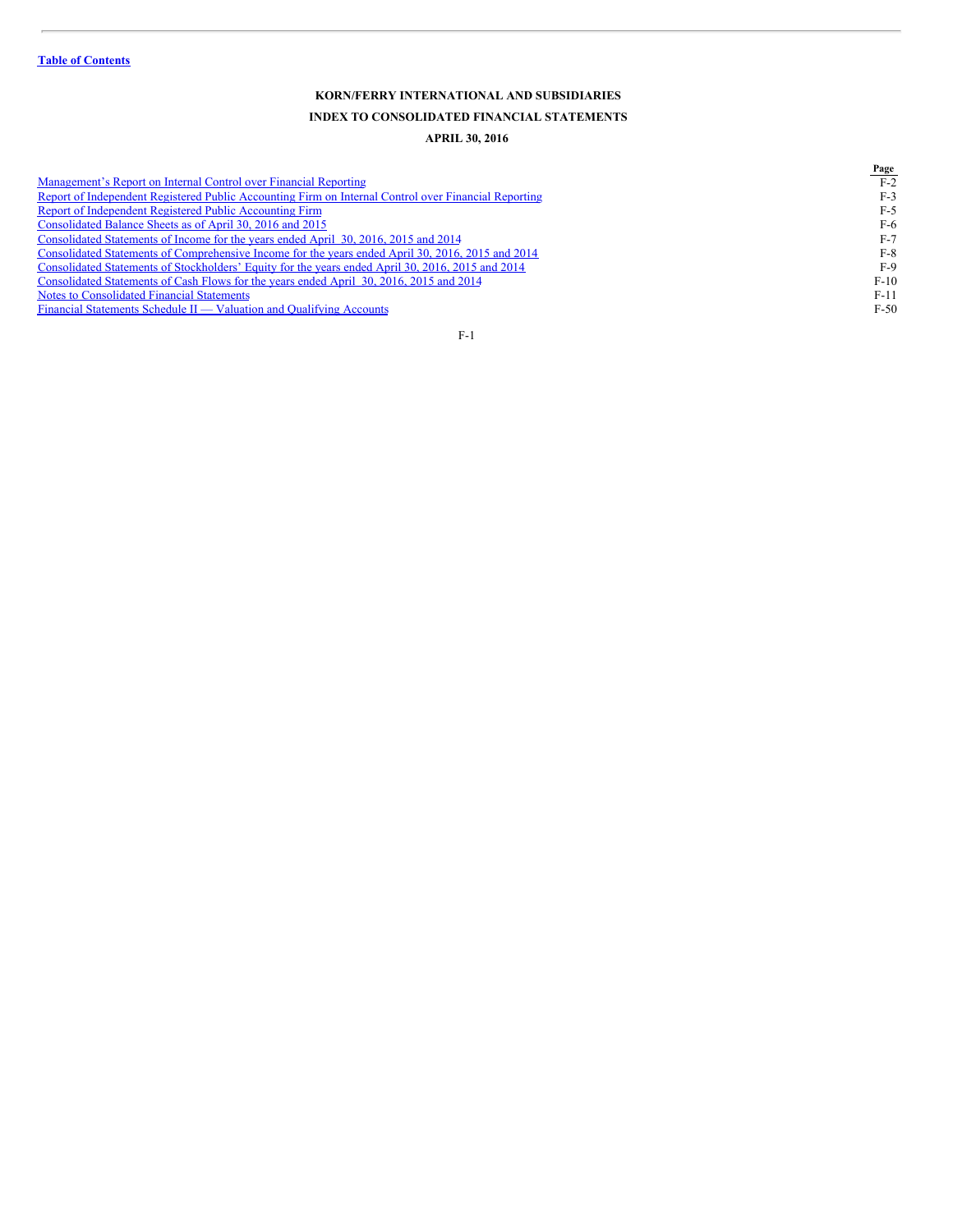### <span id="page-69-0"></span>**MANAGEMENT'S REPORT ON INTERNAL CONTROL OVER FINANCIAL REPORTING**

Management of Korn/Ferry International (the "Company") is responsible for establishing and maintaining adequate internal control over financial reporting and for the assessment of the effectiveness of internal control over financial reporting. As defined by the Securities and Exchange Commission, internal control over financial reporting is a process designed by, or supervised by, the issuer's principal executive and principal financial officers, and effected by the issuer's board of directors, management and other personnel, to provide reasonable assurance regarding the reliability of financial reporting and the preparation of financial statements for external purposes in accordance with U.S. generally accepted accounting principles.

The Company's internal control over financial reporting is supported by written policies and procedures, that (1) pertain to the maintenance of records that, in reasonable detail, accurately and fairly reflect the transactions and dispositions of the Company's assets; (2) provide reasonable assurance that transactions are recorded as necessary to permit preparation of financial statements in accordance with generally accepted accounting principles, and that receipts and expenditures of the Company are being made only in accordance with authorizations of the Company's management and directors; and (3) provide reasonable assurance regarding prevention or timely detection of unauthorized acquisition, use or disposition of the Company's assets that could have a material effect on the financial statements.

Because of its inherent limitations, internal control over financial reporting may not prevent or detect misstatements. Projections of any evaluation of effectiveness to future periods are subject to the risk that control may become inadequate because of changes in conditions, or that the degree of compliance with the policies or procedures may deteriorate.

In connection with the preparation of the Company's annual financial statements, management of the Company has undertaken an assessment of the effectiveness of the Company's internal control over financial reporting as of April 30, 2016 based on criteria established in *Internal Control — Integrated Framework (2013)* issued by the Committee of Sponsoring Organizations of the Treadway Commission ("the COSO Framework"). Management's assessment included an evaluation of the design of the Company's internal control over financial reporting and testing of the operational effectiveness of the Company's internal control over financial reporting.

Our evaluation did not include assessing the effectiveness of internal control over financial reporting for the 2016 acquisition of HG (Luxembourg) S.à.r.l as permitted by Securities and Exchange Commission guidelines that allow companies to exclude certain acquisitions from their assessment of internal control over financial reporting during the first year of an acquisition. HG (Luxembourg) S.à.r.l which is included in the 2016 consolidated financial statements of the Company constituted 39% and 49% of total and net assets, respectively, as of April 30, 2016 and 14% of fee revenues, for the year then ended. We did not assess the effectiveness of internal control over financial reporting at this newly acquired entity due to the insufficient time between the date acquired and year-end.

Based on this assessment, management did not identify any material weakness in the Company's internal control over financial reporting, and management has concluded that the Company's internal control over financial reporting was effective as of April 30, 2016.

Ernst & Young LLP, the independent registered public accounting firm that audited the Company's financial statements for the year ended April 30, 2016 included in this Annual Report on Form 10-K, has issued an audit report on the effectiveness of the Company's internal control over financial reporting as of April 30, 2016, a copy of which is included in this Annual Report on Form 10-K.

June 28, 2016

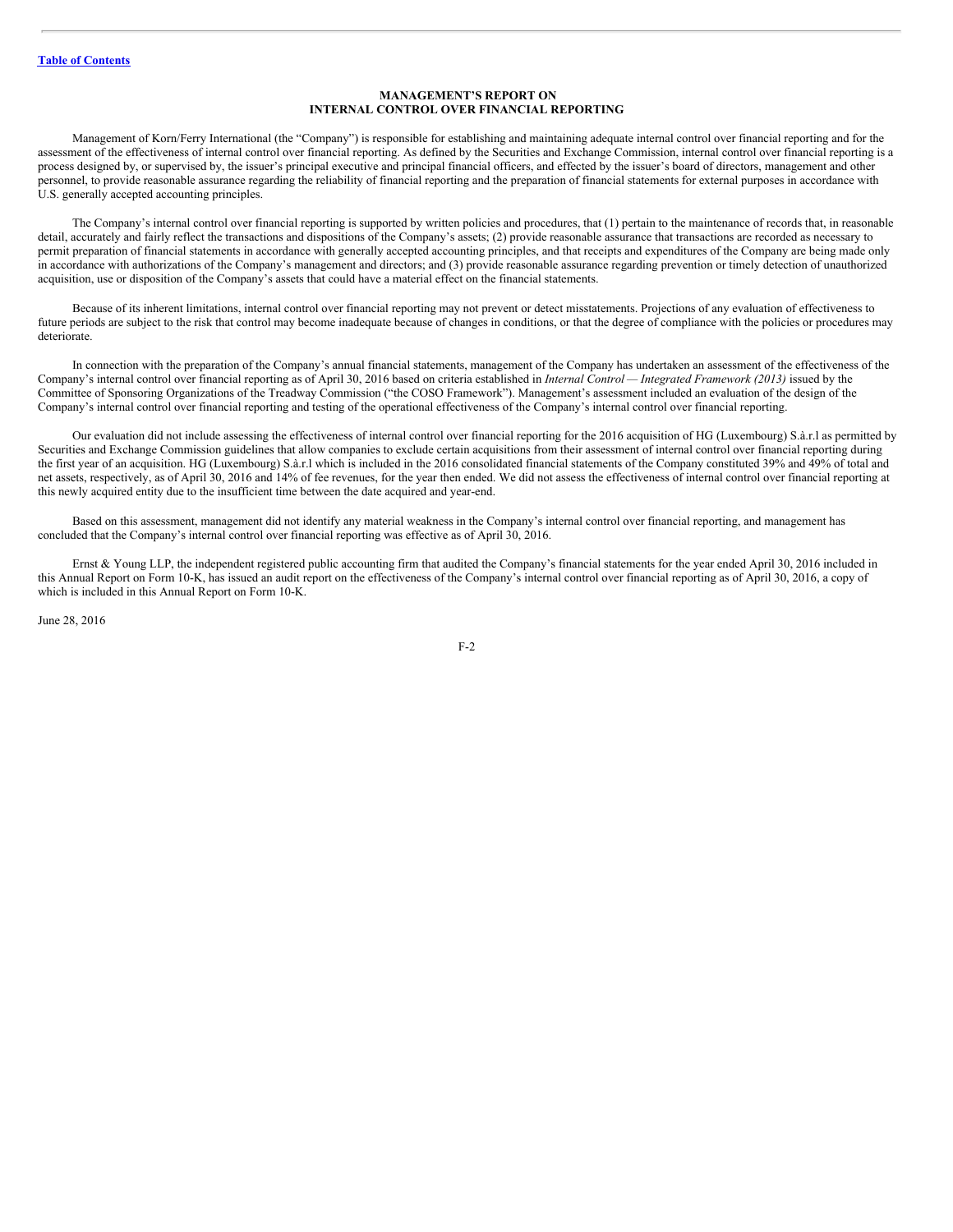# <span id="page-70-0"></span>**REPORT OF INDEPENDENT REGISTERED PUBLIC ACCOUNTING FIRM ON INTERNAL CONTROL OVER FINANCIAL REPORTING**

Stockholders and Board of Directors Korn/Ferry International

We have audited Korn/Ferry International and subsidiaries' (the "Company") internal control over financial reporting as of April 30, 2016, based on criteria established in Internal Control — Integrated Framework issued by the Committee of Sponsoring Organizations of the Treadway Commission (2013 framework) (the COSO criteria). The Company's management is responsible for maintaining effective internal control over financial reporting, and for its assessment of the effectiveness of internal control over financial reporting included in the accompanying Management's Report on Internal Control over Financial Reporting. Our responsibility is to express an opinion on the Company's internal control over financial reporting based on our audit.

We conducted our audit in accordance with the standards of the Public Company Accounting Oversight Board (United States). Those standards require that we plan and perform the audit to obtain reasonable assurance about whether effective internal control over financial reporting was maintained in all material respects. Our audit included obtaining an understanding of internal control over financial reporting, assessing the risk that a material weakness exists, testing and evaluating the design and operating effectiveness of internal control based on the assessed risk, and performing such other procedures as we considered necessary in the circumstances. We believe that our audit provides a reasonable basis for our opinion.

A company's internal control over financial reporting is a process designed to provide reasonable assurance regarding the reliability of financial reporting and the preparation of financial statements for external purposes in accordance with generally accepted accounting principles. A company's internal control over financial reporting includes those policies and procedures that (1) pertain to the maintenance of records that, in reasonable detail, accurately and fairly reflect the transactions and dispositions of the assets of the company; (2) provide reasonable assurance that transactions are recorded as necessary to permit preparation of financial statements in accordance with generally accepted accounting principles, and that receipts and expenditures of the company are being made only in accordance with authorizations of management and directors of the company; and (3) provide reasonable assurance regarding prevention or timely detection of unauthorized acquisition, use, or disposition of the company's assets that could have a material effect on the financial statements.

Because of its inherent limitations, internal control over financial reporting may not prevent or detect misstatements. Also, projections of any evaluation of effectiveness to future periods are subject to the risk that controls may become inadequate because of changes in conditions, or that the degree of compliance with the policies or procedures may deteriorate.

As indicated in the accompanying Management's Report on Internal Control over Financial Reporting, management's assessment and conclusion of the effectiveness of internal control over financial reporting did not include the internal controls of HG (Luxembourg) S.à.r.l, which is included in the 2016 consolidated financial statements of the Company and constituted 39% and 49% of total and net assets, respectively, as of April 30, 2016, and 14% of fee revenues, for the year then ended. Our audit of internal control over financial reporting of the Company also did not include an evaluation of the internal control over financial reporting of HG (Luxembourg) S.à.r.l.

In our opinion, Korn/Ferry International and subsidiaries maintained, in all material respects, effective internal control over financial reporting as of April 30, 2016, based on the COSO criteria.

We also have audited, in accordance with the standards of the Public Company Accounting Oversight Board (United States), the consolidated balance sheets of Korn/Ferry International and subsidiaries as of April 30, 2016

F-3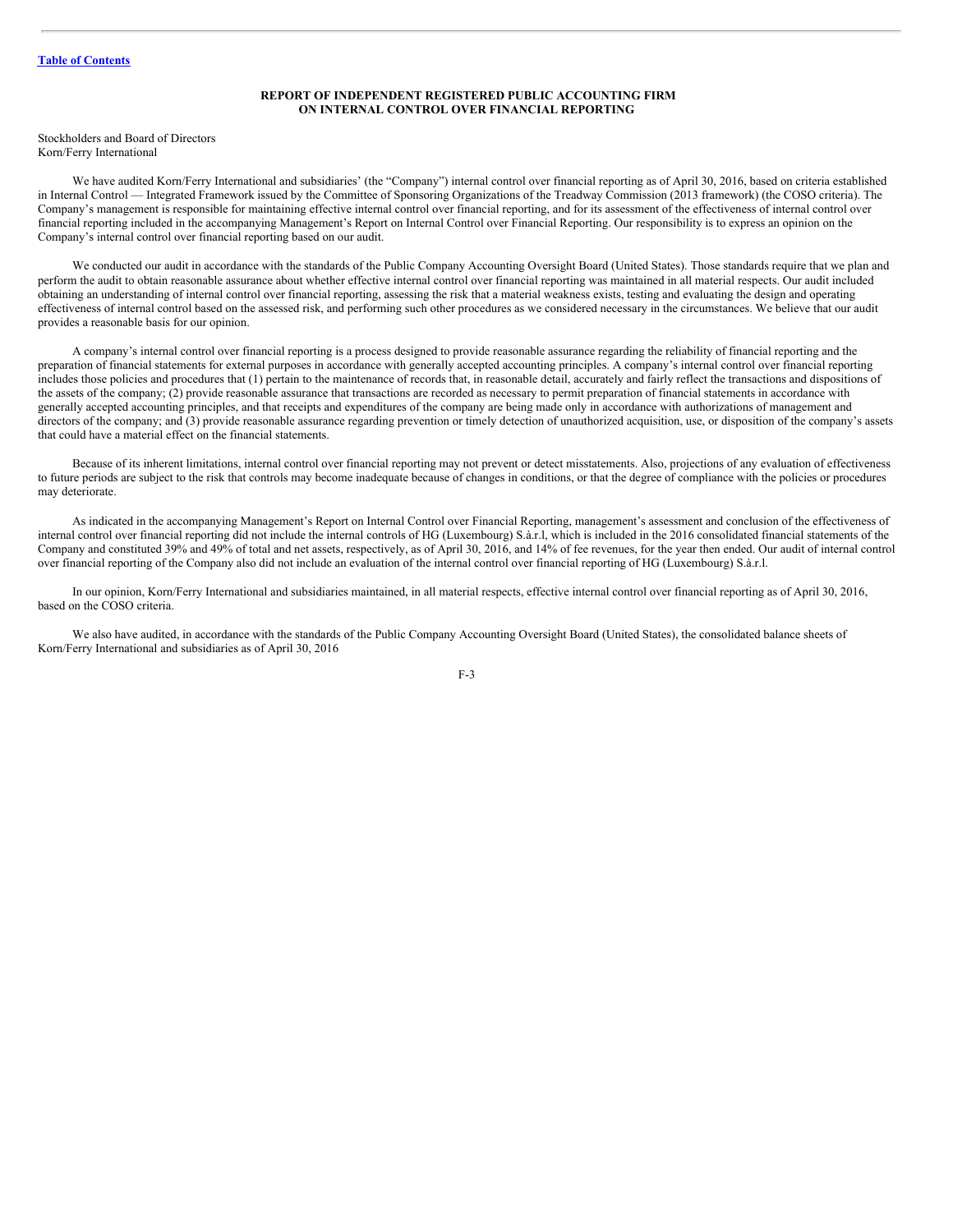and 2015, and the related consolidated statements of income, comprehensive income, stockholders' equity, and cash flows for each of the three years in the period ended April 30, 2016 and our report dated June 28, 2016, expressed an unqualified opinion thereon.

/s/ Ernst & Young LLP

Los Angeles, California June 28, 2016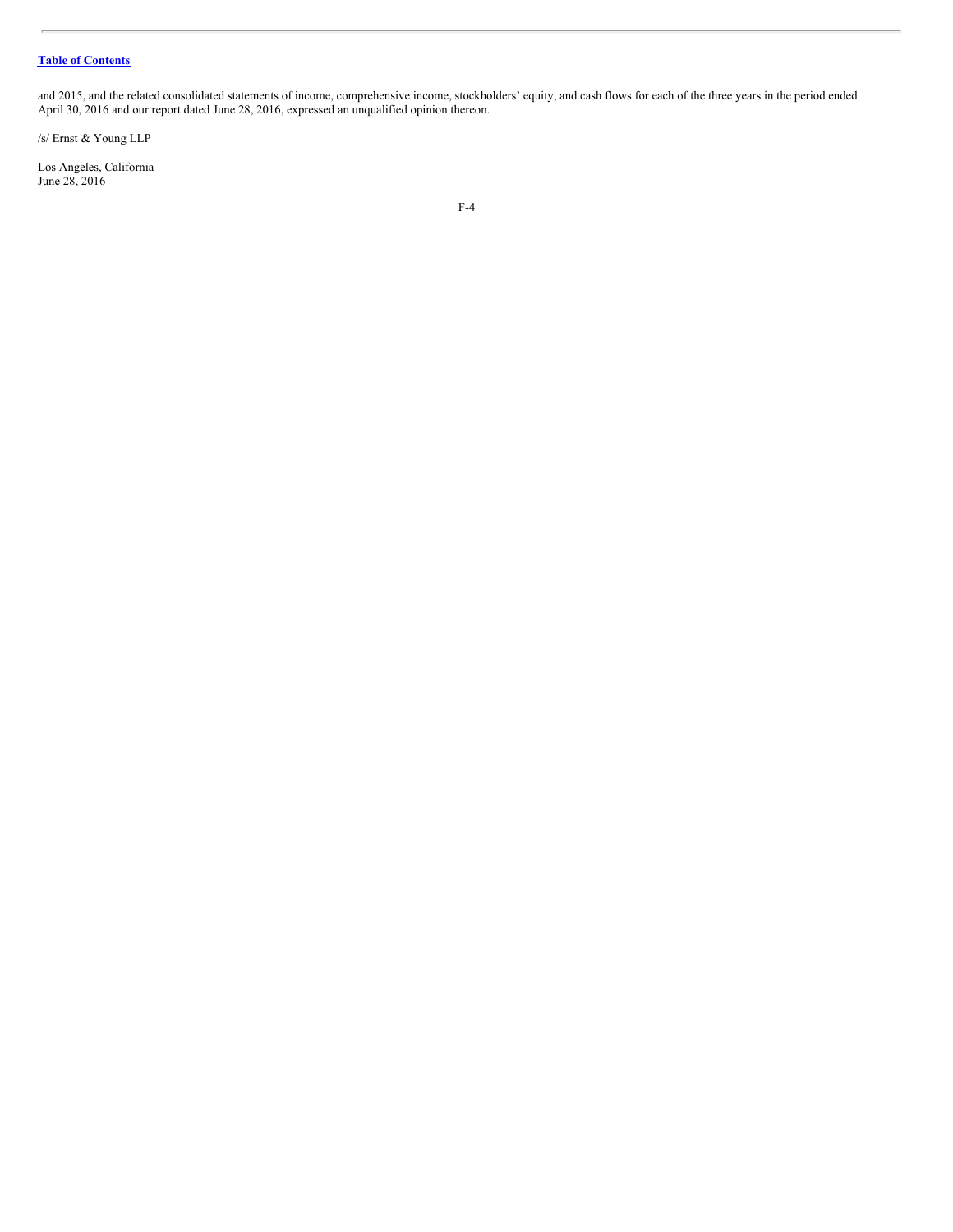# **REPORT OF INDEPENDENT REGISTERED PUBLIC ACCOUNTING FIRM**

Stockholders and Board of Directors Korn/Ferry International

We have audited the accompanying consolidated balance sheets of Korn/Ferry International and subsidiaries (the "Company") as of April 30, 2016 and 2015, and the related consolidated statements of income, comprehensive income, stockholders' equity, and cash flows for each of the three years in the period ended April 30, 2016. Our audits also included the financial statement schedule listed in the index at Item 15(a). These financial statements and schedule are the responsibility of the Company's management. Our responsibility is to express an opinion on these financial statements and schedule based on our audits.

We conducted our audits in accordance with the standards of the Public Company Accounting Oversight Board (United States). Those standards require that we plan and perform the audit to obtain reasonable assurance about whether the financial statements are free of material misstatement. An audit includes examining, on a test basis, evidence supporting the amounts and disclosures in the financial statements. An audit also includes assessing the accounting principles used and significant estimates made by management, as well as evaluating the overall financial statement presentation. We believe that our audits provide a reasonable basis for our opinion.

In our opinion, the financial statements referred to above present fairly, in all material respects, the consolidated financial position of Korn/Ferry International and subsidiaries at April 30, 2016 and 2015, and the consolidated results of their operations and their cash flows for each of the three years in the period ended April 30, 2016, in conformity with U.S. generally accepted accounting principles. Also, in our opinion, the related financial statement schedule, when considered in relation to the basic financial statements taken as a whole, presents fairly in all material respects the information set forth therein.

We also have audited, in accordance with the standards of the Public Company Accounting Oversight Board (United States), the Company's internal control over financial reporting as of April 30, 2016, based on criteria established in Internal Control-Integrated Framework issued by the Committee of Sponsoring Organizations of the Treadway Commission (2013 framework) and our report dated June 28, 2016, expressed an unqualified opinion thereon.

/s/ Ernst & Young LLP

Los Angeles, California June 28, 2016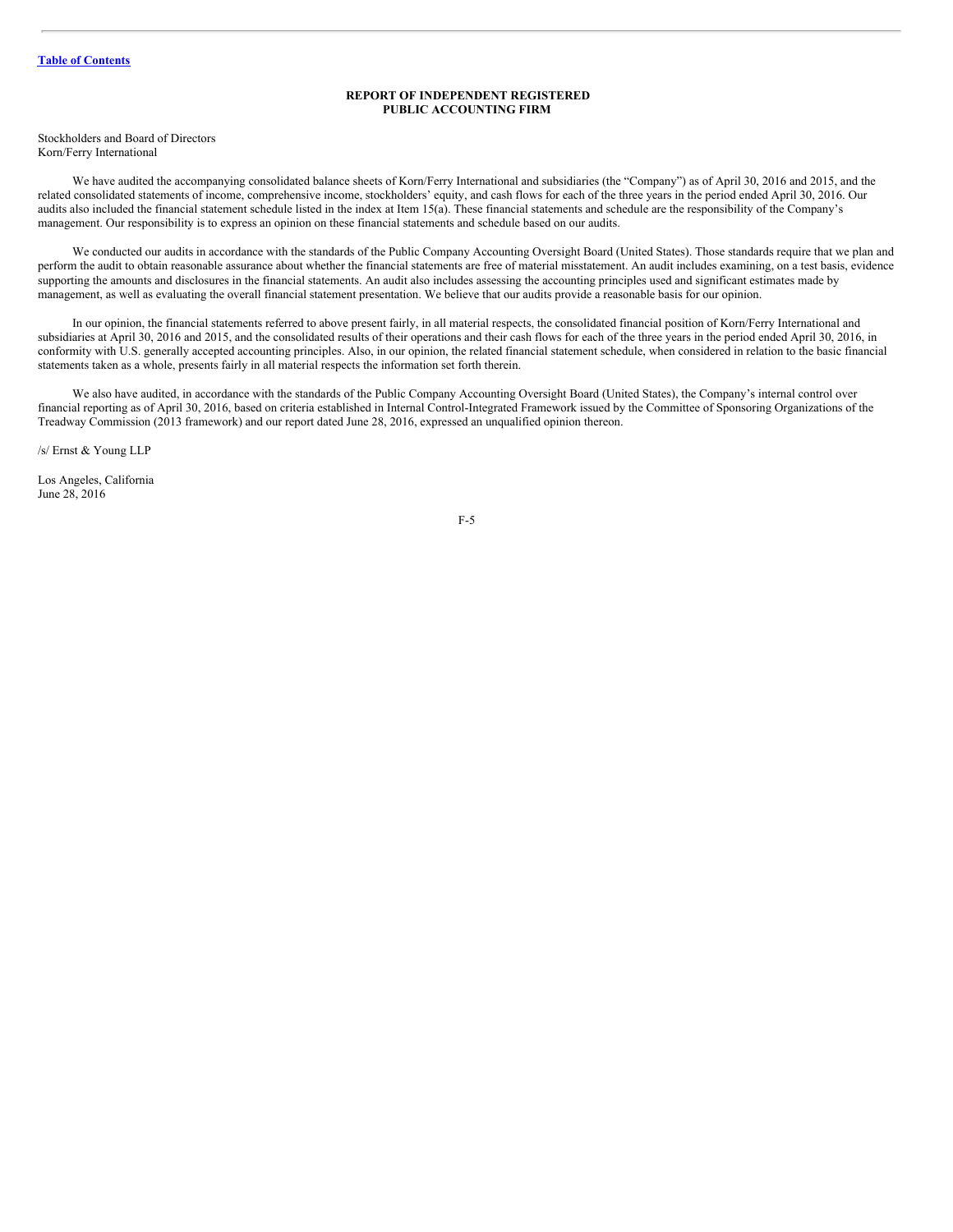# **KORN/FERRY INTERNATIONAL AND SUBSIDIARIES**

# **CONSOLIDATED BALANCE SHEETS**

|                                                                                                                         | April 30,   |           |                                       |           |
|-------------------------------------------------------------------------------------------------------------------------|-------------|-----------|---------------------------------------|-----------|
|                                                                                                                         |             | 2016      |                                       | 2015      |
|                                                                                                                         |             |           | (in thousands, except per share data) |           |
| <b>ASSETS</b>                                                                                                           |             |           |                                       |           |
| Cash and cash equivalents                                                                                               | \$          | 273,252   | \$                                    | 380,838   |
| Marketable securities                                                                                                   |             | 11,338    |                                       | 25,757    |
| Receivables due from clients, net of allowance for doubtful accounts of \$11,292 and                                    |             |           |                                       |           |
| \$9,958, respectively                                                                                                   |             | 315.975   |                                       | 188,543   |
| Income taxes and other receivables                                                                                      |             | 20,579    |                                       | 10,966    |
| Prepaid expenses and other assets                                                                                       |             | 43,130    |                                       | 31,054    |
| Total current assets                                                                                                    |             | 664,274   |                                       | 637,158   |
| Marketable securities, non-current                                                                                      |             | 130,092   |                                       | 118,819   |
| Property and equipment, net                                                                                             |             | 95,436    |                                       | 62,088    |
| Cash surrender value of company owned life insurance policies, net of loans                                             |             | 107,296   |                                       | 102,691   |
| Deferred income taxes, net                                                                                              |             | 27,163    |                                       | 59,841    |
| Goodwill                                                                                                                |             | 590,072   |                                       | 254,440   |
| Intangible assets, net                                                                                                  |             | 233,027   |                                       | 47,901    |
| Investments and other assets                                                                                            |             | 51,240    |                                       | 34,863    |
| <b>Total assets</b>                                                                                                     | \$          | 1,898,600 | S.                                    | 1,317,801 |
| <b>LIABILITIES AND STOCKHOLDERS' EQUITY</b>                                                                             |             |           |                                       |           |
| Accounts payable                                                                                                        | $\mathbf S$ | 26,634    | $\mathbb{S}$                          | 19,238    |
| Income taxes payable                                                                                                    |             | 8,396     |                                       | 3,813     |
| Compensation and benefits payable                                                                                       |             | 266,211   |                                       | 219,364   |
| Term loan                                                                                                               |             | 30,000    |                                       |           |
| Other accrued liabilities                                                                                               |             | 145,023   |                                       | 63,595    |
| Total current liabilities                                                                                               |             | 476,264   |                                       | 306,010   |
| Deferred compensation and other retirement plans                                                                        |             | 216,113   |                                       | 173,432   |
| Term loan, non-current                                                                                                  |             | 110,000   |                                       |           |
| Deferred tax liabilities                                                                                                |             | 5,088     |                                       |           |
| Other liabilities                                                                                                       |             | 43,834    |                                       | 23,110    |
| <b>Total liabilities</b>                                                                                                |             | 851,299   |                                       | 502,552   |
| Commitments and contingencies                                                                                           |             |           |                                       |           |
| Stockholders' equity:                                                                                                   |             |           |                                       |           |
| Common stock: \$0.01 par value, 150,000 shares authorized, 69,723 and 62,863 shares issued and 57,272 and 50,573 shares |             |           |                                       |           |
| outstanding, respectively                                                                                               |             | 702,098   |                                       | 463.839   |
| Retained earnings                                                                                                       |             | 401,113   |                                       | 392,033   |
| Accumulated other comprehensive loss, net                                                                               |             | (57, 911) |                                       | (40,623)  |
| Total Korn/Ferry International stockholders' equity                                                                     |             | 1,045,300 |                                       | 815,249   |
| Noncontrolling interest                                                                                                 |             | 2,001     |                                       |           |
| Total stockholders' equity                                                                                              |             | 1,047,301 |                                       | 815,249   |
| Total liabilities and stockholders' equity                                                                              | \$          | 1,898,600 | \$                                    | 1,317,801 |

The accompanying notes are an integral part of these consolidated financial statements.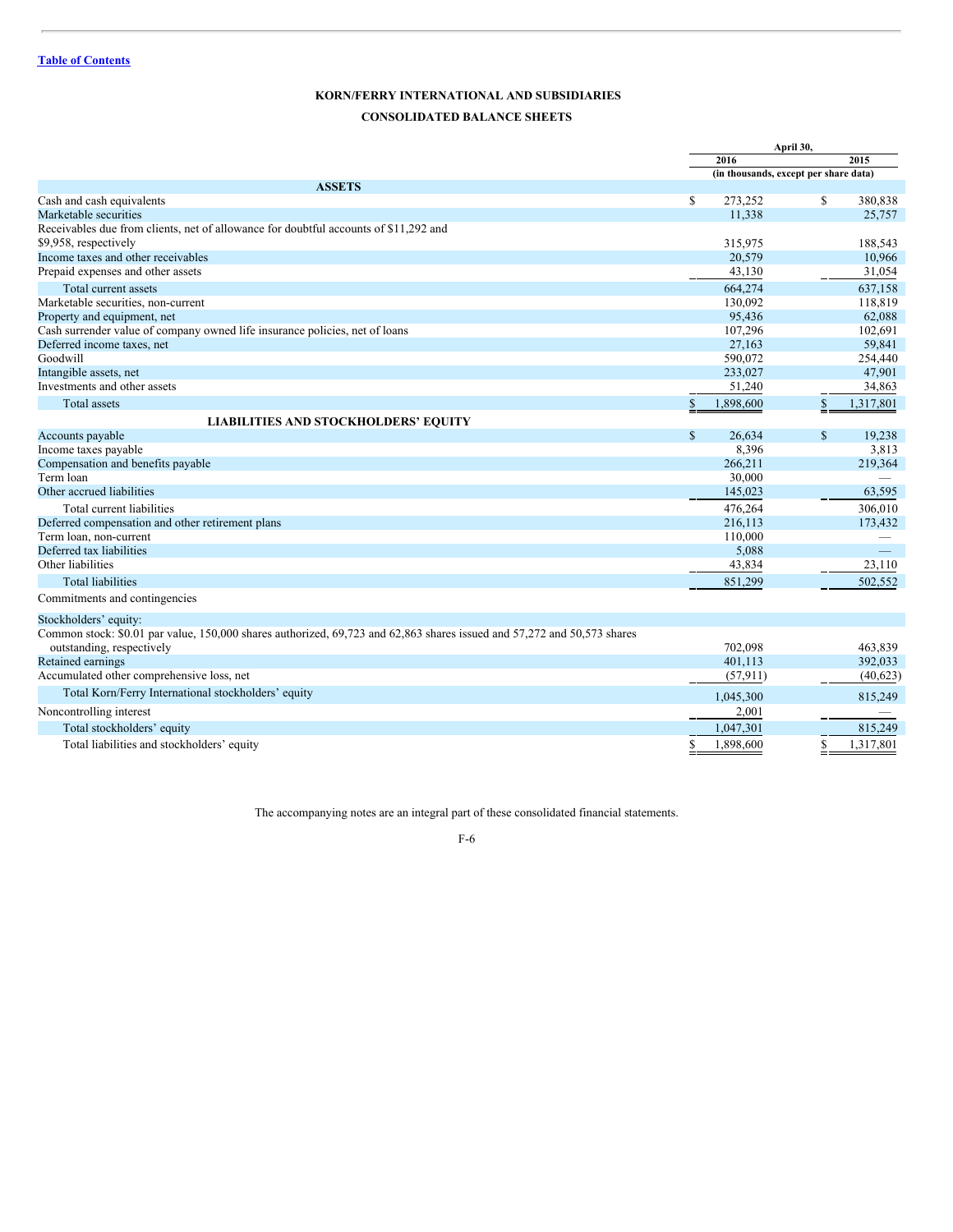# **KORN/FERRY INTERNATIONAL AND SUBSIDIARIES CONSOLIDATED STATEMENTS OF INCOME**

|                                                                                                |             | Year Ended April 30,                  |              |  |  |
|------------------------------------------------------------------------------------------------|-------------|---------------------------------------|--------------|--|--|
|                                                                                                | 2016        | 2015                                  | 2014         |  |  |
|                                                                                                |             | (in thousands, except per share data) |              |  |  |
| Fee revenue                                                                                    | \$1,292,112 | \$1,028,152                           | \$960,301    |  |  |
| Reimbursed out-of-pocket engagement expenses                                                   | 54,602      | 37,914                                | 35,258       |  |  |
| Total revenue                                                                                  | 1,346,714   | 1,066,066                             | 995,559      |  |  |
| Compensation and benefits                                                                      | 897,345     | 691.450                               | 646,889      |  |  |
| General and administrative expenses                                                            | 213,018     | 145,917                               | 152,040      |  |  |
| Reimbursed expenses                                                                            | 54,602      | 37,914                                | 35,258       |  |  |
| Cost of services                                                                               | 59,824      | 39,692                                | 39,910       |  |  |
| Depreciation and amortization                                                                  | 36,220      | 27,597                                | 26,172       |  |  |
| Restructuring charges, net                                                                     | 33,013      | 9,468                                 | 3,682        |  |  |
| Total operating expenses                                                                       | 1,294,022   | 952,038                               | 903,951      |  |  |
| Operating income                                                                               | 52,692      | 114,028                               | 91,608       |  |  |
| Other (loss) income, net                                                                       | (4,167)     | 7,458                                 | 9,769        |  |  |
| Interest income (expense), net                                                                 | 237         | (1, 784)                              | (2,363)      |  |  |
| Income before provision for income taxes and equity in earnings of unconsolidated subsidiaries | 48,762      | 119,702                               | 99,014       |  |  |
| Equity in earnings of unconsolidated subsidiaries, net                                         | 1,631       | 2,181                                 | 2,169        |  |  |
| Income tax provision                                                                           | 18,960      | 33,526                                | 28,492       |  |  |
| Net income                                                                                     | 31,433      | 88,357                                | 72,691       |  |  |
| Net income attributable to noncontrolling interest                                             | (520)       |                                       |              |  |  |
| Net income attributable to Korn/Ferry International                                            | 30,913      | 88,357                                | 72,691<br>S. |  |  |
| Earnings per common share attributable to Korn/Ferry International:                            |             |                                       |              |  |  |
| <b>Basic</b>                                                                                   | 0.58        | 1.78                                  | 1.51         |  |  |
| Diluted                                                                                        | 0.58        | 1.76                                  | 1.48         |  |  |
| Weighted-average common shares outstanding:                                                    |             |                                       |              |  |  |
| Basic                                                                                          | 52,372      | 49,052                                | 48,162       |  |  |
| Diluted                                                                                        | 52,929      | 49,766                                | 49,145       |  |  |
| Cash dividends declared per share                                                              | \$<br>0.40  | \$<br>0.10                            | S            |  |  |

The accompanying notes are an integral part of these consolidated financial statements.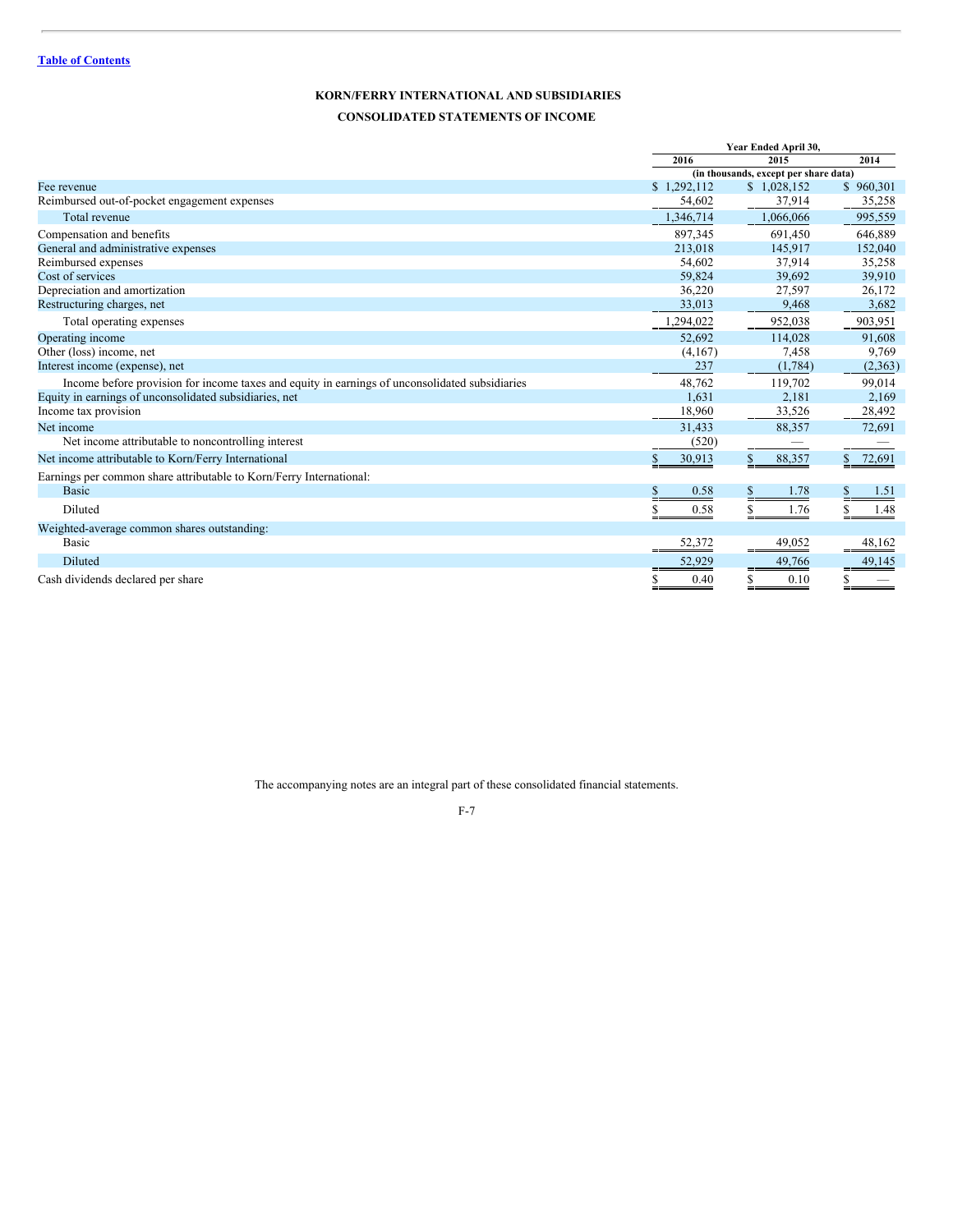# **KORN/FERRY INTERNATIONAL AND SUBSIDIARIES**

# **CONSOLIDATED STATEMENTS OF COMPREHENSIVE INCOME**

|                                                                    | Year Ended April 30, |                |           |  |  |
|--------------------------------------------------------------------|----------------------|----------------|-----------|--|--|
|                                                                    | 2016                 | 2015           | 2014      |  |  |
|                                                                    |                      | (in thousands) |           |  |  |
| Net income                                                         | \$31,433             | \$ 88,357      | \$72,691  |  |  |
| Other comprehensive income:                                        |                      |                |           |  |  |
| Foreign currency translation adjustments                           | (15, 428)            | (36, 523)      | (1,955)   |  |  |
| Deferred compensation and pension plan adjustments, net of tax     | (1,864)              | (1,702)        | 2,230     |  |  |
| Unrealized losses on marketable securities, net of tax             | (4)                  | (10)           | (32)      |  |  |
| Comprehensive income                                               | 14.137               | 50.122         | 72,934    |  |  |
| Less: comprehensive income attributable to noncontrolling interest | (512)                |                |           |  |  |
| Comprehensive income attributable to Korn/Ferry International      | \$13,625             | \$50,122       | \$ 72,934 |  |  |

The accompanying notes are an integral part of these consolidated financial statements.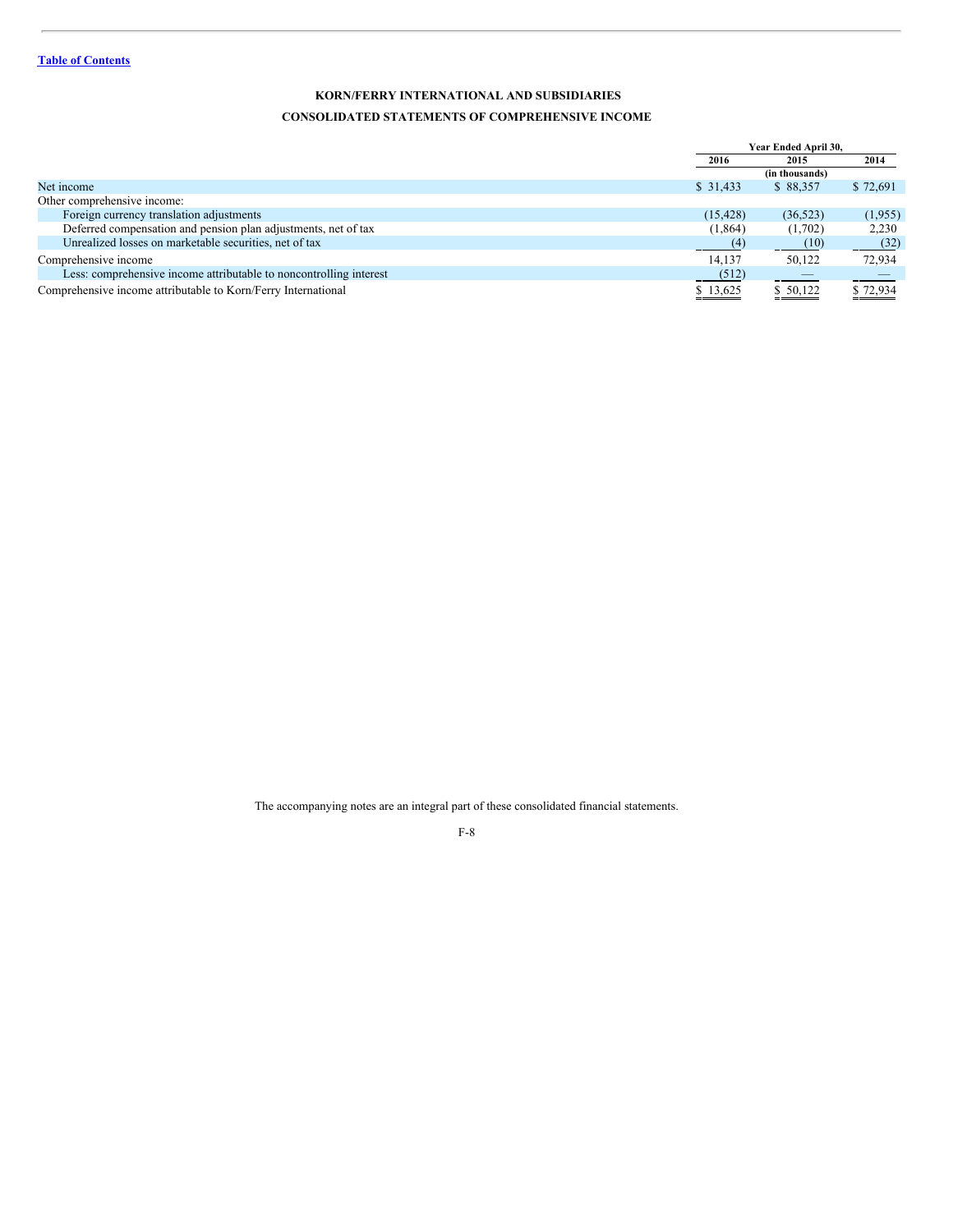# **KORN/FERRY INTERNATIONAL AND SUBSIDIARIES**

# **CONSOLIDATED STATEMENTS OF STOCKHOLDERS' EQUITY**

|                                                           |               | <b>Common Stock</b> |                                    |              | Accumulated<br>Other                          |    | Total<br>Korn/Ferry                             |             |                                 |             |
|-----------------------------------------------------------|---------------|---------------------|------------------------------------|--------------|-----------------------------------------------|----|-------------------------------------------------|-------------|---------------------------------|-------------|
|                                                           | <b>Shares</b> | Amount              | <b>Retained</b><br><b>Earnings</b> |              | Comprehensive<br>(Loss)<br><b>Income, Net</b> |    | International<br>Stockholders'<br><b>Equity</b> |             | Noncontrolling<br>Interest      | Total       |
|                                                           |               |                     |                                    |              | (in thousands)                                |    |                                                 |             |                                 |             |
| Balance at May 1, 2013                                    | 48,734        | \$431,508           | \$236,090                          | $\mathbb{S}$ | (2,631)                                       | \$ | 664,967                                         | $\mathbf S$ |                                 | 664,967     |
| Comprehensive income                                      |               |                     | 72,691                             |              | 243                                           |    | 72,934                                          |             |                                 | 72,934      |
| Purchase of stock                                         | (113)         | (2,249)             |                                    |              |                                               |    | (2,249)                                         |             |                                 | (2,249)     |
| Issuance of stock                                         | 1,190         | 8,805               |                                    |              |                                               |    | 8,805                                           |             |                                 | 8,805       |
| Stock-based compensation                                  |               | 12,160              |                                    |              |                                               |    | 12,160                                          |             |                                 | 12,160      |
| Tax benefit from exercise of stock options and vesting of |               |                     |                                    |              |                                               |    |                                                 |             |                                 |             |
| restricted stock                                          |               | (593)               |                                    |              |                                               |    | (593)                                           |             |                                 | (593)       |
| Balance at April 30, 2014                                 | 49,811        | 449,631             | 308,781                            |              | (2,388)                                       |    | 756,024                                         |             |                                 | 756,024     |
| Comprehensive income                                      |               |                     | 88,357                             |              | (38, 235)                                     |    | 50,122                                          |             |                                 | 50,122      |
| Dividends declared                                        |               |                     | (5,105)                            |              |                                               |    | (5,105)                                         |             |                                 | (5,105)     |
| Purchase of stock                                         | (122)         | (4,038)             |                                    |              |                                               |    | (4,038)                                         |             |                                 | (4,038)     |
| Issuance of stock                                         | 884           | 2,993               |                                    |              |                                               |    | 2,993                                           |             |                                 | 2,993       |
| Stock-based compensation                                  |               | 13,737              |                                    |              |                                               |    | 13,737                                          |             |                                 | 13,737      |
| Tax benefit from exercise of stock options and vesting of |               |                     |                                    |              |                                               |    |                                                 |             |                                 |             |
| restricted stock                                          |               | 1,516               |                                    |              |                                               |    | 1,516                                           |             |                                 | 1,516       |
| Balance at April 30, 2015                                 | 50,573        | 463,839             | 392,033                            |              | (40, 623)                                     |    | 815,249                                         |             |                                 | 815,249     |
| Acquisition of noncontrolling interest in Mexico          |               |                     |                                    |              |                                               |    |                                                 |             | 1,489                           | 1,489       |
| Comprehensive income                                      |               |                     | 30,913                             |              | (17, 288)                                     |    | 13,625                                          |             | 512                             | 14,137      |
| Dividends declared                                        |               |                     | (21, 833)                          |              |                                               |    | (21, 833)                                       |             | $\qquad \qquad \longleftarrow$  | (21, 833)   |
| Purchase of stock                                         | (215)         | (7, 410)            |                                    |              |                                               |    | (7, 410)                                        |             |                                 | (7, 410)    |
| Issuance of stock                                         | 6,914         | 222,456             |                                    |              |                                               |    | 222,456                                         |             | $\hspace{0.1mm}-\hspace{0.1mm}$ | 222,456     |
| Stock-based compensation                                  |               | 18,305              |                                    |              |                                               |    | 18,305                                          |             |                                 | 18,305      |
| Tax benefit from exercise of stock options and vesting of |               |                     |                                    |              |                                               |    |                                                 |             |                                 |             |
| restricted stock                                          |               | 4,908               |                                    |              |                                               |    | 4,908                                           |             |                                 | 4,908       |
| Balance at April 30, 2016                                 | 57,272        | \$702,098           | \$401,113                          | S            | (57, 911)                                     | S  | 1,045,300                                       | S           | 2,001                           | \$1,047,301 |

The accompanying notes are an integral part of these consolidated financial statements.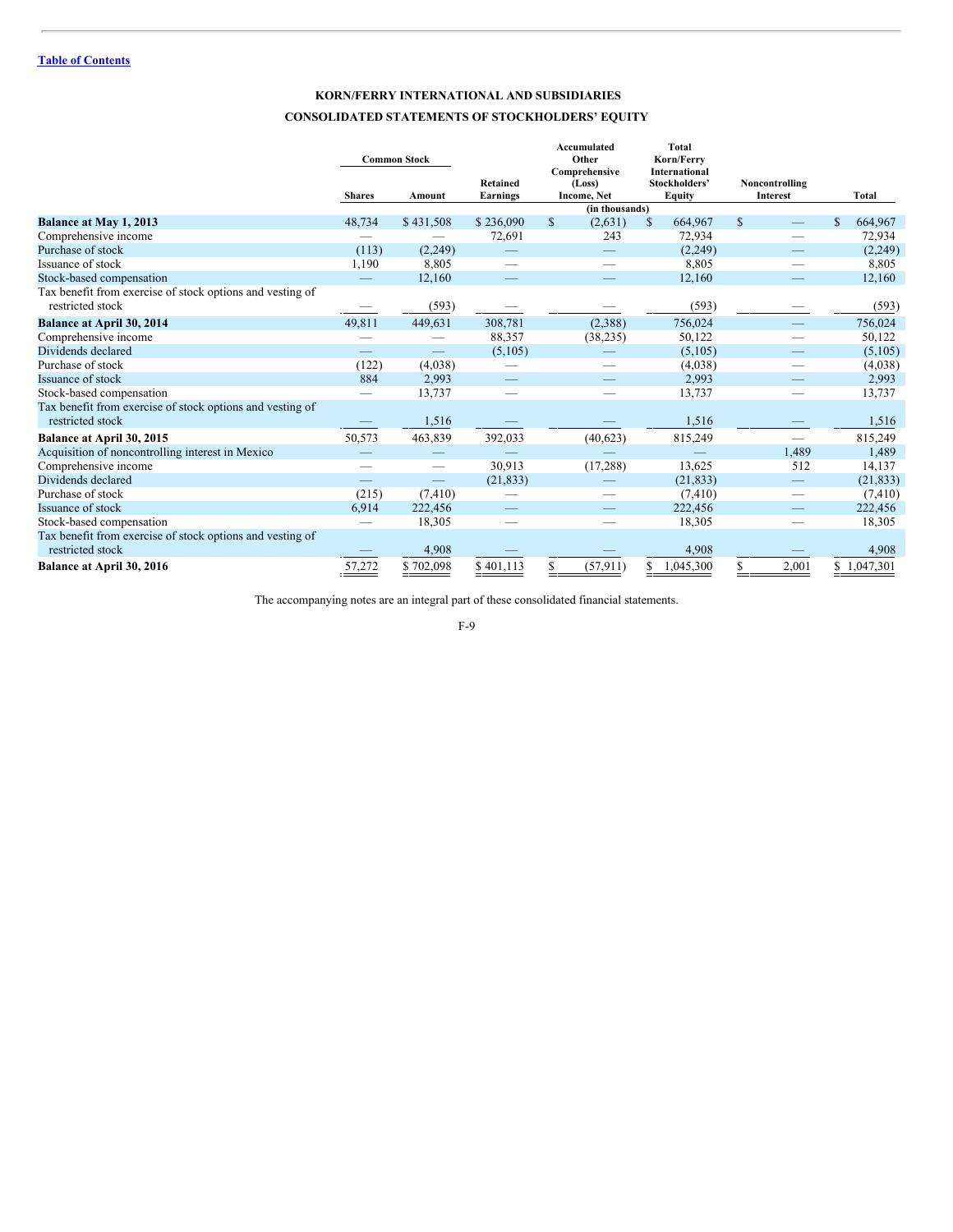# **KORN/FERRY INTERNATIONAL AND SUBSIDIARIES CONSOLIDATED STATEMENTS OF CASH FLOWS**

|                                                                                                                                                                                          |                          | Year Ended April 30,     |                                   |
|------------------------------------------------------------------------------------------------------------------------------------------------------------------------------------------|--------------------------|--------------------------|-----------------------------------|
|                                                                                                                                                                                          | 2016                     | 2015                     | 2014                              |
|                                                                                                                                                                                          |                          | (in thousands)           |                                   |
| Cash flows from operating activities:                                                                                                                                                    |                          |                          |                                   |
| Net income                                                                                                                                                                               | 31,433<br>S              | S.<br>88,357             | \$<br>72,691                      |
| Adjustments to reconcile net income to net cash provided by operating activities:                                                                                                        |                          |                          |                                   |
| Depreciation and amortization                                                                                                                                                            | 36,220                   | 27,597                   | 26,172                            |
| Stock-based compensation expense                                                                                                                                                         | 18,895                   | 13,899                   | 12,106                            |
| Provision for doubtful accounts                                                                                                                                                          | 8,570                    | 7,741                    | 7,840                             |
| Gain on cash surrender value of life insurance policies                                                                                                                                  | (3,984)                  | (10, 509)                | (8, 242)                          |
| Loss (gain) on marketable securities                                                                                                                                                     | 3,333                    | (8, 829)                 | (9, 498)                          |
| Deferred income taxes                                                                                                                                                                    | (18,913)                 | (316)                    | 7,598                             |
| Change in other assets and liabilities, net of effect of acquisitions:                                                                                                                   |                          |                          |                                   |
| Deferred compensation                                                                                                                                                                    | (4,605)                  | 10,130                   | 12,186                            |
| Receivables due from clients                                                                                                                                                             | (16,622)                 | (17,213)<br>115          | (22, 318)                         |
| Income taxes and other receivables<br>Prepaid expenses and other assets                                                                                                                  | (191)<br>(6,310)         | (1, 145)                 | 896<br>(1,255)                    |
| Investment in unconsolidated subsidiaries                                                                                                                                                |                          |                          |                                   |
| Income taxes payable                                                                                                                                                                     | (1,631)<br>899           | (2,181)<br>(9, 194)      | (2,169)<br>7,533                  |
| Accounts payable and accrued liabilities                                                                                                                                                 | 18,862                   | 17,790                   | 29,104                            |
| Other                                                                                                                                                                                    | (1, 875)                 | (8,966)                  | (3,162)                           |
|                                                                                                                                                                                          |                          |                          |                                   |
| Net cash provided by operating activities                                                                                                                                                | 64,081                   | 107,276                  | 129,482                           |
| Cash flows from investing activities:                                                                                                                                                    |                          |                          |                                   |
| Cash paid for acquisitions, net of cash acquired and earnout                                                                                                                             | (256, 082)               | (15,296)                 | $\qquad \qquad -$                 |
| Acquisition of Mexican subsidiary, cash acquired                                                                                                                                         | 3,973                    |                          | $\overline{\phantom{a}}$          |
| Purchase of property and equipment                                                                                                                                                       | (26, 144)                | (21, 860)                | (28, 559)                         |
| Purchase of marketable securities                                                                                                                                                        | (30, 397)                | (22, 843)                | (28, 150)                         |
| Proceeds from sales/maturities of marketable securities                                                                                                                                  | 30,066                   | 21,362                   | 44,475                            |
| Change in restricted cash                                                                                                                                                                | $\overline{\phantom{m}}$ | $\overline{\phantom{a}}$ | 2,861                             |
| Payment of contingent consideration from acquisition                                                                                                                                     |                          |                          | (15,000)                          |
| Premiums on company-owned life insurance policies                                                                                                                                        | (1,623)                  | (1,676)                  | (1,727)                           |
| Proceeds from life insurance policies                                                                                                                                                    | 3,256                    | 8,087                    | 388                               |
| Dividends received from unconsolidated subsidiaries                                                                                                                                      | 2,373                    | 1,656                    | 2,120                             |
| Net cash used in investing activities                                                                                                                                                    | (274, 578)               | (30, 570)                | (23, 592)                         |
| Cash flows from financing activities:                                                                                                                                                    |                          |                          |                                   |
| Proceeds from term loan facility                                                                                                                                                         | 150,000                  |                          |                                   |
| Principal payment on term loan facility                                                                                                                                                  | (10,000)                 |                          |                                   |
| Purchase of common stock                                                                                                                                                                 | (7, 410)                 | (4,038)                  | (2, 249)                          |
| Proceeds from issuance of common stock upon exercise of employee stock options and in connection with an employee stock purchase plan<br>Tax benefit related to stock-based compensation | 4,038<br>4,908           | 2,993                    | 8,805                             |
| Dividends paid to shareholders                                                                                                                                                           | (21, 833)                | 1,516<br>(5,105)         | (593)                             |
| Payments on life insurance policy loans                                                                                                                                                  | (1,251)                  | (3,301)                  | (388)                             |
|                                                                                                                                                                                          |                          |                          |                                   |
| Net cash provided by (used in) financing activities                                                                                                                                      | 118,452                  | (7,935)                  | 5,575                             |
| Effect of exchange rate changes on cash and cash equivalents                                                                                                                             | (15, 541)                | (21, 650)                | (1,814)                           |
| Net (decrease) increase in cash and cash equivalents                                                                                                                                     | (107, 586)               | 47,121                   | 109,651                           |
| Cash and cash equivalents at beginning of year                                                                                                                                           | 380,838                  | 333,717                  | 224,066                           |
| Cash and cash equivalents at end of year                                                                                                                                                 | \$<br>273,252            | 380,838<br>\$            | $\frac{\mathbb{S}}{2}$<br>333,717 |
| Supplemental cash flow information:                                                                                                                                                      |                          |                          |                                   |
| Cash used to pay interest                                                                                                                                                                | S<br>5,154               | 4,230                    | 4,229<br>S                        |
|                                                                                                                                                                                          |                          |                          |                                   |
| Cash used to pay income taxes, net of refunds                                                                                                                                            | $\mathcal{S}$<br>33.189  | $\mathbb{S}$<br>40.899   | $\mathbb{S}$<br>15.604            |

The accompanying notes are an integral part of these consolidated financial statements.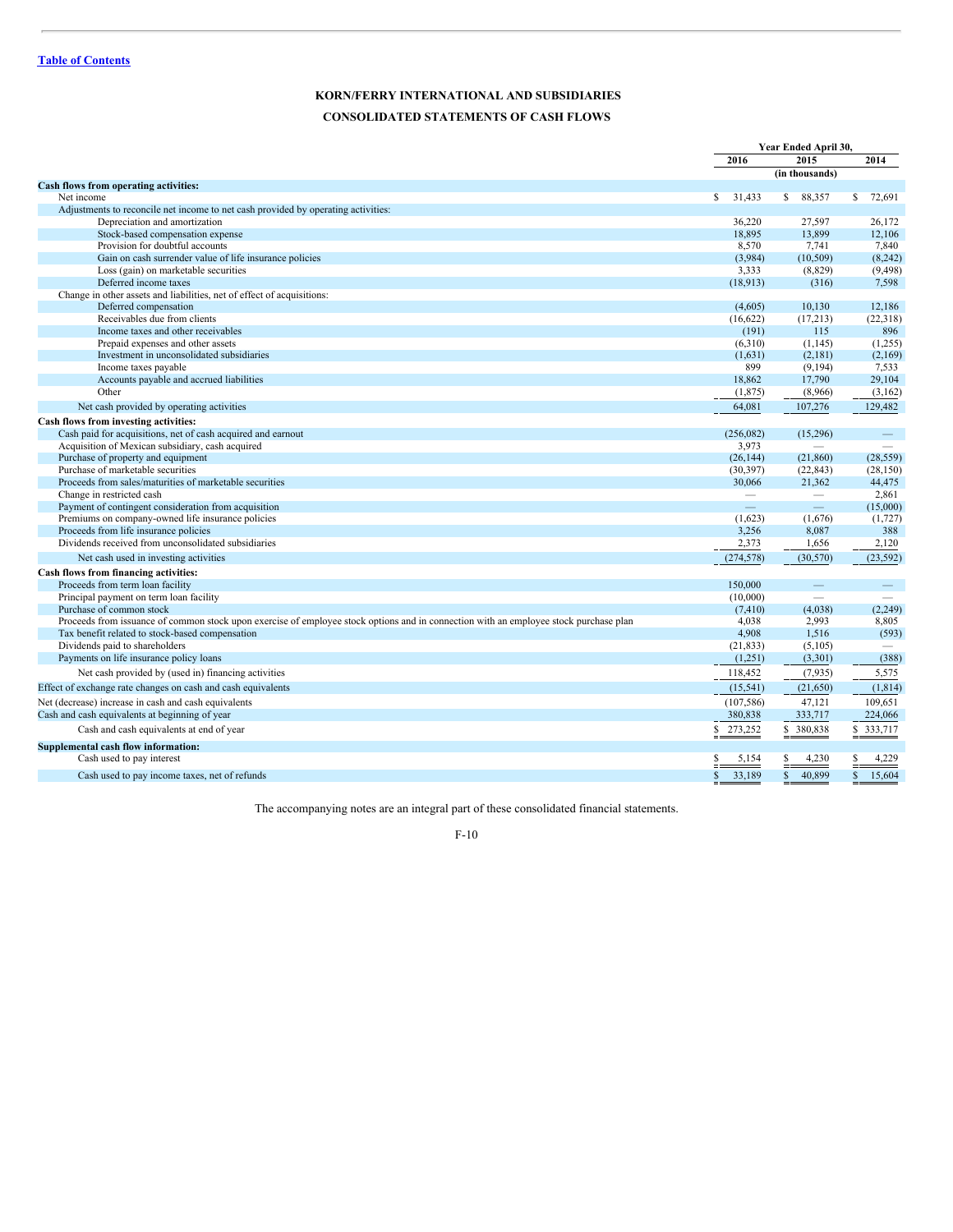#### **1. Organization and Summary of Significant Accounting Policies**

#### *Nature of Business*

Korn/Ferry International, a Delaware corporation (the "Company"), and its subsidiaries are engaged in the business of providing talent management solutions, including executive search on a retained basis, recruitment for non-executive professionals, recruitment process outsourcing and leadership & talent consulting services. The Company's worldwide network of 150 offices in 52 countries enables it to meet the needs of its clients in all industries.

#### *Basis of Consolidation and Presentation*

The consolidated financial statements include the accounts of the Company and its wholly and majority owned/controlled domestic and international subsidiaries. All intercompany balances and transactions have been eliminated in consolidation. The preparation of the consolidated financial statements conform with United States ("U.S.") generally accepted accounting principles ("GAAP") and prevailing practice within the industry. The consolidated financial statements include all adjustments, consisting of normal recurring accruals and any other adjustments that management considers necessary for a fair presentation of the results for these periods.

Investments in affiliated companies, which are 50% or less owned and where the Company exercises significant influence over operations, are accounted for using the equity method. Dividends received from our unconsolidated subsidiaries were approximately \$2.4 million, \$1.7 million and \$2.1 million during fiscal 2016, 2015 and 2014, respectively.

The Company considers events or transactions that occur after the balance sheet date but before the consolidated financial statements are issued to provide additional evidence relative to certain estimates or to identify matters that require additional disclosures.

# *Use of Estimates and Uncertainties*

The preparation of the consolidated financial statements in conformity with GAAP requires management to make estimates and assumptions that affect the reported amounts of assets and liabilities and disclosure of contingent assets and liabilities at the date of the consolidated financial statements and the reported amounts of revenue and expenses during the reporting period. Actual results could differ from these estimates, and changes in estimates are reported in current operations as new information is learned or upon the amounts becoming fixed and determinable. The most significant areas that require management judgment are revenue recognition, restructuring, deferred compensation, annual performance related bonuses, evaluation of the carrying value of receivables, goodwill and other intangible assets, fair value of contingent consideration, share-based payments and the recoverability of deferred income taxes.

#### *Revenue Recognition*

Substantially all fee revenue is derived from fees for professional services related to executive search performed on a retained basis, recruitment for non-executive professionals, recruitment process outsourcing, leadership & talent consulting services and the sale of productized services. Fee revenue from executive search activities and recruitment for non-executive professionals is generally one-third of the estimated first year compensation of the placed executive or non-executive professional, as applicable, plus a percentage of the fee to cover indirect engagement related expenses. The Company generally recognizes such revenue on a straight-line basis over a three-month period, commencing upon client acceptance, as this is the period over which the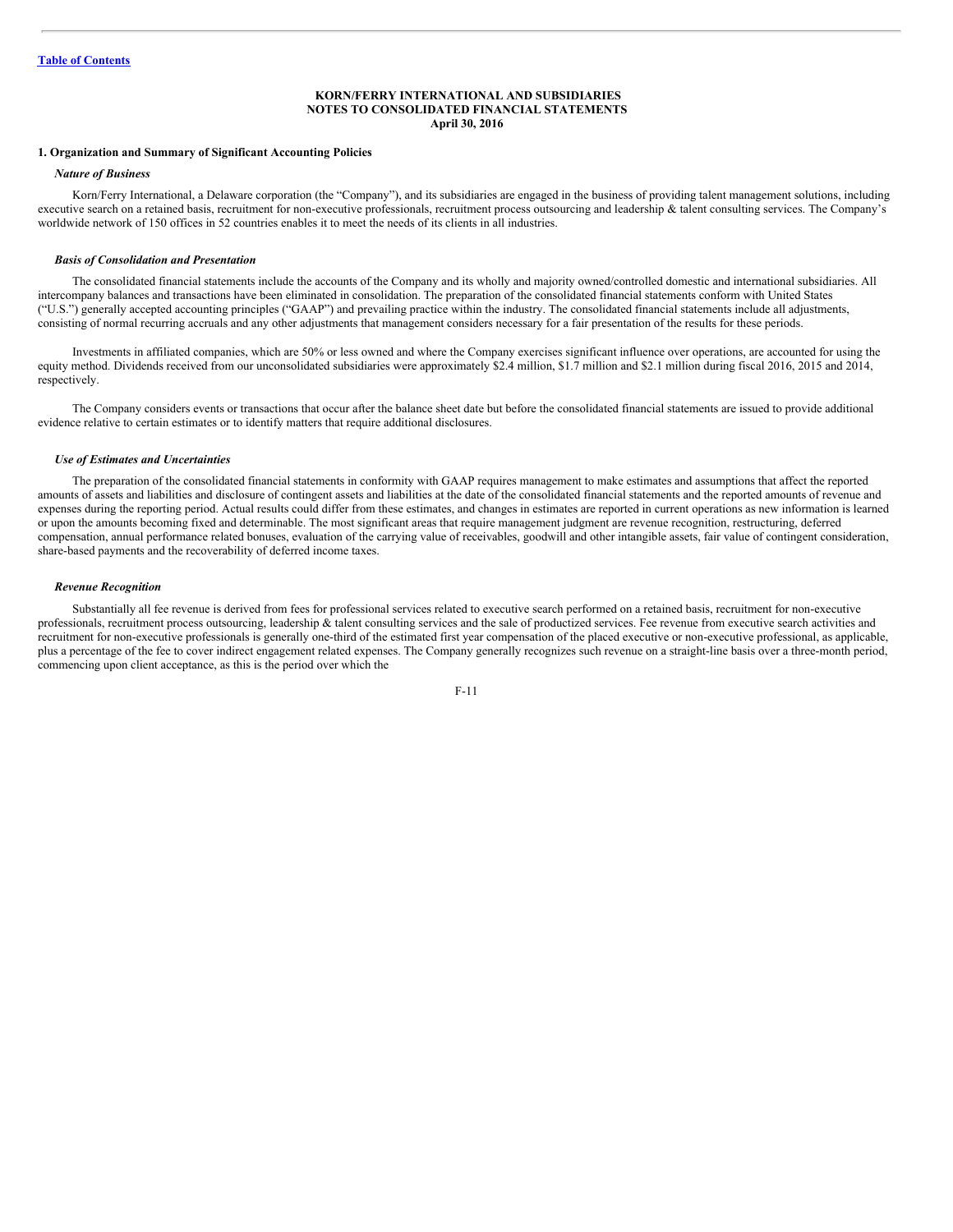recruitment services are performed. Fees earned in excess of the initial contract amount are recognized upon completion of the engagement, which reflect the difference between the final actual compensation of the placed executive and the estimate used for purposes of the previous billings. Since the initial contract fees are typically not contingent upon placement of a candidate, our assumptions primarily relate to establishing the period over which such service is performed. These assumptions determine the timing of revenue recognition and profitability for the reported period. Any revenues associated with services that are provided on a contingent basis are recognized once the contingency is resolved. In addition to recruitment for non-executive professionals, Futurestep provides recruitment process outsourcing ("RPO") services and fee revenue is recognized as services are rendered and/or as milestones are achieved. Fee revenue from Hay Group (formerly known as Leadership & Talent Consulting ("Legacy LTC") and which was combined with HG (Luxembourg) S.à.r.l ("Legacy Hay Group") in December 2015) is recognized as services are rendered for consulting engagements and other time based services, measured by total hours incurred to the total estimated hours at completion. It is possible that updated estimates for the consulting engagement may vary from initial estimates with such updates being recognized in the period of determination. Depending on the timing of billings and services rendered, the Company accrues or defers revenue as appropriate. Hay Group revenue is also derived from the sale of productized services, which includes revenue from licenses and from the sale of products. Revenue from licenses is recognized using a straight-line method over the term of the contract (generally 12 months). Under the fixed term licenses, the Company is obligated to provide the licensee with access to any updates to the underlying intellectual property that are made by the Company during the term of the license. Once the term of the agreement expires, the client's right to access or use the intellectual property expires and the Company has no further obligations to the client under the license agreement. Revenue from perpetual licenses is recognized when the license is sold since the Company's only obligation is to provide the client access to the intellectual property but is not obligated to provide maintenance, support, updates or upgrades. Products sold by the Company mainly consist of books and automated services covering a variety of topics including performance management, team effectiveness, and coaching and development. The Company recognizes revenue for its products when the product has been sold or shipped in the case of books. As of April 30, 2016 and 2015, the Company included deferred revenue of \$95.9 million and \$40.5 million, respectively, in other accrued liabilities.

#### *Reimbursements*

The Company incurs certain out-of-pocket expenses that are reimbursed by its clients, which are accounted for as revenue in its consolidated statements of income.

### *Allowance for Doubtful Accounts*

An allowance is established for doubtful accounts by taking a charge to general and administrative expenses. The amount of the allowance is based on historical loss experience, assessment of the collectability of specific accounts, as well as expectations of future collections based upon trends and the type of work for which services are rendered. After the Company exhausts all collection efforts, the amount of the allowance is reduced for balances identified as uncollectible.

#### *Cash and Cash Equivalents*

The Company considers all highly liquid investments with original maturities of three months or less to be cash equivalents. As of April 30, 2016 and 2015, the Company's investments in cash equivalents, consist of money market funds for which market prices are readily available. As of April 30, 2016 and 2015, the Company had cash equivalents of \$117.5 million and \$260.6 million, respectively.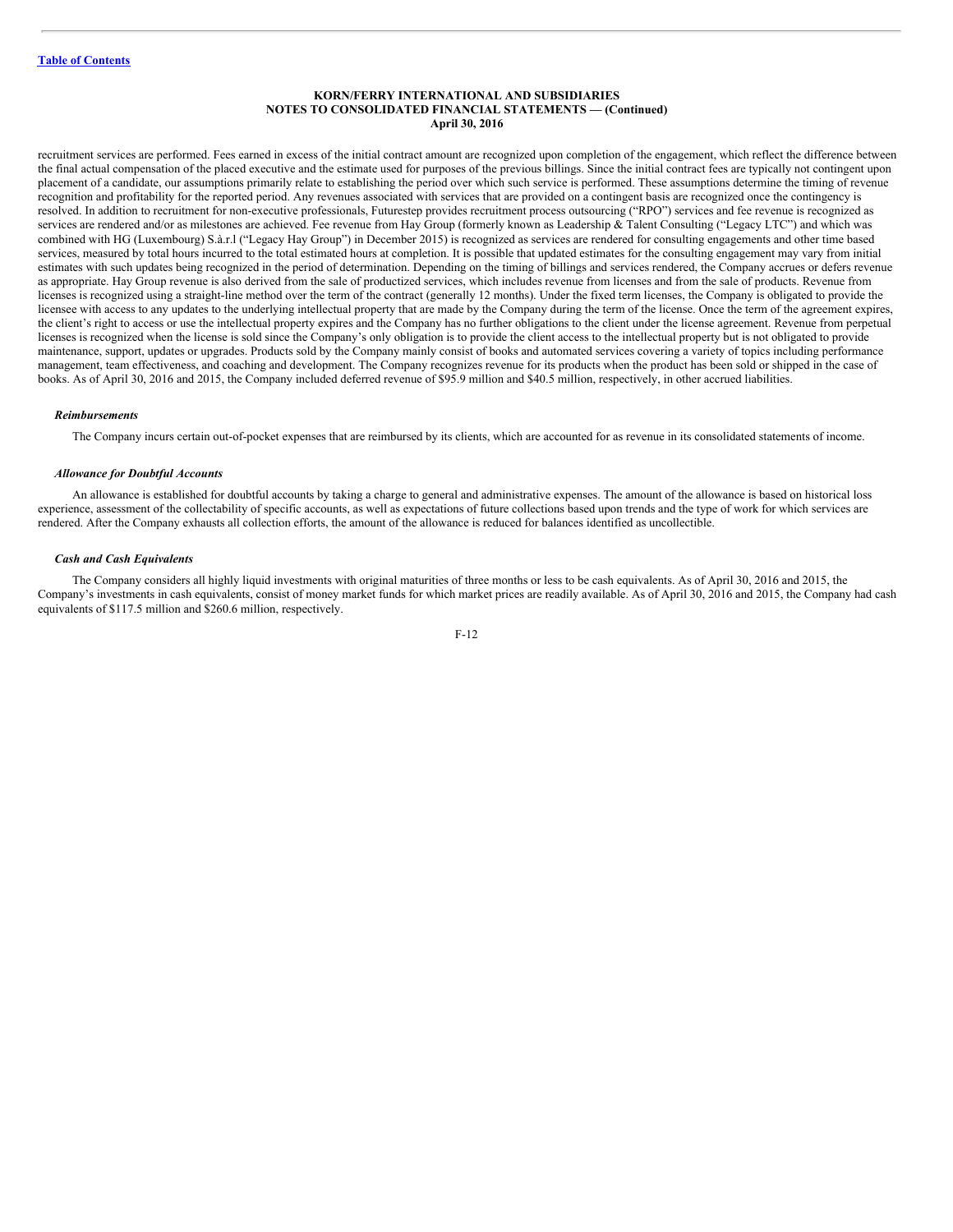#### *Marketable Securities*

The Company has investments in marketable securities and mutual funds which are classified as either trading securities or available-for-sale, based upon management's intent and ability to hold, sell or trade such securities. The classification of the investments in these marketable securities and mutual funds is assessed upon purchase and reassessed at each reporting period. These investments are recorded at fair value and are classified as marketable securities in the accompanying consolidated balance sheets. The investments that the Company may sell within the next twelve months are carried as current assets. Realized gains (losses) on marketable securities are determined by specific identification. Interest is recognized on an accrual basis, dividends are recorded as earned on the ex-dividend date. Interest and dividend income are recorded in the accompanying consolidated statements of income in interest income (expense), net.

The Company invests in mutual funds, (for which market prices are readily available) that are held in trust to satisfy obligations under the Company's deferred compensation plans (see Note 5 — *Marketable Securities*) and are classified as trading securities. Such investments are based upon the employees' investment elections in their deemed accounts in the Executive Capital Accumulation Plan and similar plans in Asia Pacific and Canada ("ECAP") from a pre-determined set of securities and the Company invests in marketable securities to mirror these elections. The changes in fair value in trading securities are recorded in the accompanying consolidated statements of income in other (loss) income, net.

The Company also invests cash in excess of its daily operating requirements and capital needs primarily in marketable fixed income (debt) securities in accordance with the Company's investment policy, which restricts the type of investments that can be made. These marketable fixed income (debt) securities are classified as available-for-sale securities based on management's decision, at the date such securities are acquired, not to hold these securities to maturity or actively trade them. The Company carries these marketable debt securities at fair value based on the market prices for these marketable debt securities or similar debt securities whose prices are readily available. The changes in fair values, net of applicable taxes, are recorded as unrealized gains or losses as a component of comprehensive income. When, in the opinion of management, a decline in the fair value of an investment below its amortized cost is considered to be "other-than-temporary," a credit loss is recorded in the statement of operations in other (loss) income, net; any amount in excess of the credit loss is recorded as unrealized gains or losses as a component of comprehensive income. Generally, the amount of the loss is the difference between the cost or amortized cost and its then current fair value; a credit loss is the difference between the discounted expected future cash flows to be collected from the debt security and the cost or amortized cost of the debt security. The determination of the other-than-temporary decline includes, in addition to other relevant factors, a presumption that if the market value is below cost by a significant amount for a period of time, a write-down may be necessary. During fiscal 2016, 2015 and 2014, no otherthan-temporary impairment was recognized. As of April 30, 2016, the Company does not hold marketable securities classified as available-for-sale. At April 30, 2015, the Company's investment portfolio includes corporate bonds.

# *Foreign Currency Forward Contracts Not Designated as Hedges*

Beginning in the third quarter of fiscal 2016, the Company established a program that primarily utilizes foreign currency forward contracts to offset the risks associated with the effects of certain foreign currency exposures due to an increase in these exposures as a result of the Legacy Hay Group acquisition. These foreign currency forward contracts are neither used for trading purposes nor are they designated as hedging instruments pursuant to Accounting Standards Codification 815, Derivatives and Hedging. Accordingly, the fair value of these contracts are recorded as of the end of the reporting period in the accompanying consolidated balance sheets, while the change in fair value is recorded to the accompanying consolidated statement of income.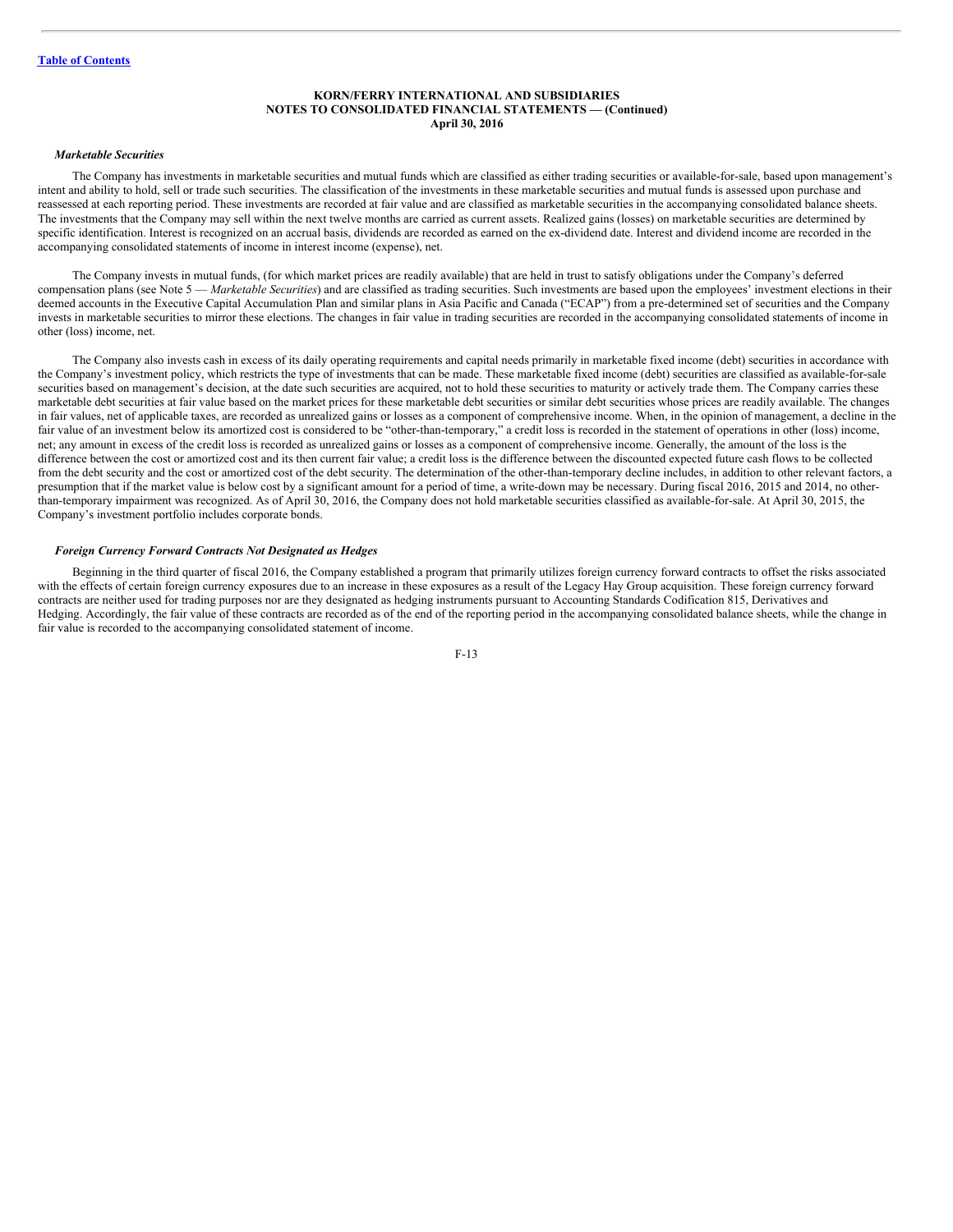As of April 30, 2016, the total notional amounts of the forward contracts purchased and sold were \$14.5 million and \$44.3 million, respectively. The Company's recognizes forward contracts as a net asset or net liability on the consolidated balance sheets as such contracts are covered by master netting agreements. As of April 30, 2016 the net fair value of outstanding foreign currency forward contracts were \$0.7 million (gross liabilities of \$1.0 million and gross assets of \$0.3 million) included in other accrued liabilities in the accompanying consolidated balance sheets. The Company incurred \$1.8 million of net losses related to forward contracts for fiscal 2016, which is recorded in general and administrative expenses in the accompanying consolidated statement of income. The cash flows related to foreign currency forward contracts are included in cash provided by operating activities.

#### *Fair Value of Financial Instruments*

Fair value is the price the Company would receive to sell an asset or transfer a liability (exit price) in an orderly transaction between market participants. For those assets and liabilities recorded or disclosed at fair value, the Company determines the fair value based upon the quoted market price, if available. If a quoted market price is not available for identical assets, the fair value is based upon the quoted market price of similar assets. The fair values are assigned a level within the fair value hierarchy as defined below:

- *Level 1*: Observable inputs such as quoted prices (unadjusted) in active markets that are accessible at the measurement date for identical, unrestricted assets or liabilities.
- Level 2: Inputs other than quoted prices that are observable for the asset or liability, either directly or indirectly. These include quoted prices for similar assets or liabilities in active markets and quoted prices for identical or similar assets or liabilities in markets that are not active.
- *Level* 3: Unobservable inputs that reflect the reporting entity's own assumptions.

As of April 30, 2016 and 2015, the Company held certain assets that are required to be measured at fair value on a recurring basis. These included cash, cash equivalents, accounts receivable and marketable securities and at April 30, 2016 also included foreign currency forward contracts. The carrying amount of cash, cash equivalents and accounts receivable approximates fair value due to the short maturity of these instruments. The fair values of marketable securities classified as trading are obtained from quoted market prices, and the fair values of marketable securities classified as available-for-sale and foreign currency forward contracts are obtained from a third party, which are based on quoted prices or market prices for similar assets and financial instruments.

#### *Business Acquisitions*

Business acquisitions are accounted for under the acquisition method. The acquisition method requires the reporting entity to identify the acquirer, determine the acquisition date, recognize and measure the identifiable assets acquired, the liabilities assumed and any non-controlling interest in the acquired entity, and recognize and measure goodwill or a gain from the purchase. The acquiree's results are included in the Company's consolidated financial statements from the date of acquisition. Assets acquired and liabilities assumed are recorded at their fair values and the excess of the purchase price over the amounts assigned is recorded as goodwill, or if the fair value of the assets acquired exceeds the purchase price consideration, a bargain purchase gain is recorded. Adjustments to fair value assessments are generally recorded to goodwill over the measurement period (not longer than twelve months). The acquisition method also requires that acquisition-related transaction and post-acquisition restructuring costs be charged to expense as committed, and requires the Company to recognize and measure certain assets and liabilities including those arising from contingencies and contingent consideration in a business combination. During fiscal 2014, the Company paid contingent consideration to the selling stockholders of PDI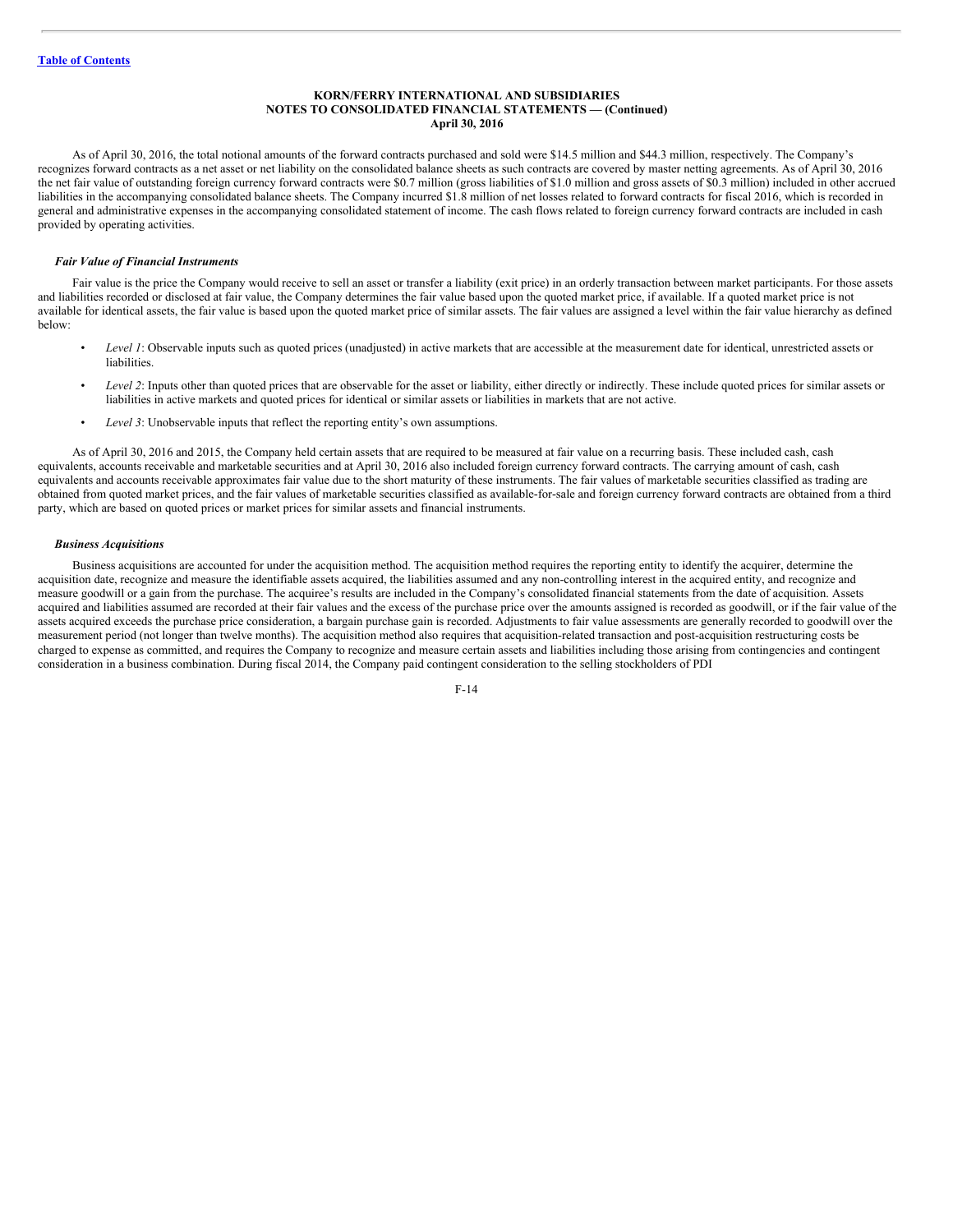Ninth House ("PDI") of \$15 million, as required under the merger agreement, as a result of the achievement of certain pre-determined goals associated with expense synergies.

#### *Property and Equipment*

Property and equipment is carried at cost less accumulated depreciation. Leasehold improvements are amortized on a straight-line basis over the estimated useful life of the asset, or the lease term, whichever is shorter. Software development costs incurred for internal use projects are capitalized and, once placed in service, amortized using the straight-line method over the estimated useful life, generally three to seven years. All other property and equipment is depreciated or amortized on a straight-line basis over the estimated useful lives of three to ten years.

The Company reviews long-lived assets for impairment whenever events or changes in circumstances indicate that the carrying value of an asset may not be recoverable. In fiscal 2016, 2015 and 2014, there were no such impairment charges recorded.

#### *Goodwill and Intangible Assets*

Goodwill represents the excess of the purchase price over the fair value of assets acquired. The goodwill impairment test compares the fair value of a reporting unit with its carrying amount, including goodwill. If the carrying amount of a reporting unit exceeds its fair value, goodwill of the reporting unit would be considered impaired. To measure the amount of the impairment loss, the implied fair value of a reporting unit's goodwill is compared to the carrying amount of that goodwill. The implied fair value of goodwill is determined in the same manner as the amount of goodwill recognized in a business combination. If the carrying amount of a reporting unit's goodwill exceeds the implied fair value of that goodwill, an impairment loss is recognized in an amount equal to that excess. For each of these tests, the fair value of each of the Company's reporting units is determined using a combination of valuation techniques, including a discounted cash flow methodology. To corroborate the discounted cash flow analysis performed at each reporting unit, a market approach, is utilized using observable market data such as comparable companies in similar lines of business that are publicly traded or which are part of a public or private transaction (to the extent available). Results of the annual impairment test performed as of January 31, 2016, indicated that the fair value of each reporting unit exceeded its carrying amount and no reporting units were at risk of failing the impairment test. As a result, no impairment charge was recognized. There was also no indication of potential impairment during the fourth quarter of fiscal 2016 that would have required further testing.

Intangible assets primarily consist of customer lists, non-compete agreements, proprietary databases, intellectual property and trademarks and are recorded at their estimated fair value at the date of acquisition and are amortized in a pattern in which the asset is consumed if that pattern can be reliably determined, or using the straight-line method over their estimated useful lives which range from one to 24 years. For intangible assets subject to amortization, an impairment loss is recognized if the carrying amount of the intangible assets is not recoverable and exceeds fair value. The carrying amount of the intangible assets is considered not recoverable if it exceeds the sum of the undiscounted cash flows expected to result from use of the asset. Intangible assets with indefinite lives are not amortized, but are reviewed annually for impairment or more frequently whenever events or changes in circumstances indicate that the fair value of the asset may be less than its carrying amount. As of April 30, 2016 and 2015, there were no indicators of impairment with respect to the Company's intangible assets.

#### *Compensation and Benefits Expense*

Compensation and benefits expense in the accompanying consolidated statements of income consist of compensation and benefits paid to consultants (employees who originate business), executive officers and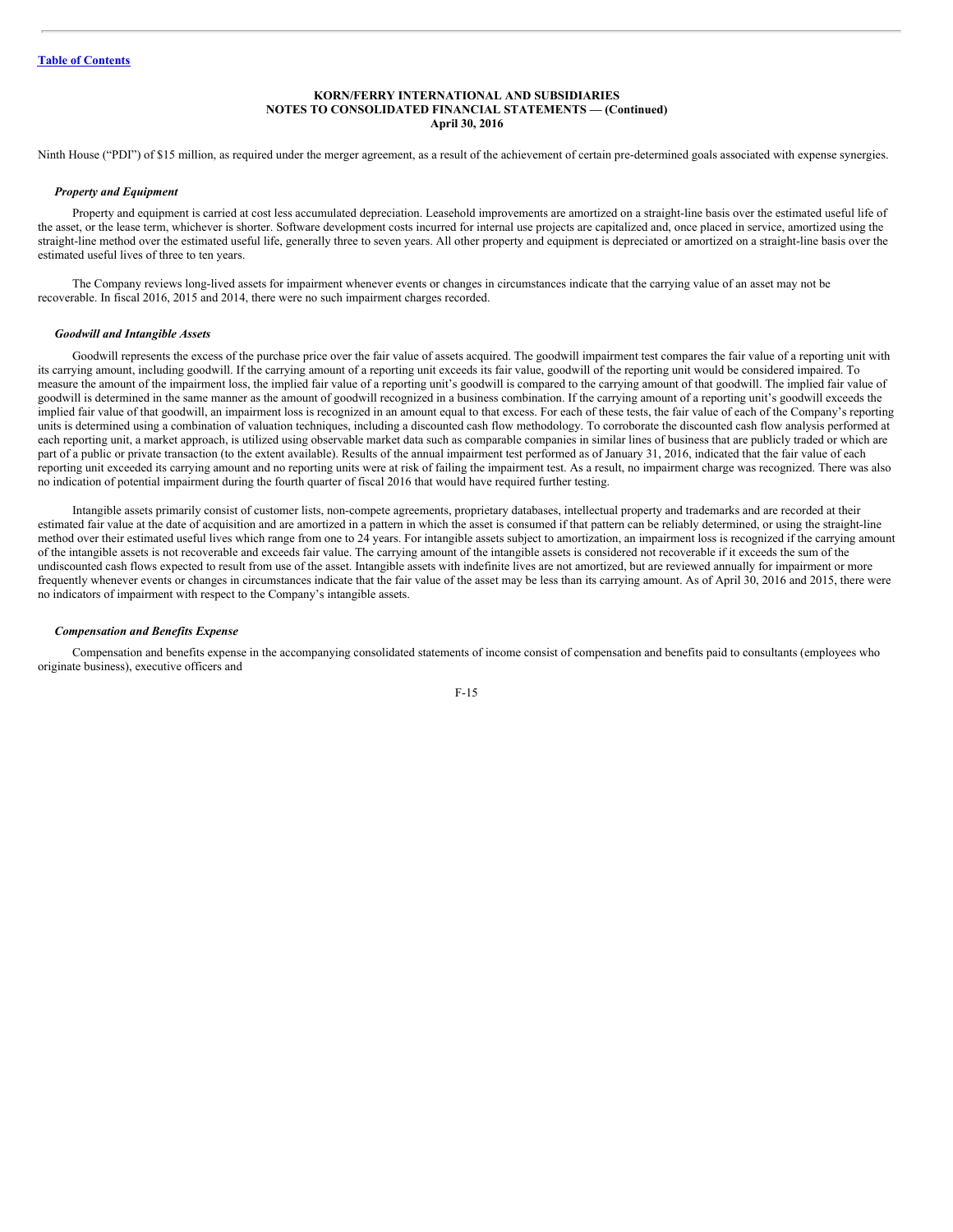administrative and support personnel. The most significant portions of this expense are salaries and the amounts paid under the annual performance related bonus plan to employees. The portion of the expense applicable to salaries is comprised of amounts earned by employees during a reporting period. The portion of the expenses applicable to annual performance related bonuses refers to the Company's annual employee performance related bonus with respect to a fiscal year, the amount of which is communicated and paid to each eligible employee following the completion of the fiscal year.

Each quarter, management makes its best estimate of its annual performance related bonuses, which requires management to, among other things, project annual consultant productivity (as measured by engagement fees billed and collected by executive search consultants and revenue and other performance metrics for Hay Group and Futurestep consultants), the level of engagements referred by a fee earner in one line of business to a different line of business, Company performance including profitability, competitive forces and future economic conditions and their impact on the Company's results. At the end of each fiscal year, annual performance related bonuses take into account final individual consultant productivity (including referred work), Company results including profitability, the achievement of strategic objectives, the results of individual performance appraisals, and the current economic landscape. Accordingly, each quarter the Company reevaluates the assumptions used to estimate annual performance related bonus liability and adjusts the carrying amount of the liability recorded on the consolidated balance sheet and reports any changes in the estimate in current operations.

Because annual performance-based bonuses are communicated and paid only after the Company reports its full fiscal year results, actual performance-based bonus payments may differ from the prior year's estimate. Such changes in the bonus estimate historically have been immaterial and are recorded in current operations in the period in which they are determined. The performance related bonus expense was \$187.1 million, \$166.7 million and \$146.1 million for the years ended April 30, 2016, 2015 and 2014, respectively, each of which was reduced by a change in the previous years' estimate recorded in fiscal 2016, 2015 and 2014 of \$0.6 million, \$0.3 million and \$0.7 million, respectively. This resulted in net bonus expense of \$186.5 million, \$166.4 million and \$145.4 million for the years ended April 30, 2016, 2015 and 2014, respectively, included in compensation and benefits expense in the consolidated statements of income.

Other expenses included in compensation and benefits expense are due to changes in deferred compensation and pension plan liabilities, changes in cash surrender value ("CSV") of company owned life insurance ("COLI") contracts, amortization of stock compensation awards, payroll taxes and employee insurance benefits.

# *Deferred Compensation and Pension Plans*

For financial accounting purposes, the Company estimates the present value of the future benefits payable under the deferred compensation and pension plans as of the estimated payment commencement date. The Company also estimates the remaining number of years a participant will be employed by the Company. Then, each year during the period of estimated employment, the Company accrues a liability and recognizes expense for a portion of the future benefit using the "benefit/years of service" attribution method for Senior Executive Incentive Plan ("SEIP"), Wealth Accumulation Plan ("WAP") and Enhanced Wealth Accumulation Plan ("EWAP") and the "projected unit credit" method for the Worldwide Executive Benefit Plan ("WEB").

In calculating the accrual for future benefit payments, management has made assumptions regarding employee turnover, participant vesting, violation of non-competition provisions and the discount rate. Management periodically reevaluates all assumptions. If assumptions change in future reporting periods, the changes may impact the measurement and recognition of benefit liabilities and related compensation expense.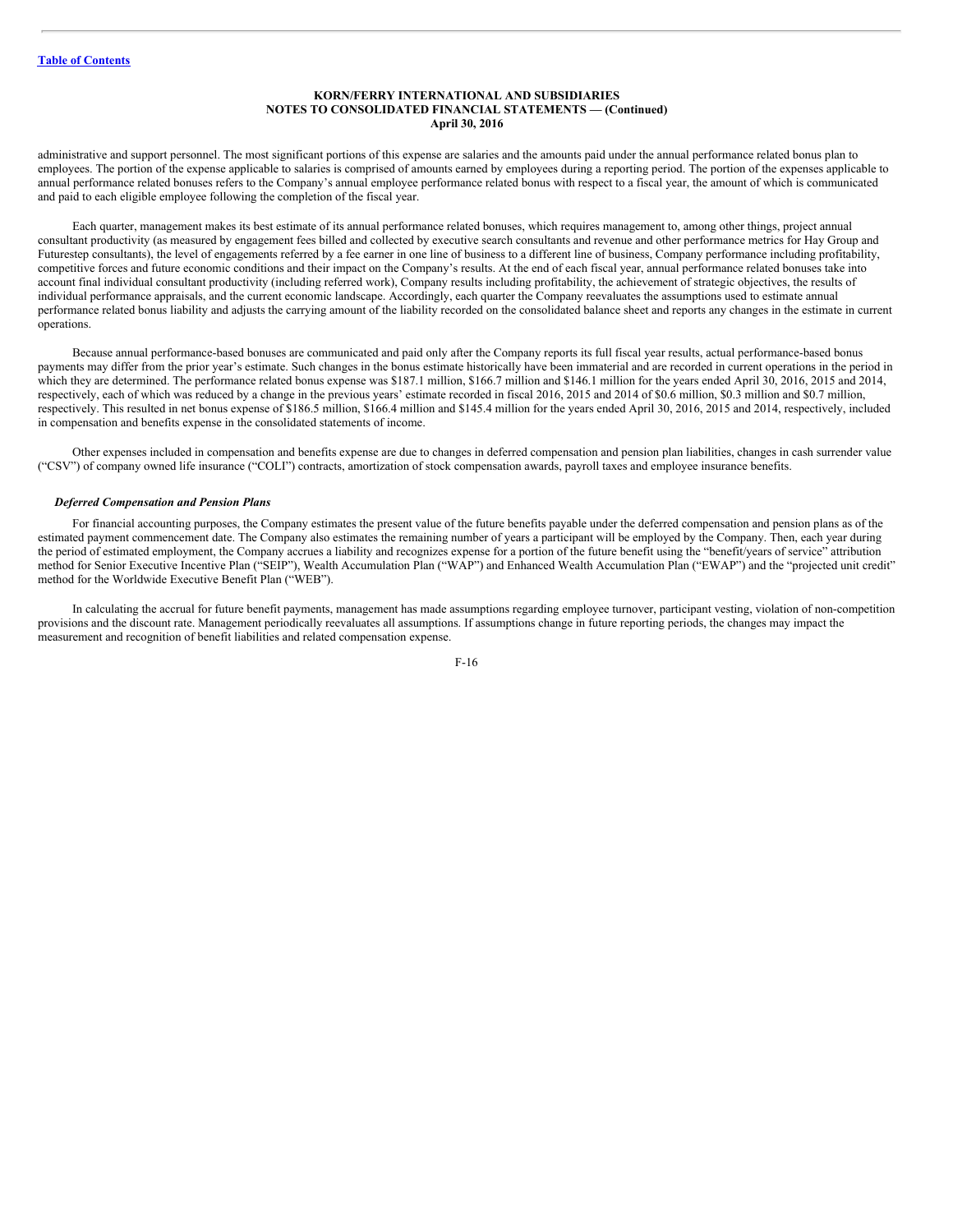The Legacy Hay Group defined benefit obligation plans calculate liabilities using the projected unit credit method. The amounts charged to operations are made up of service and interest costs and the expected return on plan assets. Actuarial gains and losses are initially recorded in accumulated other comprehensive income (loss). The actuarial gains/losses included in accumulated other comprehensive income are amortized to the consolidated statements of income, if at the beginning of the year, the amount exceeds 10% of the greater of the projected benefit obligation and market-related plan assets. The amortization included in periodic benefit cost is divided by the average remaining service of inactive plan participants, or the period for which benefits will be paid, if shorter. The expected return on plan assets takes into account the current fair value of plan assets and reflects the Company's estimate for trust asset returns given the current asset allocation and any expected changes to the asset allocation, and current and future market conditions.

#### *Executive Capital Accumulation Plan*

The Company, under its deferred compensation plans, makes discretionary contributions and such contributions may be granted to key employees annually based on the employee's performance. Certain key management may also receive Company contributions upon commencement of employment. The Company amortizes these contributions on a straight-line basis as they vest, generally over a four year period. The amounts that are expected to be paid to employees over the next 12 months are classified as a current liability included in compensation and benefits payable in the accompanying consolidated balance sheet.

The ECAP is accounted for whereby the changes in the fair value of the vested amounts owed to the participants are adjusted with a corresponding charge (or credit) to compensation and benefits costs.

#### *Cash Surrender Value of Life Insurance*

The Company purchased COLI policies or contracts insuring the lives of certain employees eligible to participate in certain of the deferred compensation and pension plans as a means of funding benefits under such plans. The Company purchased both fixed and variable life insurance contracts and does not purchase "split-dollar" life insurance policy contracts. The Company has both contracts or policies that provide for a fixed or guaranteed rate of return and a variable rate of return depending on the return of the policies' investment in their underlying portfolio in equities and bonds. The CSV of these COLI contracts are carried at the amounts that would be realized if the contract were surrendered at the balance sheet date, net of the outstanding loans borrowed from the insurer. The Company has the intention and ability to continue to hold these COLI policies and contracts. Additionally, the loans secured by the policies do not have any scheduled payment terms and the Company also does not intend to repay the loans outstanding on these policies until death benefits under the policy have been realized. Accordingly, the investment in COLI is classified as long-term in the accompanying consolidated balance sheet.

The change in the CSV of COLI contracts, net of insurance premiums paid and gains realized, is reported in compensation and benefits expense. As of April 30, 2016 and 2015, the Company held contracts with gross CSV of \$175.7 million and \$172.3 million, offset by outstanding policy loans of \$68.4 million and \$69.6 million, respectively. If the issuing insurance companies were to become insolvent, the Company would be considered a general creditor for \$55.9 million and \$50.6 million of net CSV as of April 30, 2016 and 2015, respectively; therefore, these assets are subject to credit risk. Management, together with its outside advisors, routinely monitors the claims paying abilities of these insurance companies.

#### *Restructuring Charges, Net*

The Company accounts for its restructuring charges as a liability when the obligations are incurred and records such charges at fair value. Such charges included onetime employee termination benefits and cost to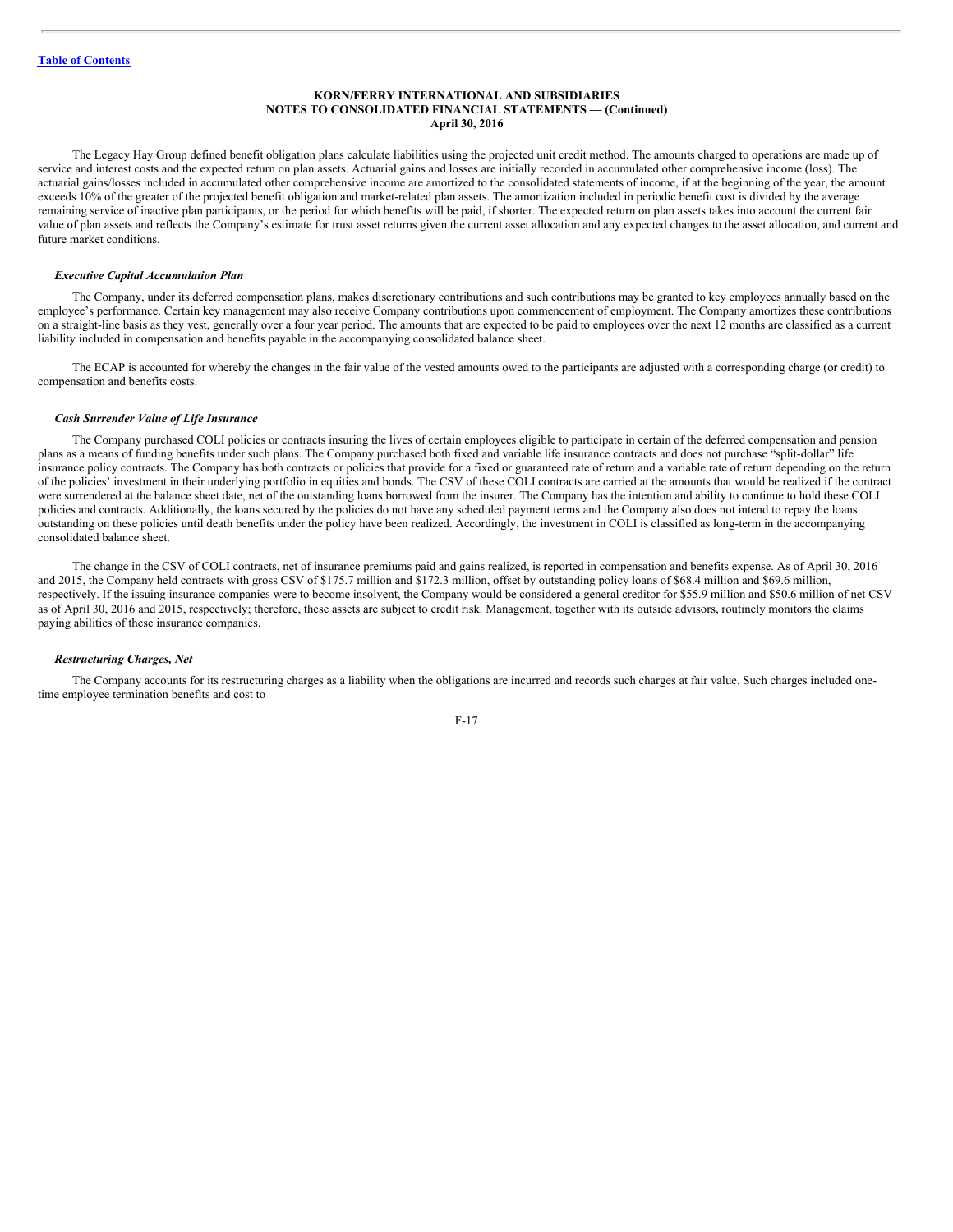terminate an office lease including remaining lease payments. Changes in the estimates of the restructuring charges are recorded in the period the change is determined.

#### *Stock-Based Compensation*

The Company has employee compensation plans under which various types of stock-based instruments are granted. These instruments, principally include restricted stock units, restricted stock, stock options and an Employee Stock Purchase Plan ("ESPP"). The Company recognizes compensation expense related to restricted stock units, restricted stock and the estimated fair value of stock options and stock purchases under the ESPP on a straight-line basis over the service period for the entire award.

#### *Translation of Foreign Currencies*

Generally, financial results of the Company's foreign subsidiaries are measured in their local currencies. Assets and liabilities are translated into U.S. dollars at exchange rates in effect at the balance sheet date, while revenue and expenses are translated at weighted-average exchange rates during the fiscal year. Resulting translation adjustments are recorded as a component of accumulated comprehensive income. Gains and losses from foreign currency transactions of these subsidiaries and the translation of the financial results of subsidiaries operating in highly inflationary economies are included in general and administrative expense in the period incurred. Foreign currency losses, on an after tax basis, included in net income was \$8.7 million and \$1.6 million during fiscal 2016 and 2015, respectively. Foreign currency gains, on an after tax basis, included in net income were \$1.0 million during fiscal 2014.

On February 17, 2016, the Venezuelan government announced a devaluation of the Bolivar, from the official exchange rate of 6.3 Bolivars per USD to 10.0 Bolivars per USD, and streamlined the previous three-tiered currency exchange mechanism into a dual currency exchange mechanism. The weaker of the two rates is a free-floating exchange rate that at the time of its introduction, sold dollars at approximately 200 Bolivars per USD. The economic and political environment in Venezuela has continued to deteriorate and the currency exchange restrictions have become more onerous. The Company has used the previously prevailing official exchange rate of 6.3 Bolivars per USD to re-measure our Venezuelan subsidiary's financial statements in previous periods but after careful consideration at the time of the devaluation the Company decided to adopt the free-floating exchange rate during the fourth quarter of fiscal 2016 as it more appropriately reflects the ability to convert Bolivars to U.S. dollars given the deteriorating environment in Venezuela. The devaluation of the Bolivar to approximately 260 Bolivars per USD resulted in a pre-tax charge of \$13.7 million, or diluted loss per share of \$0.26 during fiscal 2016. The Company does not believe that further weakening of the Bolivar will materially impact our results of operations.

#### *Income Taxes*

There are two components of income tax expense: current and deferred. Current income tax expense (benefit) approximates taxes to be paid or refunded for the current period. Deferred income tax expense (benefit) results from changes in deferred tax assets and liabilities between periods. These gross deferred tax assets and liabilities represent decreases or increases in taxes expected to be paid in the future because of future reversals of temporary differences in the basis of assets and liabilities as measured by tax laws and their basis as reported in the consolidated financial statements. Deferred tax assets are also recognized for tax attributes such as net operating loss carryforwards and tax credit carryforwards. Deferred tax assets and deferred tax liabilities are presented net on the consolidated balance sheets by tax jurisdiction. Valuation allowances are then recorded to reduce deferred tax assets to the amounts management concludes are more likely than not to be realized.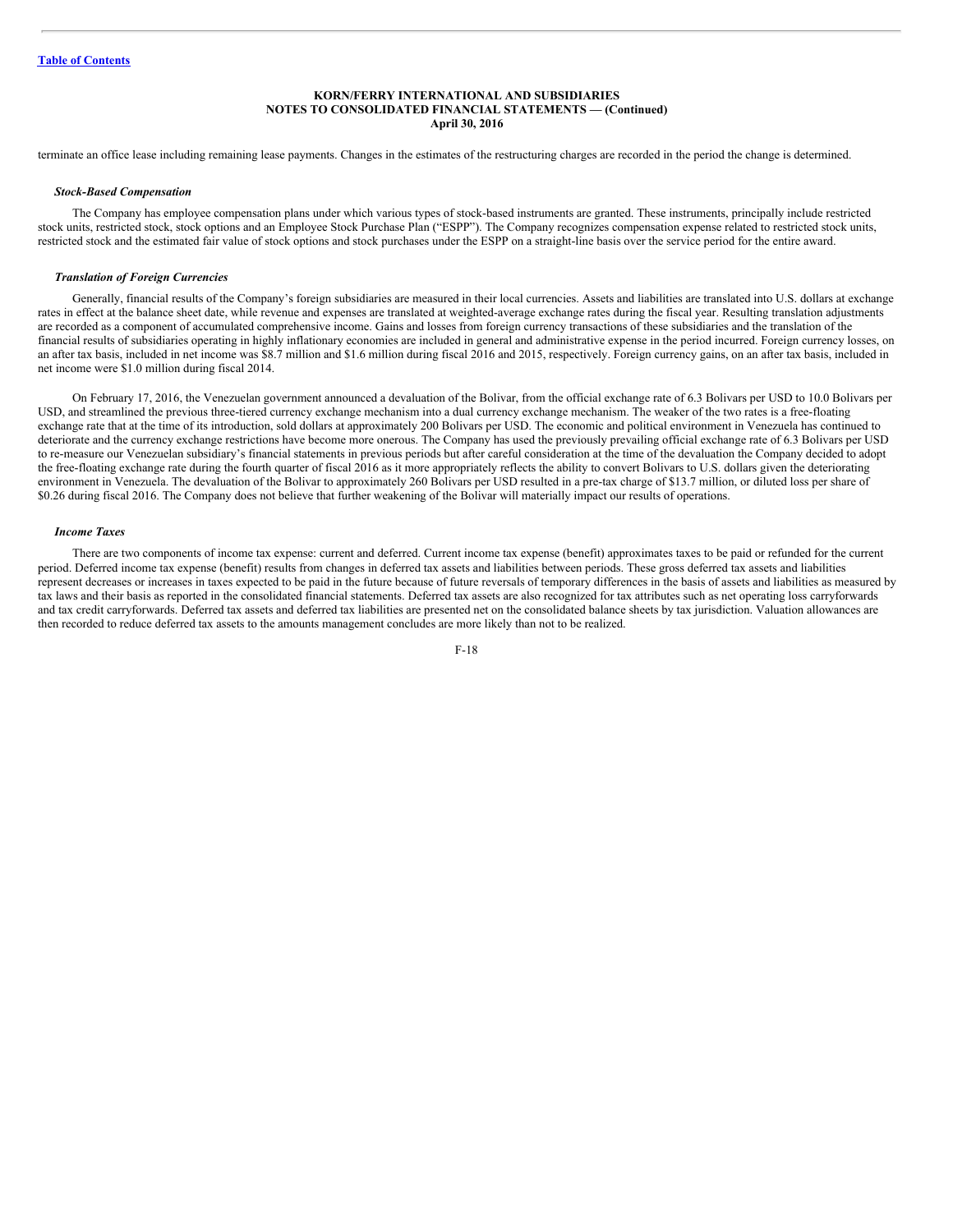Income tax benefits are recognized and measured based upon a two-step model: (1) a tax position must be more-likely-than-not to be sustained based solely on its technical merits in order to be recognized and (2) the benefit is measured as the largest dollar amount of that position that is more-likely-than-not to be sustained upon settlement. The difference between the benefit recognized for a position and the tax benefit claimed on a tax return is referred to as an unrecognized tax benefit. The Company records income tax related interest and penalties within income tax expense.

#### *Concentration of Credit Risk*

Financial instruments which potentially subject the Company to concentrations of credit risk consist principally of cash, cash equivalents, investments, foreign currency forward contracts, receivables due from clients and net CSV due from insurance companies, which is discussed above. Cash equivalents include investments in money market securities while investments include mutual funds and corporate bonds. Investments are diversified throughout many industries and geographic regions. The Company conducts periodic reviews of its customers' financial condition and customer payment practices to minimize collection risk on accounts receivable. At April 30, 2016 and 2015, the Company had no other significant credit concentrations.

#### *Reclassifications*

Certain prior year amounts have been reclassified to conform to the current year presentation.

#### *Recently Adopted Accounting Standards*

In November 2015, the FASB issued guidance that simplifies the presentation of deferred income taxes, requiring all deferred tax assets and liabilities, and any related valuation allowances, to be classified as non-current on the balance sheet. The new guidance is effective for financial statements issued for annual periods beginning after December 15, 2016, and interim periods within those annual periods, with early application permitted for all entities as of the beginning of an interim or annual reporting period. The Company has elected to early adopt the guidance as of January 31, 2016 and has retrospectively applied the new requirements to all periods presented. As such, the Company has reclassified \$3.8 million of current deferred tax assets from current assets to non-current assets in the accompanying consolidated balance sheet as of April 30, 2015.

#### *Recently Proposed Accounting Standards*

In May 2014, the FASB issued guidance that supersedes revenue recognition requirements regarding contracts with customers to transfer goods or services or for the transfer of nonfinancial assets. Under the new guidance, entities are required to recognize revenue in order to depict the transfer of promised goods or services to customers in an amount that reflects the consideration to which the entity expects to be entitled in exchange for those goods or services. The guidance provides a five-step analysis to be performed on transactions to determine when and how revenue is recognized. In March 2016, the FASB issued additional guidance concerning "Principal versus Agent" considerations (reporting revenue gross versus net); in April 2016, the FASB issued additional guidance on identifying performance obligations and licensing; and in May 2016, the FASB issued additional guidance on collectability, noncash consideration, presentation of sales tax, and contract modifications and completed contracts at transition. These updates are intended to provide interpretive clarifications on the new guidance for disclosure about revenue. In July 2015, the FASB decided to approve a one-year deferral of the effective date as well as providing an option to early adopt the standard on the original effective date. This new guidance is effective for fiscal years and interim periods within those annual years beginning after December 15, 2017 as opposed to the original effective date of December 15, 2016. The Company will adopt this guidance in its fiscal year beginning May 1, 2018. The Company is currently evaluating the effect the guidance will have on our financial condition and results of operations.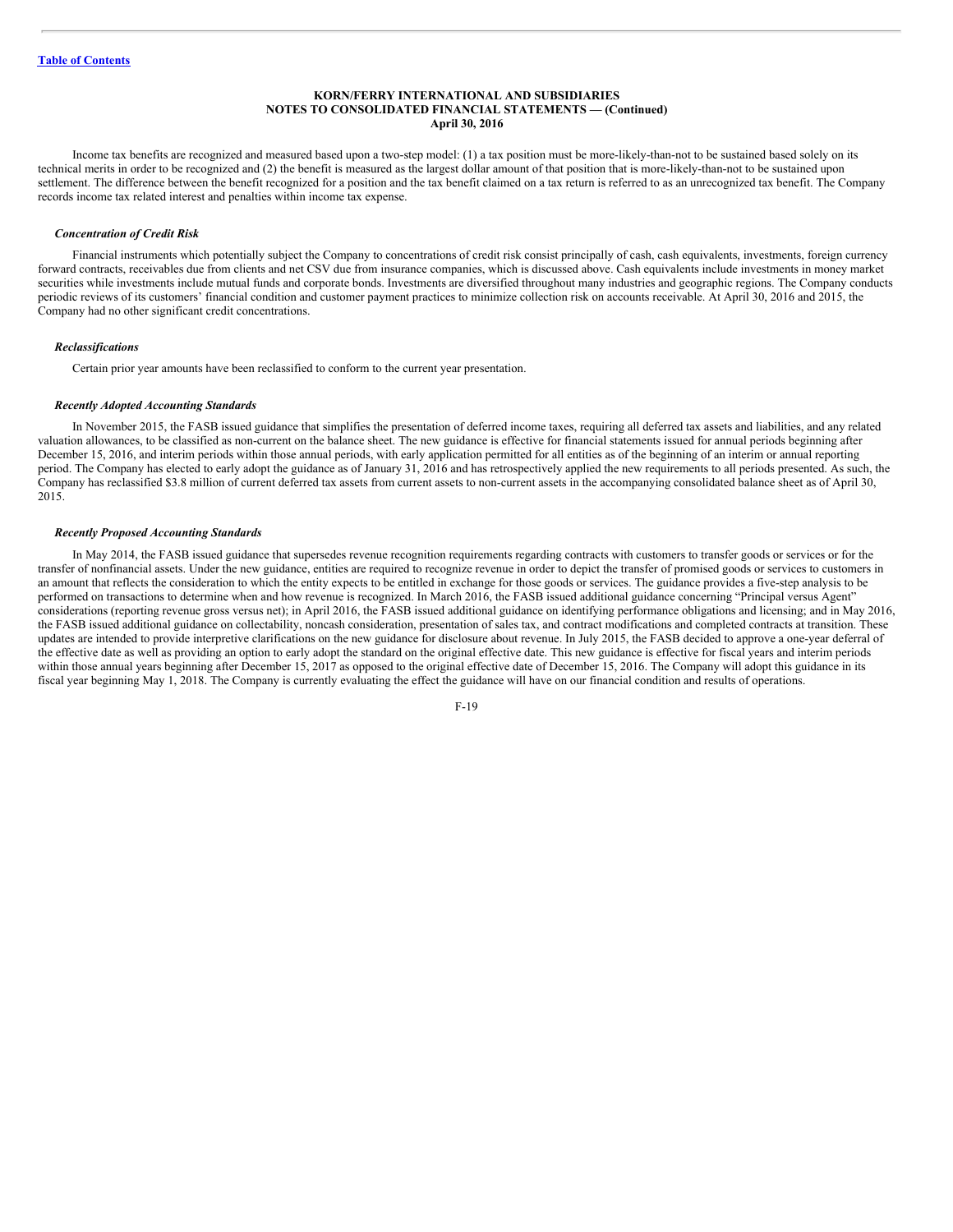In September 2015, the FASB issued guidance requiring an acquirer to recognize adjustments to provisional amounts recorded in an acquisition that are identified during the measurement period in the reporting period in which the adjustment amounts are determined. The acquirer is required to record, in the same period's financial statements, the effect on earnings of changes in depreciation, amortization or other income effects, if any, as a result of the change to the provisional amounts, calculated as if the accounting had been completed at the acquisition date. The acquirer is also required to present separately on the face of the income statement or disclose in the footnotes, the portion of the amount recorded in current-period earnings by line item that would have been recorded in previous reporting periods if the adjustments had been recognized as of the acquisition date. This new guidance is effective for fiscal years beginning after December 15, 2015, including interim periods within those fiscal years. The Company will comply with the new guidance when adjustments in acquisitions are identified and recorded during the measurement period.

In February 2016, the FASB issued guidance on accounting for leases that generally requires all leases to be recognized in the consolidated balance sheet. The provisions of the guidance are effective for fiscal years beginning after December 15, 2018; early adoption is permitted. The provisions of the guidance are to be applied using a modified retrospective approach. The Company is currently evaluating the effect that this guidance will have on the consolidated financial statements.

In March 2016, the FASB issued guidance on accounting for certain aspects of share-based payments to employees. The new guidance requires excess tax benefits and tax deficiencies to be recorded in the income statement when the awards vest or are settled. Furthermore, cash flows related to excess tax benefits will no longer be separately classified as a financing activity apart from other income tax cash flows. The guidance also allows companies to repurchase more of an employee's shares for tax withholding purposes without triggering liability accounting, clarifying that all cash payments made on an employee's behalf for withheld shares should be presented as a financing activity in the consolidated statements of cash flows and provides an accounting policy election to account for forfeitures as they occur. The provisions of the guidance are effective for fiscal years beginning after December 15, 2016; early adoption is permitted. The Company is currently evaluating the effect that this guidance will have on the consolidated financial statements.

# **2. Basic and Diluted Earnings Per Share**

Accounting Standards Codification 260, Earnings Per Share, requires companies to treat unvested share-based payment awards that have non-forfeitable rights to dividends prior to vesting as a separate class of securities in calculating earnings per share. We have granted and expect to continue to grant to certain employees under our restricted stock agreements, grants that contain non-forfeitable rights to dividends. Such grants are considered participating securities. Therefore, we are required to apply the two-class method in calculating earnings per share. The two-class method of computing earnings per share is an earnings allocation formula that determines earnings per share for each class of common stock and participating security according to dividends declared (or accumulated) and participation rights in undistributed earnings. The dilutive effect of participating securities is calculated using the more dilutive of the treasury method or the two-class method.

Basic earnings per common share was computed using the two-class method by dividing basic net earnings attributable to common stockholders by the weighted-average number of common shares outstanding. Diluted earnings per common share was computed using the two-class method by dividing diluted net earnings attributable to common stockholders by the weighted-average number of common shares outstanding plus dilutive common equivalent shares. Dilutive common equivalent shares include all in-themoney outstanding options or other contracts to issue common stock as if they were exercised or converted. The application of the two-class method did not have a material impact on the earnings per share calculation for fiscal 2014.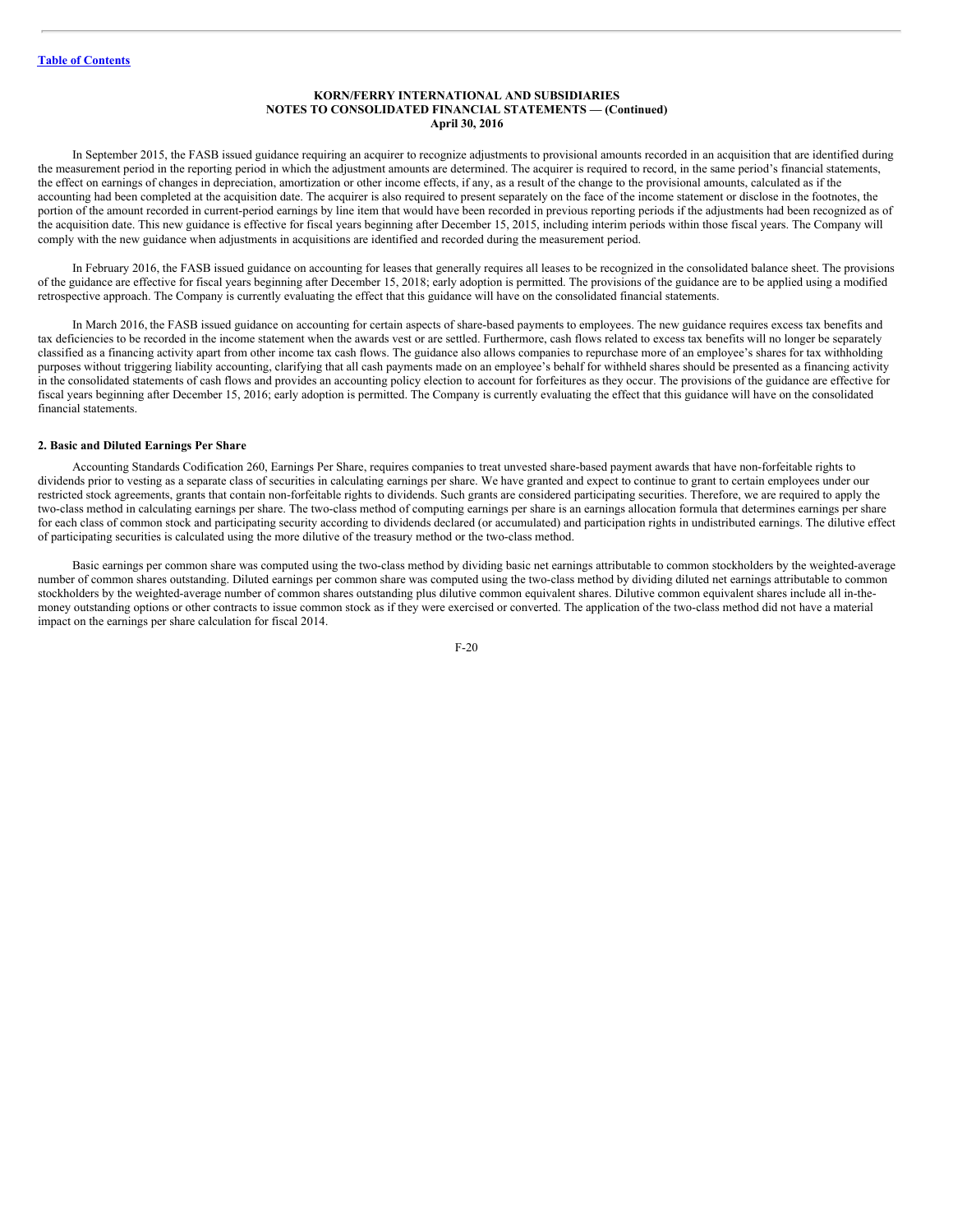During fiscal 2016 and 2015, all shares of outstanding options were included in the computation of diluted earnings per share. During fiscal 2014, options to purchase 0.04 million shares were outstanding but not included in the computation of diluted earnings per share because they were anti-dilutive. During fiscal 2016 and 2015, restricted stock awards of 0.6 million shares and 0.5 million shares, respectively, were outstanding but not included in the computation of diluted earnings per share because they were anti-dilutive.

The following table summarizes basic and diluted earnings per common share attributable to common stockholders:

|                                                                                   |          | Year Ended April 30,                  |          |  |  |
|-----------------------------------------------------------------------------------|----------|---------------------------------------|----------|--|--|
|                                                                                   | 2016     | 2015                                  | 2014     |  |  |
|                                                                                   |          | (in thousands, except per share data) |          |  |  |
| Net income attributable to Korn/Ferry International                               | \$30,913 | \$88,357                              | \$72,691 |  |  |
| Less: distributed and undistributed earnings to nonvested restricted stockholders | 280      | 860                                   |          |  |  |
| Basic net earnings attributable to common stockholders                            | 30.633   | 87,497                                | 72,691   |  |  |
| Add: undistributed earnings to nonvested restricted stockholders                  | 82       | 815                                   |          |  |  |
| Less: reallocation of undistributed earnings to nonvested restricted stockholders | 81       | 804                                   |          |  |  |
| Diluted net earnings attributable to common stockholders                          | \$30,634 | \$87,508                              | 72,691   |  |  |
| Weighted-average common shares outstanding:                                       |          |                                       |          |  |  |
| Basic weighted-average number of common shares outstanding                        | 52,372   | 49,052                                | 48,162   |  |  |
| Effect of dilutive securities:                                                    |          |                                       |          |  |  |
| Restricted stock                                                                  | 487      | 605                                   | 789      |  |  |
| Stock options                                                                     | 50       | 105                                   | 194      |  |  |
| <b>ESPP</b>                                                                       | 20       | 4                                     |          |  |  |
| Diluted weighted-average number of common shares outstanding                      | 52,929   | 49,766                                | 49,145   |  |  |
| Net earnings per common share:                                                    |          |                                       |          |  |  |
| Basic earnings per share                                                          | 0.58     | 1.78                                  | 1.51     |  |  |
| Diluted earnings per share                                                        | 0.58     | 1.76                                  | 1.48     |  |  |

#### **3. Comprehensive (Loss) Income**

Comprehensive (loss) income is comprised of net income and all changes to stockholders' equity, except those changes resulting from investments by stockholders (changes in paid-in capital) and distributions to stockholders (dividends) and is reported in the accompanying consolidated statements of comprehensive income. Accumulated comprehensive loss, net of taxes, is recorded as a component of stockholders' equity.

The components of accumulated other comprehensive loss were as follows:

|                                                                  |                       | April 30.            |
|------------------------------------------------------------------|-----------------------|----------------------|
|                                                                  | 2016                  | 2015                 |
|                                                                  |                       | (in thousands)       |
| Foreign currency translation adjustments                         | \$ (36,339)           | \$(20,919)           |
| Deferred compensation and pension plan adjustments, net of taxes | (21, 572)             | (19,708)             |
| Unrealized gains on marketable securities, net of taxes          |                       |                      |
| Accumulated other comprehensive loss, net                        | $\frac{\$(57,911)}{}$ | $\frac{(40,623)}{2}$ |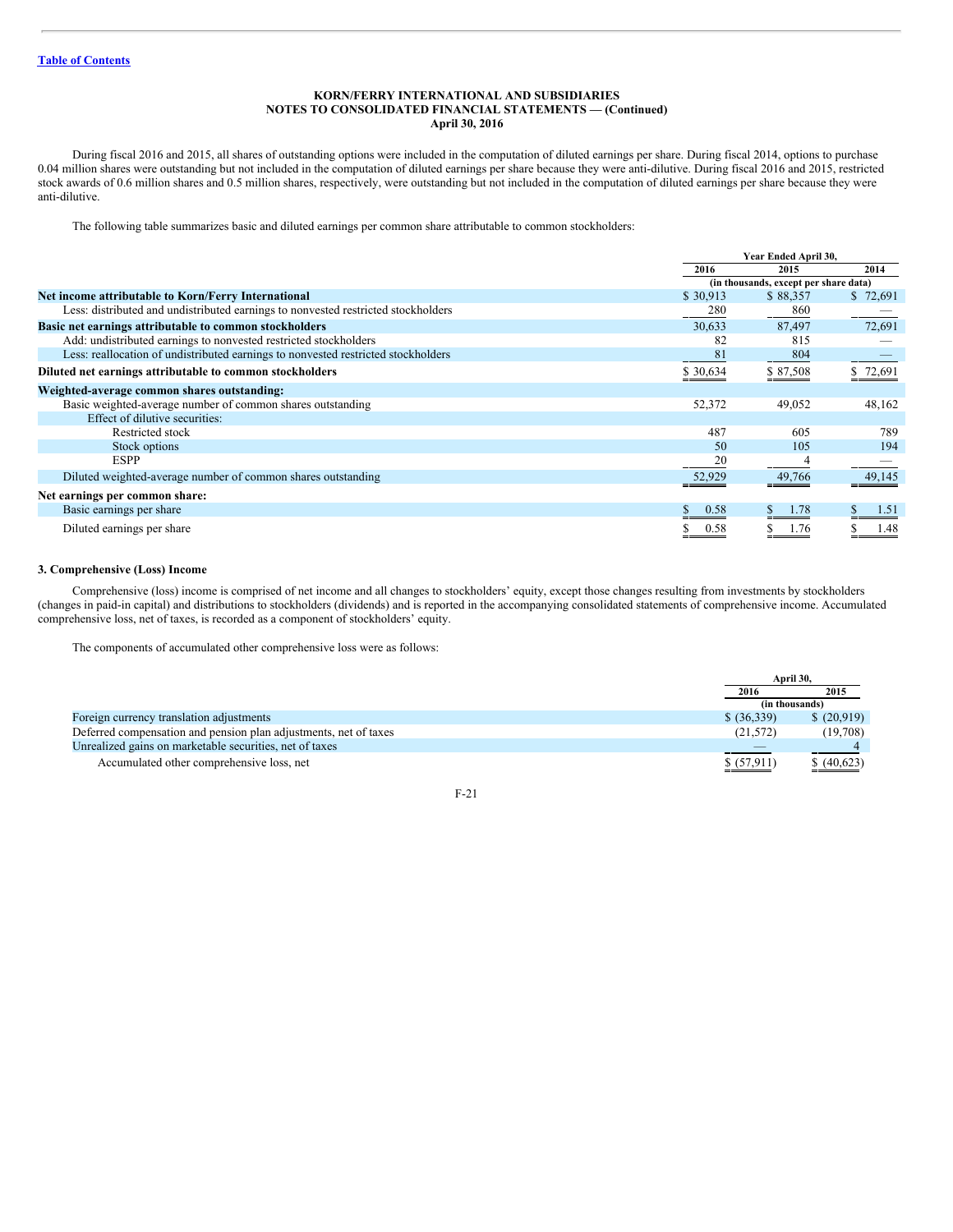The following tables summarizes the changes in each component of accumulated other comprehensive (loss) income:

|                                                       |                                |                           | <b>Unrealized</b>               |                                |
|-------------------------------------------------------|--------------------------------|---------------------------|---------------------------------|--------------------------------|
|                                                       |                                | <b>Deferred</b>           | Gains                           | Accumulated                    |
|                                                       | Foreign                        | Compensation              | (Losses) on                     | Other                          |
|                                                       | Currency<br><b>Translation</b> | and Pension<br>Plan $(1)$ | Marketable<br><b>Securities</b> | Comprehensive<br>Income (Loss) |
|                                                       |                                |                           | (in thousands)                  |                                |
| Balance as of May 1, 2013                             | \$17,559                       | (20, 236)                 | 46                              | \$<br>(2,631)                  |
| Unrealized (losses) gains arising during the period   | (1,955)                        | 136                       | (64)                            | (1, 883)                       |
| Reclassification of realized net losses to net income |                                | 2,094                     | 32                              | 2,126                          |
| Balance as of April 30, 2014                          | 15,604                         | (18,006)                  | 14                              | (2,388)                        |
| Unrealized losses arising during the period           | (36, 523)                      | (3,589)                   | (10)                            | (40, 122)                      |
| Reclassification of realized net losses to net income |                                | 1,887                     |                                 | 1,887                          |
| Balance as of April 30, 2015                          | (20, 919)                      | (19,708)                  | 4                               | (40,623)                       |
| Unrealized losses arising during the period           | (15, 420)                      | (3,653)                   | (4)                             | (19,077)                       |
| Reclassification of realized net losses to net income |                                | 1,789                     |                                 | 1,789                          |
| Balance as of April 30, 2016                          | \$ (36,339)                    | (21, 572)                 |                                 | (57, 911)                      |

(1) The tax effects on unrealized (losses) gains were \$(2.3) million, \$(2.3) million and \$0.07 million as of April 30, 2016, 2015 and 2014, respectively. The tax effects on reclassifications of realized net losses were \$1.1 million, \$1.2 million and \$1.0 million as of April 30, 2016, 2015 and 2014, respectively.

# **4. Employee Stock Plans**

#### *Stock-Based Compensation*

The following table summarizes the components of stock-based compensation expense recognized in the Company's consolidated statements of income for the periods indicated:

|                                                    |          | Year Ended April 30, |                   |  |  |
|----------------------------------------------------|----------|----------------------|-------------------|--|--|
|                                                    | 2016     | 2015                 | 2014              |  |  |
|                                                    |          | (in thousands)       |                   |  |  |
| Restricted stock                                   | \$18,288 | \$13,602             | \$11,689          |  |  |
| <b>ESPP</b>                                        | 590      | 162                  |                   |  |  |
| Stock options                                      |          | 135                  | 417               |  |  |
| Total stock-based compensation expense, pre-tax    | 18.895   | 13.899               | 12.106            |  |  |
| Tax benefit from stock-based compensation expense  | (7, 347) | (3,893)              | (3,484)           |  |  |
| Total stock-based compensation expense, net of tax | \$11,548 | \$10,006             | $\frac{$8,622}{}$ |  |  |

The Company uses the Black-Scholes option valuation model to estimate the grant date fair value of employee stock options. The expected volatility reflects consideration of the historical volatility in the Company's publicly traded stock during the period the option is granted. The Company believes historical volatility in these instruments is more indicative of expected future volatility than the implied volatility in the price of the Company's common stock. The expected life of each option is estimated using historical data. The risk-free interest rate is based on the U.S. Treasury zero-coupon issue with a remaining term approximating the expected term of the option. The Company uses historical data to estimate forfeiture rates applied to the gross amount of expense determined using the option valuation model. The Black-Scholes option pricing model was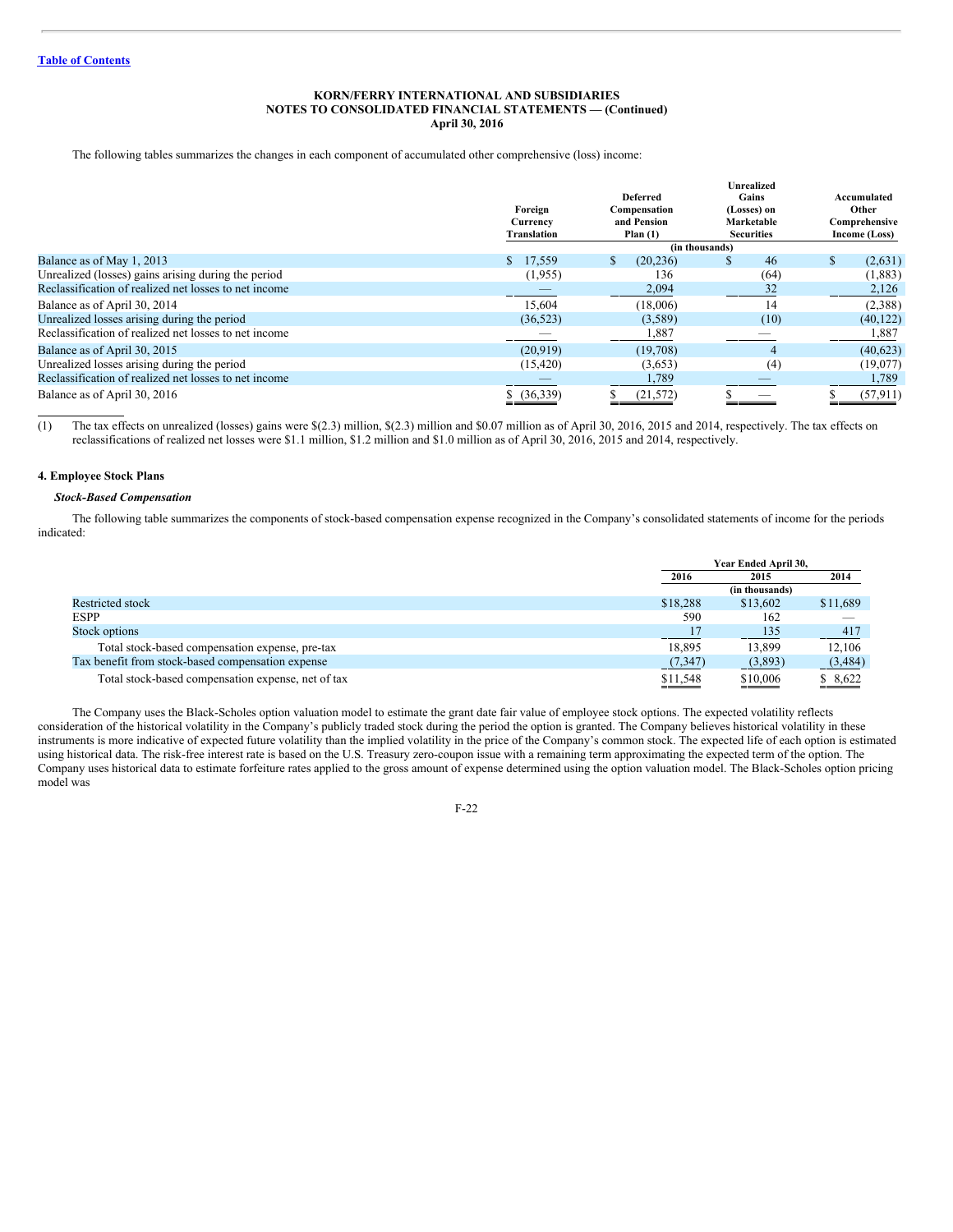developed for use in estimating the fair value of traded options. The assumptions used in option valuation models are highly subjective, particularly the expected stock price volatility of the underlying stock. The Company did not grant stock options in fiscal 2016, 2015 and 2014.

#### *Stock Incentive Plan*

At the Company's 2012 Annual Meeting of Stockholders, held on September 27, 2012, the Company's stockholders approved an amendment and restatement to the Korn/Ferry International Amended and Restated 2008 Stock Incentive Plan (the 2012 amendment and restatement being the "Second A&R 2008 Plan"), which among other things, increased the current maximum number of shares that may be issued under the plan to 5,700,000 shares, subject to certain changes in the Company's capital structure and other extraordinary events. The Second A&R 2008 Plan provides for the grant of awards to eligible participants, designated as either nonqualified or incentive stock options, restricted stock and restricted stock units, any of which may be performance-based or market-based, and incentive bonuses, which may be paid in cash or a combination thereof. Under the Second A&R 2008 Plan, the ability to issue full-value awards is limited by requiring full-value stock awards to count 1.91 times as much as stock options.

#### *Stock Options*

Stock options transactions under the Company's Second A&R 2008 Plan were as follows:

|                                |                 |                                         |       |                                       | April 30, |                                         |                                    |      |                                         |  |
|--------------------------------|-----------------|-----------------------------------------|-------|---------------------------------------|-----------|-----------------------------------------|------------------------------------|------|-----------------------------------------|--|
|                                |                 | 2016                                    |       |                                       | 2015      |                                         |                                    | 2014 |                                         |  |
|                                |                 | Weighted-<br>Average<br><b>Exercise</b> |       |                                       |           | Weighted-<br>Average<br><b>Exercise</b> |                                    |      | Weighted-<br>Average<br><b>Exercise</b> |  |
|                                | <b>Options</b>  | Price                                   |       | <b>Options</b>                        | Price     |                                         | <b>Options</b>                     |      | Price                                   |  |
|                                |                 |                                         |       | (in thousands, except per share data) |           |                                         |                                    |      |                                         |  |
| Outstanding, beginning of year | 202             | \$15.45                                 |       | 396                                   | S.        | 16.23                                   | 1,100                              | S.   | 14.72                                   |  |
| Exercised                      | (87)            | \$                                      | 15.83 | (179)                                 | S.        | 16.99                                   | (655)                              | \$   | 13.88                                   |  |
| Forfeited/expired.             | (10)            | \$                                      | 18.05 | (15)                                  | \$        | 17.72                                   | (49)                               | \$   | 13.42                                   |  |
| Outstanding, end of year       | $\frac{105}{2}$ | \$                                      | 15.01 | $\frac{202}{2}$                       | S.        | 15.45                                   | 396<br>$\sim$ $\sim$ $\sim$ $\sim$ | \$   | 16.23                                   |  |
| Exercisable, end of year       | 105             |                                         | 15.01 | 192                                   | S.        | 15.07                                   | 337                                | \$.  | 16.11                                   |  |

As of April 30, 2016, the aggregate intrinsic value of both options outstanding and options exercisable was \$1.3 million.

Outstanding stock options:

|                                 | April 30, 2016 |                            |    |                 |                                       |                            |     |                 |  |
|---------------------------------|----------------|----------------------------|----|-----------------|---------------------------------------|----------------------------|-----|-----------------|--|
|                                 |                | <b>Options Outstanding</b> |    |                 |                                       | <b>Options Exercisable</b> |     |                 |  |
|                                 |                | Weighted-                  |    |                 |                                       | Weighted-                  |     |                 |  |
|                                 |                | Average                    |    |                 |                                       | Average                    |     |                 |  |
|                                 |                | Remaining                  |    | Weighted-       |                                       | Remaining                  |     | Weighted-       |  |
|                                 |                | Contractual                |    | Average         |                                       | Contractual                |     | Average         |  |
|                                 |                | Life                       |    | <b>Exercise</b> |                                       | Life                       |     | <b>Exercise</b> |  |
| <b>Range of Exercise Prices</b> | <b>Shares</b>  | (in years)                 |    | Price           | <b>Shares</b>                         | (in years)                 |     | Price           |  |
|                                 |                |                            |    |                 | (in thousands, except per share data) |                            |     |                 |  |
| $$9.75 - $13.82$                | 19             | 0.3                        | S. | 10.40           | 19                                    | 0.3                        | \$. | 10.40           |  |
| $$13.83 - $18.04$               | 64             | 1.2                        | S. | 14.06           | 64                                    | 1.2                        | \$  | 14.06           |  |
| $$18.05 \rightarrow $22.71$     | 22             | 1.2                        |    | \$21.73         | 22                                    | 1.2                        | S.  | 21.73           |  |
|                                 | 105            | 1.0                        | S. | 15.01           | 105                                   | 1.0                        | S   | 15.01           |  |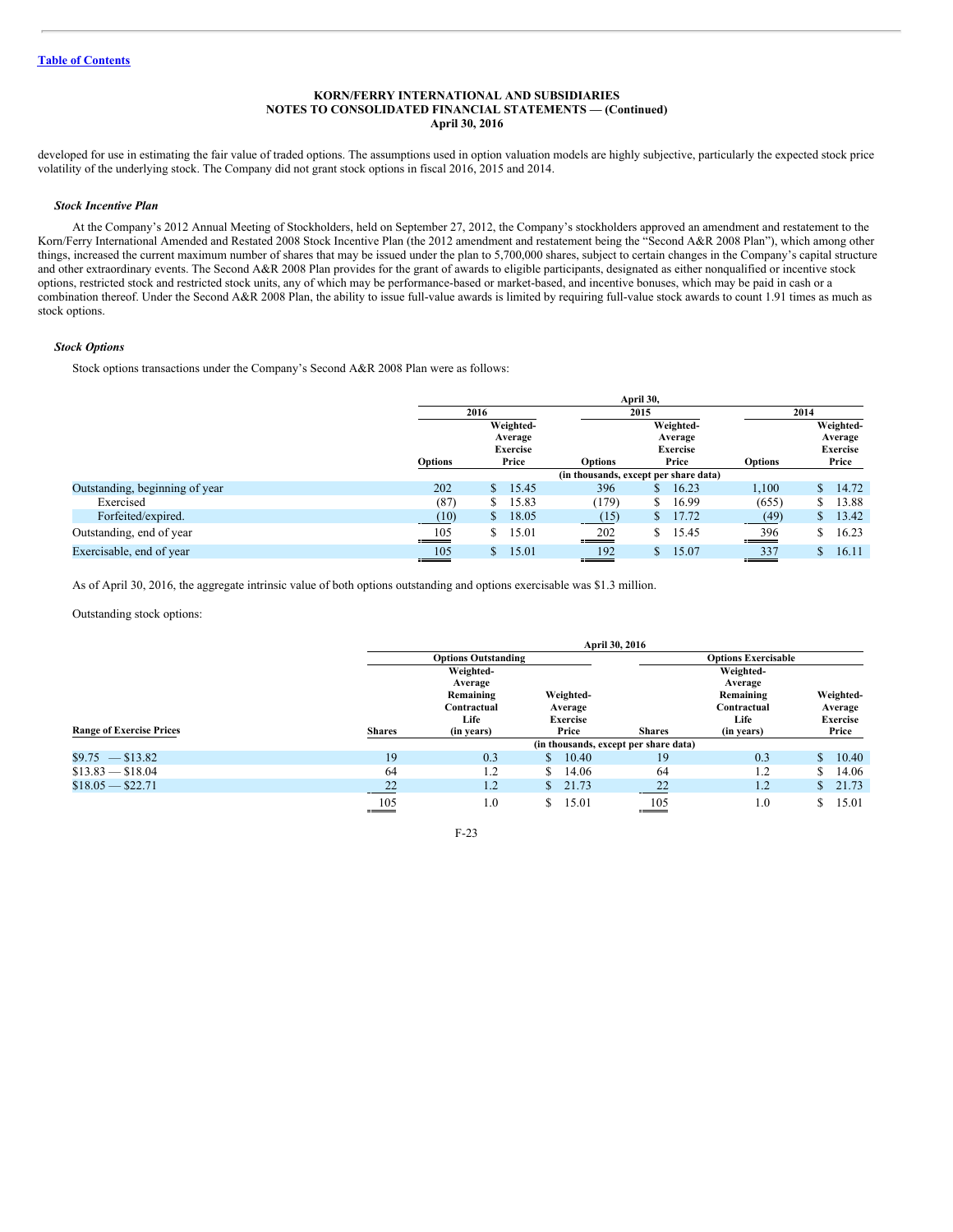Additional information pertaining to stock options:

|                                                  | Year Ended April 30, |                                       |          |  |
|--------------------------------------------------|----------------------|---------------------------------------|----------|--|
|                                                  | 2016                 | 2015                                  | 2014     |  |
|                                                  |                      | (in thousands, except per share data) |          |  |
| Total fair value of stock options vested         | 96                   | 334                                   | 984      |  |
| Total intrinsic value of stock options exercised | \$1.664              | \$ 2.425                              | \$ 6.108 |  |

#### *Restricted Stock*

The Company grants time-based restricted stock awards to executive officers and other senior employees generally vesting over a three to four year period. In addition, certain key management members typically receive time-based restricted stock awards upon commencement of employment and may receive them annually in conjunction with the Company's performance review. Time-based restricted stock awards are granted at a price equal to fair value, which is determined based on the closing price of the Company's common stock on the grant date. The Company recognizes compensation expense for time-based restricted stock awards on a straight-line basis over the vesting period.

The Company also grants market-based and performance-based restricted stock units to executive officers and other senior employees. The market-based units vest after three years depending upon the Company's total stockholder return over the three-year performance period relative to other companies in its selected peer group. The fair value of these market-based restricted stock units are determined by using extensive market data that is based on historical Company and peer group information. The Company recognizes compensation expense for market-based restricted stock units on a straight-line basis over the vesting period.

Performance-based restricted stock units vest after three years depending upon the Company meeting certain objectives that are set at the time the restricted stock unit is issued. Performance-based restricted stock units are granted at a price equal to fair value, which is determined based on the closing price of the Company's common stock on the grant date. The Company recognizes compensation expense for performance-based restricted stock units on a straight-line basis over the vesting period. At the end of each reporting period, the Company estimates the number of restricted stock units expected to vest based on the probability that certain performance objectives will be met, exceeded, or fall below target levels, and takes into account these estimates when calculating the expense for the period.

Restricted stock activity is summarized below:

|                               |               |      |                                                                |                                       | April 30, |                                                                |               |      |                                                                |
|-------------------------------|---------------|------|----------------------------------------------------------------|---------------------------------------|-----------|----------------------------------------------------------------|---------------|------|----------------------------------------------------------------|
|                               |               | 2016 |                                                                |                                       | 2015      |                                                                |               | 2014 |                                                                |
|                               | <b>Shares</b> |      | Weighted-<br>Average<br><b>Grant Date</b><br><b>Fair Value</b> | <b>Shares</b>                         |           | Weighted-<br>Average<br><b>Grant Date</b><br><b>Fair Value</b> | <b>Shares</b> |      | Weighted-<br>Average<br><b>Grant Date</b><br><b>Fair Value</b> |
|                               |               |      |                                                                | (in thousands, except per share data) |           |                                                                |               |      |                                                                |
| Non-vested, beginning of year | 1,560         | S    | 22.15                                                          | 1,880                                 |           | 18.95                                                          | 1,810         |      | 16.38                                                          |
| Granted                       | 784           |      | 39.19                                                          | 438                                   |           | 29.93                                                          | 809           |      | 21.32                                                          |
| Vested                        | (809)         |      | 16.35                                                          | (705)                                 |           | 18.52                                                          | (535)         | S    | 14.54                                                          |
| Forfeited/expired.            | (29)          | \$   | 23.38                                                          | (53)                                  | S         | 21.13                                                          | (204)         | \$   | 17.19                                                          |
| Non-vested, end of year       | 1,506         |      | 34.12                                                          | 1,560                                 |           | 22.15                                                          | 1,880         | \$.  | 18.95                                                          |

$$
F-24
$$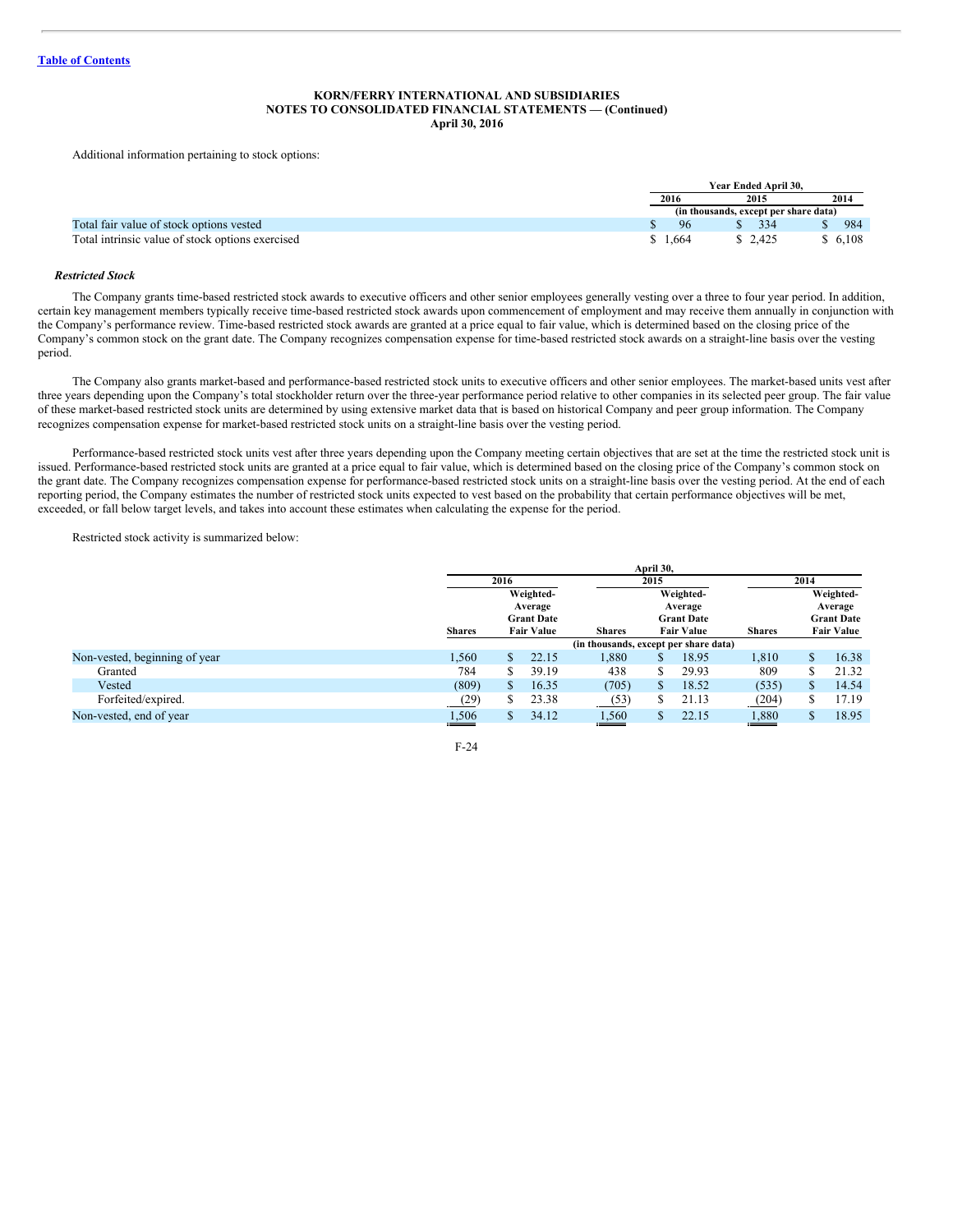As of April 30, 2016, there were 0.3 million shares outstanding for both market-based and performance-based restricted stock units, with total unrecognized compensation totaling \$5.8 million and \$10.8 million, respectively.

As of April 30, 2016, there was \$32.3 million of total unrecognized compensation cost related to all non-vested awards of restricted stock, which is expected to be recognized over a weighted-average period of 2.4 years. During fiscal 2016 and fiscal 2015, 215,453 shares and 121,775 shares of restricted stock totaling \$7.4 million and \$4.0 million, respectively, were repurchased by the Company, at the option of the employee, to pay for taxes related to vesting of restricted stock.

#### *Employee Stock Purchase Plan*

The Company has an ESPP that, in accordance with Section 423 of the Internal Revenue Code, allows eligible employees to authorize payroll deductions of up to 15% of their salary to purchase shares of the Company's common stock at 85% of the fair market price of the common stock on the last day of the enrollment period. Employees may not purchase more than \$25,000 in stock during any calendar year. The maximum number of shares that may be issued under the ESPP is 3.0 million shares. The ESPP was suspended during the second half of fiscal 2012 and as a result, no shares were purchased during fiscal 2014 and fiscal 2015. On January 1, 2015, the Company resumed the ESPP program with the first purchase of shares made in the first quarter of fiscal 2016. During fiscal 2016, employees purchased 95,135 shares at \$28.83 per share. As of April 30, 2016, the ESPP had approximately 1.5 million shares remaining available for future issuance.

#### *Common Stock*

During fiscal 2016, 2015 and 2014, the Company issued 87,648 shares, 178,950 shares and 654,458 shares of common stock, respectively, as a result of the exercise of stock options, with cash proceeds from the exercise of \$1.3 million, \$3.0 million and \$8.8 million, respectively.

No shares were repurchased during fiscal 2016, 2015 and 2014, other than to satisfy minimum tax withholding requirements upon the vesting of restricted stock as described above.

#### **5. Marketable Securities**

As of April 30, 2016, marketable securities consisted of the following:

|                                                | Trading   | Available-     |           |
|------------------------------------------------|-----------|----------------|-----------|
|                                                | (1)(2)    | for-Sale $(2)$ | Total     |
|                                                |           | (in thousands) |           |
| Mutual funds                                   | \$141,430 |                | \$141,430 |
| Less: current portion of marketable securities | (11, 338) |                | (11, 338) |
| Non-current marketable securities              | \$130,092 |                | \$130,092 |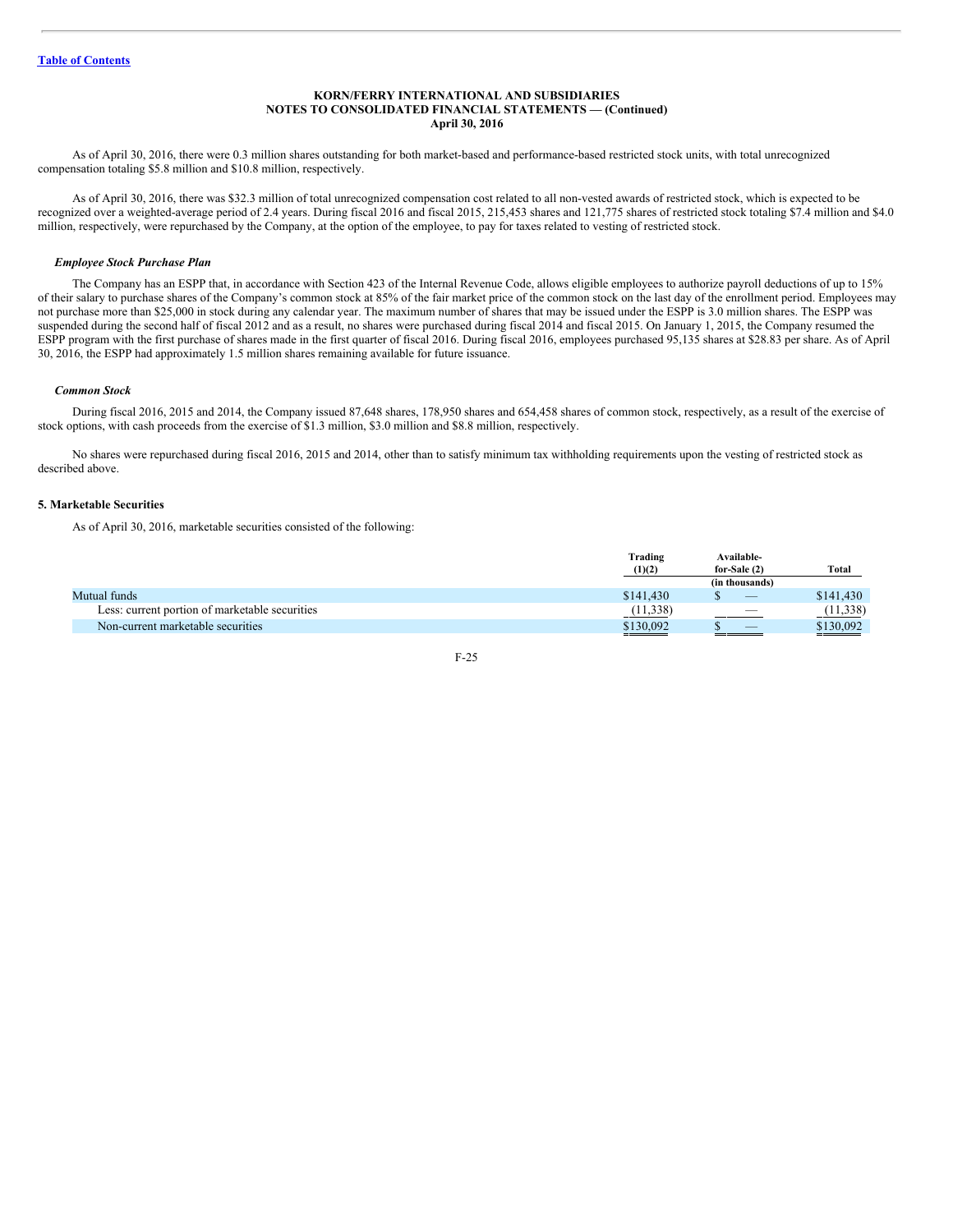As of April 30, 2015, marketable securities consisted of the following:

|                                                | Trading<br>(1)(2) | Available-for-<br>Sale $(2)$ | Total     |
|------------------------------------------------|-------------------|------------------------------|-----------|
|                                                |                   | (in thousands)               |           |
| Mutual funds                                   | \$131,399         | $\overline{\phantom{a}}$     | \$131,399 |
| Corporate bonds                                | $\sim$            | 13,177                       | 13,177    |
| Total                                          | 131,399           | 13.177                       | 144,576   |
| Less: current portion of marketable securities | (12,580)          | (13, 177)                    | (25, 757) |
| Non-current marketable securities              | \$118,819         |                              | \$118,819 |

(1) These investments are held in trust for settlement of the Company's vested and unvested obligations of \$138.8 million and \$129.1 million as of April 30, 2016 and 2015, respectively, under the ECAP (see Note 6 — *Deferred Compensation and Retirement Plans*). During fiscal 2016, the fair value of investments decreased; therefore, the Company recognized a loss of \$3.3 million, which was recorded in other income (loss), net. During fiscal 2015 and 2014, the fair value of the investments increased; therefore, the Company recognized income of \$8.8 million and \$9.5 million, respectively, which was recorded in other income (loss), net.

(2) The Company's financial assets measured at fair value on a recurring basis include trading securities classified as Level 1 and available-for-sale securities classified as Level 2. As of April 30, 2016 and 2015, the Company had no investments classified as Level 3.

As of April 30, 2016, the Company did not hold marketable securities classified as available-for-sale. As of April 30, 2015, the amortized cost and fair values of marketable securities classified as available-for-sale investments were as follows:

|           | April 30, 2015 |              |          |  |  |
|-----------|----------------|--------------|----------|--|--|
|           | Gross<br>Gross |              |          |  |  |
| Amortized | Unrealized     | Unrealized   | Fair     |  |  |
| Cost      | Gains          | Losses $(1)$ | Value    |  |  |
|           | (in thousands) |              |          |  |  |
| \$13,167  |                |              | \$13,177 |  |  |
|           |                |              |          |  |  |

(1) There are no marketable securities that have been in a continuous unrealized loss position for 12 months or more.

Investments in marketable securities classified as available-for-sale securities are made based on the Company's investment policy, which restricts the types of investments that can be made. As of April 30, 2016, the Company does not hold marketable securities classified as available-for-sale. As of April 30, 2015, marketable securities classified as available-for-sale consist of corporate bonds for which market prices for similar assets are readily available. During fiscal 2016 and 2015, the Company received \$13.1 million and \$5.0 million, respectively, in proceeds from maturities of available-for-sale marketable securities. Investments in marketable securities classified as trading are based upon investment selections the employee elects from a pre-determined set of securities in the ECAP and the Company invests in marketable securities to mirror these elections. As of April 30, 2016 and April 30, 2015, the Company's investments in marketable securities classified as trading consist of mutual funds for which market prices are readily available.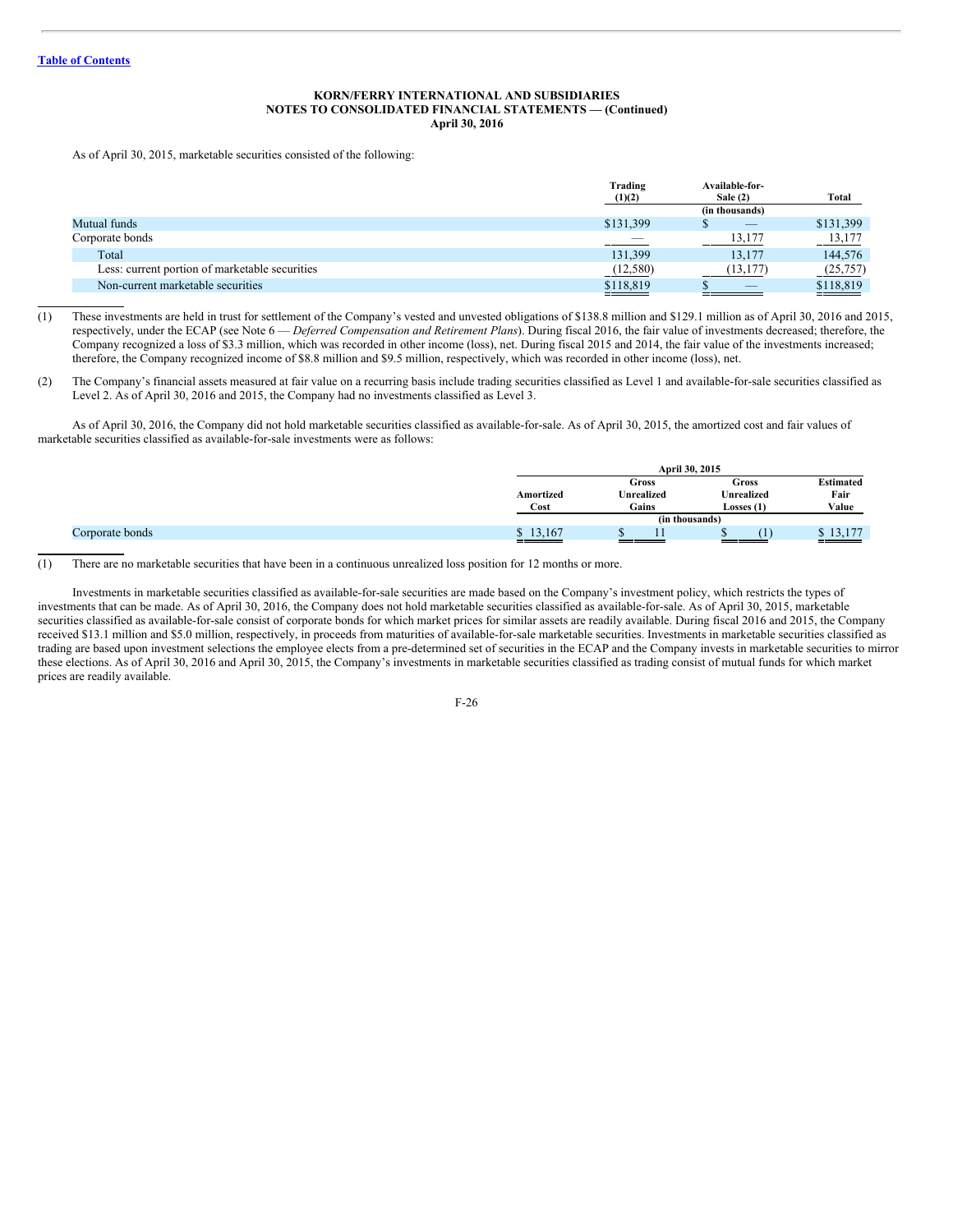As of April 30, 2016 and 2015, the Company's marketable securities classified as trading were \$141.4 million (net of gross unrealized gains of \$1.4 million and \$2.6 million of gross unrealized losses) and \$131.4 million (net of gross unrealized gains of \$8.3 million and \$0.2 million of gross unrealized losses), respectively.

#### **6. Deferred Compensation and Retirement Plans**

The Company has several deferred compensation and retirement plans for eligible consultants and vice presidents that provide defined benefits to participants based on the deferral of current compensation or contributions made by the Company subject to vesting and retirement or termination provisions.

The total benefit obligations for these plans were as follows:

|                                                   |           | Year Ended April 30, |
|---------------------------------------------------|-----------|----------------------|
|                                                   | 2016      | 2015                 |
|                                                   |           | (in thousands)       |
| Deferred compensation plans                       | \$82,546  | \$ 83,876            |
| Pension plan                                      | 5.219     | 5,262                |
| International retirement plans                    | 15.678    | 2.847                |
| <b>Executive Capital Accumulation Plan</b>        | 105,676   | 99,461               |
| Legacy Hay Group defined benefit obligation plans | 24,940    |                      |
| Total benefit obligations                         | 234,059   | 191.446              |
| Less: current portion of benefit obligation       | (17, 946) | (18,014)             |
| Non-current benefit obligation                    | \$216,113 | \$173,432            |

# *Deferred Compensation Plans*

The Enhanced Wealth Accumulation Plan ("EWAP") was established in fiscal 1994, which replaced the Wealth Accumulation Plan ("WAP"). Certain vice presidents elected to participate in a "deferral unit" that required the participant to contribute a portion of their compensation for an eight year period, or in some cases, make an after tax contribution, in return for defined benefit payments from the Company over a fifteen year period at retirement age of 65 or later. Participants were able to acquire additional "deferral units" every five years. Vice presidents who did not choose to roll over their WAP units into the EWAP continue to be covered under the earlier version in which participants generally vest and commence receipt of benefit payments at retirement age of 65. In June 2003, the Company amended the EWAP and WAP, so as not to allow new participants or the purchase of additional deferral units by existing participants.

The Company also maintains a Senior Executive Incentive Plan ("SEIP") for participants approved by the Board. Generally, to be eligible, the vice president must be participating in the EWAP. Participation in the SEIP required the participant to contribute a portion of their compensation during a four-year period, or in some cases make an after tax contribution, in return for a defined benefit paid by the Company generally over a fifteen year period after ten years of participation in the plan or such later date as elected by the participant. In June 2003, the Company amended the SEIP, so as not to allow new participants or the purchase of additional deferral units by existing participants.

# *Pension Plan*

The Company has a defined benefit pension plan, referred to as the Worldwide Executive Benefit ("WEB"), covering certain executives in the U.S. and foreign countries. The WEB is designed to integrate with government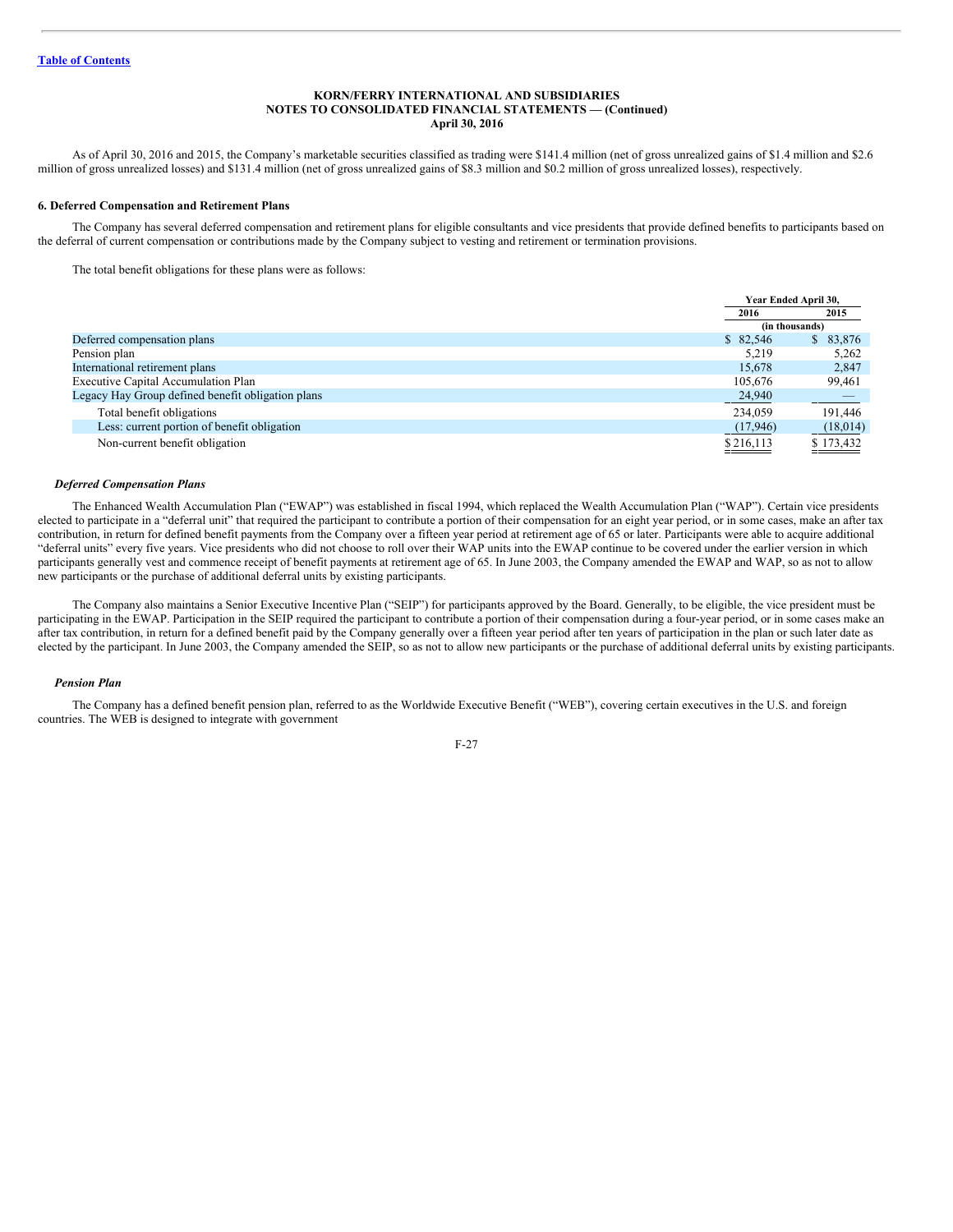sponsored and local benefits and provide a monthly benefit to vice presidents upon retirement from the Company. Each year a plan participant accrued and was fully vested in one-twentieth of the targeted benefits expressed as a percentage set by the Company for that year. Upon retirement, a participant receives a monthly benefit payment equal to the sum of the percentages accrued over such participant's term of employment, up to a maximum of 20 years, multiplied by the participant's highest average monthly salary during the 36 consecutive months in the final 72 months of active full-time employment through June 2003. In June 2003, the Company froze the WEB, so as to not allow new participants, future accruals and future salary increases.

# *Deferred Compensation Plans*

The following tables reconcile the benefit obligation for the deferred compensation plans:

|                                             |          | Year Ended April 30, |          |  |
|---------------------------------------------|----------|----------------------|----------|--|
|                                             | 2016     | 2015                 | 2014     |  |
|                                             |          | (in thousands)       |          |  |
| <b>Change in benefit obligation:</b>        |          |                      |          |  |
| Benefit obligation, beginning of year       | \$83,876 | \$82,153             | \$85,562 |  |
| Interest cost                               | 2.644    | 2,835                | 2,566    |  |
| Actuarial loss (gain)                       | 1.720    | 4,863                | (294)    |  |
| Benefits paid                               | (5,694)  | (5,975)              | (5,681)  |  |
| Benefit obligation, end of year             | 82,546   | 83,876               | 82.153   |  |
| Less: current portion of benefit obligation | (5, 446) | (5,554)              | (5,593)  |  |
| Non-current benefit obligation              | \$77,100 | \$78,322             | \$76,560 |  |

The components of net periodic benefits costs are as follows:

|                                |         | Year Ended April 30,     |         |  |
|--------------------------------|---------|--------------------------|---------|--|
|                                | 2016    | 2015                     | 2014    |  |
|                                |         | (in thousands)           |         |  |
| Interest cost                  | \$2,644 | \$2,835                  | \$2,566 |  |
| Amortization of actuarial loss | 2,796   | 3,029                    | 3,111   |  |
| Net periodic benefit cost      | \$5,440 | \$5,864<br>$\sim$ $\sim$ | \$5,677 |  |

The weighted-average assumptions used in calculating the benefit obligations were as follows:

|                                  |          | Year Ended April 30. |          |  |
|----------------------------------|----------|----------------------|----------|--|
|                                  | 2016     | 2015                 | 2014     |  |
| Discount rate, beginning of year | 3.28%    | $3.60\%$             | $3.12\%$ |  |
| Discount rate, end of year       | 3.05%    | 3.28%                | 3.60%    |  |
| Rate of compensation increase    | $0.00\%$ | $0.00\%$             | $0.00\%$ |  |

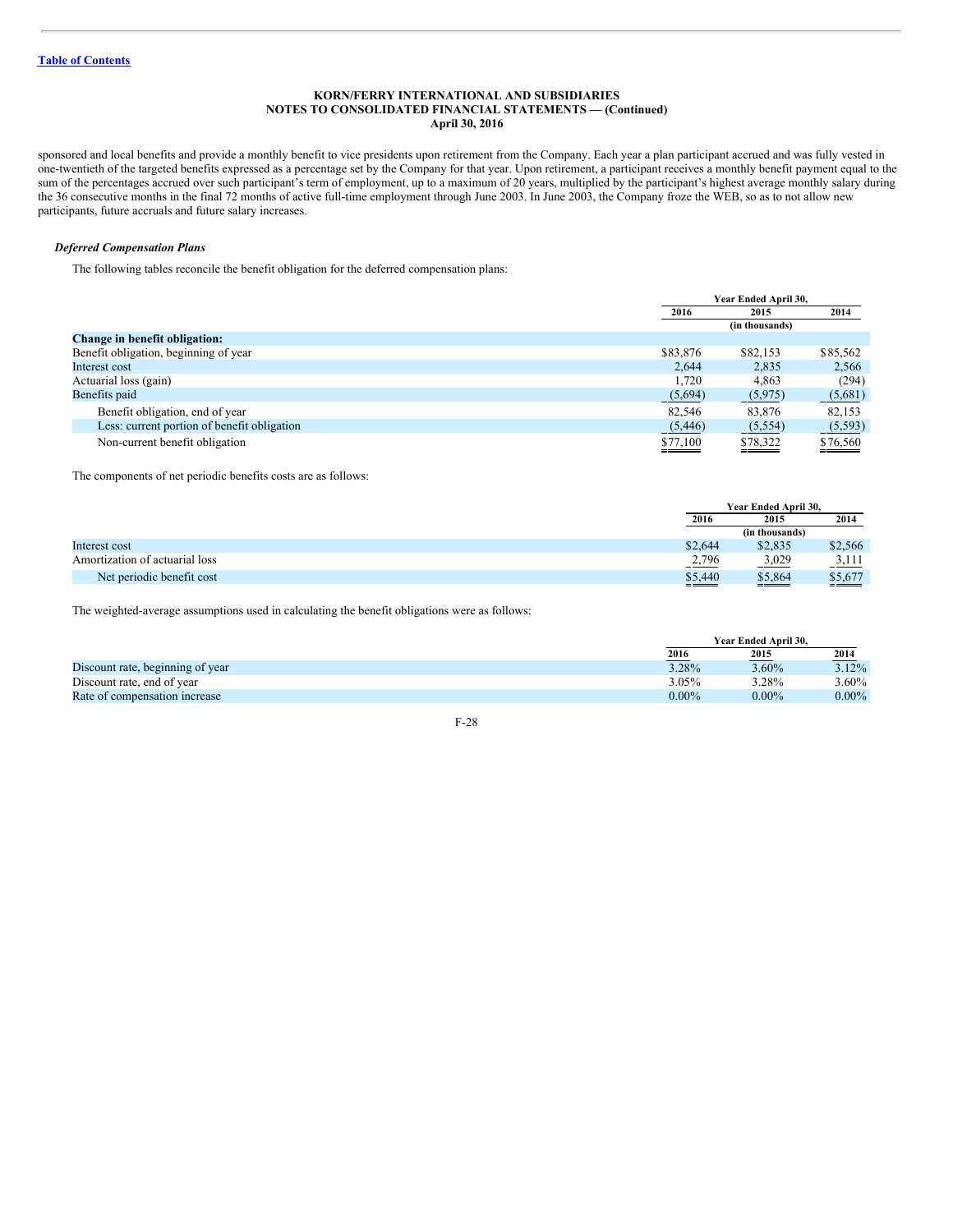# *Pension Plan*

The following tables reconcile the benefit obligation for the pension plan:

|                                             |                | Year Ended April 30, |         |  |
|---------------------------------------------|----------------|----------------------|---------|--|
|                                             | 2016           | 2015                 | 2014    |  |
|                                             |                | (in thousands)       |         |  |
| <b>Change in benefit obligation:</b>        |                |                      |         |  |
| Benefit obligation, beginning of year       | \$5,262        | \$4,424              | \$4,536 |  |
| Interest cost                               | 167            | 154                  | 137     |  |
| Actuarial loss                              | 122            | 1.001                | 92      |  |
| Benefits paid                               | (332)          | (317)                | (341)   |  |
| Benefit obligation, end of year             | 5.219          | 5.262                | 4.424   |  |
| Less: current portion of benefit obligation | (289)          | (278)                | (274)   |  |
| Non-current benefit obligation              | \$4,930<br>___ | \$4,984              | \$4,150 |  |

The components of net periodic benefits costs are as follows:

|                                |             | Year Ended April 30. |       |  |
|--------------------------------|-------------|----------------------|-------|--|
|                                | 2016        | 2015                 | 2014  |  |
|                                |             | (in thousands)       |       |  |
| Interest cost                  | \$167       | \$154                | \$137 |  |
| Amortization of actuarial loss | 128<br>$ -$ |                      | 8     |  |
| Net periodic benefit cost      | \$295       | \$175                | \$145 |  |

The weighted-average assumptions used in calculating the benefit obligations were as follows:

|                                  |          | Year Ended April 30. |          |  |
|----------------------------------|----------|----------------------|----------|--|
|                                  | 2016     | 2015                 | 2014     |  |
| Discount rate, beginning of year | 3.28%    | 3.60%                | $3.12\%$ |  |
| Discount rate, end of year       | 3.05%    | 3.28%                | 3.60%    |  |
| Rate of compensation increase    | $0.00\%$ | $0.00\%$             | $0.00\%$ |  |

Benefit payments, which reflect expected future service, as appropriate, are expected to be paid over the next ten years as follows:

|                       | <b>Deferred</b> |                 |
|-----------------------|-----------------|-----------------|
|                       | Compensation    | Pension         |
| Year Ending April 30, | Plans           | <b>Benefits</b> |
|                       | (in thousands)  |                 |
| 2017                  | 6,483           | 325<br>S.       |
| 2018                  | 6,275           | 330             |
| 2019                  | 6,199           | 328             |
| 2020                  | 6,451           | 331             |
| 2021                  | 6,598           | 324             |
| 2022-2026             | 29,667          | 1,480           |

During fiscal 2017, the Company expects to recognize \$3.1 million in net periodic benefit expense from deferred compensation and pension plans that will be transferred from accumulated other comprehensive income through the amortization of actuarial losses in the consolidated statements of income.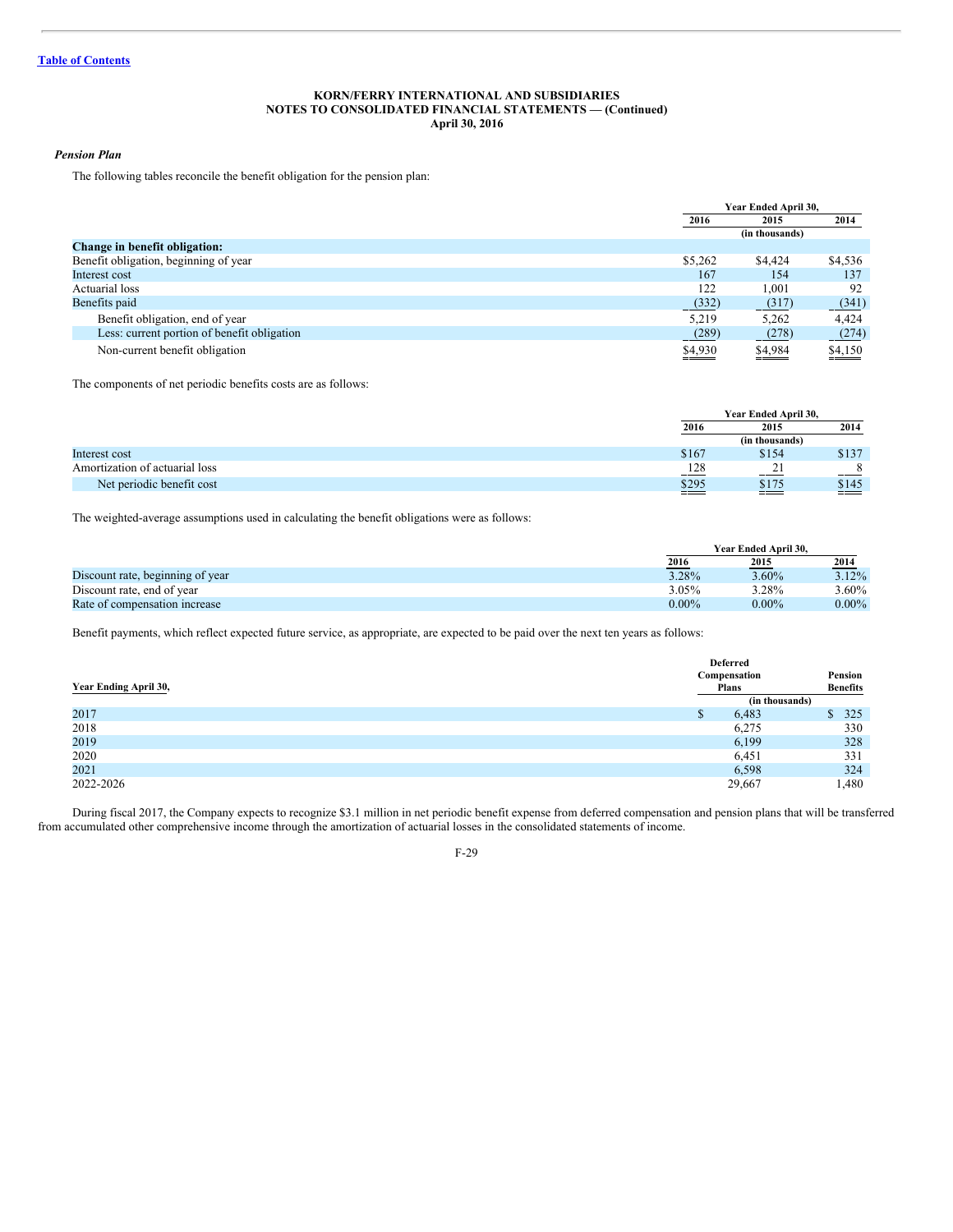#### *International Retirement Plans*

The Company also maintains various retirement plans and other miscellaneous deferred compensation arrangements in 22 foreign jurisdictions. The aggregate of the long-term benefit obligation accrued at April 30, 2016 and 2015 is \$15.7 million for 1,450 participants and \$2.8 million for 393 participants, respectively. The Company's contribution to these plans was \$5.1 million and \$0.5 million in fiscal 2016 and 2015, respectively. The increase is due to the acquisition of Legacy Hay Group which maintains various retirement plans and other miscellaneous deferred compensation arrangements in 18 of the total foreign jurisdictions. Legacy Hay Group added to the long-term benefit obligation, \$12.4 million for 741 participants and contributed \$1.5 million to these plans in fiscal 2016.

#### *Executive Capital Accumulation Plan*

The Company's ECAP is intended to provide certain employees an opportunity to defer salary and/or bonus on a pre-tax basis or make an after-tax contribution. In addition, the Company, as part of its compensation philosophy, makes discretionary contributions into the ECAP and such contributions may be granted to key employees annually based on the employee's performance. Certain key management may also receive Company ECAP contributions upon commencement of employment. The Company amortizes these contributions on a straight-line basis over the service period, generally a four year period. Participants have the ability to allocate their deferrals among a number of investment options and may receive their benefits at termination, retirement or "in service" either in a lump sum or in quarterly installments over one to 15 years. The ECAP amounts that are expected to be paid to employees over the next 12 months are classified as a current liability included in compensation and benefits payable on the accompanying balance sheet.

The Company made contributions to the ECAP during fiscal 2016, 2015 and 2014, of \$23.2 million, \$19.1 million and \$17.2 million, respectively.

The ECAP is accounted for whereby the changes in the fair value of the vested amounts owed to the participants are adjusted with a corresponding charge (or credit) to compensation and benefits costs. During fiscal 2016, the deferred compensation liability decreased; therefore, the Company recognized a credit to compensation expense of \$1.7 million. Offsetting the decrease in compensation and benefits liability was a decrease in the fair value of marketable securities classified as trading (held in trust to satisfy obligations of the ECAP liabilities) of \$3.3 million in fiscal 2016, recorded in other (loss) income, net on the consolidated statements of income. During fiscal 2015 and 2014, the deferred compensation liability increased; therefore, the Company recognized compensation expense of \$5.9 million and \$8.9 million, respectively. Offsetting these increases in compensation and benefits expense was an increase in the fair value of marketable securities classified as trading (held in trust to satisfy obligations of the ECAP liabilities) of \$8.8 million and \$9.5 million in fiscal 2015 and 2014, respectively, recorded in other (loss) income, net on the consolidated statements of income.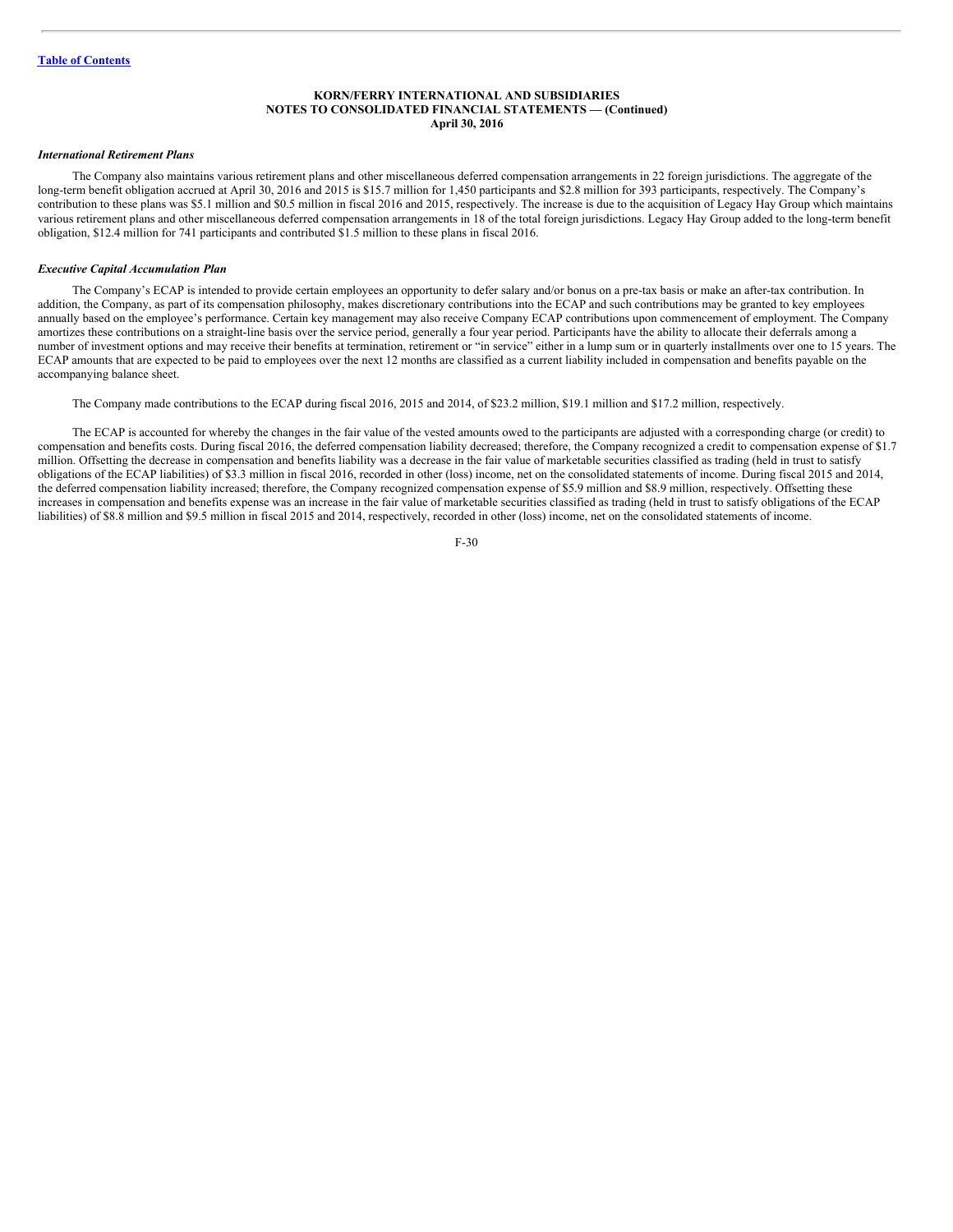Changes in the ECAP liability were as follows:

|                                        |          | Year Ended April 30, |
|----------------------------------------|----------|----------------------|
|                                        | 2016     | 2015                 |
|                                        |          | (in thousands)       |
| Balance, beginning of year             | \$99,461 | \$89,308             |
| Employee contributions                 | 7.015    | 3,048                |
| Amortization of employer contributions | 16,439   | 12,378               |
| (Gain) loss on investment              | (1,654)  | 5,871                |
| <b>Employee distributions</b>          | (15,201) | (10,295)             |
| Exchange rate fluctuations             | (384)    | $-$ (849)            |
| Balance, end of year                   | 105,676  | 99,461               |
| Less: current portion                  | (11,092) | (12,182)             |
| Non-current portion                    | \$94,584 | \$87,279             |

As of April 30, 2016 and 2015, the unamortized portion of the Company contributions to the ECAP was \$33.2 million and \$29.7 million, respectively.

#### *Defined Contribution Plan*

The Company has a defined contribution plan ("401(k) plan") for eligible employees. Participants may contribute up to 50% of their base compensation as defined in the plan agreement. In addition, the Company has the option to make matching contributions. The Company intends to make matching contributions related to fiscal 2016 in fiscal 2017. The Company made a \$1.7 million matching contribution in fiscal 2016 related to contributions made by employees in fiscal 2015 and a \$1.6 million matching contribution in fiscal 2015 related to contributions made by employees in fiscal 2014.

### *Company Owned Life Insurance*

The Company purchased COLI contracts insuring the lives of certain employees eligible to participate in the deferred compensation and pension plans as a means of funding benefits under such plans. The gross CSV of these contracts of \$175.7 million and \$172.3 million is offset by outstanding policy loans of \$68.4 million and \$69.6 million in the accompanying consolidated balance sheets as of April 30, 2016 and 2015, respectively. Total death benefits payable, net of loans under COLI contracts, were \$216.7 million and \$216.5 million at April 30, 2016 and 2015, respectively. Management intends to use the future death benefits from these insurance contracts to fund the deferred compensation and pension arrangements; however, there may not be a direct correlation between the timing of the future cash receipts and disbursements under these arrangements. The CSV value of the underlying COLI investments increased by \$4.0 million, \$10.5 million and \$8.2 million during fiscal 2016, 2015 and 2014, respectively, recorded as a decrease in compensation and benefits expense. In addition, certain policies are held in trusts to provide additional benefit security for the deferred compensation and pension plans, excluding the WEB. As of April 30, 2016, COLI contracts with a net CSV of \$72.7 million and death benefits, net of loans, of \$122.5 million were held in trust for these purposes.

# *Legacy Hay Group Defined Benefit Plans*

In conjunction with the acquisition of Legacy Hay Group on December 1, 2015, the Company acquired multiple pension and savings plans covering certain of its employees worldwide. Among these plans is a defined benefit pension plan for certain employees in the United States. The assets of this plan are held separately from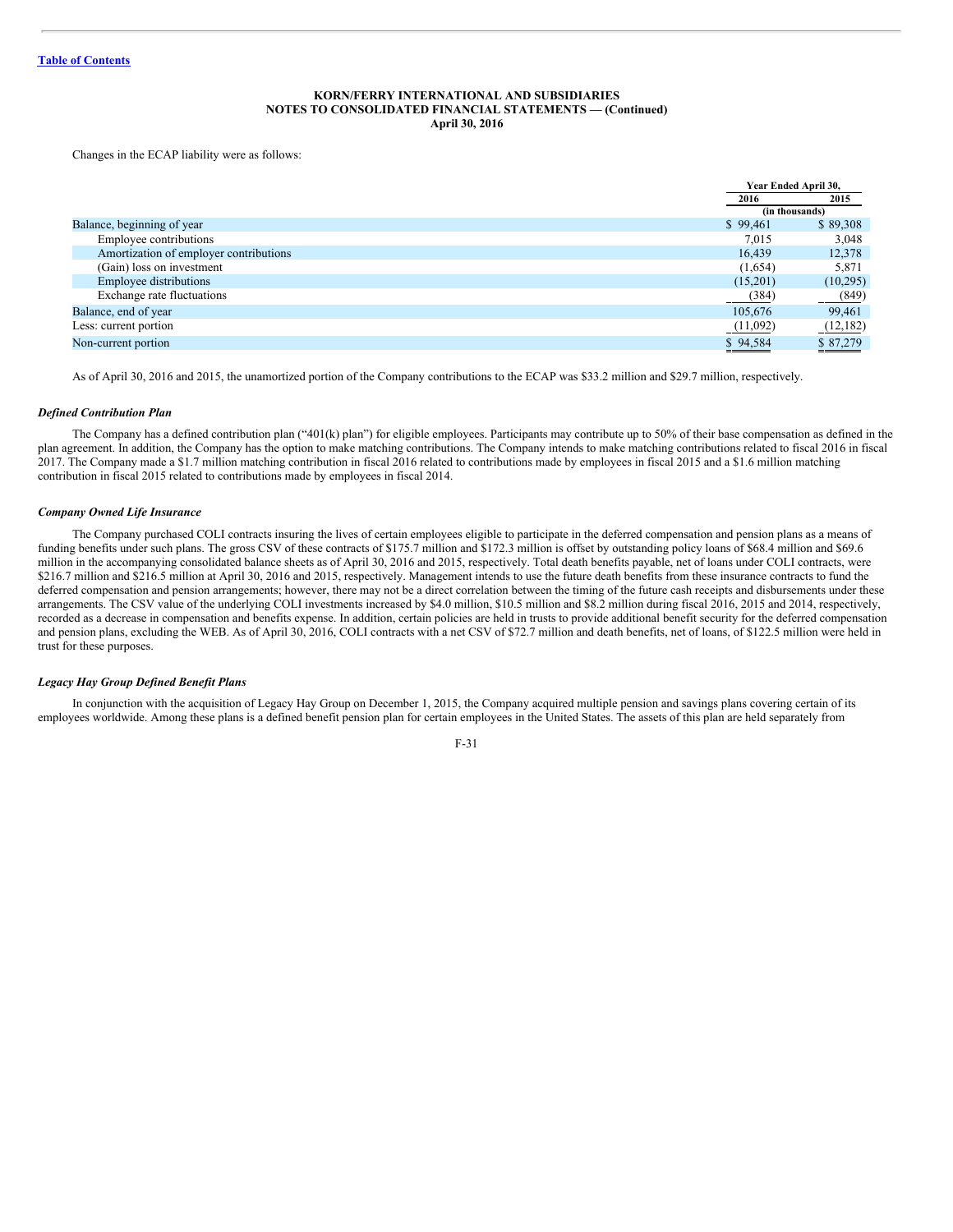the assets of the sponsors in self-administered funds. The plan is funded consistent with local statutory requirements. The Company also has benefit plans which offer medical and life insurance coverage to eligible employees and continue to provide coverage after retirement. Medical and life insurance benefit plans are unfunded. Additionally, the Company operates a benefit plan which provides supplemental pension benefits. Supplemental defined benefit obligations are unfunded. As of April 30, 2016, the Company has accrued \$37.4 million in connection with all of their plans of which \$36.3 million is included in the non-current portion of deferred compensation and other retirement plans in the accompanying consolidated balance sheets, and \$1.1 million is included in compensation and benefits payable.

The following table reconciles the benefit obligation for the Legacy Hay Group defined benefit plans and fair value of plan assets for the Legacy Hay Group defined benefit plans:

|                                                  |                        | Year Ended April 30, 2016                 |                         |  |
|--------------------------------------------------|------------------------|-------------------------------------------|-------------------------|--|
|                                                  | <b>Defined Benefit</b> | Supplemental                              | <b>Medical and Life</b> |  |
|                                                  | <b>Pension Plan</b>    | <b>Pension Benefits</b><br>(in thousands) | Insurance               |  |
| Change in benefit obligation:                    |                        |                                           |                         |  |
| Benefit obligation at acquisition date           | \$<br>32,795           | \$<br>6,284                               | \$<br>12,322            |  |
| Service cost                                     |                        |                                           | 62                      |  |
| Interest cost                                    | 554                    | 58                                        | 208                     |  |
| <b>Actuarial</b> loss                            | 2,438                  | 113                                       | 816                     |  |
| <b>Settlements</b>                               |                        | (4,799)                                   |                         |  |
| Benefits paid                                    | (595)                  | (47)                                      | (402)                   |  |
| Benefit obligation, end of year                  | 35,192                 | 1,609                                     | 13,006                  |  |
| Change in fair value of plan assets:             |                        |                                           |                         |  |
| Fair value of plan assets at acquisition date    | 25,540                 |                                           |                         |  |
| Actual return on plan assets                     | (78)                   |                                           |                         |  |
| Benefits paid                                    | (595)                  |                                           |                         |  |
| Fair value of plan assets, end of year           | 24,867                 |                                           |                         |  |
| Funded status and balance, end of year           | (10, 325)              | (1,609)                                   | (13,006)                |  |
| Current liability                                | \$.                    | \$<br>110                                 | \$<br>673               |  |
| Non-current liability                            | 10,325                 | 1,499                                     | 12,333                  |  |
| Total liability                                  | 10,325                 | 1,609<br>S                                | 13,006                  |  |
| Plan Assets - weighted-average asset allocation: |                        |                                           |                         |  |
| <b>Equity securities</b>                         | 63.9%                  |                                           |                         |  |
| Debt securities                                  | 30.8%                  |                                           |                         |  |
| Other                                            | 5.3%                   |                                           |                         |  |
| Total                                            | 100.0%                 |                                           |                         |  |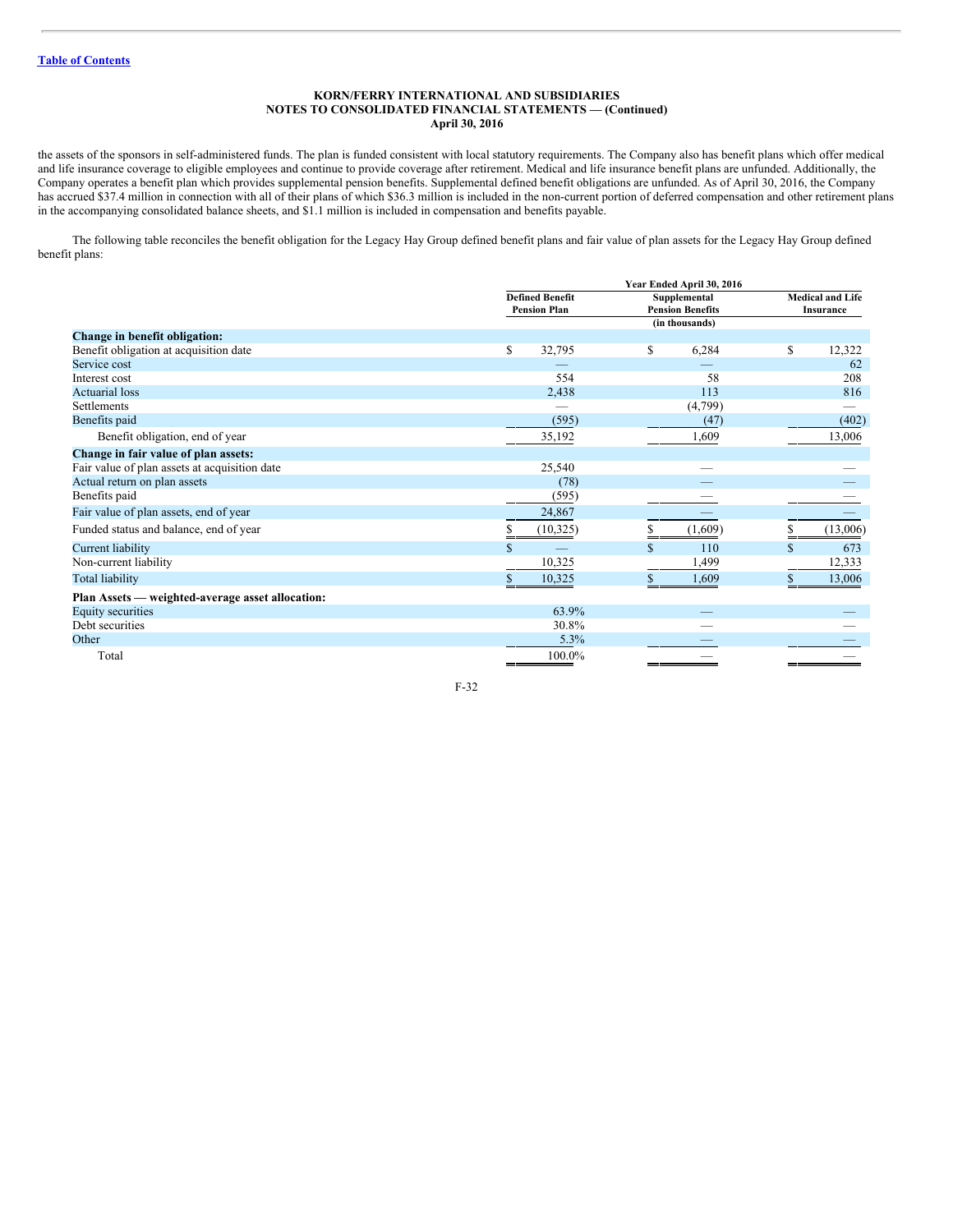The fair value measurements of the defined benefit plan assets fall within the following levels of the fair value hierarchy as of April 30, 2016:

|                                     | Level 1  | Level 2 | Level 3        | Total    |
|-------------------------------------|----------|---------|----------------|----------|
|                                     |          |         | (in thousands) |          |
| Mutual funds                        | \$7,990  |         | $s =$          | \$7,990  |
| Common stock                        | 7,910    |         | $-$            | 7,910    |
| Corporate and municipal bonds       |          | 5,597   |                | 5,597    |
| U.S. Treasury and agency securities |          | 2,055   |                | 2,055    |
| Money market funds                  | 1,315    |         |                | 1,315    |
| Total                               | \$17,215 | \$7,652 | $s -$          | \$24,867 |

Plan assets are invested in various asset classes that are expected to produce a sufficient level of diversification and investment return over the long term. The investment goal is a return on assets that is at least equal to the assumed actuarial rate of return over the long term within reasonable and prudent levels of risk. Investment policies reflect the unique circumstances of the respective plans and include requirements designed to mitigate risk including quality and diversification standards. Asset allocation targets are reviewed periodically with investment advisors to determine the appropriate investment strategies for acceptable risk levels. Our target allocation ranges are as follows: equity securities 50% to 70%, debt securities 30% to 50% and other assets of 0% to 10%. We establish our estimated long-term return on plan assets considering various factors including the targeted asset allocation percentages, historic returns and expected future returns.

The components of net periodic benefits costs are as follows:

|                                |                        |                          |                         | Year Ended April 30, 2016 |                         |
|--------------------------------|------------------------|--------------------------|-------------------------|---------------------------|-------------------------|
|                                | <b>Defined Benefit</b> |                          | Supplemental            |                           | <b>Medical and Life</b> |
|                                | <b>Pension Plans</b>   |                          | <b>Pension Benefits</b> |                           | Insurance               |
|                                |                        |                          |                         | (in thousands)            |                         |
| Service cost                   |                        | $\overline{\phantom{a}}$ |                         | $\qquad \qquad - \qquad$  | 62                      |
| Interest cost                  |                        | 554                      |                         | 58                        | 208                     |
| Expected return on plan assets |                        | (682)                    |                         | $\overline{\phantom{a}}$  |                         |
| Net periodic benefit cost      |                        | (128)                    |                         | 58                        | 270                     |

The weighted-average assumptions used in calculating the benefit obligation were as follows:

|                                                   |                                               | Year Ended April 30, 2016               |                               |  |
|---------------------------------------------------|-----------------------------------------------|-----------------------------------------|-------------------------------|--|
|                                                   | <b>Defined Benefit</b><br><b>Pension Plan</b> | Supplemental<br><b>Pension Benefits</b> | Medical and Life<br>Insurance |  |
| Discount rate at acquisition date                 | 4.10%                                         | $4.10\%$                                | $4.10\%$                      |  |
| Discount rate, end of year                        | 3.49%                                         | $3.23\%$                                | 3.36%                         |  |
| Rate of compensation increase                     | $0.00\%$                                      | $0.00\%$                                | $0.00\%$                      |  |
| Expected long-term rates of return on plan assets | 6.50%                                         | $0.00\%$                                | $0.00\%$                      |  |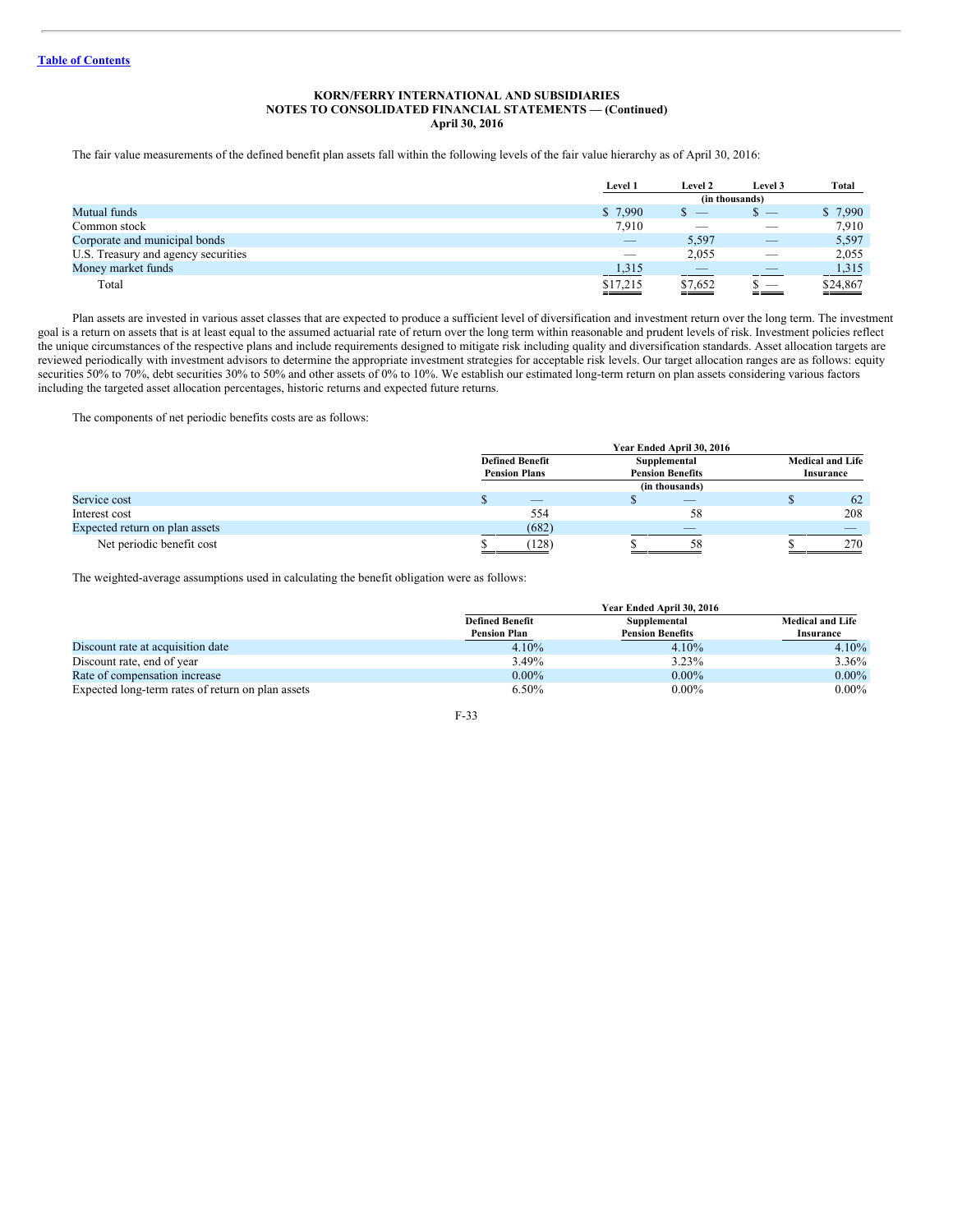Benefit payments, which reflect expected future service, as appropriate, are expected to be paid over the next ten years as follows:

| Year Ended April 30, | <b>Defined Benefit</b><br><b>Pension Plans</b> |       |    |                |   | Supplemental<br><b>Pension Benefits</b> |  | <b>Medical and Life</b><br><b>Insurance</b> |
|----------------------|------------------------------------------------|-------|----|----------------|---|-----------------------------------------|--|---------------------------------------------|
|                      |                                                |       |    | (in thousands) |   |                                         |  |                                             |
| 2017                 | мF                                             | 1,785 | ωD | 112            | D | 684                                     |  |                                             |
| 2018                 |                                                | 1,801 |    | 111            |   | 708                                     |  |                                             |
| 2019                 |                                                | 1,844 |    | 110            |   | 735                                     |  |                                             |
| 2020                 |                                                | 1,867 |    | 108            |   | 771                                     |  |                                             |
| 2021                 |                                                | 1,933 |    | 107            |   | 795                                     |  |                                             |
| 2022-2026            |                                                | 9,942 |    | 508            |   | 4,037                                   |  |                                             |

For the medical and life insurance plan, the current health care cost trend rate assumption is 7.0%. We anticipate that the health care cost trend rate assumption will be 5.0% by fiscal 2022. Increasing the assumed health care cost trend rate by one-percentage point would increase the accumulated postretirement benefit obligation for the medical and life insurance plan by less than \$0.1 million. Decreasing the assumed health care cost trend rate by one-percentage point would decrease the accumulated postretirement benefit obligation for the medical and life insurance plan by less than \$0.1 million.

#### **7. Restructuring Charges, Net**

During fiscal 2016, the Company implemented a restructuring plan in order to rationalize its cost structure by eliminating redundant positions and consolidating office space due to the acquisition of Legacy Hay Group on December 1, 2015. This resulted in restructuring charges, net of \$33.0 million in fiscal 2016, of which \$32.1 million relates to severance and \$0.9 million, relates to consolidation/abandonment of premises.

During fiscal 2015, the Company took actions to rationalize its cost structure as a result of efficiencies obtained from prior year technology investments that enabled further integration of the legacy business and the recent acquisitions (PDI and Global Novations, LLC) as well as other cost saving initiatives. This resulted in restructuring charges, net of \$9.5 million against operations in fiscal 2015, of which \$9.2 million relates to severance and \$0.3 million, relates to consolidation/abandonment of premises.

During fiscal 2014, the Company continued the implementation of the fiscal 2013 restructuring plan in order to integrate PDI by consolidating and eliminating certain redundant office space around the world and by continuing to consolidate certain overhead functions. This resulted in restructuring charges of \$3.7 million against operations in fiscal 2014, of which \$0.8 million relates to severance and \$2.9 million relates to consolidation of premises.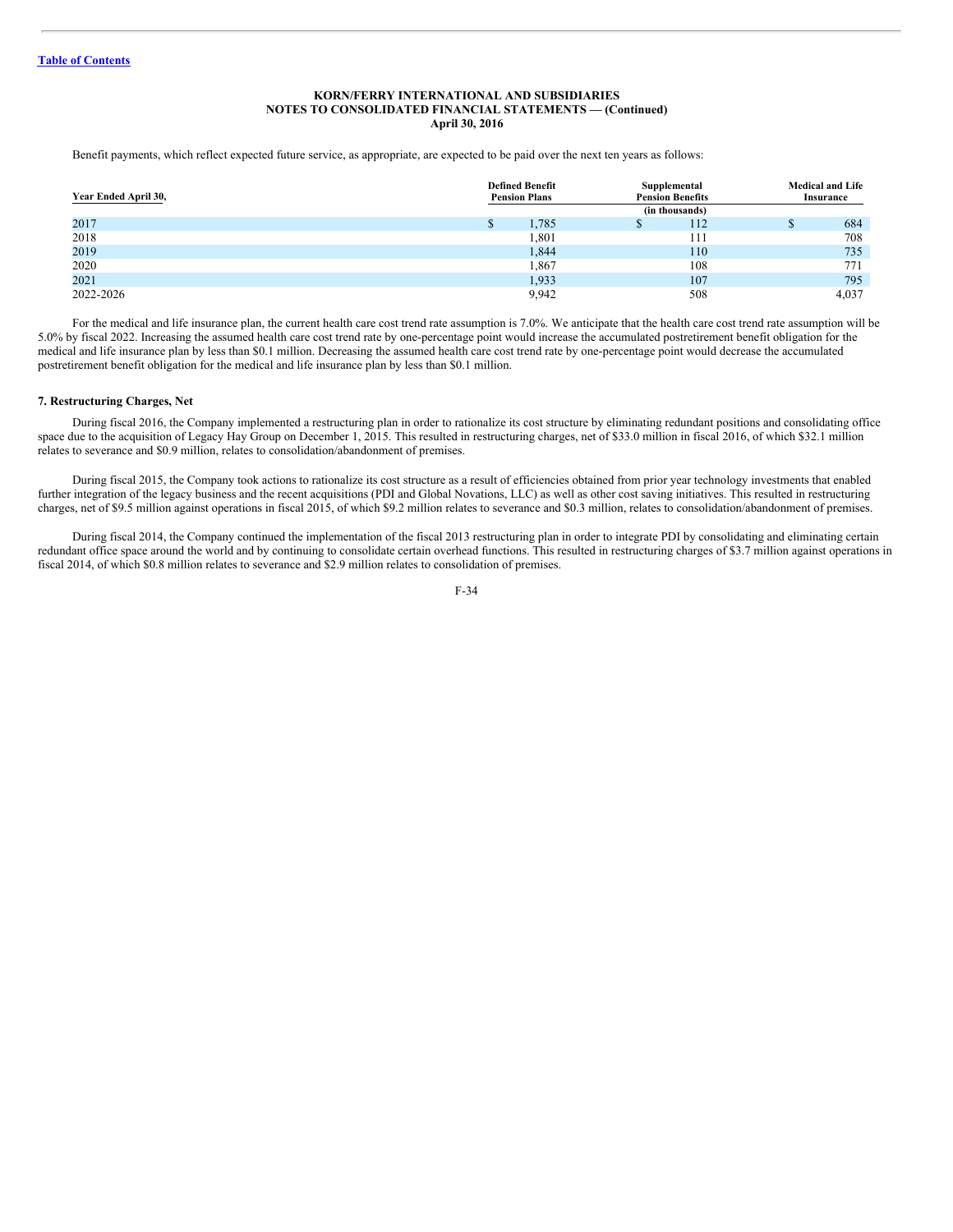Changes in the restructuring liability are as follows:

|                                | Severance | <b>Facilities</b> | Total     |
|--------------------------------|-----------|-------------------|-----------|
|                                |           | (in thousands)    |           |
| Liability as of April 30, 2014 |           | \$2,813           | \$2,813   |
| Restructuring charges, net     | 9.224     | 244               | 9,468     |
| Reductions for cash payments   | (8,396)   | (2,186)           | (10, 582) |
| Exchange rate fluctuations     | (453)     | (100)             | (553)     |
| Liability as of April 30, 2015 | 375       | 771               | 1,146     |
| Restructuring charges, net     | 32,151    | 862               | 33,013    |
| Reductions for cash payments   | (25,625)  | (834)             | (26, 459) |
| Non-cash items                 | (1,752)   | (91)              | (1, 843)  |
| Exchange rate fluctuations     | 144       | (39)              | 105       |
| Liability as of April 30, 2016 | 5,293     | 669               | 5,962     |

As of April 30, 2016 and 2015, the restructuring liability is included in the current portion of other accrued liabilities on the consolidated balance sheets, except for \$0.6 million and \$0.3 million, respectively, of facilities costs which primarily relate to commitments under operating leases, net of sublease income, which are included in other long-term liabilities.

The restructuring liability by segment is summarized below:

|                                         |                          | April 30, 2016    |            |  |
|-----------------------------------------|--------------------------|-------------------|------------|--|
|                                         | Severance                | <b>Facilities</b> |            |  |
|                                         |                          | (in thousands)    |            |  |
| <b>Executive Search</b>                 |                          |                   |            |  |
| North America                           | ¢                        | ∼                 | $\sqrt{5}$ |  |
| Europe, Middle East and Africa ("EMEA") | 1,533                    | 23                | 1,556      |  |
| Asia Pacific                            | 33                       |                   | 33         |  |
| <b>Total Executive Search</b>           | 1,566                    | 28                | 1,594      |  |
| <b>Hay Group</b>                        | 3,727                    | 396               | 4,123      |  |
| <b>Futurestep</b>                       | $\overline{\phantom{a}}$ | 245               | 245        |  |
| Liability as of April 30, 2016          | \$5,293                  | 669               | \$5,962    |  |

|                                |     | April 30, 2015                 |         |  |
|--------------------------------|-----|--------------------------------|---------|--|
|                                |     | <b>Facilities</b><br>Severance |         |  |
|                                |     | (in thousands)                 |         |  |
| <b>Executive Search</b>        |     |                                |         |  |
| North America                  | 51  | __                             | -51     |  |
| <b>EMEA</b>                    | 210 | 212                            | 422     |  |
| <b>Total Executive Search</b>  | 261 | 212                            | 473     |  |
| <b>Hay Group</b>               | 58  | 320                            | 378     |  |
| <b>Futurestep</b>              | 52  | 239                            | 291     |  |
| Corporate                      |     | _                              | 4       |  |
| Liability as of April 30, 2015 | 375 | 771                            | \$1,146 |  |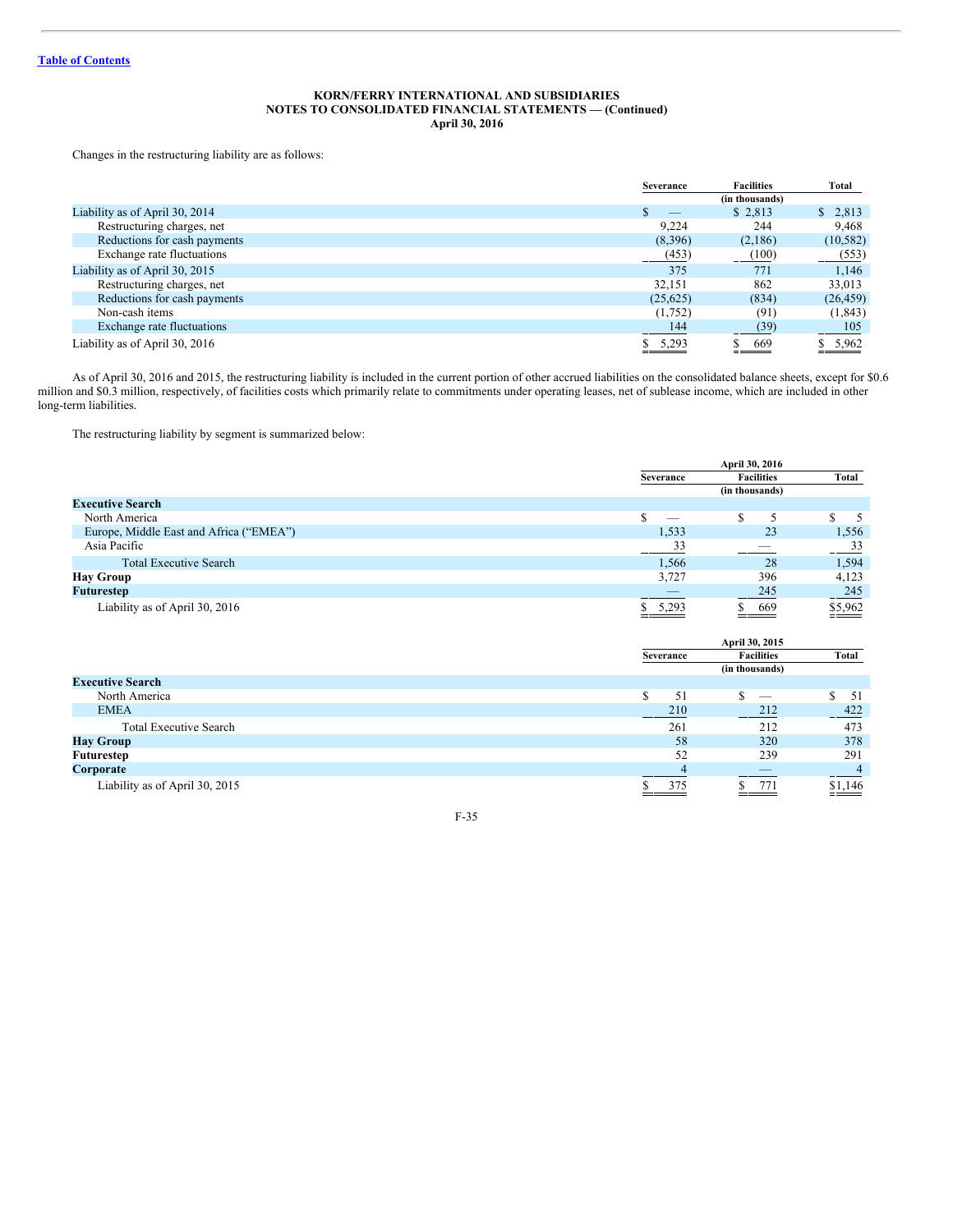# **8. Income Taxes**

The provision for income taxes is based on reported income before income taxes. Deferred income tax assets and liabilities reflect the impact of temporary differences between the amounts of assets and liabilities recognized for financial reporting purposes and the amounts recognized for tax purposes, as measured by applying the currently enacted tax laws.

The provision (benefit) for domestic and foreign income taxes was as follows:

|                                               | Year Ended April 30, |                |          |
|-----------------------------------------------|----------------------|----------------|----------|
|                                               | 2016                 | 2015           | 2014     |
|                                               |                      | (in thousands) |          |
| <b>Current income taxes:</b>                  |                      |                |          |
| Federal                                       | \$13,087             | \$16,569       | \$6,982  |
| <b>State</b>                                  | 3,271                | 2.412          | 1,939    |
| Foreign                                       | 16,394               | 13,650         | 15,502   |
| Current provision for income taxes            | 32,752               | 32,631         | 24,423   |
| <b>Deferred income taxes:</b>                 |                      |                |          |
| Federal                                       | (5,334)              | 3,140          | 5,094    |
| <b>State</b>                                  | (1,838)              | (239)          | 177      |
| Foreign                                       | (6,620)              | (2,006)        | (1,202)  |
| Deferred (benefit) provision for income taxes | (13,792)             | 895            | 4,069    |
| Total provision for income taxes              | \$18,960             | \$33,526       | \$28,492 |

The domestic and foreign components of income from continuing operations before domestic and foreign income and other taxes and equity in earnings of unconsolidated subsidiaries were as follows:

|                                                                                                | Year Ended April 30. |                |          |
|------------------------------------------------------------------------------------------------|----------------------|----------------|----------|
|                                                                                                | 2016<br>2015         |                | 2014     |
|                                                                                                |                      | (in thousands) |          |
| Domestic                                                                                       | \$22,228             | \$65,885       | \$42,411 |
| Foreign                                                                                        | 26,534               | 53,817         | 56,603   |
| Income before provision for income taxes and equity in earnings of unconsolidated subsidiaries | \$48,762             | \$119,702      | \$99,014 |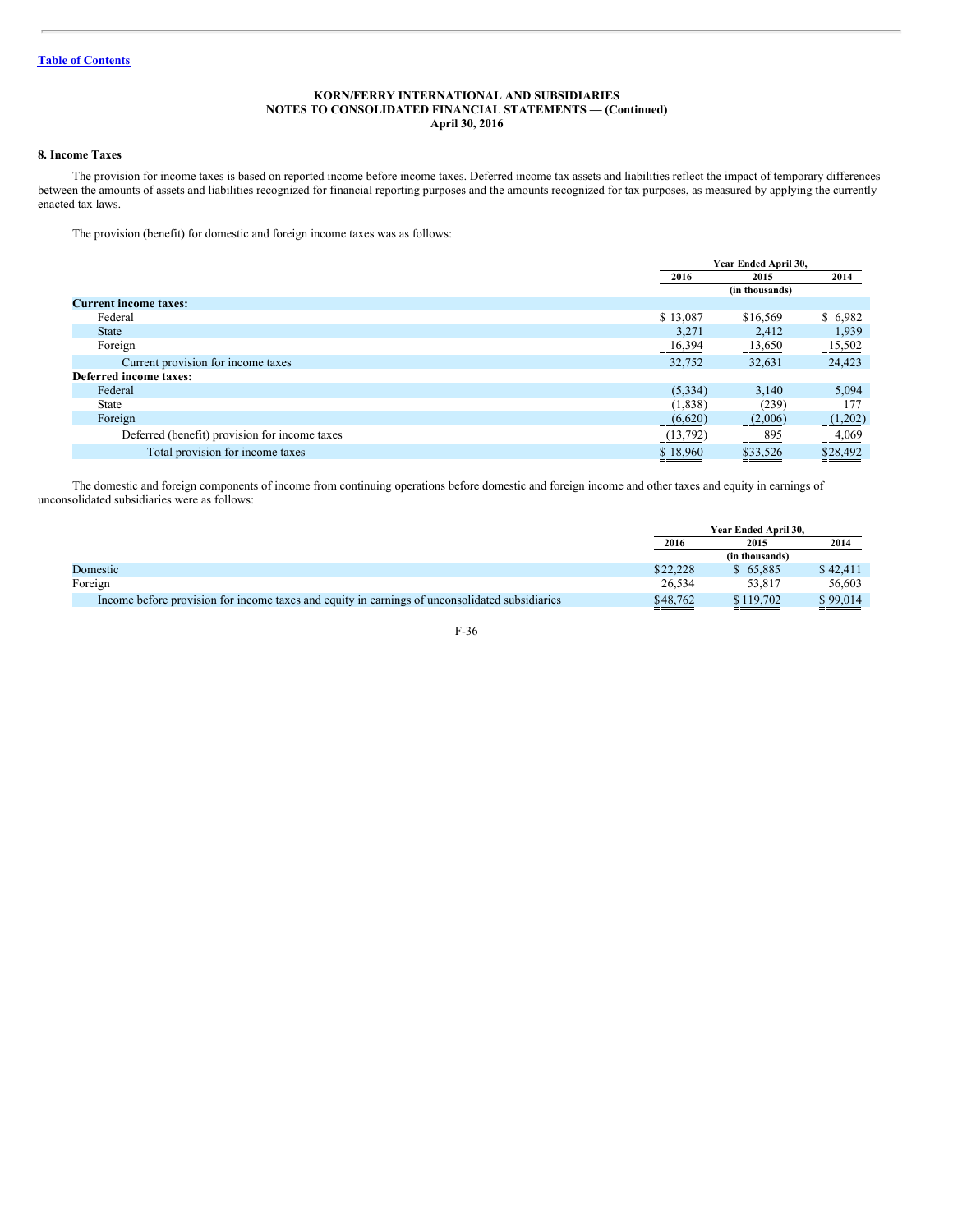The reconciliation of the statutory federal income tax rate to the effective consolidated tax rate is as follows:

|                                                 |       | Year Ended April 30, |       |
|-------------------------------------------------|-------|----------------------|-------|
|                                                 | 2016  | 2015                 | 2014  |
| U.S. federal statutory income tax rate          | 35.0% | 35.0%                | 35.0% |
| Non-deductible transaction costs                | 5.8   | _                    |       |
| Foreign tax rates differential                  | (2.8) | (4.2)                | (4.7) |
| COLI increase, net                              | (2.9) | (3.1)                | (2.9) |
| Conclusion of U.S. federal tax audit            | (4.4) |                      | (2.7) |
| Non-deductible operating expenses               | 1.5   | 0.5                  | 0.6   |
| Devaluation of Venezuelan currency              | 7.4   | _                    |       |
| Change in valuation allowance                   | (6.2) |                      | (1.4) |
| Change in uncertain tax positions               | 1.3   | (0.1)                | 1.1   |
| Foreign source income, net of credits generated | 0.5   | 0.4                  | 2.0   |
| Other                                           | 3.7   | (0.5)                | 1.8   |
| Effective income tax rate                       | 38.9% | 28.0%                | 28.8% |

During fiscal 2016, the Company incurred transaction related expenses in connection with the December 1, 2015 acquisition of Legacy Hay Group that are not deductible for income tax purposes. The fiscal 2016 benefit from foreign tax rate differential was less than in the prior two fiscal years because less income was realized in jurisdictions with lower statutory tax rates, partially due to acquisition, integration and restructuring costs incurred in connection with the Legacy Hay Group acquisition. In December 2015, the IRS concluded its examination of the Company's U.S. federal income tax return for the tax year ended April 30, 2013. As a result of the conclusion of this audit, the Company recognized a financial statement benefit primarily due to the reversal of an uncertain tax position liability and substantiation of additional foreign tax credits. In February 2016, the Venezuelan government announced a devaluation of the Bolivar. The pre-tax charge resulting from this devaluation is not deductible for income-tax purposes. Finally, the Company recorded an income tax (benefit) provision from the reversal of valuation allowances previously recorded against deferred tax assets, including net operating losses, of certain foreign subsidiaries that have returned to profitability and are now more-likely-than-not to realize those deferred tax assets.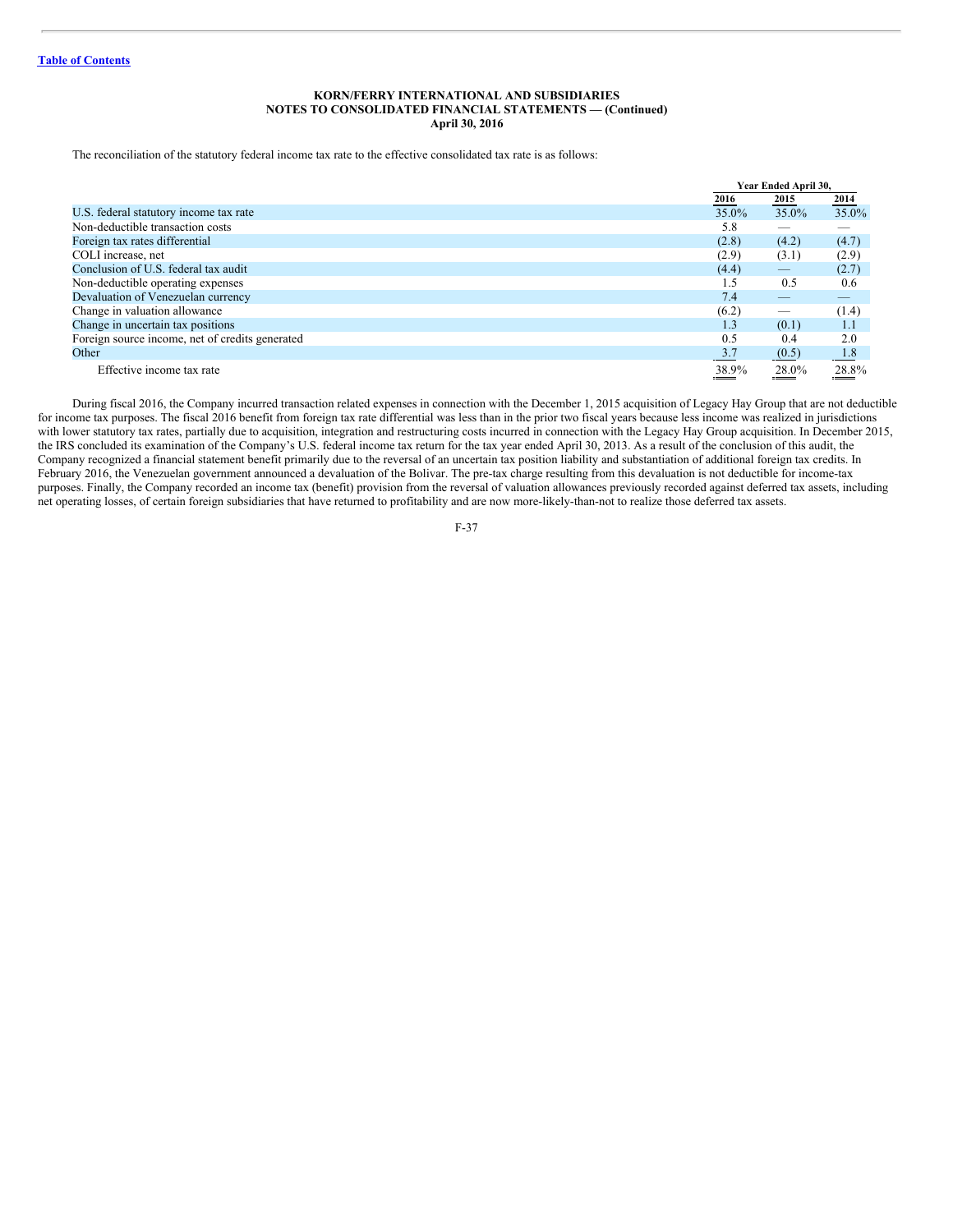Components of deferred tax assets and liabilities are as follows:

|                                  |              | April 30,      |  |
|----------------------------------|--------------|----------------|--|
|                                  | 2016         | 2015           |  |
|                                  |              | (in thousands) |  |
| Deferred tax assets:             |              |                |  |
| Deferred compensation            | \$91,712     | \$73,934       |  |
| Loss and credit carryforwards    | 31,023       | 26,211         |  |
| Reserves and accruals            | 14,189       | 9,344          |  |
| Deferred rent                    | 7,684        | 6,432          |  |
| Deferred revenue                 | 11,464       | 1,545          |  |
| Allowance for doubtful accounts  | 1,431        | 1,831          |  |
| Other                            | 5,002        | 2,609          |  |
| Gross deferred tax assets        | 162,505      | 121,906        |  |
| <b>Deferred tax liabilities:</b> |              |                |  |
| Intangibles                      | (94, 284)    | (20, 828)      |  |
| Property and equipment           | (10,603)     | (6,289)        |  |
| Prepaid expenses                 | (12,698)     | (7,687)        |  |
| Other                            | (815)        | (5,653)        |  |
| Gross deferred tax liabilities   | (118,400)    | (40, 457)      |  |
| Valuation allowances             | (22,030)     | (21,608)       |  |
| Net deferred tax asset           | 22,075<br>\$ | \$59,841       |  |

The deferred tax amounts have been classified in the consolidated balance sheets as follows:

|                                      |                    | April 30.      |  |
|--------------------------------------|--------------------|----------------|--|
|                                      | 2016               | 2015           |  |
|                                      |                    | (in thousands) |  |
| Non-current deferred tax assets      | \$162,505          | \$121,906      |  |
| Non-current deferred tax liabilities | (118.400)          | (40, 457)      |  |
| Valuation allowance                  | (22,030)           | (21,608)       |  |
| Net non-current deferred tax assets  | 22,075<br>________ | \$59,841       |  |

In November 2015, the FASB issued guidance that simplifies the presentation of deferred income taxes, requiring all deferred tax assets and liabilities, and any related valuation allowances, to be classified as non-current on the balance sheet. The new guidance is effective for financial statements issued for annual periods beginning after December 15, 2016, and interim periods within those annual periods, with early application permitted for all entities as of the beginning of an interim or annual reporting period. The Company has elected to early adopt the guidance as of January 31, 2016 and has retrospectively applied the new requirements to all periods presented. As such, the Company reclassified \$3.8 million of current deferred tax assets from current assets to non-current assets in the accompanying consolidated balance sheet as of April 30, 2015.

Deferred tax assets are reduced by a valuation allowance if it is more-likely-than-not that some portion or all of the deferred tax asset will not be realized. Management believes uncertainty exists regarding the realizability of certain operating losses and has, therefore, established a valuation allowance for this portion of the deferred tax asset. Realization of the deferred income tax asset is dependent on the Company generating sufficient taxable income of the appropriate nature in future years. Although realization is not assured, management believes that it is more likely than not that the net deferred income tax assets will be realized. Deferred tax assets and deferred tax liabilities are presented net on the consolidated balance sheets by tax jurisdiction.

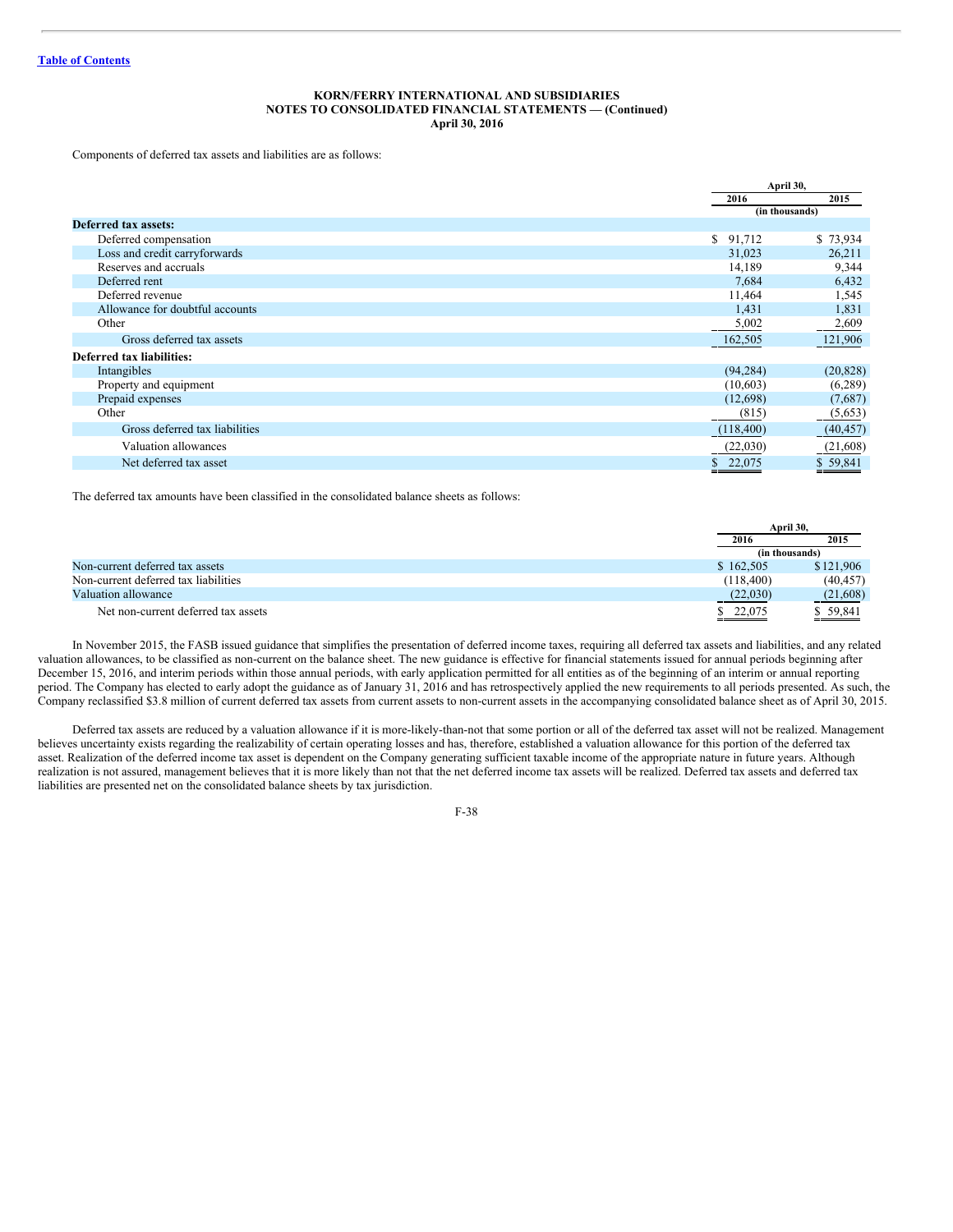As of April 30, 2016, the Company had U.S. federal net operating loss carryforwards of \$3.9 million, which the Company anticipates will be fully utilized by fiscal 2028. The Company has state net operating loss carryforwards of \$33.8 million, which, if unutilized, will begin to expire in fiscal 2017. The Company also has foreign net operating loss carryforwards of \$105.1 million, which, if unutilized, will begin to expire in fiscal 2017.

The Company has not provided for U.S. taxes or foreign withholding taxes on approximately \$375.2 million of undistributed earnings of its foreign subsidiaries as such earnings are intended to be reinvested indefinitely. If a distribution of these earnings were to be made, the Company might be subject to both foreign withholding taxes and U.S. income taxes, net of any allowable foreign tax credits or deductions. An estimate of these taxes, however, is not practicable.

The Company files federal and state income tax returns in the U.S., as well as in foreign jurisdictions. These income tax returns are subject to audit by the Internal Revenue Service (the "IRS") and various state and foreign tax authorities. In December 2015, the IRS concluded an examination of the Company's fiscal year 2013 U.S. federal income tax return. The Company's state income tax returns are currently under examination by the State of California (fiscal years 2013 and 2014) and the State of New York (fiscal years 2010 through 2013). The Company's income tax returns are not otherwise under examination in any material jurisdictions. The statute of limitations varies by jurisdiction in which the Company operates. With few exceptions, however, the Company's tax returns for years prior to fiscal 2011 are no longer open to examination by tax authorities (including U.S. federal, state and foreign).

Unrecognized tax benefits are the differences between the amount of benefits of tax positions taken, or expected to be taken, on a tax return and the amount of benefits recognized for financial reporting purposes. As of April 30, 2016, the Company had a liability of \$2.1 million for unrecognized tax benefits. A reconciliation of the beginning and ending balances of the unrecognized tax benefits is as follows:

|                                                              |          | Year Ended April 30. |          |  |
|--------------------------------------------------------------|----------|----------------------|----------|--|
|                                                              | 2016     | 2015                 | 2014     |  |
|                                                              |          | (in thousands)       |          |  |
| Unrecognized tax benefits, beginning of year                 | \$ 2.423 | \$2,701              | \$ 3,400 |  |
| Settlement with tax authority                                | (1,963)  | (497)                | (1,946)  |  |
| Additions based on tax positions related to the current year | 1.305    | 219                  | 279      |  |
| Additions based on tax positions related to prior years      | 330      |                      | $-968$   |  |
| Unrecognized tax benefits, end of year                       | \$2,095  | \$2,423              | \$2,701  |  |
|                                                              |          |                      |          |  |

The liability for unrecognized tax benefits is included in income taxes payable in the consolidated balance sheets. The full amount of unrecognized tax benefits would impact the effective tax rate if recognized. In the next twelve months, it is reasonably possible that the Company's unrecognized tax benefits could change due to resolution of certain tax matters, which could include payments on those tax matters. These resolutions and payments could reduce the Company's liability for unrecognized tax benefits balance by approximately \$0.3 million.

The Company classifies interest and penalties related to unrecognized tax benefits as a component of the provision for income taxes. The Company had no accrual for interest or penalties related to unrecognized tax benefits as of April 30, 2016 and approximately \$0.7 million as of April 30, 2015. The Company accrued approximately \$0.1 million of interest related to unrecognized tax benefits over the last three fiscal years.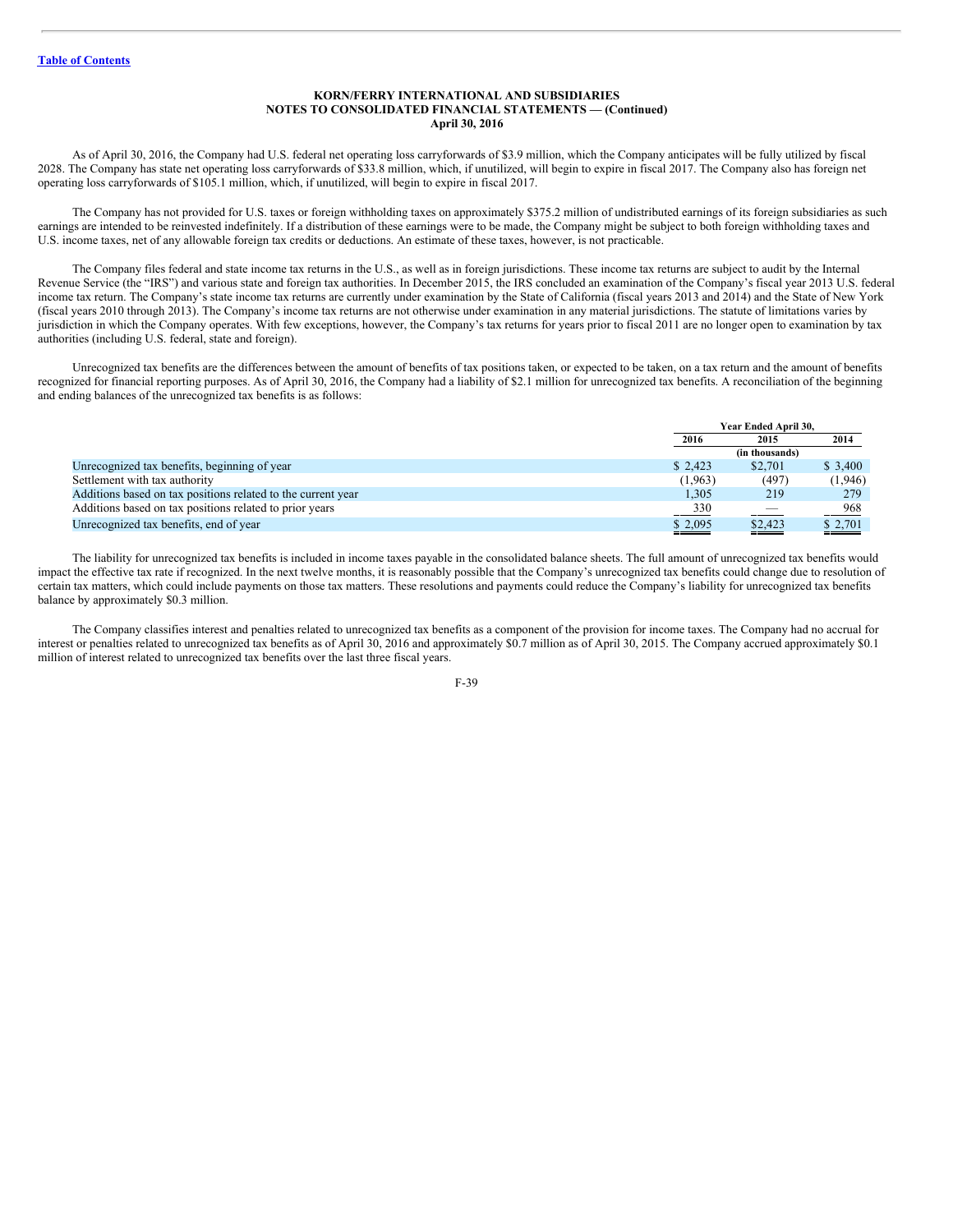#### **9. Property and Equipment**

Property and equipment include the following:

|                                                 |            | April 30,      |  |
|-------------------------------------------------|------------|----------------|--|
|                                                 | 2016       | 2015           |  |
|                                                 |            | (in thousands) |  |
| Computer equipment and software (1)             | \$148,769  | \$125,815      |  |
| Leasehold improvements                          | 59,858     | 44,832         |  |
| Furniture and fixtures                          | 43,069     | 32,800         |  |
| Automobiles                                     | 2,103      | 1,496          |  |
|                                                 | 253,799    | 204,943        |  |
| Less: accumulated depreciation and amortization | (158, 363) | (142, 855)     |  |
| Property and equipment, net                     | 95,436     | 62,088         |  |

(1) Depreciation expense for capitalized software was \$11.3 million, \$9.0 million and \$6.0 million during fiscal 2016, 2015 and 2014, respectively. The net book value of the Company's computer software costs included in property and equipment, net was \$32.3 million and \$28.7 million as of April 30, 2016 and 2015, respectively.

Depreciation expense for property and equipment was \$24.5 million, \$19.4 million and \$17.5 million during fiscal 2016, 2015 and 2014, respectively.

#### **10. Long-Term Debt**

Prior to June 15, 2016, the Company was party to a Credit Agreement with Wells Fargo Bank, National Association, as lender (the "Lender"), dated January 18, 2013, as amended by Amendment No. 1 dated as of December 12, 2014 ("Amendment No. 1"), Amendment No. 2 dated as of June 3, 2015 ("Amendment No. 2"), Amendment No. 3, dated as of September 23, 2015 ("Amendment No. 3") and Amendment No. 4, dated as of November 20, 2015 ("Amendment No. 4"; the existing Credit Agreement, as amended by Amendment No. 1, Amendment No. 2, Amendment No. 3 and Amendment No. 4, the "Credit Agreement").

The Credit Agreement provides for, among other things: (i) a senior unsecured delayed draw term loan facility in an aggregate principal amount of \$150 million (the "Term Facility"); and (ii) a revolving credit facility (the "Revolver" and, together with the Term Facility, the "Credit Facilities") in an aggregate principal amount of \$100 million, which includes a \$25.0 million sub-limit for letters of credit. Both the Revolver and the Term Facility mature on September 23, 2020, and may be prepaid and terminated early by the Company at any time without premium or penalty (subject to customary LIBOR breakage fees).

The Credit Agreement includes customary and affirmative negative covenants. In particular, the Credit Agreements limit us to consummating permitted acquisitions, paying dividends to our stockholders and making share repurchases in any fiscal year to a cumulative total of \$135.0 million, excluding the consideration paid in connection with the acquisition of Legacy Hay Group. Subject to the foregoing, pursuant to the Credit Agreement, the Company is permitted to pay up to \$85.0 million in dividends and share repurchases, in the aggregate, in any fiscal year (subject to the satisfaction of certain conditions). The Credit Agreement also requires the Company to maintain \$50.0 million in domestic liquidity, defined as unrestricted cash and/or marketable securities (excluding any marketable securities that are held in trust for the settlement of the Company's obligation under certain deferred compensation plans) as a condition to consummating permitted acquisitions, paying dividends to our stockholders and repurchasing shares of our common stock. Undrawn amounts on the Company's line of credit may be used to calculate domestic liquidity.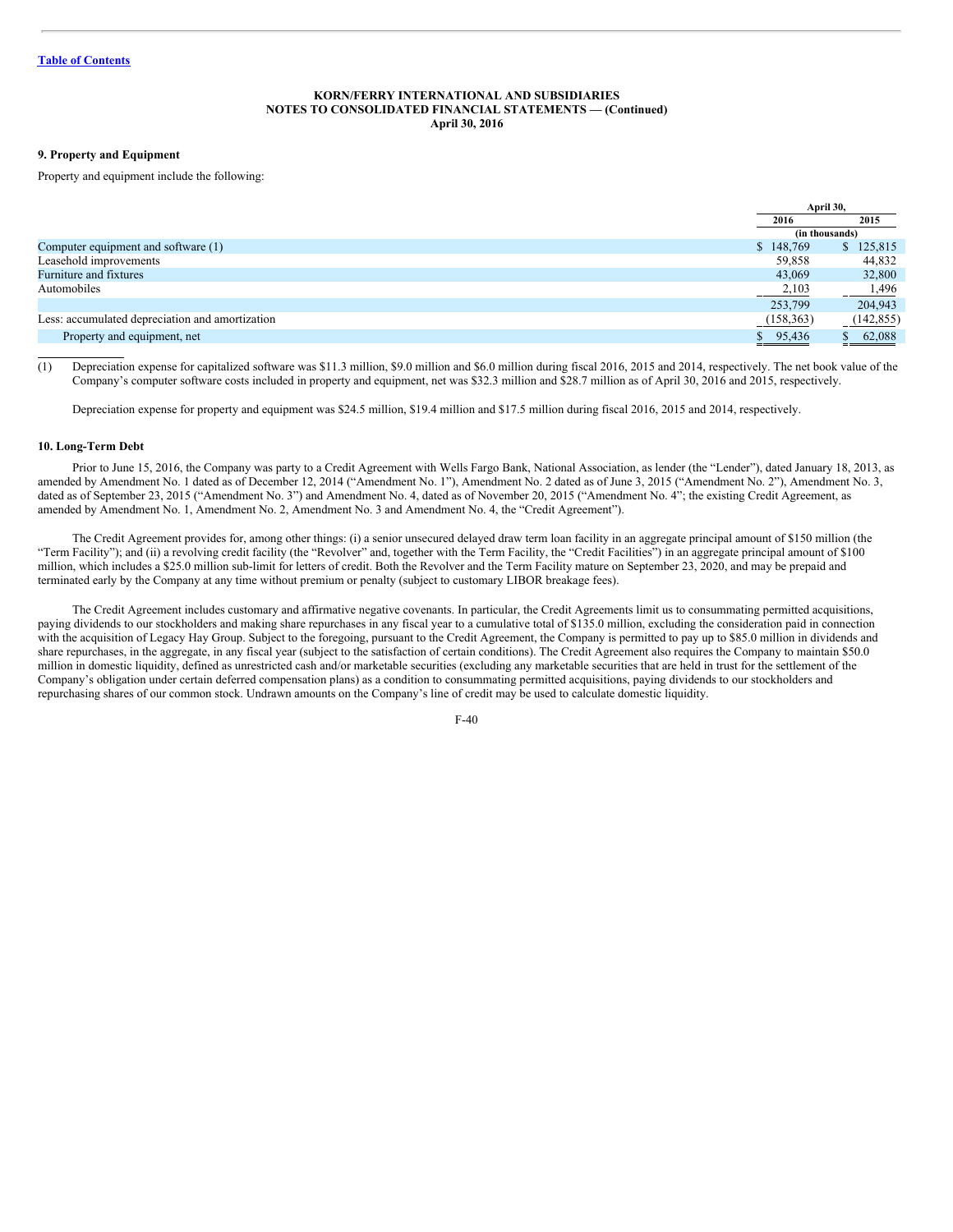The Credit Agreement includes minimum Adjusted EBITDA and maximum Total Funded Debt to Adjusted EBITDA ratio financial covenants (the "consolidated leverage ratio") (in each case as defined in the Credit Agreement). As of April 30, 2016, the Company was in compliance with its debt covenants.

At the Company's option, loans issued under the Credit Facilities bear interest at either adjusted LIBOR or an alternate base rate, in each case plus the applicable interest rate margin. The interest rate applicable to loans outstanding under the Credit Facilities may fluctuate between adjusted LIBOR plus 1.125% per annum to adjusted LIBOR plus 1.875% per annum, in the case of LIBOR borrowings (or between the alternate base rate plus 0.125% per annum and the alternate base rate plus 0.875% per annum, in the alternative), based upon the consolidated leverage ratio at such time. In addition, the Company will be required to pay to the Lender a quarterly fee ranging from 0.25% to 0.40% per annum on the average daily unused amount of the Credit Facilities, based upon the Company's consolidated leverage ratio at such time, and fees relating to the issuance of letters of credit.

On November 23, 2015, the Company borrowed \$150 million under the Term Facility. The Term Facility is payable in quarterly installments, with the final installment consisting of all remaining unpaid principal due on the term loan maturity date of September 23, 2020. The Company made \$10.0 million in principal payments during fiscal 2016. As of April 30, 2016, there was \$140.0 million outstanding under the Term Facility. The fair value of the Company's Term Facility is based on borrowing rates currently required of loans with similar terms, maturity and credit risk. The carrying amount of the Term Facility approximates fair value because the base interest rate charged varies with market conditions and the credit spread is commensurate with current market spreads for issuers of similar risk. The fair value of the Term Facility is classified as a Level 2 liability in the fair value hierarchy. The interest rate on the debt is Adjusted LIBOR plus a spread which is dependent on the Company's leverage ratio, as discussed above. During fiscal 2016, the average interest rate on the term loan was 1.65%. On June 15, 2016, the Company entered into a new senior secured \$400 million Credit Agreement. The Company drew down \$275 million on the new term loan and used \$140 million of the proceeds to pay-off the term loan that was outstanding as of April 30, 2016. See Note 16 Subsequent Event *New Credit Agreement*.

As of April 30, 2016 and 2015, there was no borrowing made under the Revolver. At April 30, 2016 and 2015, there was \$2.8 million of standby letters of credit issued under the Credit Agreement. The Company had a total of \$6.4 million and \$1.6 million of standby letters of credits with other financial institutions as of April 30, 2016 and 2015, respectively.

The Company has outstanding borrowings against the CSV of COLI contracts of \$68.4 million and \$69.6 million at April 30, 2016 and 2015, respectively. CSV reflected in the accompanying consolidated balance sheet is net of the outstanding borrowings, which are secured by the CSV of the life insurance policies. Principal payments are not scheduled and interest is payable at least annually at various fixed and variable rates ranging from 4.76% to 8.00%.

#### **11. Business Segments**

The Company currently operates in three global businesses: Executive Search, Hay Group and Futurestep. The Executive Search segment focuses on recruiting Board of Director and C-level positions, in addition to research-based interviewing and onboarding solutions, for clients predominantly in the consumer, financial services, industrial, life sciences/healthcare and technology industries. Hay Group assists clients with ongoing assessment, compensation and development of their senior executives and management teams, and addresses three fundamental needs: Talent Strategy, Succession Management, and Leadership Development, all underpinned by a comprehensive array of worldleading IP, products and tools. Futurestep is a global industry leader in high-impact talent acquisition solutions. Its portfolio of services includes global and regional RPO, project recruitment, individual professional search and consulting. The Executive Search business segment is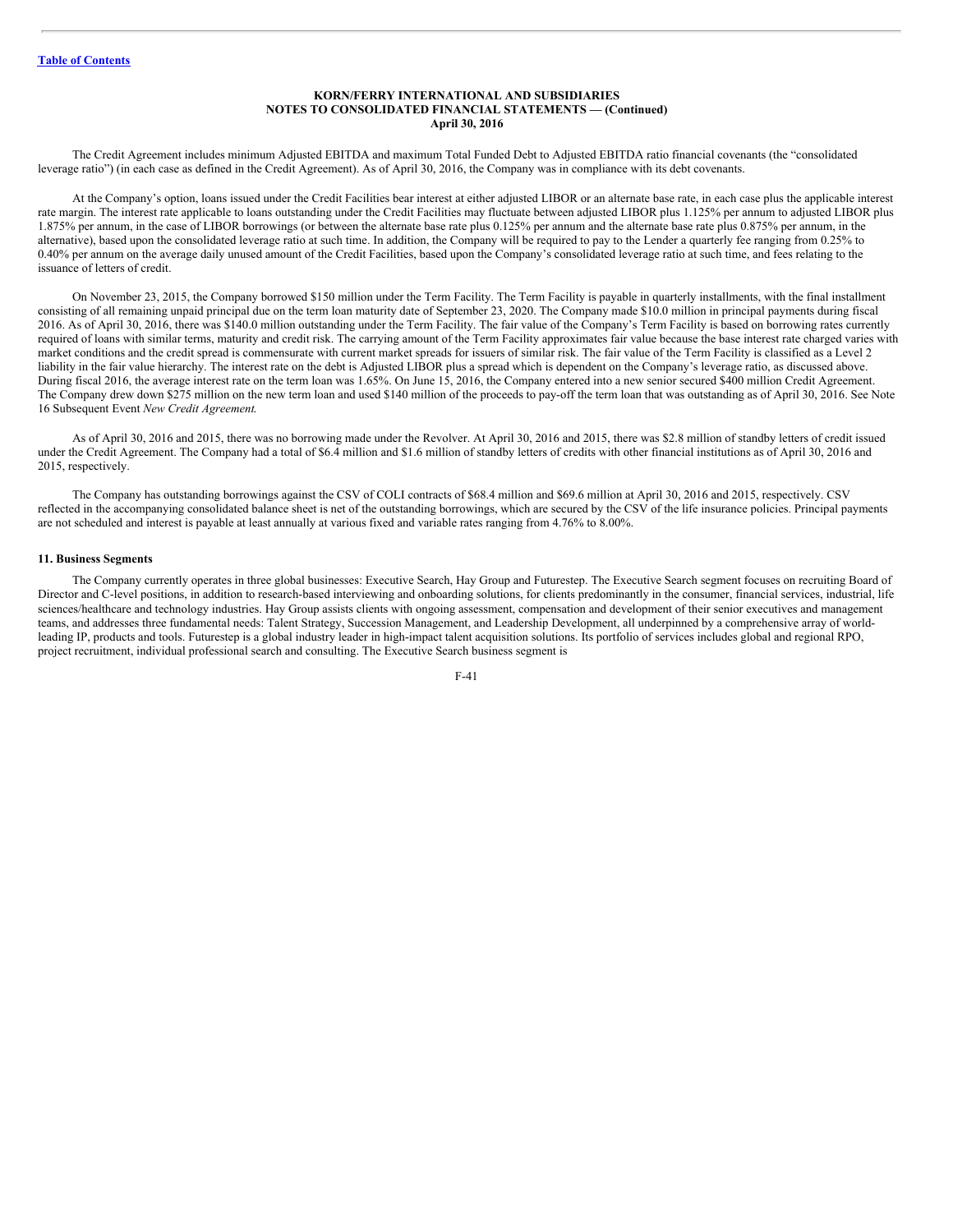managed by geographic regional leaders and Hay Group and Futurestep worldwide operations are managed by their Chief Executive Officers. The Executive Search geographic regional leaders and the Chief Executive Officers of Hay Group and Futurestep report directly to the Chief Executive Officer of the Company. The Company also operates a Corporate segment to record global expenses of the Company.

The Company evaluates performance and allocates resources based on the Company's chief operating decision maker's ("CODM") review of (1) fee revenue and (2) adjusted earnings before interest, taxes, depreciation and amortization ("Adjusted EBITDA"). To the extent that such charges occur, Adjusted EBITDA excludes restructuring charges, integration/acquisition costs, certain separation costs and certain non-cash charges (goodwill, intangible asset and other than temporary impairment). The accounting policies for the reportable segments are the same as those described in the summary of significant accounting policies, except the items described above are excluded from EBITDA to arrive at Adjusted EBITDA.

Financial highlights by business segment are as follows:

|                                                        | Year Ended April 30, 2016 |                                 |                                 |                                      |                |               |                                 |                                     |                |
|--------------------------------------------------------|---------------------------|---------------------------------|---------------------------------|--------------------------------------|----------------|---------------|---------------------------------|-------------------------------------|----------------|
|                                                        |                           |                                 | <b>Executive Search</b>         |                                      |                |               |                                 |                                     |                |
|                                                        | <b>North</b>              |                                 | Asia                            | Latin                                |                | Hay           |                                 |                                     |                |
|                                                        | America                   | <b>EMEA</b>                     | Pacific                         | America                              | Subtotal       | Group         | Futurestep                      | Corporate                           | Consolidated   |
|                                                        |                           |                                 |                                 |                                      | (in thousands) |               |                                 |                                     |                |
| Fee revenue                                            | \$371,345                 | \$144,319                       | \$80,506                        | \$26,744                             | \$622,914      | \$471,145     | 198,053<br>S.                   | S<br>$\qquad \qquad \longleftarrow$ | 1,292,112<br>S |
| Deferred revenue adjustment due to acquisition         |                           |                                 |                                 |                                      |                | 10,967        |                                 |                                     | 10,967         |
| Adjusted fee revenue                                   | \$371,345                 | \$144,319                       | \$80,506                        | \$26,744                             | \$622,914      | 482,112<br>S. | 198,053<br>S.                   | $\qquad \qquad -$                   | 1,303,079      |
| Total revenue                                          | \$386,256                 | \$148,285                       | \$83,206                        | \$26,781                             | \$644,528      | \$488,217     | 213,969<br>S.                   | $\overline{\phantom{m}}$            | 1,346,714<br>S |
| Net income                                             |                           |                                 |                                 |                                      |                |               |                                 |                                     | 31,433<br>\$.  |
| Other loss, net                                        |                           |                                 |                                 |                                      |                |               |                                 |                                     | 4,167          |
| Interest income, net                                   |                           |                                 |                                 |                                      |                |               |                                 |                                     | (237)          |
| Equity in earnings of unconsolidated subsidiaries, net |                           |                                 |                                 |                                      |                |               |                                 |                                     | (1,631)        |
| Income tax provision                                   |                           |                                 |                                 |                                      |                |               |                                 |                                     | 18,960         |
| Operating income (loss)                                | \$100,381                 | \$20,607                        | \$12,572                        | \$(1,854)                            | \$131,706      | S<br>(3, 415) | S<br>26,702                     | \$(102,301)                         | 52,692         |
| Depreciation and amortization                          | 3,267                     | 1,029                           | 941                             | 312                                  | 5,549          | 21,854        | 2,386                           | 6,431                               | 36,220         |
| Other (loss) income, net                               | (147)                     | 433                             | 21                              | 312                                  | 619            | (868)         | 364                             | (4,282)                             | (4,167)        |
| Equity in earnings of unconsolidated subsidiaries, net | 437                       | $\qquad \qquad -$               | $\qquad \qquad -$               | $\overline{\phantom{m}}$             | 437            |               | $\hspace{0.1mm}-\hspace{0.1mm}$ | 1,194                               | 1,631          |
| Net income attributable to noncontrolling interest     |                           | $\qquad \qquad$                 | $\overline{\phantom{0}}$        | (491)                                | (491)          | (29)          |                                 |                                     | (520)          |
| <b>EBITDA</b>                                          | 103,938                   | 22,069                          | 13,534                          | (1,721)                              | 137,820        | 17,542        | 29,452                          | (98, 958)                           | 85,856         |
| Restructuring charges, net                             | 499                       | 5,807                           | 577                             | 322                                  | 7,205          | 25,682        | 49                              | 77                                  | 33,013         |
| Integration/acquisition costs                          |                           |                                 |                                 |                                      |                | 17,607        |                                 | 27,802                              | 45,409         |
| Venezuelan foreign currency loss                       |                           |                                 | $\hspace{0.1mm}-\hspace{0.1mm}$ | 6,635                                | 6,635          | 7,085         |                                 |                                     | 13,720         |
| Deferred revenue adjustment due to acquisition         |                           |                                 |                                 |                                      |                | 10,967        |                                 | $\hspace{0.05cm}$                   | 10,967         |
| Separation costs                                       |                           | $\overbrace{\qquad \qquad }^{}$ | $\qquad \qquad$                 | $\qquad \qquad$                      |                |               | $\qquad \qquad$                 | 744                                 | 744            |
| <b>Adjusted EBITDA</b>                                 | \$104,437                 | \$27,876                        | \$14,111                        | \$5,236                              | \$151,660      | 78,883<br>S.  | 29,501<br>S                     | (70, 335)<br>\$                     | 189,709        |
| Identifiable assets (1)                                | \$227,228                 | \$150,516                       | \$86,394                        | \$24,273                             | \$488,411      | \$1,005,457   | S<br>104,396                    | 300,336<br>S                        | 1,898,600<br>S |
| Long-lived assets (1)                                  | \$19,044                  | 4,817<br>S.                     | \$3,708                         | \$1,479                              | 29,048<br>\$   | 42,974        | 4,635                           | 18,779<br>S                         | 95,436         |
| Goodwill (1)                                           | \$48,320                  | \$46,193                        | S<br>972                        | S<br>$\hspace{0.1mm}-\hspace{0.1mm}$ | \$95,485       | S.<br>465,937 | S<br>28,650                     | S<br>$\overline{\phantom{0}}$       | S<br>590,072   |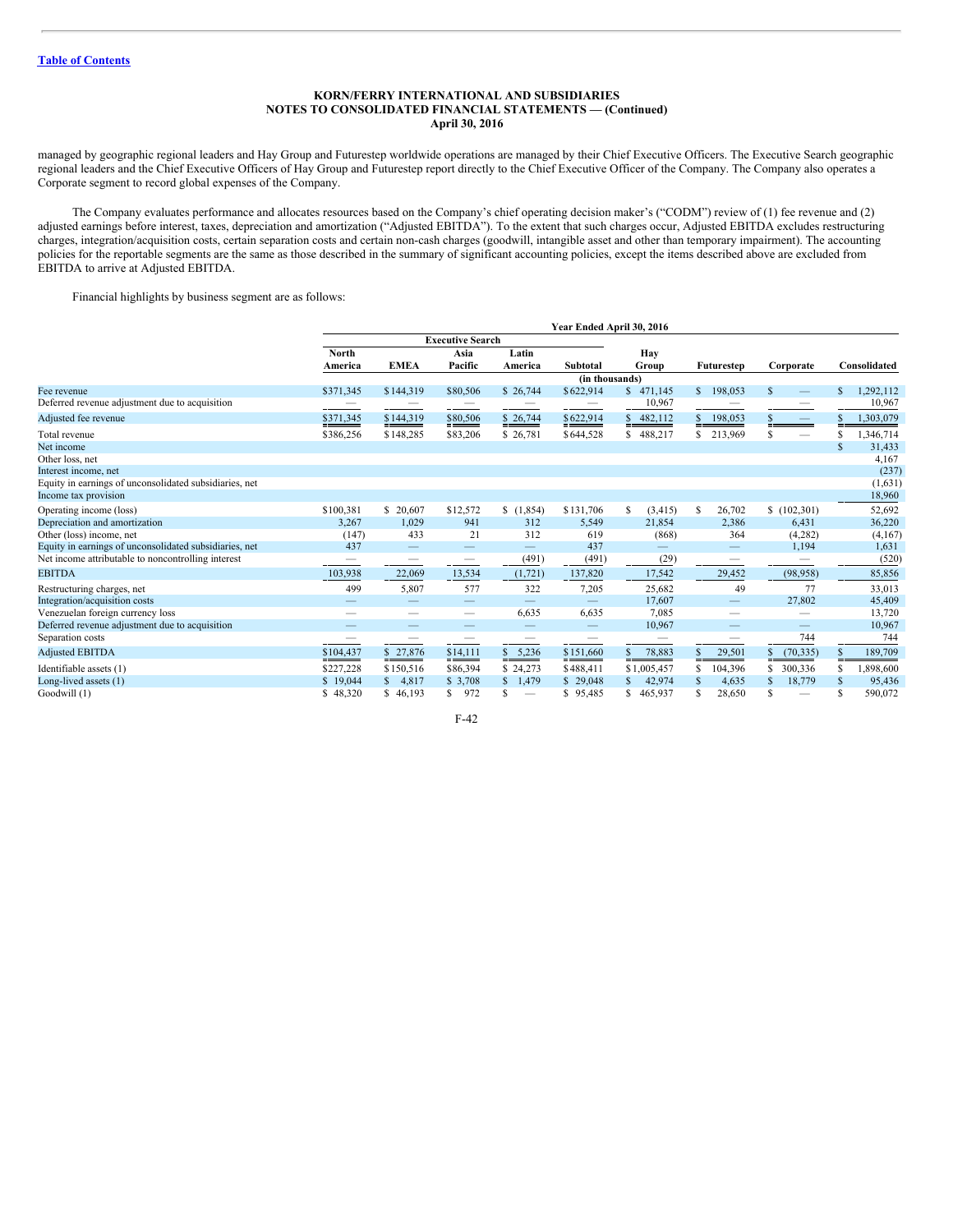|                                                        | Year Ended April 30, 2015 |              |                         |                   |                |           |                         |                                           |               |              |
|--------------------------------------------------------|---------------------------|--------------|-------------------------|-------------------|----------------|-----------|-------------------------|-------------------------------------------|---------------|--------------|
|                                                        |                           |              | <b>Executive Search</b> |                   |                |           |                         |                                           |               |              |
|                                                        | North                     |              | Asia                    | Latin             |                | Hay       |                         |                                           |               |              |
|                                                        | America                   | <b>EMEA</b>  | Pacific                 | America           | Subtotal       | Group     | Futurestep              | Corporate                                 |               | Consolidated |
|                                                        |                           |              |                         |                   | (in thousands) |           |                         |                                           |               |              |
| Fee revenue                                            | \$330,634                 | \$153,465    | \$84,148                | \$29,160          | \$597,407      | \$267,018 | $\mathbb{S}$<br>163,727 | $\mathcal{S}$<br>$\overline{\phantom{0}}$ | <sup>\$</sup> | 1,028,152    |
| Total revenue                                          | \$344,913                 | \$158,052    | \$87,142                | \$29,218          | \$619,325      | \$275,220 | \$171,521               | S                                         | S             | ,066,066     |
| Net income                                             |                           |              |                         |                   |                |           |                         |                                           | S             | 88,357       |
| Other income, net                                      |                           |              |                         |                   |                |           |                         |                                           |               | (7, 458)     |
| Interest expense, net                                  |                           |              |                         |                   |                |           |                         |                                           |               | 1,784        |
| Equity in earnings of unconsolidated subsidiaries, net |                           |              |                         |                   |                |           |                         |                                           |               | (2,181)      |
| Income tax provision                                   |                           |              |                         |                   |                |           |                         |                                           |               | 33,526       |
| Operating income (loss)                                | \$80,818                  | \$18,867     | \$14,631                | \$4,704           | \$119,020      | \$28,175  | S<br>19,940             | \$ (53,107)                               | S             | 114,028      |
| Depreciation and amortization                          | 3,515                     | 1,764        | 1,045                   | 350               | 6,674          | 13,427    | 1,882                   | 5,614                                     |               | 27,597       |
| Other income (loss), net                               | 288                       | 83           | 369                     | 109               | 849            | (22)      | 54                      | 6,577                                     |               | 7,458        |
| Equity in earnings of unconsolidated subsidiaries, net | 426                       |              |                         |                   | 426            |           |                         | 1,755                                     |               | 2,181        |
| <b>EBITDA</b>                                          | 85,047                    | 20,714       | 16,045                  | 5,163             | 126,969        | 41,580    | 21,876                  | (39,161)                                  |               | 151,264      |
| Restructuring charges, net                             | 1,151                     | 3,987        | 17                      | 229               | 5,384          | 2,758     | 1,154                   | 172                                       |               | 9,468        |
| Acquisition costs                                      |                           |              |                         |                   |                |           |                         | 959                                       |               | 959          |
| <b>Adjusted EBITDA</b>                                 | \$86,198                  | \$ 24,701    | \$16,062                | \$ 5,392          | \$132,353      | \$44,338  | 23,030                  | (38,030)                                  |               | 161,691      |
| Identifiable assets (1)                                | \$327,446                 | \$156,072    | \$94,099                | \$25,328          | \$602,945      | \$265,546 | S<br>103,782            | \$ 345,528                                | S             | 1,317,801    |
| Long-lived assets (1)                                  | \$17,271                  | \$3,885      | \$4,235                 | 966               | \$26,357       | \$12,377  | 4,204                   | <sup>\$</sup><br>19,150                   |               | 62,088       |
| Goodwill (1)                                           | \$49,603                  | S.<br>45,922 | 972<br>S.               | $\hspace{0.05cm}$ | \$96,497       | \$129,549 | 28,394                  | _                                         |               | 254,440      |

|                                                        | Year Ended April 30, 2014 |             |                         |                        |                 |           |                   |                 |                     |
|--------------------------------------------------------|---------------------------|-------------|-------------------------|------------------------|-----------------|-----------|-------------------|-----------------|---------------------|
|                                                        |                           |             | <b>Executive Search</b> |                        |                 |           |                   |                 |                     |
|                                                        | North                     |             | Asia                    | Latin                  |                 | Hay       |                   |                 |                     |
|                                                        | America                   | <b>EMEA</b> | Pacific                 | America                | <b>Subtotal</b> | Group     | <b>Futurestep</b> | Corporate       | Consolidated        |
|                                                        |                           |             |                         |                        | (in thousands)  |           |                   |                 |                     |
| Fee revenue                                            | \$306,768                 | \$147,917   | \$84,816                | \$29,374               | \$568,875       | \$254,636 | \$136,790         | <sup>S</sup>    | S<br>960,301        |
| Total revenue                                          | \$321,473                 | \$152,525   | \$87,606                | \$29,586               | \$591,190       | \$262,962 | \$141,407         | S               | 995,559<br>S        |
| Net income                                             |                           |             |                         |                        |                 |           |                   |                 | \$.<br>72,691       |
| Other income, net                                      |                           |             |                         |                        |                 |           |                   |                 | (9,769)             |
| Interest expense, net                                  |                           |             |                         |                        |                 |           |                   |                 | 2,363               |
| Equity in earnings of unconsolidated subsidiaries, net |                           |             |                         |                        |                 |           |                   |                 | (2,169)             |
| Income tax provision                                   |                           |             |                         |                        |                 |           |                   |                 | 28,492              |
| Operating income (loss)                                | \$70,256                  | \$23,168    | \$17,274                | <sup>S</sup><br>5,654  | \$116,352       | \$23,847  | S<br>13,352       | \$ (61,943)     | 91,608<br>S         |
| Depreciation and amortization                          | 3,579                     | 2,727       | 1,383                   | 323                    | 8,012           | 12,491    | 1,797             | 3,872           | 26,172              |
| Other income, net                                      | 631                       | 632         | 203                     | 303                    | 1,769           | 106       | 583               | 7,311           | 9,769               |
| Equity in earnings of unconsolidated subsidiaries, net | 383                       |             |                         |                        | 383             |           |                   | 1,786           | 2,169               |
| <b>EBITDA</b>                                          | 74,849                    | 26,527      | 18,860                  | 6,280                  | 126,516         | 36,444    | 15,732            | (48,974)        | 129,718             |
| Restructuring charges, net                             | 816                       | 460         | 60                      |                        | 1,336           | 1,149     | 1,134             | 63              | 3,682               |
| Separation costs                                       | —                         |             |                         | _                      |                 |           |                   | 4,500           | 4,500               |
| Integration costs                                      |                           |             |                         |                        |                 |           |                   | 394             | 394                 |
| <b>Adjusted EBITDA</b>                                 | \$75,665                  | \$26,987    | \$18,920                | $\underline{\$ 6,280}$ | \$127,852       | \$ 37,593 | 16,866            | (44, 017)<br>S. | 138,294             |
| Identifiable assets (1)                                | \$295,865                 | \$157,610   | \$83,292                | \$25,587               | \$562,354       | \$255,590 | \$111,036         | \$ 304,686      | 1,233,666           |
| Long-lived assets (1)                                  | \$18,647                  | \$5,515     | \$2,978                 | \$1,168                | \$28,308        | \$11,976  | 2,550             | 17,600          | 60,434              |
| Goodwill (1)                                           | \$52,086                  | \$51,557    | 972<br>\$               | S                      | \$104,615       | \$119,350 | 33,617            |                 | 257,582<br><b>S</b> |
|                                                        |                           |             |                         |                        |                 |           |                   |                 |                     |

(1) As of the end of the fiscal year.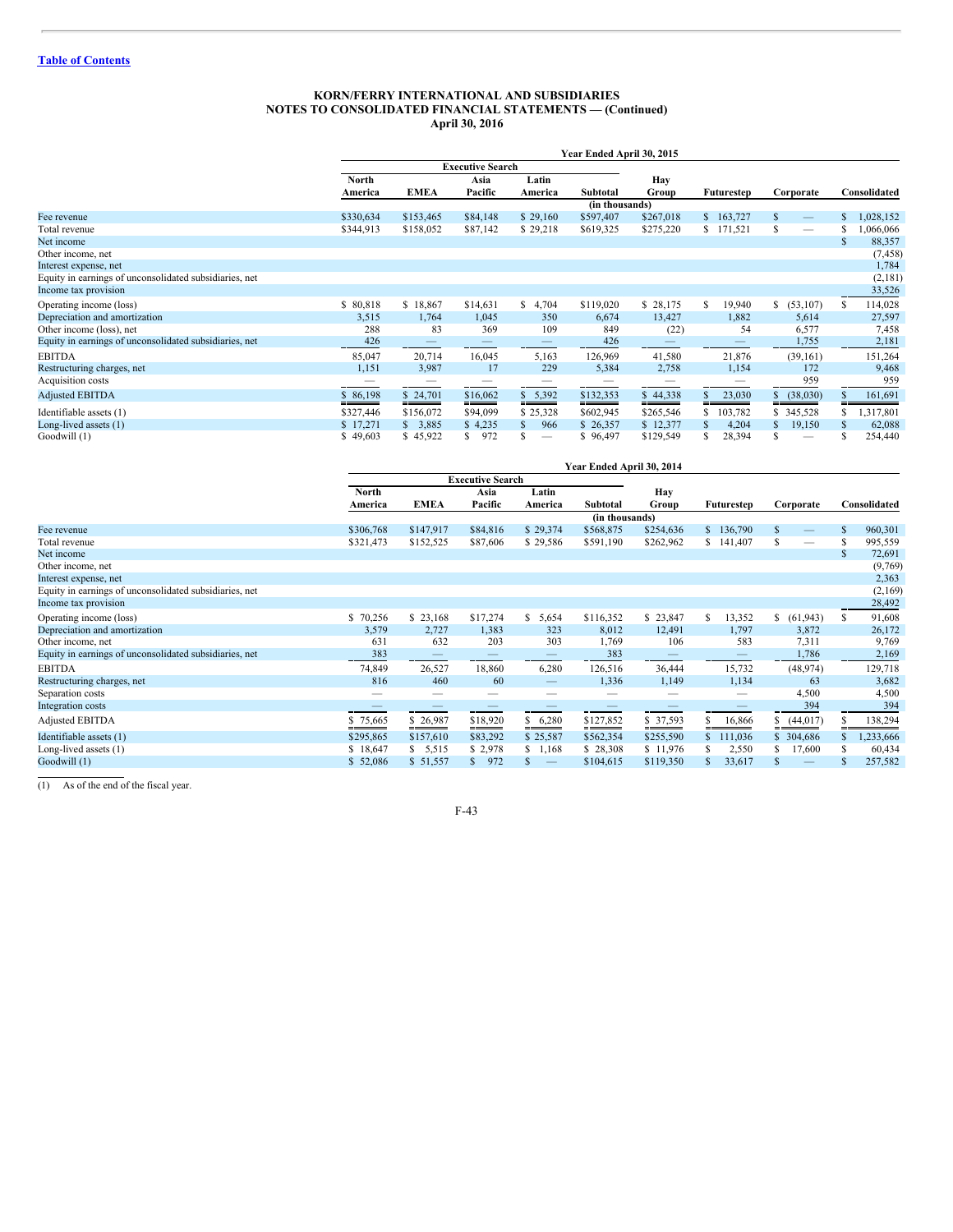Fee revenue attributed to an individual customer or country, other than the U.S., did not account for more than 10% of the total in fiscal year 2016, 2015 or 2014. Fee revenue classified by country in which the Company derives revenues are as follows:

|                   |           | Year Ended April 30, |                                       |  |  |  |
|-------------------|-----------|----------------------|---------------------------------------|--|--|--|
|                   | 2016      | 2015                 |                                       |  |  |  |
|                   |           | (in thousands)       |                                       |  |  |  |
| U.S.              | 669.585   | 557,024              | \$507,280                             |  |  |  |
| Other countries   | 622,527   | 471.128              | 453,021                               |  |  |  |
| Total fee revenue | 1.292.112 | 1.028.152            | \$960,301<br>$\overline{\phantom{a}}$ |  |  |  |

Long-lived assets, excluding financial instruments and tax assets, classified by controlling countries over 10% of the total are as follows:

|                         |                   | Year Ended April 30, |          |
|-------------------------|-------------------|----------------------|----------|
|                         | 2016              | 2015                 | 2014     |
|                         |                   | (in thousands)       |          |
| U.S. (1)                | \$64,525          | \$50,103             | \$47,411 |
| Other countries         | 30,911            | 11,985               | 13,023   |
| Total long-lived assets | \$95,436<br>_____ | \$62,088<br>____     | \$60,434 |

# (1) Includes Corporate long-lived assets

### **12. Acquisitions**

Following is a summary of acquisitions the Company completed during the periods indicated (no acquisitions were completed in fiscal 2014):

|                                                  |           | Year Ended April 30, |
|--------------------------------------------------|-----------|----------------------|
|                                                  | 2016(1)   | 2015(2)              |
|                                                  |           | (in thousands)       |
| Receivables due from clients                     | \$116,509 | 3,085<br>\$          |
| Other current assets                             | 15,587    | 56                   |
| Property and equipment                           | 29,428    | 202                  |
| Intangibles assets                               | 196,400   | 6,600                |
| Other non-current assets                         | 7,345     | 18                   |
| Current liabilities                              | 125,640   | 2,635                |
| Deferred compensation and other retirement plans | 31,400    |                      |
| Deferred tax liabilities                         | 58,729    |                      |
| Other liabilities                                | 8,536     | 56                   |
| Net assets acquired                              | 140,964   | 7,270                |
| Purchase price                                   | 476,885   | 17,496               |
| Goodwill                                         | \$335,921 | \$10,226             |
| Integration/acquisition costs                    | \$45,409  | $\frac{\$}{\$}$ 959  |
| Goodwill by segment — Hay Group                  | \$335,921 | \$10,226             |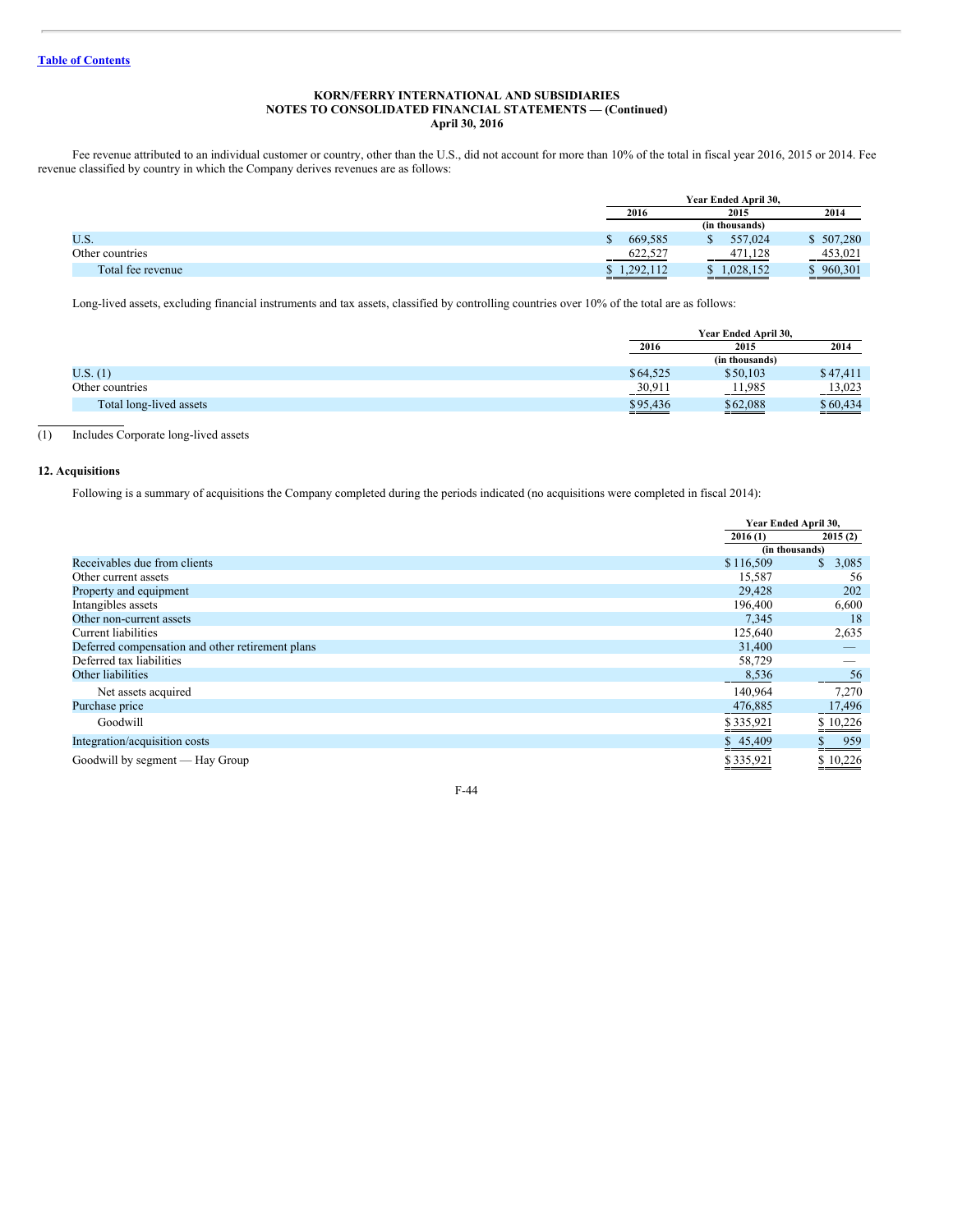(1) On December 1, 2015, the Company completed its acquisition of Legacy Hay Group, a global leader in people strategy and organizational performance, for \$476.9 million, net of cash acquired. The purchase price consisted of \$259.0 million in cash (\$54 million from foreign locations), net of estimated cash acquired and 5,922,136 shares of the Company's common stock, par value \$0.01 per share (the "Consideration Shares"), representing an aggregate value of \$217.9 million based on the closing price of the Company's common stock on The New York Stock Exchange on November 30, 2015. On November 23, 2015, the Company borrowed \$150 million from the Term Facility, to finance a portion of the Legacy Hay Group acquisition purchase price. As part of the acquisition, the Company has committed to a \$40 million retention pool (up to \$5 million payable within one year of the closing of the acquisition) for certain employees of Legacy Hay Group subject to certain circumstances. Of the remaining balance, 50% will be payable within 45 days after November 30, 2017 and the remaining 50% will be payable within 45 days after November 30, 2018.

The acquisition strengthens the Company's intellectual property, enhances our geographical presence, adds complimentary capabilities to further leverage search relationships and broadens capabilities for assessment and development. It improves our ability to support the global business community not only in attracting top talent and designing compensation and reward incentives, but also with an integrated approach to the entire leadership and people continuum. Actual results of operations of Legacy Hay Group are included in the Company's consolidated financial statements from December 1, 2015, the effective date of the acquisition, and includes \$186.8 million, \$740.2 million and \$28.5 million in fee revenue, total assets and Adjusted EBITDA, respectively, with an Adjusted EBITDA margin of 14.4%, during fiscal 2016. Legacy Hay Group is included in the Hay Group segment.

(2) On March 1, 2015, the Company acquired all outstanding membership interest of Pivot Leadership, a global provider of innovative, customized and scalable executive development programs, for \$17.5 million, net of cash acquired, which includes \$2.2 million in contingent consideration. As of April 30, 2016, the fair value of the contingent consideration increased to \$3.0 million and is included in other liabilities in the accompanying consolidated balance sheets. The contingent consideration is based on the achievement of certain revenue targets and can be up to \$6.5 million, payable in four installments in fiscal 2017 to 2020. The acquisition allows us to integrate the Company's talent management solution with Pivot's executive learning capabilities. Actual results of operations of Pivot Leadership are included in the Company's consolidated financial statements from March 1, 2015, the effective date of the acquisition, and include \$3.7 million and \$20.0 million in fee revenue and total assets, respectively, during fiscal 2015. Tax deductible goodwill from the Pivot Leadership acquisition was \$7.4 million and \$8.0 million as of April 30, 2016 and 2015, respectively.

The aggregate purchase price for Legacy Hay Group was allocated on a preliminary basis to the assets acquired and liabilities assumed on their estimated fair values at the date of acquisition. As of April 30, 2016, these allocations remain preliminary as it relates to, among other things, items such as income taxes. The measurement period for purchase price allocation ends as soon as information on the facts and circumstances becomes available, not to exceed 12 months. Adjustments to purchase price allocation may require a recasting of the amounts allocated to goodwill retroactive to the period in which the acquisitions occurred.

#### *Pro forma financial information (unaudited)*

Unaudited pro forma consolidated fee revenue was \$1.6 billion and \$1.6 billion for fiscal 2016 and 2015, respectively and unaudited pro forma consolidated net income was \$23 million and \$75 million for fiscal 2016 and 2015, respectively, as though the acquisition of Hay Group had occurred as of the beginning of fiscal 2015. The unaudited pro forma financial information is for illustrative purposes and is not indicative of the results of operations that would have been realized if the acquisition had been completed on the date indicated, nor is it indicative of future operating results.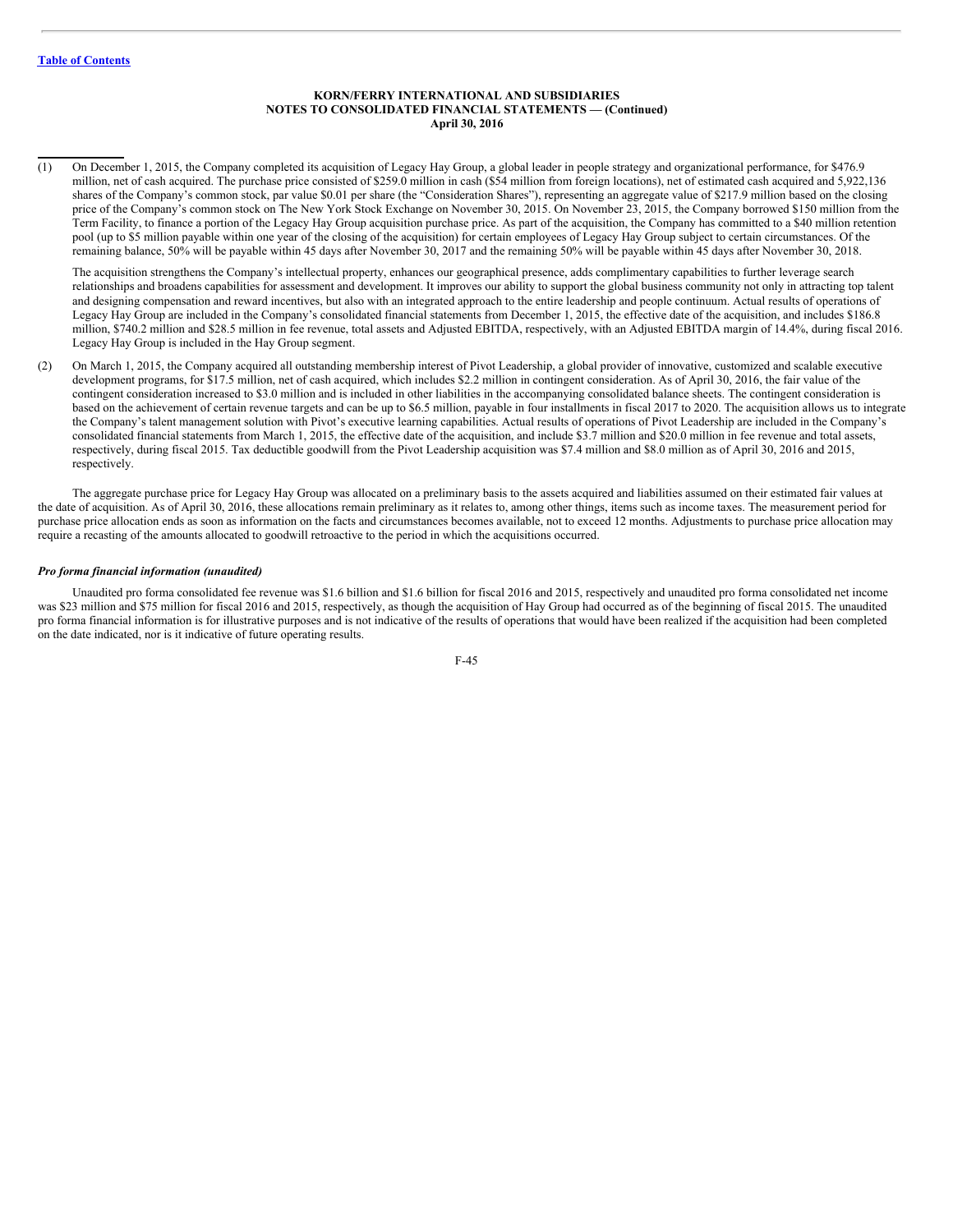The unaudited pro forma results primarily include adjustments for amortization charges for acquired intangible assets and property and equipment, compensation expense for retention awards and imputed interest expense on Term Facility and the related tax effect on the aforementioned items.

### **13. Goodwill and Intangible Assets**

Changes in the carrying value of goodwill by reportable segment were as follows:

|                               |          | <b>Executive Search</b> |         |                          |           |                                 |              |
|-------------------------------|----------|-------------------------|---------|--------------------------|-----------|---------------------------------|--------------|
|                               | North    |                         | Asia    |                          | Hav       |                                 |              |
|                               | America  | <b>EMEA</b>             | Pacific | Subtotal                 | Group     | Futurestep                      | Consolidated |
|                               |          |                         |         | (in thousands)           |           |                                 |              |
| Balance as of April 30, 2014. | \$52,086 | \$51,557                | \$972   | \$104,615                | \$119,350 | \$ 33,617                       | 257,582      |
| Additions                     |          |                         |         | __                       | 10.226    | _                               | 10.226       |
| Exchange rate fluctuations.   | (2, 483) | (5,635)                 | _       | (8,118)                  | (27)      | (5,223)                         | (13,368)     |
| Balance as of April 30, 2015. | 49.603   | 45.922                  | 972     | 96.497                   | 129,549   | 28,394                          | 254,440      |
| <b>Additions</b>              |          | $-$                     |         | $\overline{\phantom{a}}$ | 335,921   | $\hspace{0.1mm}-\hspace{0.1mm}$ | 335,921      |
| Exchange rate fluctuations.   | (1,283)  | 271                     |         | (1,012)                  | 467       | 256                             | (289)        |
| Balance as of April 30, 2016. | \$48,320 | \$46,193                | \$972   | \$95,485                 | \$465,937 | \$28,650                        | 590,072      |

Intangible assets include the following:

|                                |           | April 30, 2016 | April 30, 2015 |          |              |                  |  |
|--------------------------------|-----------|----------------|----------------|----------|--------------|------------------|--|
|                                |           |                |                |          |              |                  |  |
|                                |           | Accumulated    |                |          | Accumulated  |                  |  |
| Amortized intangible assets:   | Gross     | Amortization   | Net            | Gross    | Amortization | Net              |  |
| Customer lists                 | \$125,099 | (19,910)       | \$105,189      | \$41,099 | (12, 578)    | \$28,521         |  |
| Intellectual property          | 33,100    | (13, 281)      | 19,819         | 22,900   | (10, 130)    | 12,770           |  |
| Proprietary databases          | 4,256     | (2,777)        | 1.479          | 4,256    | (2,351)      | 1,905            |  |
| Trademarks                     | 3,986     | (3,986)        | _              | 3,986    | (3,291)      | 695              |  |
| Non-compete agreements         | 910       | (753)          | 157            | 910      | (673)        | 237              |  |
| Total                          | \$167,351 | (40,707)       | 126.644        | \$73,151 | (29, 023)    | 44,128           |  |
| Unamortized intangible assets: |           |                |                |          |              |                  |  |
| Trademarks                     |           |                | 106,000        |          |              | 3,800            |  |
| Exchange rate fluctuations     |           |                | 383            |          |              | (27)             |  |
| Total Intangible assets        |           |                | \$233,027      |          |              | \$47,901<br>____ |  |

Acquisition-related intangible assets acquired in fiscal 2016 in connection with the acquisition of Legacy Hay Group consists of customer lists and intellectual property of \$84.0 million and \$10.2 million, respectively, with weighted-average useful lives from the date of purchase of 11 years and seven years, respectively. Acquisition-related intangible assets not subject to amortization acquired in connection with the acquisition of Legacy Hay Group consist of trademarks of \$102.2 million. Acquisition-related intangible assets acquired in fiscal 2015 include customer lists, trademarks, and non-compete agreements of \$6.2 million, \$0.3 million, and \$0.1 million, respectively. Customer lists, trademarks and non-compete agreements acquired in fiscal 2015 have a weighted-average useful lives from the date of purchase of 10 years, one year, and five years, respectively.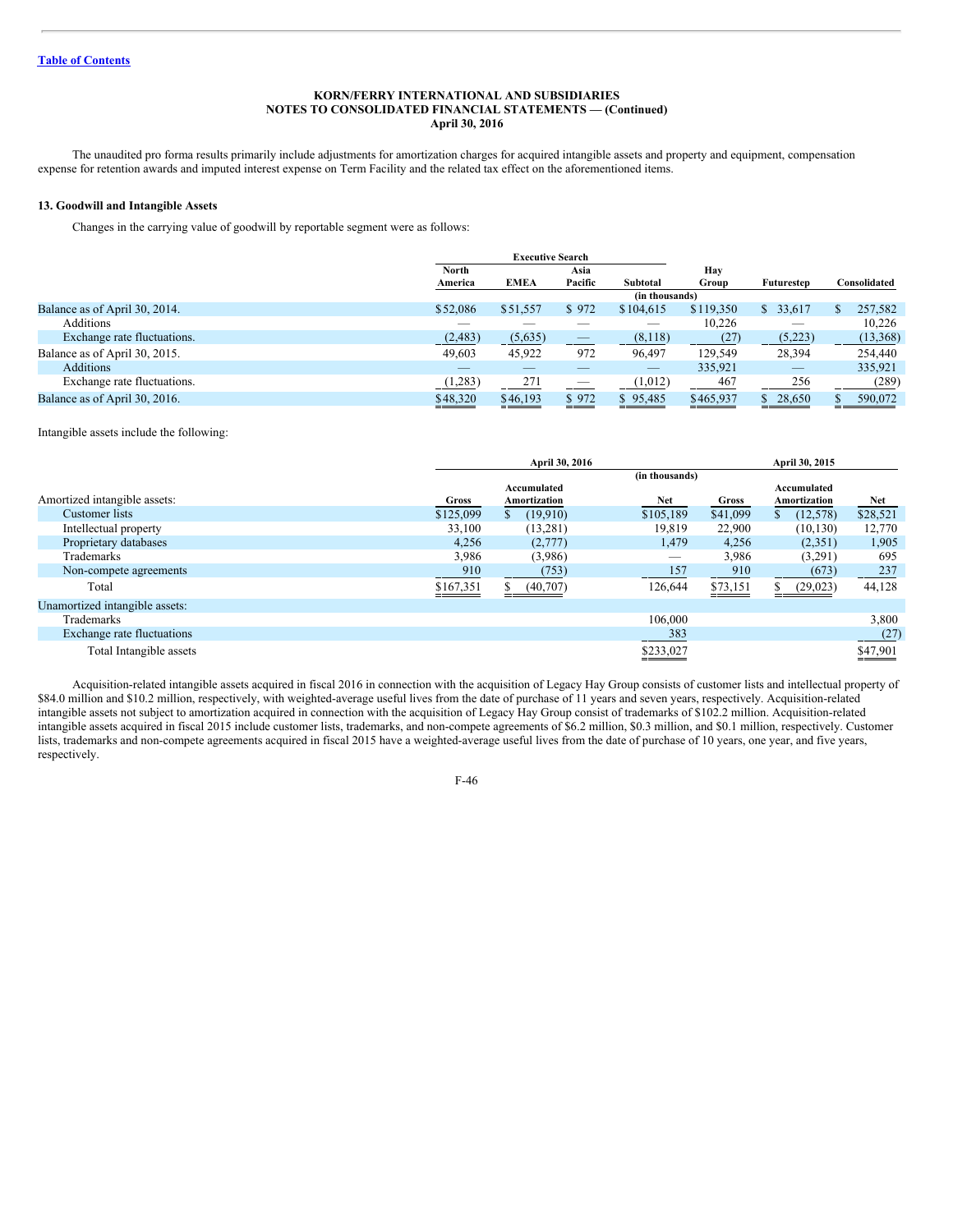Amortization expense for amortized intangible assets was \$11.7 million, \$8.2 million and \$8.7 million during fiscal 2016, 2015 and 2014, respectively. Estimated annual amortization expense related to amortizing intangible assets is as follows:

|                       | <b>Estimated</b> |
|-----------------------|------------------|
|                       | Annual           |
|                       | Amortization     |
| Year Ending April 30, | <b>Expense</b>   |
|                       | (in thousands)   |
| 2017                  | 15,437<br>\$     |
| 2018                  | 14,742           |
| 2019                  | 13,487           |
| 2020                  | 13,204           |
| 2021                  | 13,280           |
| Thereafter            | 56,494           |
|                       | 126,644          |

All amortizable intangible assets will be fully amortized by the end of fiscal 2031.

### **14. Commitments and Contingencies**

#### *Lease Commitments*

The Company leases office premises and certain office equipment under leases expiring at various dates through 2026. Total rental expense during fiscal 2016, 2015 and 2014 amounted to \$45.5 million, \$38.0 million and \$39.6 million, respectively.

Future minimum commitments under non-cancelable operating leases with lease terms in excess of one year excluding commitments accrued in the restructuring liability are as follows:

|                       | Lease          |
|-----------------------|----------------|
| Year Ending April 30, | Commitments    |
|                       | (in thousands) |
| 2017                  | 65,002<br>\$   |
| 2018                  | 62,257         |
| 2019                  | 55,633         |
| 2020                  | 49,396         |
| 2021                  | 43,965         |
| Thereafter            | 170,647        |
|                       | 446,900<br>P   |

#### *Employment Agreements*

The Company has a policy of entering into offer letters of employment or letters of promotion with vice presidents which provide for an annual base salary and discretionary and incentive bonus payments. Certain key vice presidents who typically have been employed by the Company for several years may also have a standard form employment agreement. Upon termination without cause, the Company is required to pay the amount of severance due under the employment agreement, if any. The Company also requires its vice presidents to agree in their employment letters and their employment agreement, if applicable, not to compete with the Company both during the term of their employment, and for a period of up to two years after their employment ends. For a period of two years after their employment with the Company, former vice presidents are prohibited from soliciting employees of the Company for employment outside of the Company.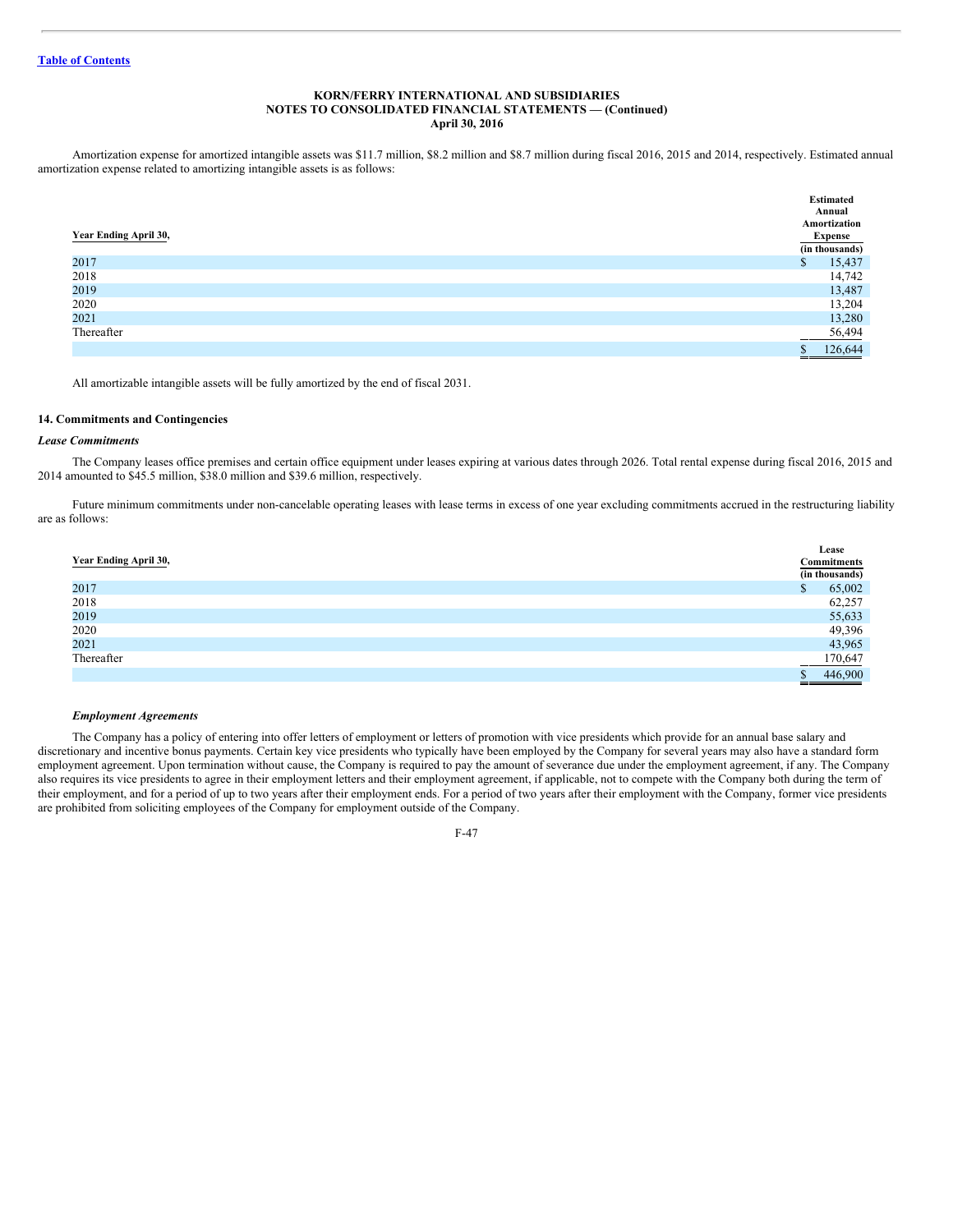#### *Litigation*

From time to time, the Company has been and is involved in litigation incidental to its business. The Company is currently not a party to any litigation which, if resolved adversely against the Company, would, in the opinion of management, after consultation with legal counsel, have a material adverse effect on the Company's business, financial position or results of operations.

### **15. Quarterly Results (Unaudited)**

The following table sets forth certain unaudited consolidated statement of income data for the quarters in fiscal 2016 and 2015. The unaudited quarterly information has been prepared on the same basis as the annual financial statements and, in management's opinion, includes all adjustments necessary to present fairly the information for the quarters presented.

|                                                            | <b>Quarters Ended</b> |           |  |             |            |            |              |                                       |              |               |    |          |              |         |    |            |  |         |
|------------------------------------------------------------|-----------------------|-----------|--|-------------|------------|------------|--------------|---------------------------------------|--------------|---------------|----|----------|--------------|---------|----|------------|--|---------|
|                                                            |                       |           |  | Fiscal 2016 |            |            |              |                                       |              | Fiscal 2015   |    |          |              |         |    |            |  |         |
|                                                            | April 30              |           |  |             | January 31 |            | October 31   |                                       |              | July 31       |    | April 30 | January 31   |         |    | October 31 |  | July 31 |
|                                                            |                       |           |  |             |            |            |              | (in thousands, except per share data) |              |               |    |          |              |         |    |            |  |         |
| Fee revenue                                                |                       | \$399.960 |  | 344.158     |            | \$ 280,600 |              | \$267,394                             |              | \$271<br>.717 | ъ. | 249,545  | $\mathbf{v}$ | 255,702 |    | \$251,188  |  |         |
| Operating income (loss)                                    |                       | 4.842     |  | (14,067)    |            | 29.013     |              | 32,904                                |              | 28.092        |    | 32,927   |              | 34.416  | S. | 18.593     |  |         |
| Net income (loss)                                          |                       | 6.375     |  | (15,995)    |            | 17.971     | $\mathbf{v}$ | 23,082                                | $\mathbf{L}$ | 25.482        |    | 22,939   |              | 25,403  | S. | 14.533     |  |         |
| Net income (loss) attributable to Korn/Ferry International |                       | 5,855     |  | (15,995)    |            | 17.971     |              | 23,082                                |              | 25,482        |    | 22,939   |              | 25,403  | S. | 14,533     |  |         |
| Net earnings (loss) per common share:                      |                       |           |  |             |            |            |              |                                       |              |               |    |          |              |         |    |            |  |         |
| Basic                                                      |                       | 0.10      |  | (0.30)      |            | 0.36       |              | 0.46                                  |              | 0.51          |    | 0.46     |              | 0.52    |    | 0.30       |  |         |
| Diluted                                                    |                       | 0.10      |  | (0.30)      |            | 0.35       |              | 0.46                                  |              | 0.51          |    | 0.46     |              | 0.51    |    | 0.29       |  |         |

### **16. Subsequent Events**

#### *Quarterly Dividend Declaration*

On June 15, 2016, the Board of Directors of the Company declared a cash dividend of \$0.10 per share that will be paid on July 15, 2016 to holders of the Company's common stock of record at the close of business on June 27, 2016. The declaration and payment of future dividends under the quarterly dividend policy will be at the discretion of the Board of Directors and will depend upon many factors, including the Company's earnings, capital requirements, financial conditions, the terms of the Company's indebtedness and other factors that the Board of Directors may deem to be relevant. The Board may amend, revoke or suspend the dividend policy at any time and for any reason.

#### *New Credit Agreement*

On June 15, 2016, the Company entered into a new senior secured \$400 million Credit Agreement (the "New Credit Agreement") with a syndicate of banks and Wells Fargo Bank, National Association as administrative agent ( to provide for enhanced financial flexibility and in recognition of the accelerated pace of the Legacy Hay Group integration). The New Credit Agreement provides for, among other things: (a) a new senior secured term loan facility in an aggregate principal amount of \$275 million (the "New Term Facility"); (b) a new senior secured revolving credit facility (the "New Revolver" and together with the New Term Facility,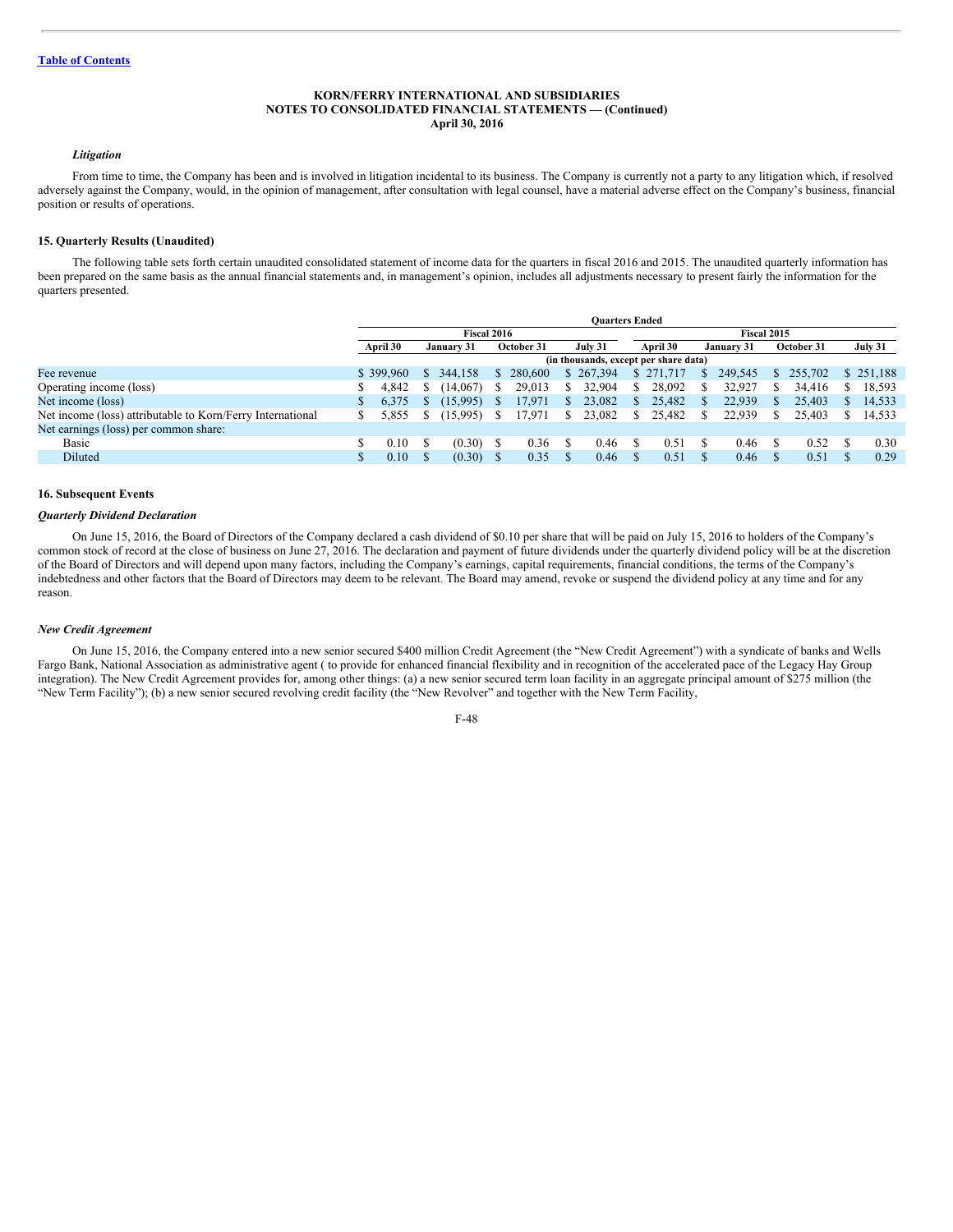the "New Credit Facilities") in an aggregate principal amount of \$125 million, (c) annual term loan amortization of 7.5%, 7.5%, 10.0%, 10.0%, and 10.0%, with the remaining principal due at maturity (d) certain customary affirmative and negative covenants, including a maximum consolidated total leverage ratio (as defined below) and a minimum interest coverage ratio, and (e) an expanded definition of permitted add-backs to Adjusted EBITDA in recognition of the accelerated integration actions referenced above. The Company drew down \$275 million on the new term loan and used \$140 million of the proceeds to pay-off the term loan that was outstanding as of April 30, 2016. The remaining funds will be used for working capital and general corporate purposes. Principal payments under the New Term Facility are as follows:

|                       | <b>Principal Payments</b> |
|-----------------------|---------------------------|
| Year Ending April 30, | on New Term Loan          |
|                       | (in thousands)            |
| 2017                  | 15,469<br>P               |
| 2018                  | 20,625                    |
| 2019                  | 25,781                    |
| 2020                  | 27,500                    |
| 2021                  | 27,500                    |
| Thereafter            | 158,125                   |
|                       | 275,000                   |

At the Company's option, loans issued under the New Agreement will bear interest at either LIBOR or an alternate base rate, in each case plus the applicable interest rate margin. The interest rate applicable to loans outstanding under the New Credit Facilities may fluctuate between LIBOR plus 1.25% per annum to LIBOR plus 2.00% per annum, in the case of LIBOR borrowings (or between the alternate base rate plus 0.25% per annum and the alternate base rate plus 1.00% per annum, in the alternative), based upon the Company's total funded debt to adjusted EBITDA ratio (as set forth in the New Credit Agreement, the "consolidated leverage ratio") at such time. In addition, the Company will be required to pay to the lenders a quarterly fee ranging from 0.20% to 0.35% per annum on the average daily unused amount of the New Term Facility, based upon the Company's consolidated leverage ratio at such time, and fees relating to the issuance of letters of credit.

Both the New Revolver and the New Term Facility mature on June 15, 2021 and may be prepaid and terminated early by the Company at any time without premium or penalty (subject to customary LIBOR breakage fees).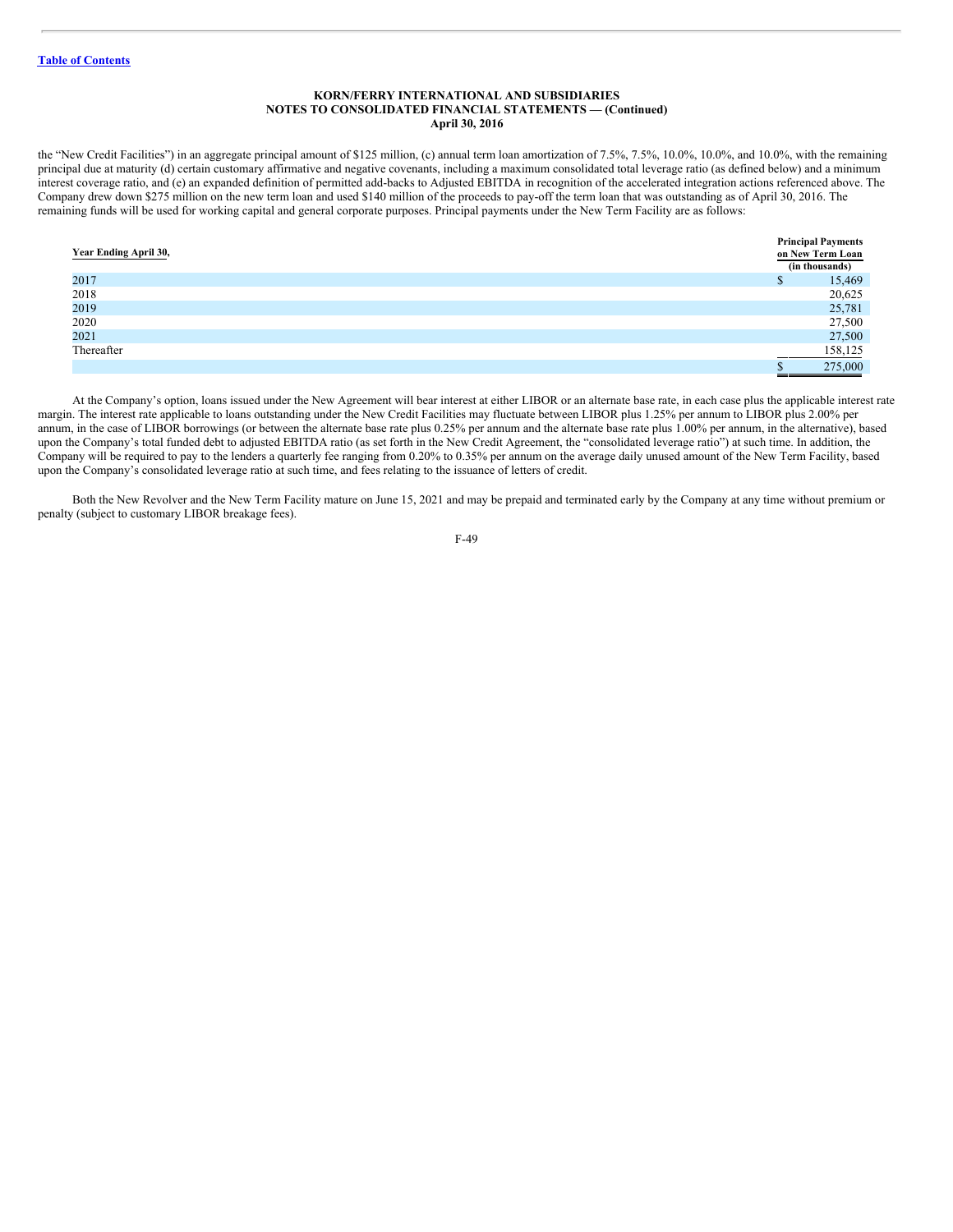#### **KORN/FERRY INTERNATIONAL AND SUBSIDIARIES SCHEDULE II — VALUATION AND QUALIFYING ACCOUNTS April 30, 2016**

| Column A                                | Column B<br><b>Balance at</b><br>Beginning | <b>Additions</b><br><b>Charges to</b><br>Cost and | Column C<br>(Charges)<br><b>Recoveries</b><br>to Other<br><b>Accounts</b> | Column D<br><b>Deductions</b> | Column E<br><b>Balance</b> at<br>End of |
|-----------------------------------------|--------------------------------------------|---------------------------------------------------|---------------------------------------------------------------------------|-------------------------------|-----------------------------------------|
| <b>Description</b>                      | of Period                                  | <b>Expenses</b>                                   | (1)                                                                       | (2)                           | Period                                  |
|                                         |                                            |                                                   | (in thousands)                                                            |                               |                                         |
| Allowance for doubtful accounts:        |                                            |                                                   |                                                                           |                               |                                         |
| Year Ended April 30, 2016               | 9,958<br>S.                                | S.<br>8,570                                       | S<br>(270)                                                                | S.<br>(6,966)                 | \$11,292                                |
| Year Ended April 30, 2015               | \$9,513                                    | 7,741<br><sup>\$</sup>                            | \$<br>(693)                                                               | (6,603)<br>S.                 | \$9,958                                 |
| Year Ended April 30, 2014               | 9,097<br>S.                                | 7,840<br>S.                                       | 291<br>S                                                                  | (7, 715)<br>S.                | \$9,513                                 |
| Deferred tax asset valuation allowance: |                                            |                                                   |                                                                           |                               |                                         |
| Year Ended April 30, 2016               | \$21,608                                   | \$18,993                                          |                                                                           | \$(18,571)                    | \$22,030                                |
| Year Ended April 30, 2015               | \$26,969                                   | 2,537<br><sup>S</sup>                             | $\overline{\phantom{m}}$                                                  | (7,898)<br>S.                 | \$21,608                                |
| Year Ended April 30, 2014               | \$27,731                                   | 3,728<br>\$                                       | э<br>_                                                                    | (4,490)                       | \$26,969                                |

(1) Exchange rate fluctuations.

(2) Allowance for doubtful accounts represents accounts written-off, net of recoveries and deferred tax asset valuation represents release of prior valuation allowances.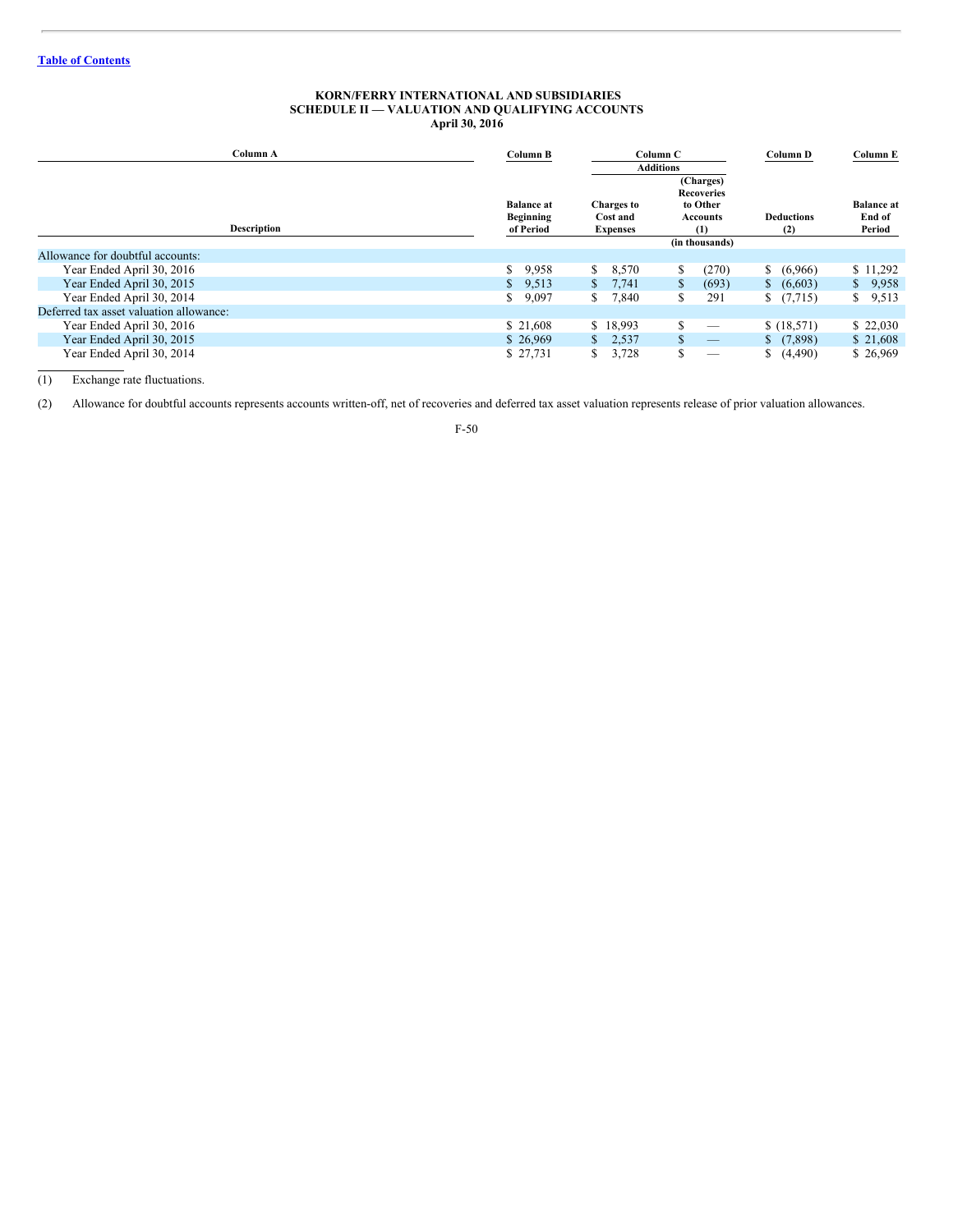### **EXHIBIT 21.1**

Note: Korn/Ferry International or one of its Subsidiaries has 100% ownership of the Subsidiaries listed below, except for Korn/Ferry International (M) Sdn. Bhd. (49%), Korn/Ferry International S.A. de C.V. (49%), (Hay Group S.A. de C.V. and Hay Group, S.R.L. are wholly owned subsidiaries of Korn/Ferry International S.A. de C.V).

| <b>Subsidiaries</b> |                                                                         | Jurisdiction     |
|---------------------|-------------------------------------------------------------------------|------------------|
| 1.                  | Korn Ferry International S.A.                                           | Argentina        |
| 2.                  | Korn Ferry Futurestep Argentina S.R.L.                                  | Argentina        |
| 3.                  | Korn/Ferry International Pty Limited                                    | Australia        |
| 4.                  | Futurestep (Australia) Pty Ltd                                          | Australia        |
| 5.                  | Korn/Ferry International GmbH                                           | Austria          |
| 6.                  | Korn/Ferry International Futurestep (Belgium) BVBA                      | Belgium          |
| 7.                  | Personnel Decisions International Belgium, BVBA                         | Belgium          |
| 8.                  | Korn/Ferry International Consultoria Ltda.                              | <b>Brazil</b>    |
| 9.                  | Korn/Ferry Canada, Inc.                                                 | Canada           |
| 10.                 | Korn/Ferry International Futurestep (Canada) Inc.                       | Canada           |
| 11.                 | Korn/Ferry International S.A.                                           | Chile            |
| 12.                 | Korn/Ferry International Human Capital Consulting (Beijing) Limited     | Beijing, China   |
| 13.                 | Guangzhou Korn/Ferry Human Capital Company Ltd.                         | Guangzhou, China |
| 14.                 | Korn/Ferry (Shanghai) Human Capital Consulting Co., Ltd.                | Shanghai, China  |
| 15.                 | PuDe Management Consulting Co. Ltd.                                     | Shanghai, China  |
| 16.                 | Futurestep (Shanghai) Talent Consulting Company Limited                 | China            |
| 17.                 | Korn/Ferry International — Colombia                                     | Colombia         |
| 18.                 | Korn/Ferry International A/S                                            | Denmark          |
| 19.                 | Korn/Ferry International SAS                                            | France           |
| 20.                 | Korn/Ferry International Futurestep (France) SARL                       | France           |
| 21.                 | Personnel Decisions International France SAS                            | France           |
| 22.                 | Korn/Ferry International GmbH                                           | Germany          |
| 23.                 | Futurestep Germany GmbH                                                 | Germany          |
| 24.                 | Korn/Ferry International SA                                             | Greece           |
| 25.                 | Korn/Ferry International (H.K.) Limited                                 | Hong Kong        |
| 26.                 | Futurestep (Hong Kong) Ltd.                                             | Hong Kong        |
| 27.                 | Korn/Ferry International Budapest Personnel Consulting and Service Ltd. | Hungary          |
| 28.                 | PDI Hungary, Kft.                                                       | Hungary          |
| 29.                 | Korn/Ferry International Private Limited                                | India            |
| 30.                 | Futurestep Recruitment Services Private Limited.                        | India            |
| 31.                 | Personnel Decisions International India Pvt. Limited                    | India            |
| 32.                 | PT. Korn/Ferry International                                            | Indonesia        |
| 33.                 | Korn/Ferry International S.R.L.                                         | Italy            |
| 34.                 | Futurestep (Italia) S.r.l.                                              | Italy            |
| 35.                 | Nihon Korn/Ferry International K.K.                                     | Japan            |
| 36.                 | Futurestep (Japan) K.K.                                                 | Japan            |
| 37.                 | Korn Ferry Consulting — Japan                                           | Japan            |
| 38.                 | Korn/Ferry International (Korea) Limited                                | Korea            |
| 39.                 | Agensi Pekerjaan Futurestep Worldwide (M) Sdn. Bhd.                     | Malaysia         |
| 40.                 | Korn/Ferry International (M) Sdn. Bhd.                                  | Malaysia         |
| 41.                 | Korn/Ferry Investment India Limited (Mauritius OCB)                     | Mauritius        |
| 42.                 | Korn/Ferry Mexico S.C.                                                  |                  |
|                     |                                                                         | Mexico           |
| 43.                 | Korn Ferry International B.V.                                           | Netherlands      |
| 44.                 | Korn/Ferry International Futurestep (Holdings) B.V.                     | Netherlands      |
| 45.                 | Korn Ferry International NZ Limited                                     | New Zealand      |
| 46.                 | Futurestep (New Zealand) Ltd.                                           | New Zealand      |
| 47.                 | Korn/Ferry International A/S                                            | Norway           |
| 48.                 | Korn/Ferry International — Peru S.A.                                    | Peru             |
| 49.                 | Korn/Ferry International Sp.z.o.o.                                      | Poland           |
| 50.                 | Korn/Ferry International Futurestep (POLSKA) Sp.z.o.o.                  | Poland           |
| 51.                 | Korn/Ferry International Pte. Ltd.                                      | Singapore        |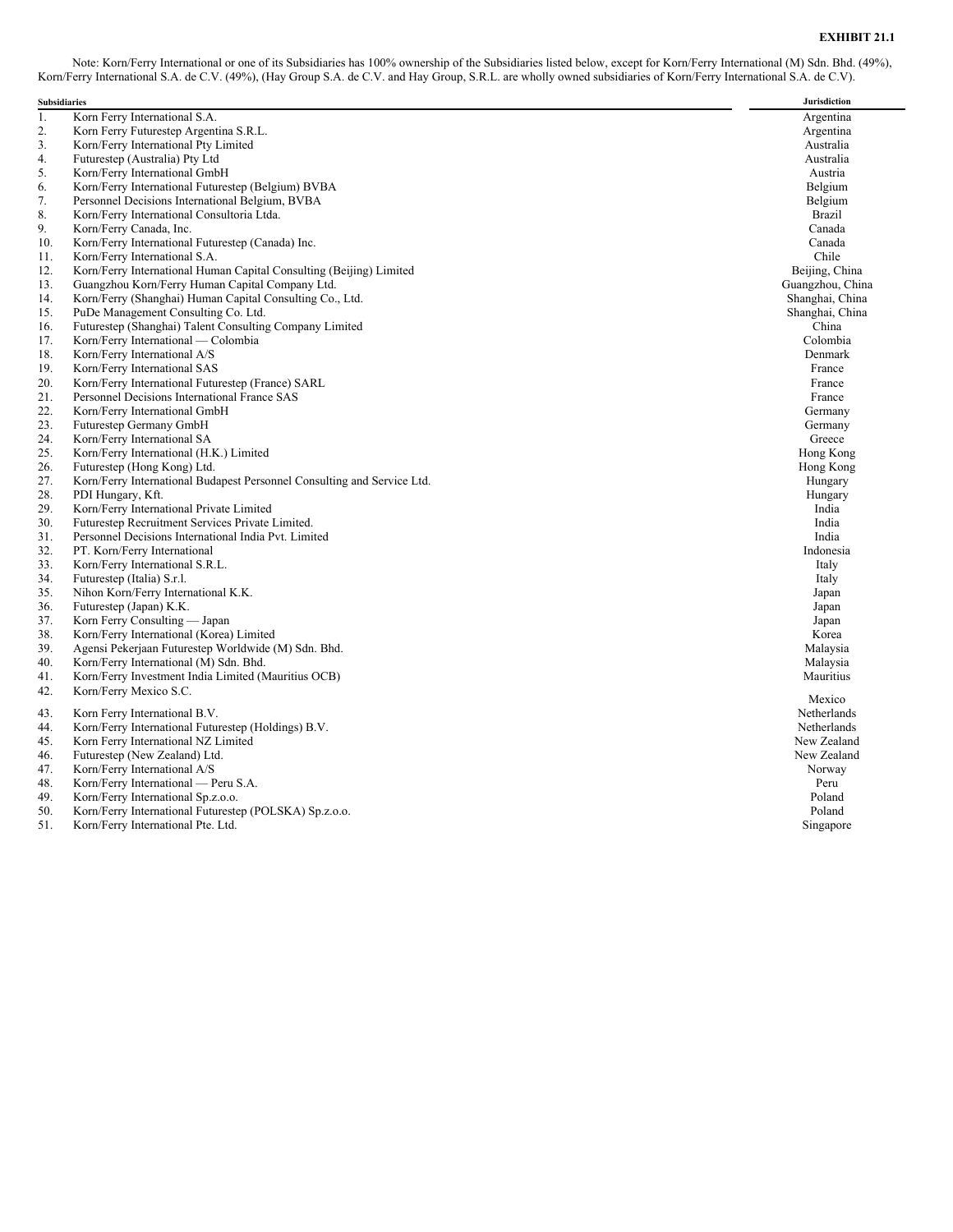#### **Subsidiaries**

52. 2. Futurestep (Singapore) Pte Limited

- 53. 3. PDI Slovensko, sro
- 54. 4. Korn/Ferry International
- 55. 5. Futurestep (Espana)
- 56.
- 6. Korn/Ferry International AB
- 57. 7. Personnel Decisions International Scandinavia
- 58. 8. Korn-Ferry (Schweiz) AG
- 59. 9. Korn/Ferry International (Taiwan) Co. Limited
- 60. 0. Korn/Ferry International Musavirlik Limited Sirketi
- 61. 1. Futurestep (UK) Limited
- 62. 2. Korn/Ferry International Limited
- 63. 3. KFI (UK) Limited
- 64. 4. The Whitehead Mann Partnership LLP
- 65. 5. Whitehead Mann Limited
- 66. 6. Personnel Decisions International, Europe Limited
- 67. 7. Personnel Decisions International UK Ltd
- 68. 8. Korn Ferry Global Holdings (UK) Limited
- 69. 9. Korn Ferry GH1 Limited
- 70. 0. Pivot Learning, Limited
- 71. 1. Continental American Management Cor
- 72. 2. Korn/Ferry International Holding India
- 73. 3. Korn/Ferry International Futurestep, Inc
- 74. 4. Korn/Ferry International Futurestep (Holdings) Inc
- 75. 5. Korn/Ferry International Worldwide, Inc
- 76. 6. K/FI Canada Holdings, LLC
- 77. 7. Korn Ferry Leadership Consulting Corporation
- 78. 8. Ninth House, Inc.
- 79 9. Korn Ferry Global Holdings, Inc
- 80. 0. Personnel Decisions International Greater China Corporation
- 81. 1. Personnel Decisions International Singapore Corporation
- 8 2 Sensa Solutions, Inc
- 83 3. Korn/Ferry International Consultores Asociados
- 84 4. Hay Group Holdings, Inc
- 85. 5. Hay Group International, Inc
- 86. 6. Hay Group, Inc
- 87. 7. Hay Group Management, Inc
- 88. 8. Hay Group Limited
- 89 9. Hay Group N.V./
- 90. 0. Hay Group Czech
- 91. 1. Hay Group Oy
- 92. 2. Hay Group
- 93. 3. Hay France
- 94 4. Hay Group GmbH
- 95. 5. Hay Group
- 96. 6. Hay Group Management Consultants Ltd
- 97. 7. Hay Group (Ireland) Limited
- 98. 8. Hay Management Consultants Ireland Ltd
- 99 9. Hay Group
- 1 0 0. Hay Group UAB
- 1 0 1. HG (Luxembourg)
- 1 0 2. Talent Q International Ltd
- 1 0 3. Talent Q Distribution Ltd
- 1 0 4. Hay Group
- 1 0 5. Hay Group Investment Holding
- 1 0 6. Hay Management International
- 
- 1 0 7. Hay Group Partners Holding
- 1 0 8. Hay Group AS
- 1 0 9. Hay Group Sp.Z o.o

**J u r i s d ic t i o n** Singapore Slovakia S.A. S.A. p a i n  $\mathcal{S}_{\text{F}}$ , S.L. Space  $\mathcal{S}_{\text{F}}$ p a i n Sweden A.B. Sv w e d e n Switzerland Taiwan Turkey United Kingdom United Kingdom United Kingdom United Kingdom United Kingdom United Kingdom United Kingdom United Kingdom United Kingdom United Kingdom rp. Un nited States, California United States, California c. Under the contract of the contract of the contract of the contract of the contract of the contract of the contract of the contract of the contract of the contract of the contract of the contract of the contract of the c nited States, Delaware c. C. nited States, Delaware c. C. nited States, Delaware United States, Delaware United States, Delaware c. C. nited States, Delaware c. C. nited States, Delaware United States, Minnesota United States, Minnesota c. C. nited States, Virginia s, C.A. Ve enezuela c. C. nited States, Delaware c. C. nited States, Delaware c. C. nited States, Delaware c. C. nited States, Delaware Canada S.A. Became the contract of the contract of the contract of the contract of the contract of the contract of the contract of the contract of the contract of the contract of the contract of the contract of the contract of th elgium s.r.o. Cz zech Republic Finland S.A. Fr rance S.A. Francisco established and the set of the set of the set of the set of the set of the set of the set of the set of the set of the set of the set of the set of the set of the set of the set of the set of the set of the rance Germany S.A. Green contracts and the contracts of the contracts of the contracts of the contracts of the contracts of the contracts of the contracts of the contracts of the contracts of the contracts of the contracts of the contra reece d. H ungary I r e l a n d d. The contract of the contract of the contract of the contract of the contract of the contract of the contract of the contract of the contract of the contract of the contract of the contract of the contract of the contrac r e l a n d S.r.l. I t a l y Lithuania S.a.r.l. L uxembourg d. The contract of the contract of the contract of the contract of the contract of the contract of the contract of the contract of the contract of the contract of the contract of the contract of the contract of the contrac a l t a d. The contract of the contract of the contract of the contract of the contract of the contract of the contract of the contract of the contract of the contract of the contract of the contract of the contract of the contrac a l t a B.V. Ne etherlands B.V. Ne etherlands B.V. etherlands B.V. Ne etherlands Norway

Poland

2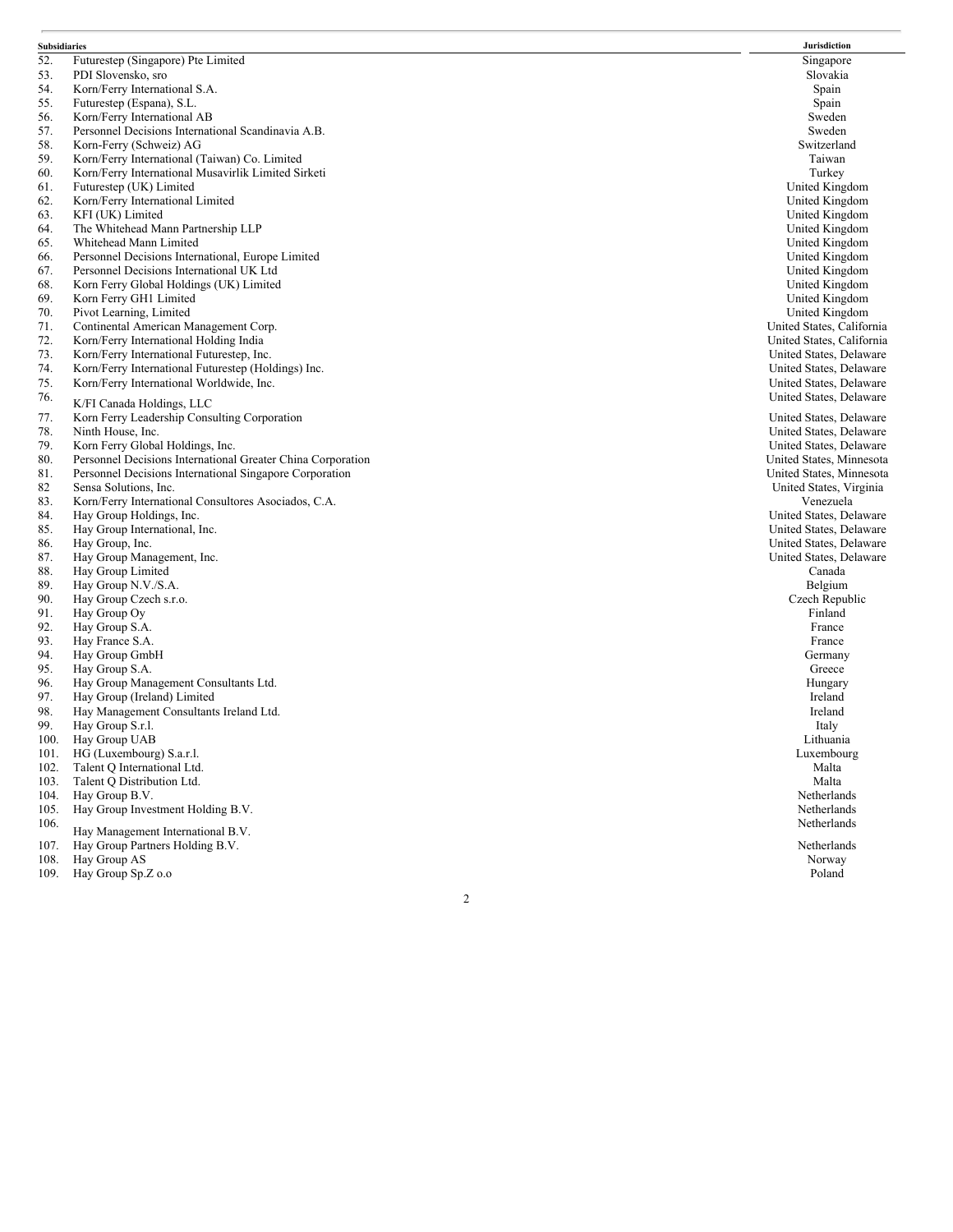|      | <b>Subsidiaries</b>                                      |                         |  |
|------|----------------------------------------------------------|-------------------------|--|
| 110. | Hay Group S.A.                                           | Portugal                |  |
| 111. | Hay Group LLC                                            | Qatar                   |  |
| 112. | Hay Group Management Consultants SRL                     | Romania                 |  |
| 113. | OOO Hay Group (Hay Group Ltd.)                           | Russia                  |  |
| 114. | Hay Group Saudi Arabia Ltd.                              | Saudi Arabia            |  |
| 115. | Hay Group s.r.o.                                         | Slovakia                |  |
| 116. | Hay Group South Africa (Pty) Ltd.                        | South Africa            |  |
| 117. | Hay Group S.A.                                           | Spain                   |  |
| 118. | Hay Group AB                                             | Sweden                  |  |
| 119. | Hay Group Danismanlik Limited Sirketi                    | Turkey                  |  |
| 120. | Hay Group LLC                                            | Ukraine                 |  |
| 121. | The Hay Group Management Limited                         | United Kingdom          |  |
| 122. | Hay Group UK Holdings Limited                            | United Kingdom          |  |
| 123. | Hay Group Intermediary Limited                           | United Kingdom          |  |
| 124. | Talent O Services Limited                                | United Kingdom          |  |
| 125. | Talent Q Limited                                         | United Kingdom          |  |
| 126. | Hay Group Pty. Limited                                   | Australia               |  |
| 127. | Hay Group Co., (Shanghai) Ltd.                           | China                   |  |
| 128. | Hay Group Limited                                        | Hong Kong               |  |
| 129. | Hay Group Asia Limited                                   | Hong Kong               |  |
| 130. | Hay Consultants India Private Ltd.                       | India                   |  |
| 131. | Talent Q India Private Ltd.                              | India                   |  |
| 132. | PT Hay Group                                             | Indonesia               |  |
| 133. | Hay Group (Japan), Ltd.                                  | Japan                   |  |
| 134. | Hay Group Sdn. Bhd.                                      | Malaysia                |  |
| 135. | Hay Group Limited                                        | New Zealand             |  |
| 136. | Hay Group Pte Ltd.                                       | Singapore               |  |
| 137. | Hay Group Ltd.                                           | South Korea             |  |
| 138. | Hay Group Limited                                        | Thailand                |  |
| 139. | Hay Group Consulting Limited Liability                   | Vietnam                 |  |
| 140. | Hay Argentina S.A.                                       | Argentina               |  |
| 141. | Hay do Brasil Consultores Ltda.                          | <b>Brazil</b>           |  |
| 142. | Hay GroupLimitada                                        | Chile                   |  |
| 143. | Hay Group Ltda                                           | Colombia                |  |
| 144. | Hay Group, S.R.L.                                        | Costa Rica              |  |
| 145. | Hay Financial Corporation N.V.                           | Curacao                 |  |
| 146. | Hay Group S.A. de C.V.                                   | Mexico                  |  |
| 147. | Hay Group S.A.                                           | Peru                    |  |
| 148. | Hay Group Venezuela, S.A.                                | Venezuela               |  |
| 149. | Hay Management Consultants Limited                       | Bermuda                 |  |
| 150. | HG (Bermuda) Holding Limited                             | Bermuda                 |  |
| 151. | Korn Ferry GP Ventures LLC                               | United States, Delaware |  |
| 152. | Korn Ferry Global Ventures LP                            | United Kingdom          |  |
| 153. | Korn/Ferry International Futurestep (the Netherlands) BV | Netherlands             |  |
|      |                                                          |                         |  |
|      | 3                                                        |                         |  |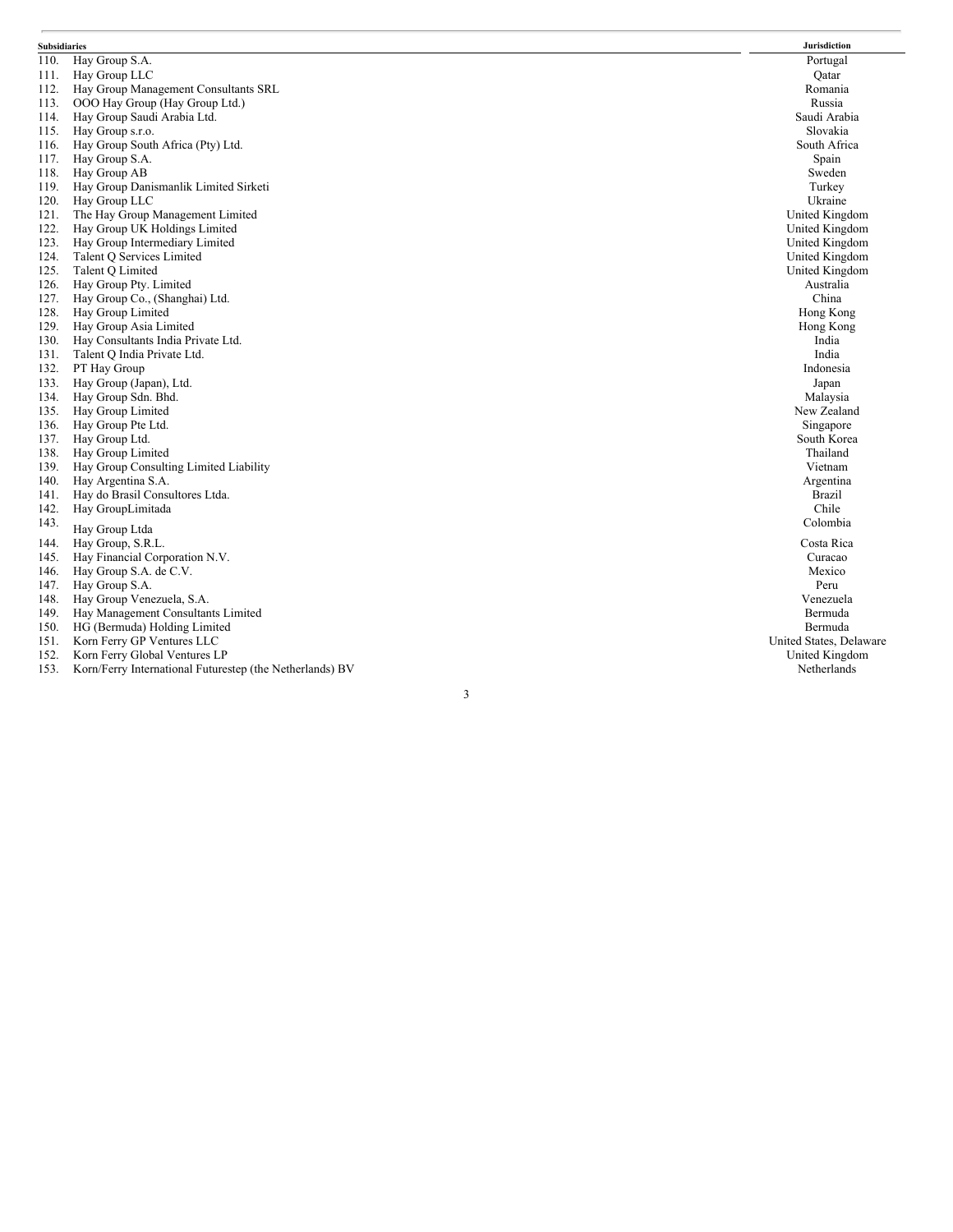## **CONSENT OF INDEPENDENT REGISTERED PUBLIC ACCOUNTING FIRM**

We consent to the incorporation by reference in the following Registration Statements:

- (1) Registration Statement (Form S-3 No. 333-99429) of Korn/Ferry International and related Prospectus
- (2) Registration Statement (Form S-8 Nos. 333-161844, 333-159900, 333-158632, 333-49580, 333-73147, 333-111038, 333-146346, 333-108696, 333-185438 and 333-200840) pertaining to the employee benefit plans of Korn/Ferry International

of our reports dated June 28, 2016, with respect to the consolidated financial statements and schedule of Korn/Ferry International and subsidiaries and the effectiveness of internal control over financial reporting of Korn/Ferry International and subsidiaries included in this Annual Report (Form 10-K) of Korn/Ferry International and subsidiaries for the year ended April 30, 2016.

/s/ Ernst & Young LLP

Los Angeles, California June 28, 2016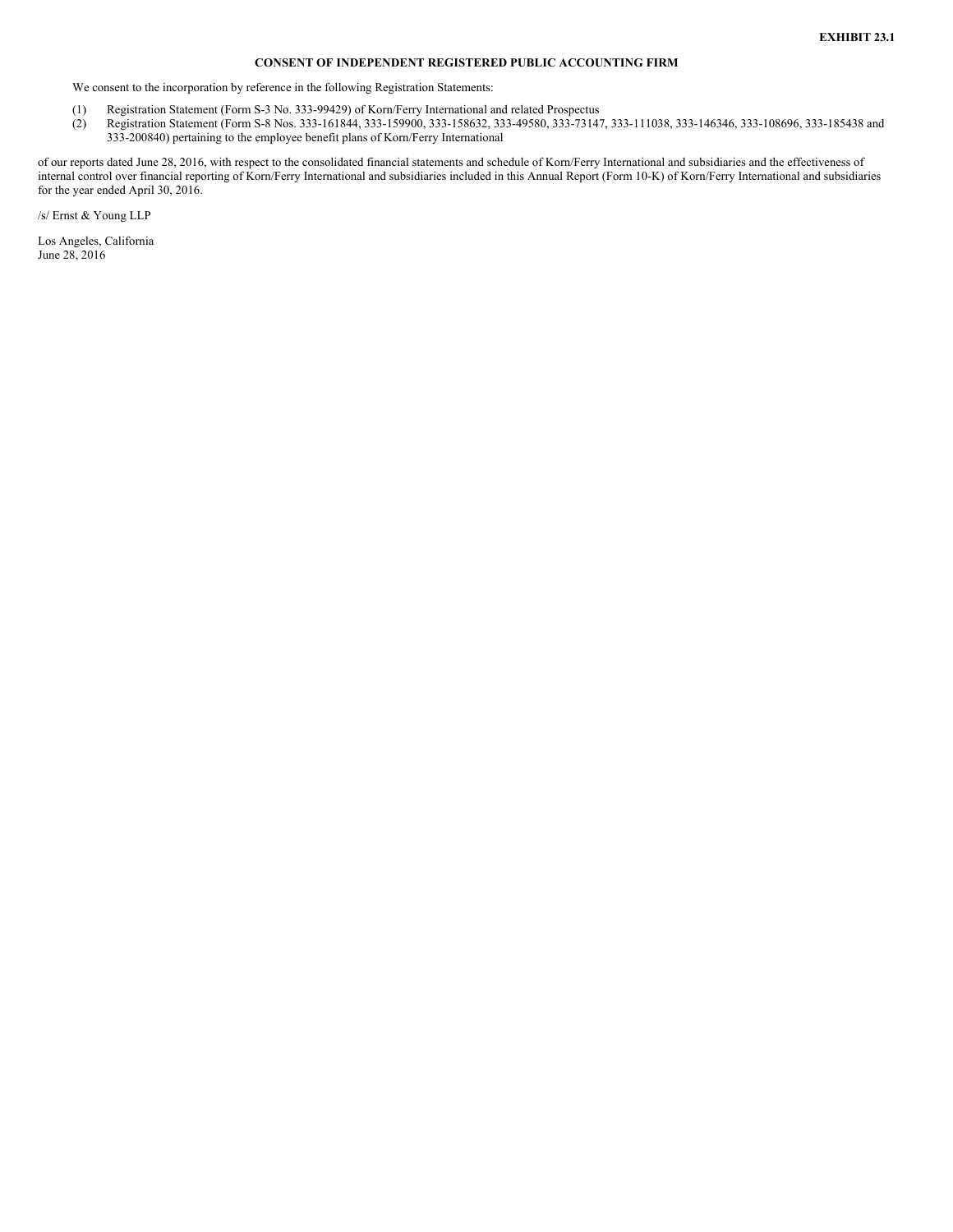I, Gary D. Burnison, certify that:

- 1. I have reviewed this annual report on Form 10-K of Korn/Ferry International;
- 2. Based on my knowledge, this report does not contain any untrue statement of a material fact or omit to state a material fact necessary to make the statements made, in light of the circumstances under which such statements were made, not misleading with respect to the period covered by this report;
- 3. Based on my knowledge, the financial statements, and other financial information included in this report, fairly present in all material respects the financial condition, results of operations and cash flows of the registrant as of, and for, the periods presented in this report;
- 4. The registrant's other certifying officer(s) and I are responsible for establishing and maintaining disclosure controls and procedures (as defined in Exchange Act Rules 13a-15(e) and 15d-15(e)) and internal control over financial reporting (as defined in Exchange Act Rules 13a-15(f) and 15d-15(f)) for the registrant and have:
	- a) Designed such disclosure controls and procedures, or caused such disclosure controls and procedures to be designed under our supervision, to ensure that material information relating to the registrant, including its consolidated subsidiaries, is made known to us by others within those entities, particularly during the period in which this report is being prepared;
	- b) Designed such internal control over financial reporting, or caused such internal control over financial reporting to be designed under our supervision, to provide reasonable assurance regarding the reliability of financial reporting and the preparation of financial statements for external purposes in accordance with generally accepted accounting principles;
	- c) Evaluated the effectiveness of the registrant's disclosure controls and procedures and presented in this report our conclusions about the effectiveness of the disclosure controls and procedures, as of the end of the period covered by this report based on such evaluation; and
	- d) Disclosed in this report any change in the registrant's internal control over financial reporting that occurred during the registrant's most recent fiscal quarter (the registrant's fourth fiscal quarter in the case of an annual report) that has materially affected, or is reasonably likely to materially affect, the registrant's internal control over financial reporting; and
- 5. The registrant's other certifying officer(s) and I have disclosed, based on our most recent evaluation of internal control over financial reporting, to the registrant's auditors and the audit committee of the registrant's board of directors (or persons performing the equivalent functions):
	- a) All significant deficiencies and material weaknesses in the design or operation of internal control over financial reporting which are reasonably likely to adversely affect the registrant's ability to record, process, summarize and report financial information; and
	- b) Any fraud, whether or not material, that involves management or other employees who have a significant role in the registrant's internal control over financial reporting.

By: /s/ GARY D. BURNISON

Name: **Gary D. Burnison Chief Executive Officer and President** 

Date: June 28, 2016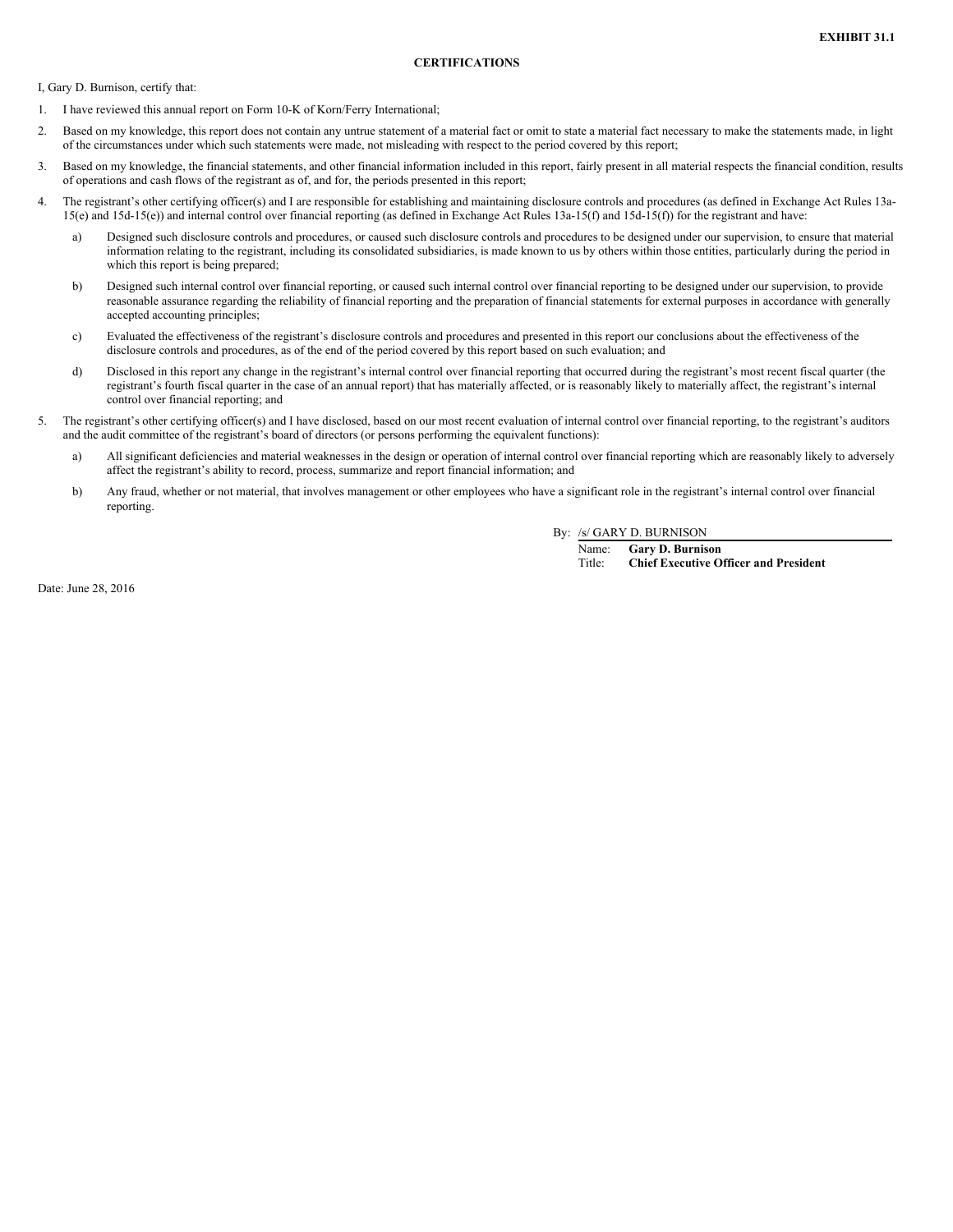I, Robert P. Rozek, certify that:

- 1. I have reviewed this annual report on Form 10-K of Korn/Ferry International;
- 2. Based on my knowledge, this report does not contain any untrue statement of a material fact or omit to state a material fact necessary to make the statements made, in light of the circumstances under which such statements were made, not misleading with respect to the period covered by this report;
- 3. Based on my knowledge, the financial statements, and other financial information included in this report, fairly present in all material respects the financial condition, results of operations and cash flows of the registrant as of, and for, the periods presented in this report;
- 4. The registrant's other certifying officer(s) and I are responsible for establishing and maintaining disclosure controls and procedures (as defined in Exchange Act Rules 13a-15(e) and 15d-15(e)) and internal control over financial reporting (as defined in Exchange Act Rules 13a-15(f) and 15d-15(f)) for the registrant and have:
	- a) Designed such disclosure controls and procedures, or caused such disclosure controls and procedures to be designed under our supervision, to ensure that material information relating to the registrant, including its consolidated subsidiaries, is made known to us by others within those entities, particularly during the period in which this report is being prepared;
	- b) Designed such internal control over financial reporting, or caused such internal control over financial reporting to be designed under our supervision, to provide reasonable assurance regarding the reliability of financial reporting and the preparation of financial statements for external purposes in accordance with generally accepted accounting principles;
	- c) Evaluated the effectiveness of the registrant's disclosure controls and procedures and presented in this report our conclusions about the effectiveness of the disclosure controls and procedures, as of the end of the period covered by this report based on such evaluation; and
	- d) Disclosed in this report any change in the registrant's internal control over financial reporting that occurred during the registrant's most recent fiscal quarter (the registrant's fourth fiscal quarter in the case of an annual report) that has materially affected, or is reasonably likely to materially affect, the registrant's internal control over financial reporting; and
- 5. The registrant's other certifying officer(s) and I have disclosed, based on our most recent evaluation of internal control over financial reporting, to the registrant's auditors and the audit committee of the registrant's board of directors (or persons performing the equivalent functions):
	- a) All significant deficiencies and material weaknesses in the design or operation of internal control over financial reporting which are reasonably likely to adversely affect the registrant's ability to record, process, summarize and report financial information; and
	- b) Any fraud, whether or not material, that involves management or other employees who have a significant role in the registrant's internal control over financial reporting.

#### By: /s/ ROBERT P. ROZEK

| Name:  | Robert P. Rozek                                                                       |
|--------|---------------------------------------------------------------------------------------|
| Title: | <b>Executive Vice President, Chief Financial Officer, and Chief Corporate Officer</b> |

Date: June 28, 2016